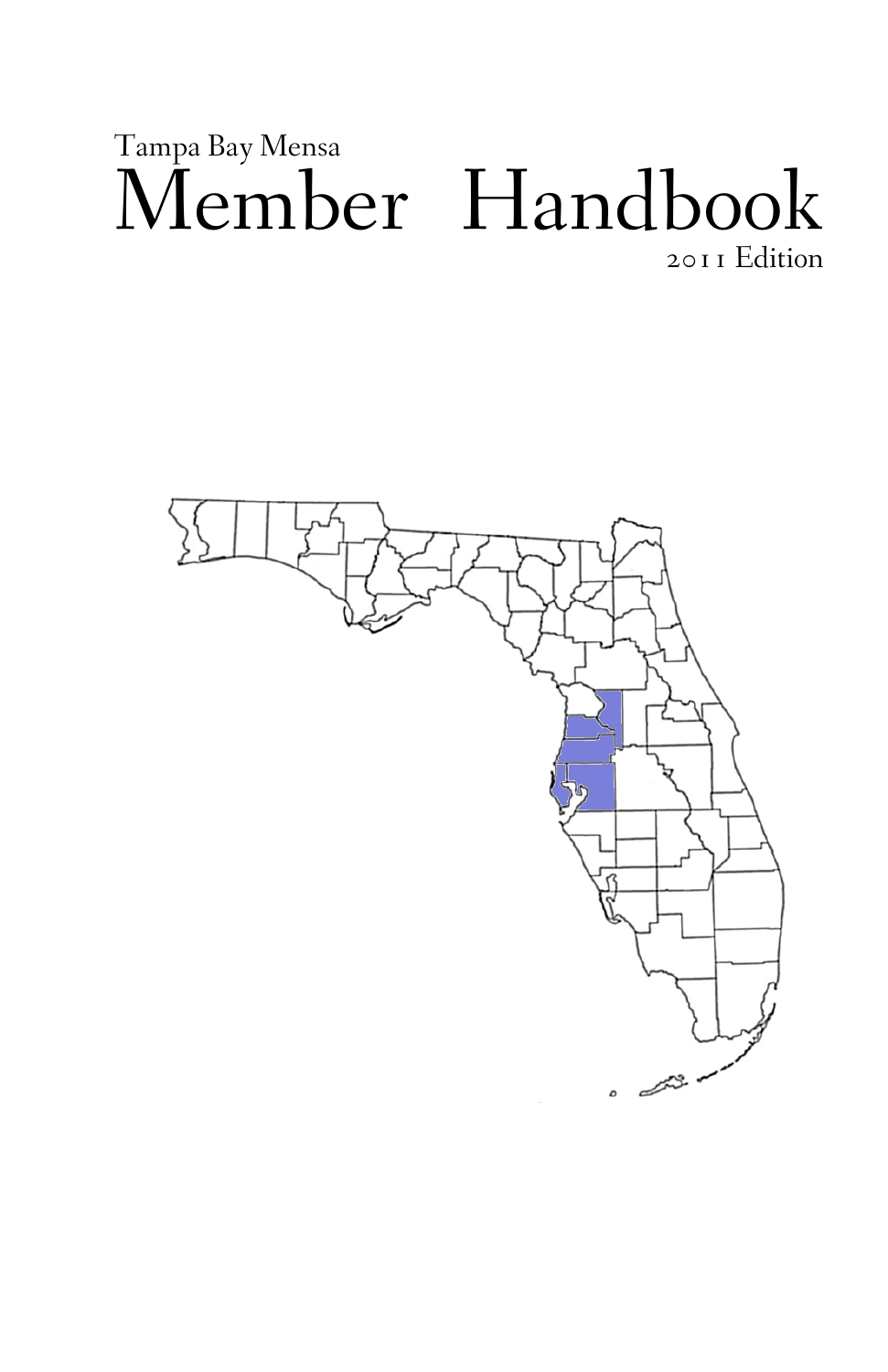Portions of this work are copyrighted by their authors and creators. The rest is copyright Tampa Bay Mensa, 2010, 2011.

All trademarks are the property of their respective owners.

All opinions expressed herein are those of the individual authors, and not necessarily those of the editors or officers of Mensa. Mensa as an organization has no opinions.

Draft/Revision date: December 23, 2011

A note on page numbering: traditionally, the first page of real content would be page #1. However, for readers who are going to view this document electronically (PDF, Kindle®, etc.), having the page numbers in the Table of Contents, Index, and cross-references match-up to the actual page number of the electronic document requires that the page numbering start with the first physical page. By using this numbering scheme, a "jump to page" command will land on the expected page.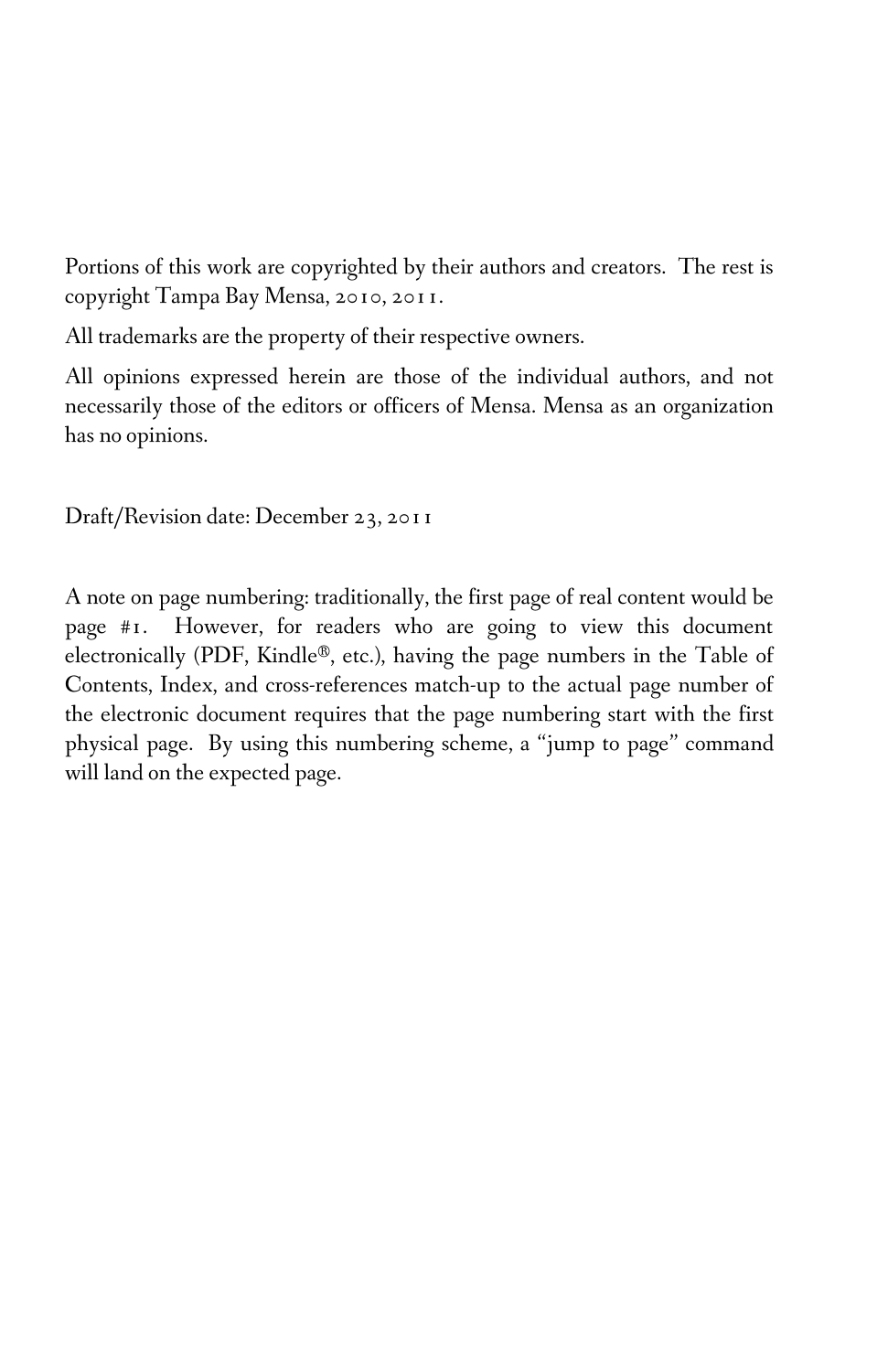# Table of Contents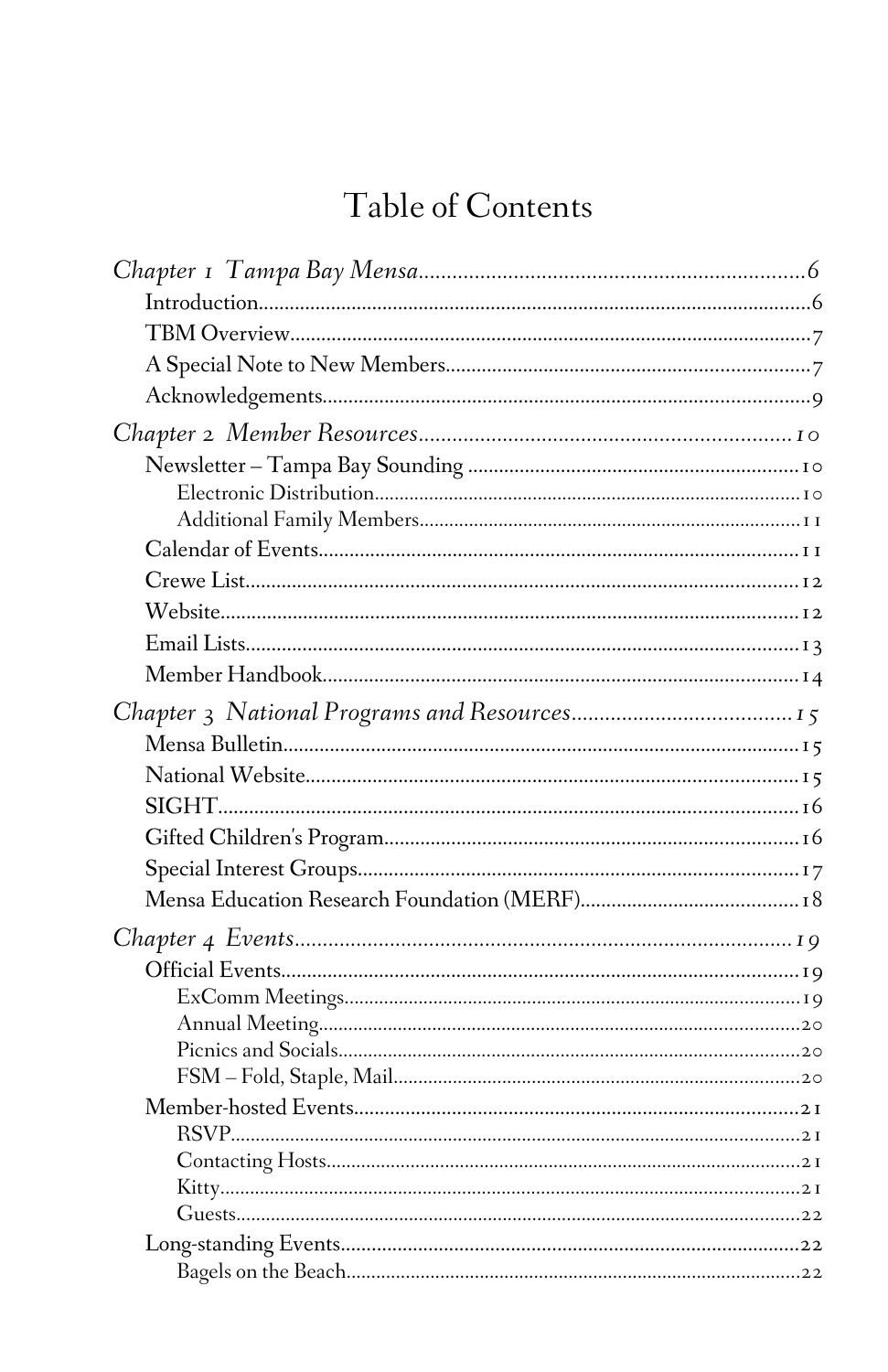| Elections | 40 |
|-----------|----|
|           |    |
|           |    |
|           |    |
|           |    |
|           |    |
|           |    |
|           |    |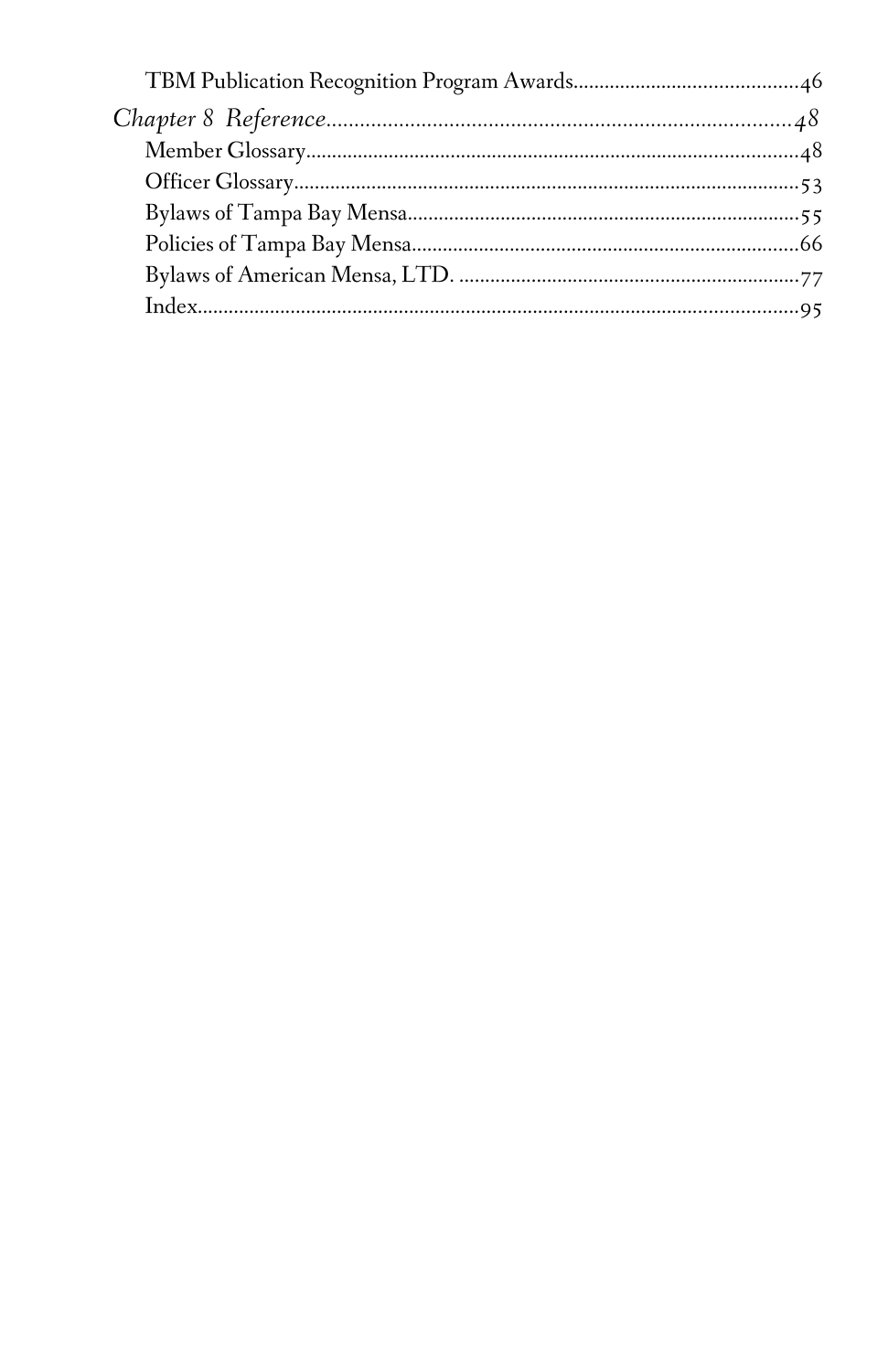# **Chapter 1 Tampa Bay Mensa**

### **Introduction**

Welcome to the 2011 edition of the Tampa Bay Mensa Member Handbook. Many thanks must go out to all the people who helped to put this together over time, but particularly to Ronan Heffernan for spearheading the latest series, starting last year. While we hope to continue to update the handbook as major changes occur - such as this past year's procedural change at the national level pushing towards electronic communication – most of the information provided within remains relevant over time.

For new members, this handbook will provide history and context for this society you've joined. For those members who have transferred into our chapter or renewed after a long absence, this will provide information specific to our chapter, which may have differences – minor or major – from your past experience. For existing members, this handbook may serve as a reference, both as a history of our chapter and of our current (as of this writing) policies and procedures.

As Sylvia Holt Zadorozny, one of our long-standing leaders, wrote in last year's edition, Mensa represents many different things to different members. Members join for a variety of reasons: as a casual social outlet (we have many local activities which can be found in our local award-winning *Tampa Bay Sounding* newsletter); to meet new friends (there are several married couples who met in Mensa); as a networking source (some members have found jobs through connections made in Mensa); for the group benefits available to members of the national group (discounts on insurance, magazines, books, travel, etc.); as a symbol of status (with the *Mensa Bulletin* proudly displayed on their coffee table); or just to see if they can. After joining, people find opportunities they hadn't considered, such as leadership opportunities (joining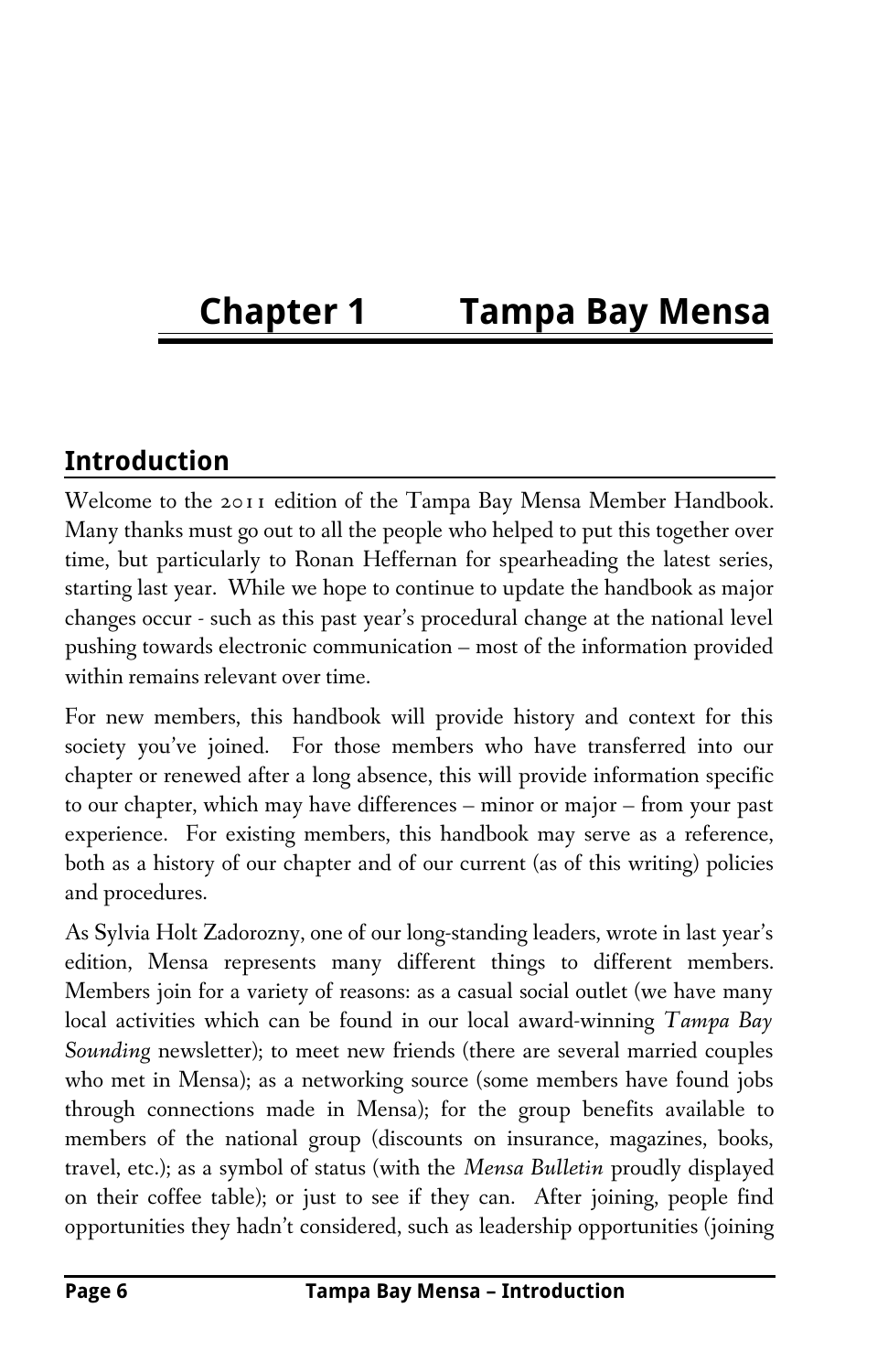our board, running our scholarship program, meeting new and prospective members through testing), outlets for creativity (writing for the local newsletter or national Bulletin, or online communities through Facebook or the national Forums), participation in SIGs (Special Interest Groups), which run the gamut from Accounting to Yoga, and a gifted children's program for their own budding young would-be Mensans. There's even SIGHT (*Service of Information, Guidance, and Hospitality to Travelers*) to help members on the road meet other Mensans across the country and abroad.

As with all organizations, the benefits you derive from Mensa will depend largely on how much you invest in learning about the club, as well as how much you invest of yourself in the group. Mostly, Mensa is about members meeting around the table (Mensa being the Latin word for table), and if you're interested in meeting other smart people, rest assured they also want to meet you!

> Thomas George Thomas Local Secretary (President), Tampa Bay Mensa

### **TBM Overview**

Tampa Bay Mensa is the local chapter of American Mensa serving the following Florida counties: Hillsborough, Pinellas, Pasco, Hernando, and Sumter. As of November 2011, TBM has 720 members and is considered a large group within American Mensa.

We publish a monthly newsletter, conduct regular business and social events, award scholarships, and annually host a blowout Regional Gathering. Our members host over a hundred events per year, offering a wide variety of opportunities for fun and learning.

### **A Special Note to New Members**

Welcome to Tampa Bay Mensa. We are delighted to have you as a member, and hope that in our group you'll find something of what you were looking for when you joined Mensa.

There are two basic approaches to becoming active in Tampa Bay Mensa. We invite you to take either one, or a combination of the two.

The extrovert's approach: Attend a meeting. Read the papers and pamphlets (with which you have been inundated) later.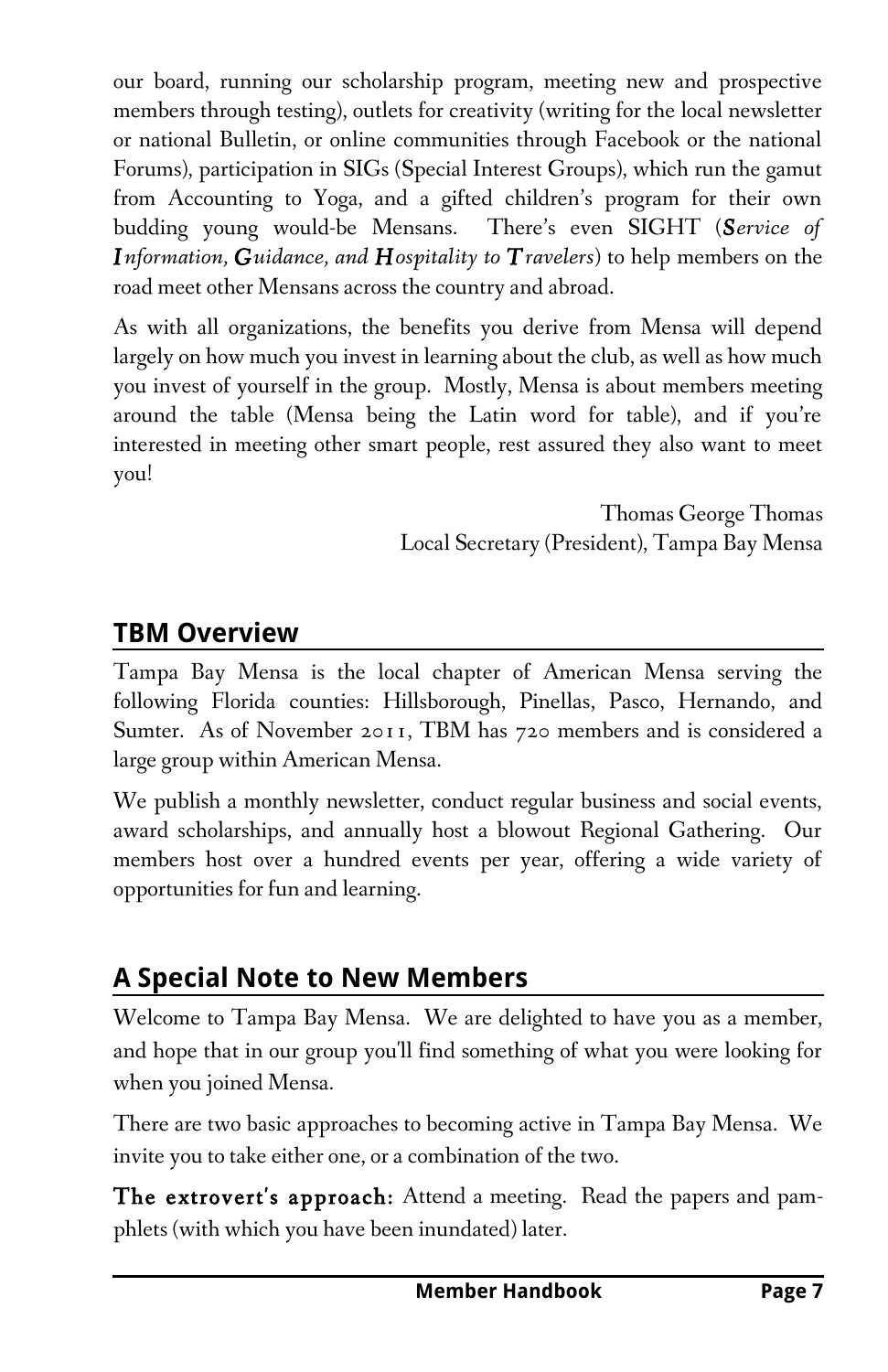Turn to the calendar pages of our local publication, *Tampa Bay Sounding*, pick an event that is of interest to you, and come on over!

If you don't have a *Sounding* yet, call our Membership Officer or Local Secretary, and they'll let you know everything you need to know.

Unless "RSVP" is indicated on the calendar, just show up at the scheduled time and place and introduce yourself to the host.

Mensa is, to a large extent, a social club. Thus, many of our activities consist of abundant conversation punctuated by forays to the refreshment table. Intellectual stimulation is always available, but if you aren't in the mood for deep talk, there's usually someone willing to chat about almost anything from television to chicken curry.

The introvert's approach: Read this Handbook all the way through. It provides answers to the "most-asked" questions of new members. Read our monthly newsletter, *Tampa Bay Sounding*, to get to know some of the names and activities.

Contribute to *Sounding*. Send artwork, letters to the editor, and articles. Your name will be in print, and you may become a celebrity before you know it.

Call our Executive Committee members or appointed officers (listed in *Sounding*). They are eager to help you, and will be glad to answer your questions about Mensa and TBM's activities.

Attend a meeting. You might start with something close to home, then branch out as you feel more confident. Try at least a dozen activities before you make up your mind about what we're like. Each meeting is different. As in most large groups, we have a number of fluid smaller groups that tend to get together because they're compatible. Shop around for the people you feel at home with.

Host a meeting. You get to choose the refreshments and make the house rules, and you don't have to worry about getting lost on the drive home.

Start a Special Interest Group (SIG). One introvert in TBM started a Singles SIG. He took personal responsibility for collecting the kitty and writing name badges for everyone who attended. Thus, he got to meet everyone, learn their names, and talk to them in a structured setting.

And always remember: we introverts may be a 3:1 minority in the rest of the world, but in Mensa we're the majority!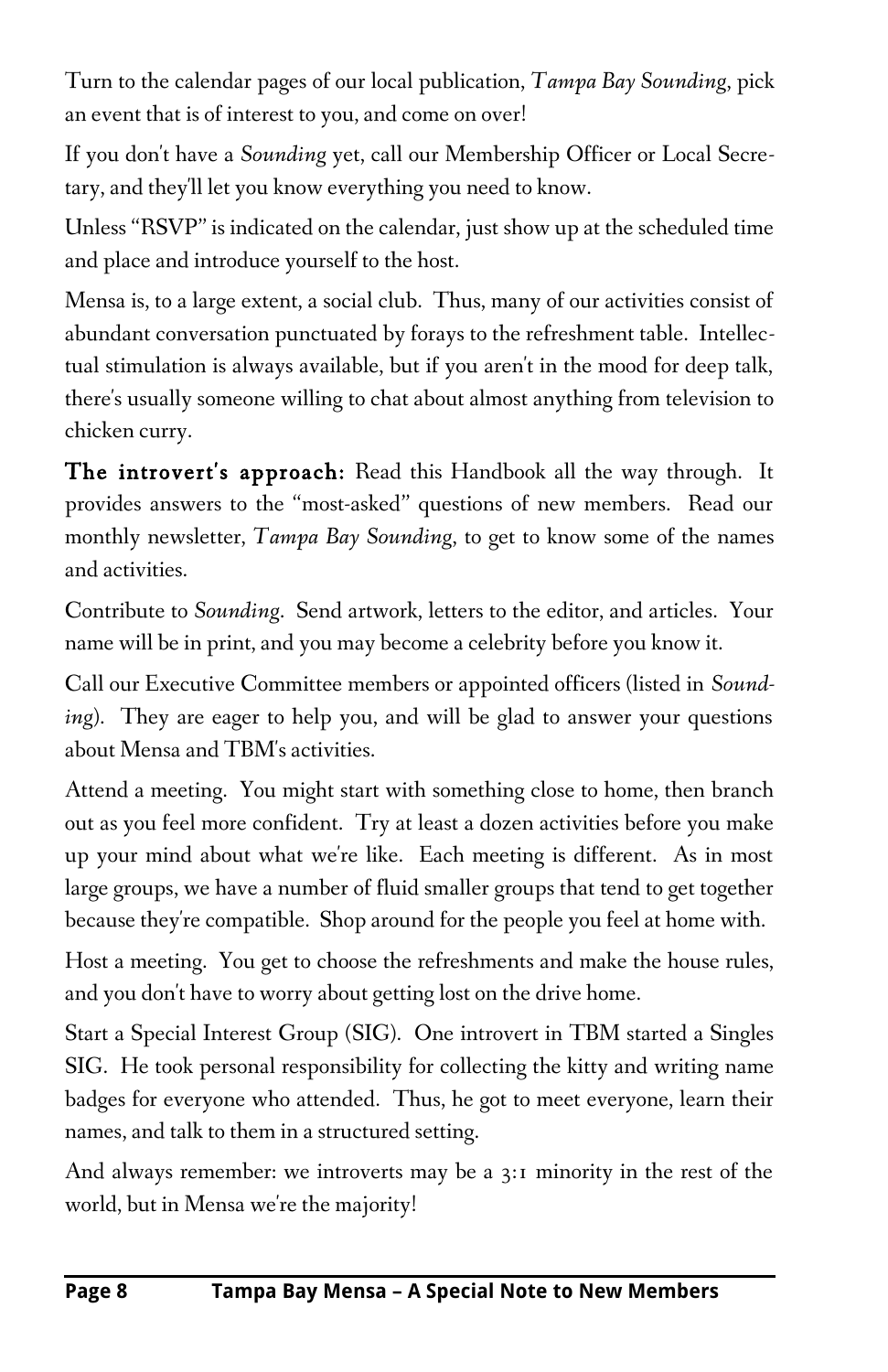### **Acknowledgements**

Portions of this Member Handbook were taken from the Tampa Bay Mensa Member Handbook, created by Kent Akselsen in October, 1998. The TBM History, Glossaries, Policies, and "A Special Note to New Members" are taken almost entirely from that document.

Portions of the Member Handbook were taken from the website and printed materials of our national organization, American Mensa Ltd.

Most new portions of this Member Handbook were created by Ronan Heffernan, with editing assistance from Jay Johnson, Sylvia Holt Zadorozny, Thomas Thomas, and Erica Rogers.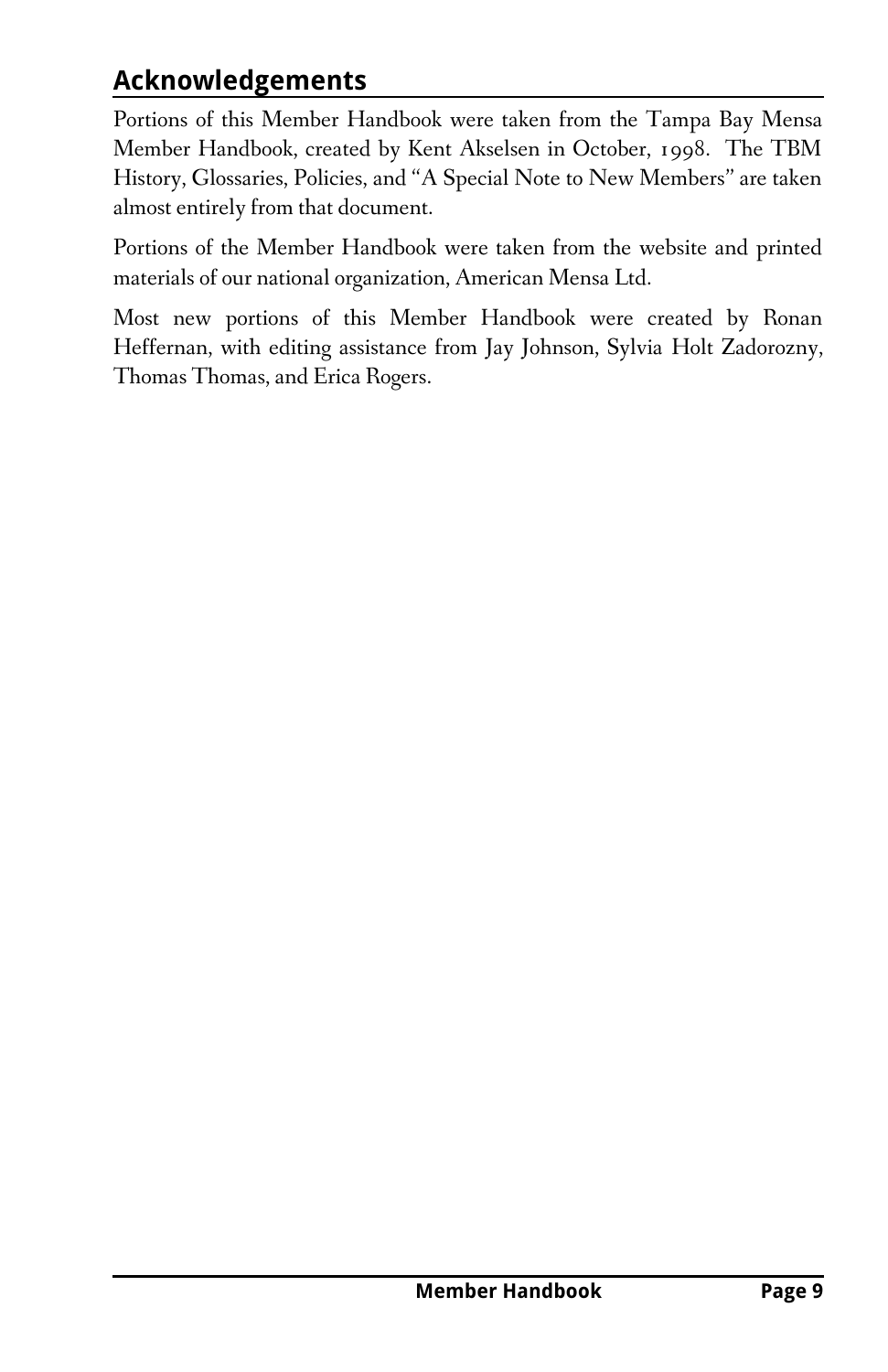# **Chapter 2 Member Resources**

#### **Newsletter – Tampa Bay Sounding**

The monthly newsletter of Tampa Bay Mensa is *Tampa Bay Sounding*, which is sent directly to every member\*. Each issue contains information from your local and regional officers, our Calendar of Events, important announcements, member contributions, and puzzles/games. Current and back issues of *Sounding* are available on our website.

If you would like to contribute articles, essays, opinion pieces, poems, short stories, puzzles, artwork, or other material to *Sounding*, please see the Submission Guidelines published on the inside-front cover of each issue. As there noted, the deadline for submissions is generally the fifth day of each month, for the following month's issue.

If you would like to place an advertisement in *Sounding*, that policy is also listed on the inside-front cover. Classified ads are free for members; quarterpage, half-page, and full-page ads can be run at the rates printed in the advertising policy.

Contact information for the Editor (along with all of the Officers) is listed on our website and on the "Officers Page" of every issue.

\* See the "Electronic Distribution" and "Additional Family Member" exceptions.

#### **Electronic Distribution**

In your member profile on the National website, you can choose to receive publications either electronically or on paper. If you choose electronic format, you will receive *Sounding* and most other materials via email, either as attachments or as links to the material (usually in Adobe® PDF format). For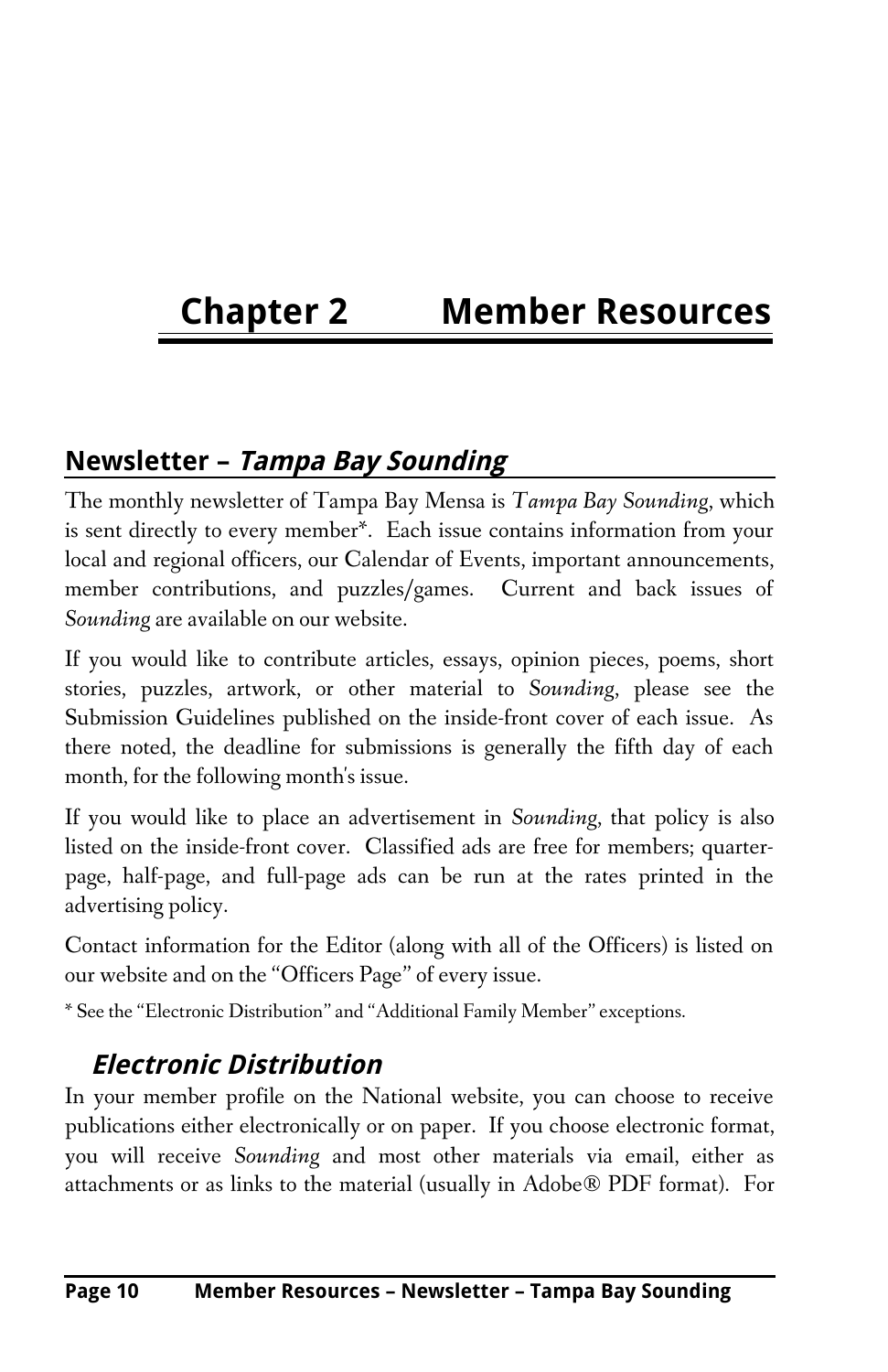those members who do not mind reading these materials on their computers or other electronic devices, this option reduces the financial and environmental costs of distribution.

For those issues that contain a ballot for the election of officers and/or to change bylaws, every member will receive a printed copy of the ballot which might mean that they receive a printed copy of that entire issue of the publication. Note that *Mensa Bulletin* will be mailed as a paper magazine, even to members who choose Electronic Distribution for their local newsletters.

On 27 March 2011, American Mensa changed the policy that designated paper copies of newsletters as the default. Effective September 2011, members who have not specified a preference regarding Electronic Distribution (and who have a 'released' email address on file in their profile) will receive their local newsletter electronically. If you wish to change your preference regarding Electronic Distribution, please make this change to your profile on the American Mensa website: http://us.mensa.org/profileupdate

## **Additional Family Members**

Some households have more than one Mensan in residence, and these members can save money by signing up as "Additional Family Members". As such, they will not receive a separate copy of *Mensa Bulletin* or *Sounding*; only one copy of these publications will be mailed to their address.

As with Electronic Distribution, every member will receive a printed ballot for every election. This might mean that they receive a printed copy of any publication issues that contain a ballot.

## **Calendar of Events**

Our Calendar of Events is published in every issue of *Sounding*, and is available on-line via our website. Because there are editing, printing, and mailing lead-times for *Sounding*, the online calendar may have new or updated events that are not on the printed calendar. For email notifications about lastminute events, reminders, and cancellations, please subscribe to our "tbm-gm" email list (see page 13).

If you want to add an event to our calendar, please contact the Calendar Editor. Full contact information for the Calendar Editor is listed (along with all of the other officers) on our website and on the inside-back cover of every issue of *Sounding*.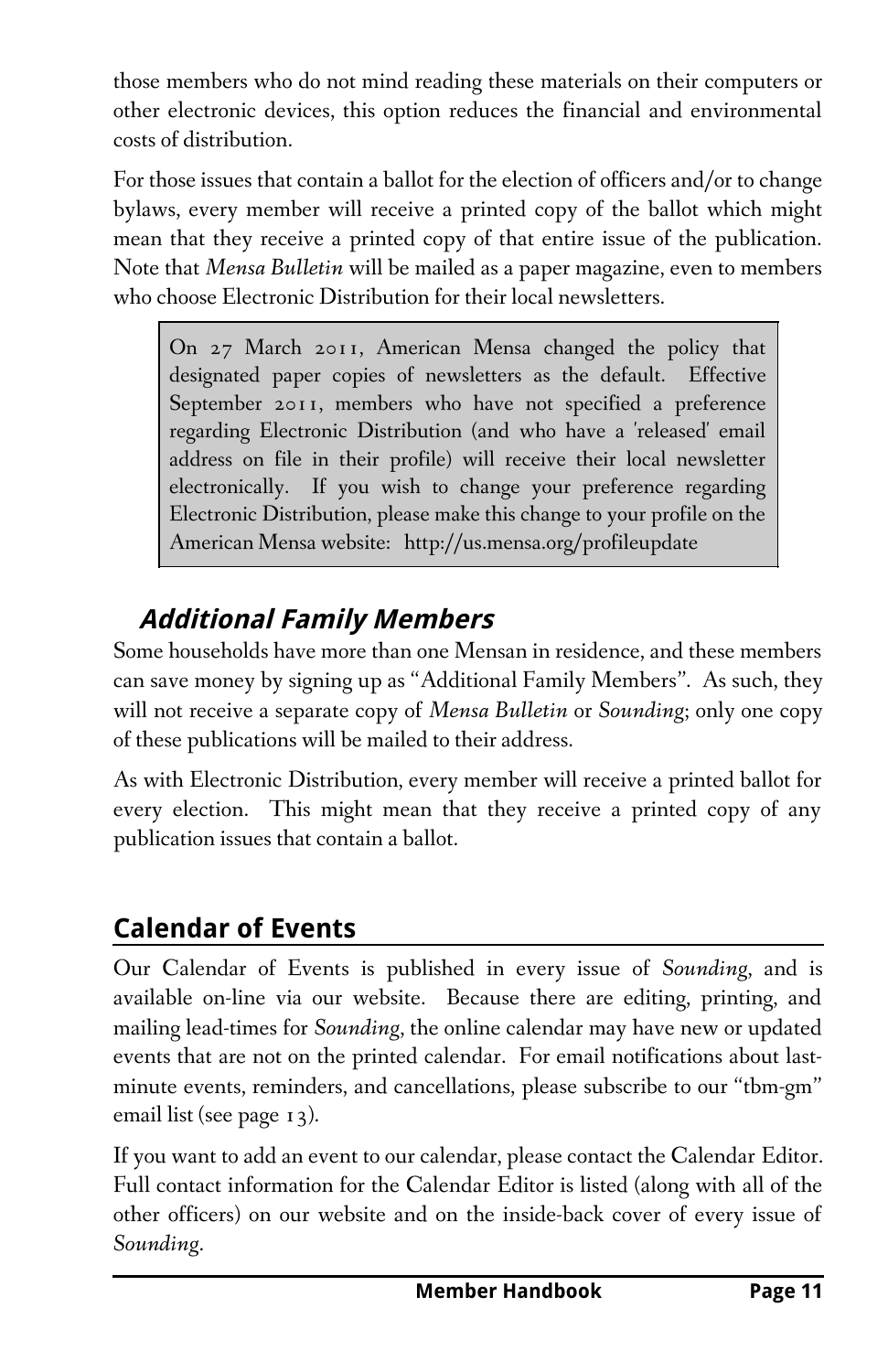### **Crewe List**

Every year, Tampa Bay Mensa creates a directory of members called *Crewe List*. The information printed about each member is controlled by the privacy restrictions that they specified upon joining Mensa (if any). Unless restricted by the member, every entry will contain their name, address, phone number, email address, and up to twelve PDQ interests.

The PDQ interests are also broken-out, with members listed for each interest. Members and event hosts are encouraged to use the information in this directory to find others who share interests.

For many years, *Crewe List* was integrated into an issue of *Tampa Bay Sounding*, and mailed to members. *Crewe List* is now printed as a separate booklet; if you would like a copy mailed to you, please contact our Membership Officer. Copies of *Crewe List* will also be provided to the hosts of our "frequent" events, so you can pick up a copy at most events.

Like all member directories in Mensa, *Crewe List* is not permitted to be released outside the group, nor used for commercial purposes.

Only the American Mensa Committee, or its designee, may authorize the commercial use of the American Mensa, Ltd. membership list or any portion thereof. Members may use this membership directory to facilitate personal, non-commercial communication with other members and for the benefit of their Local Group, a respective regional Mensa group, Special Interest Group or American Mensa, Ltd.

Any other use, reproduction, or storage of the information or its contents by any mechanical, photographic, optical, or electronic means is strictly prohibited without the express prior written permission of the American Mensa Committee, and any inquiries regarding permission should be addressed to the Member Directory, American Mensa, Ltd., 1229 Corporate Drive West, Arlington, Texas 76006-6103.

#### **Website**

The official website of Tampa Bay Mensa is: http://tampa.us.mensa.org On that site, you will find our Calendar of Events, contact information for our officers, an archive of back issues of *Sounding*, minutes from our ExComm meetings, links to join our email lists, and more.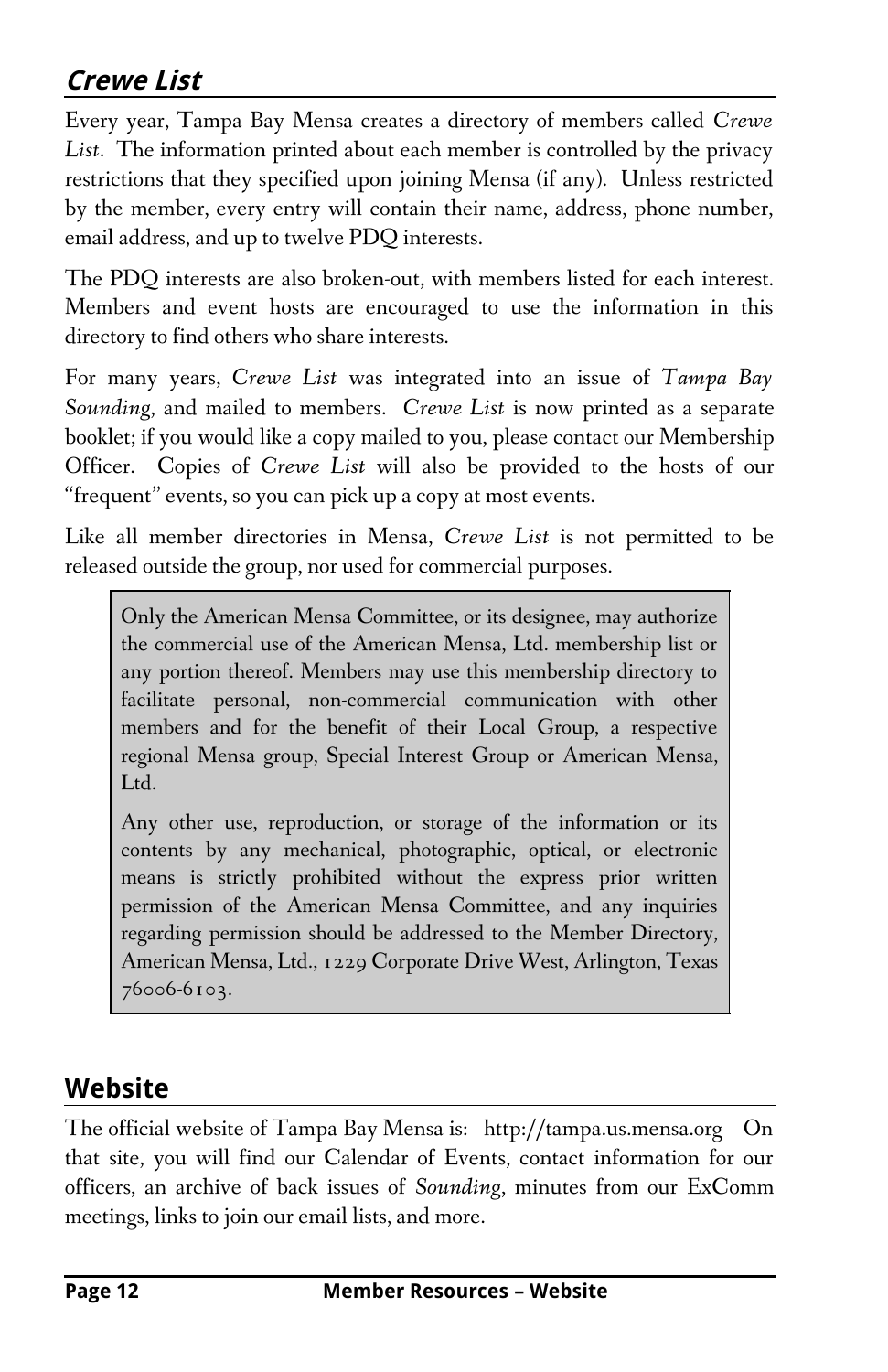## **Email Lists**

Tampa Bay Mensa has three official email lists:

#### **General Membership**

"tbm-gm" is an email list for official announcements and event announcements only, including event changes and cancellations. Any member of this list may post messages, but please restrict messages to the aforementioned topics only. Note that ideas and suggestions for new events should not be sent to this list. Only a single announcement about an event should be sent to this list, unless there is a change or cancellation. Traffic on this list is deliberately kept low for members who do not want to be inundated with emails.

To join this group, visit: http://groups.yahoo.com/group/tbm-gm/

#### **Discussion**

"tbm-discussion" is a noisy list that can be used for general discussion, including political flamewars. This list is an appropriate place to suggest and discuss new events.

To join this group, visit: http://groups.yahoo.com/group/tbm-discussion/

#### **Gifted Children**

"tbm-giftedchildren" is an email list administered by the Gifted Children's Coordinator (GCC), and limited to child members, children of members, and others at discretion of the GCC and according to National policy. This list is moderated.

To join this group, contact our GCC: giftedchildren@tampa.us.mensa.org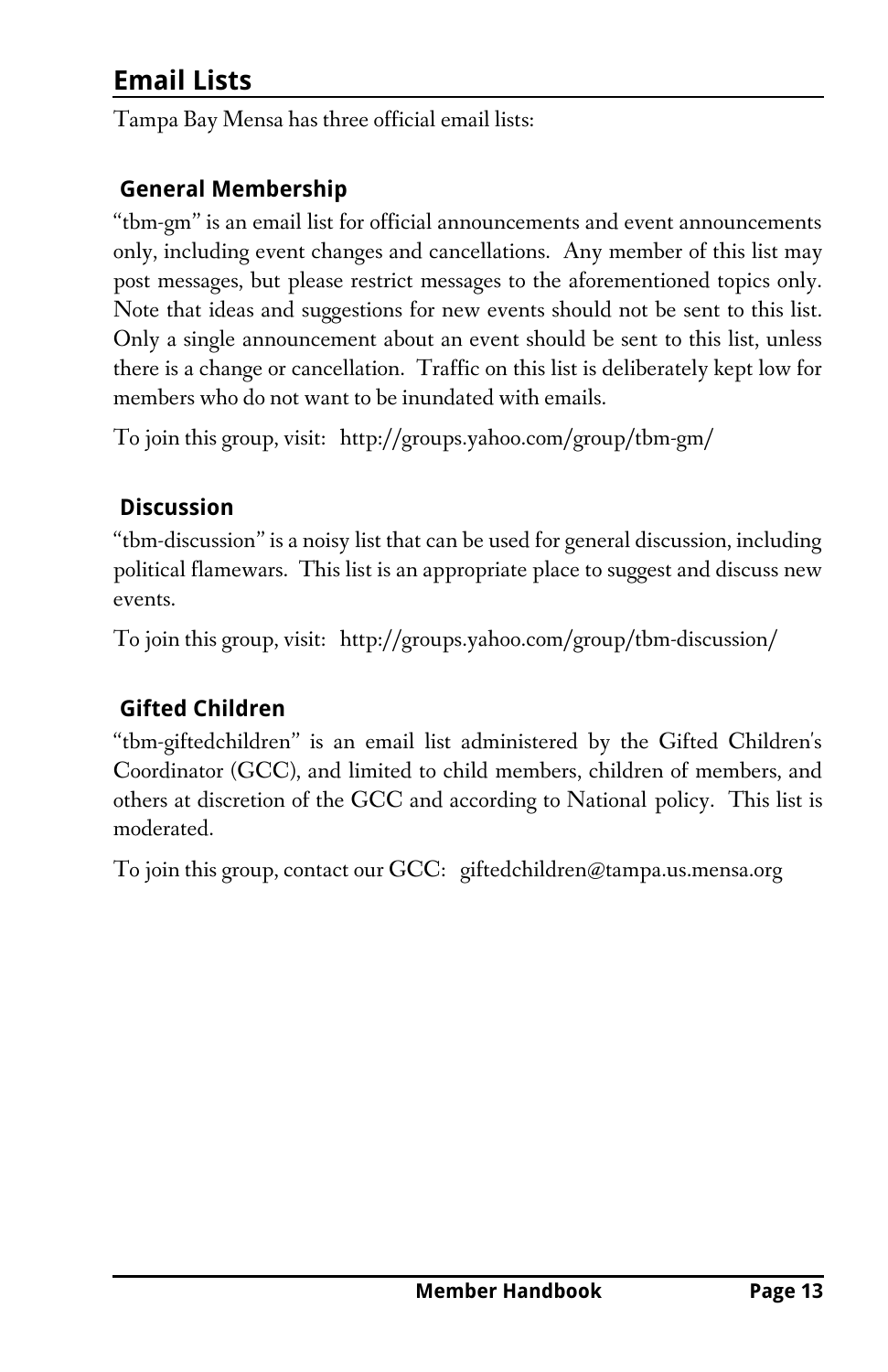### **Member Handbook**

This Member Handbook was originally intended to be a "pillow book" for newlywed Mensans, but the text was so incredibly boring that young couples invariably fell asleep with their marriages unconsummated. The problem was so widespread that the existence of the Gifted Children's Program became imperiled! Feel free to recommend this Member Handbook to any Mensans who you know, except for newlyweds. Please think of the (potential) children!

This 2011 Edition is a minor update to the 2010 (or "MMX") Edition, which expanded on Kent Akselsen's 1998 Edition. A few items were added, and a few mistakes were corrected.

As with earlier editions, this Member Handbook focuses primarily on Tampa Bay Mensa, and is not a comprehensive Member Handbook for American Mensa. You can find a lot more information on the resources, programs, and benefits of American Mensa the National website.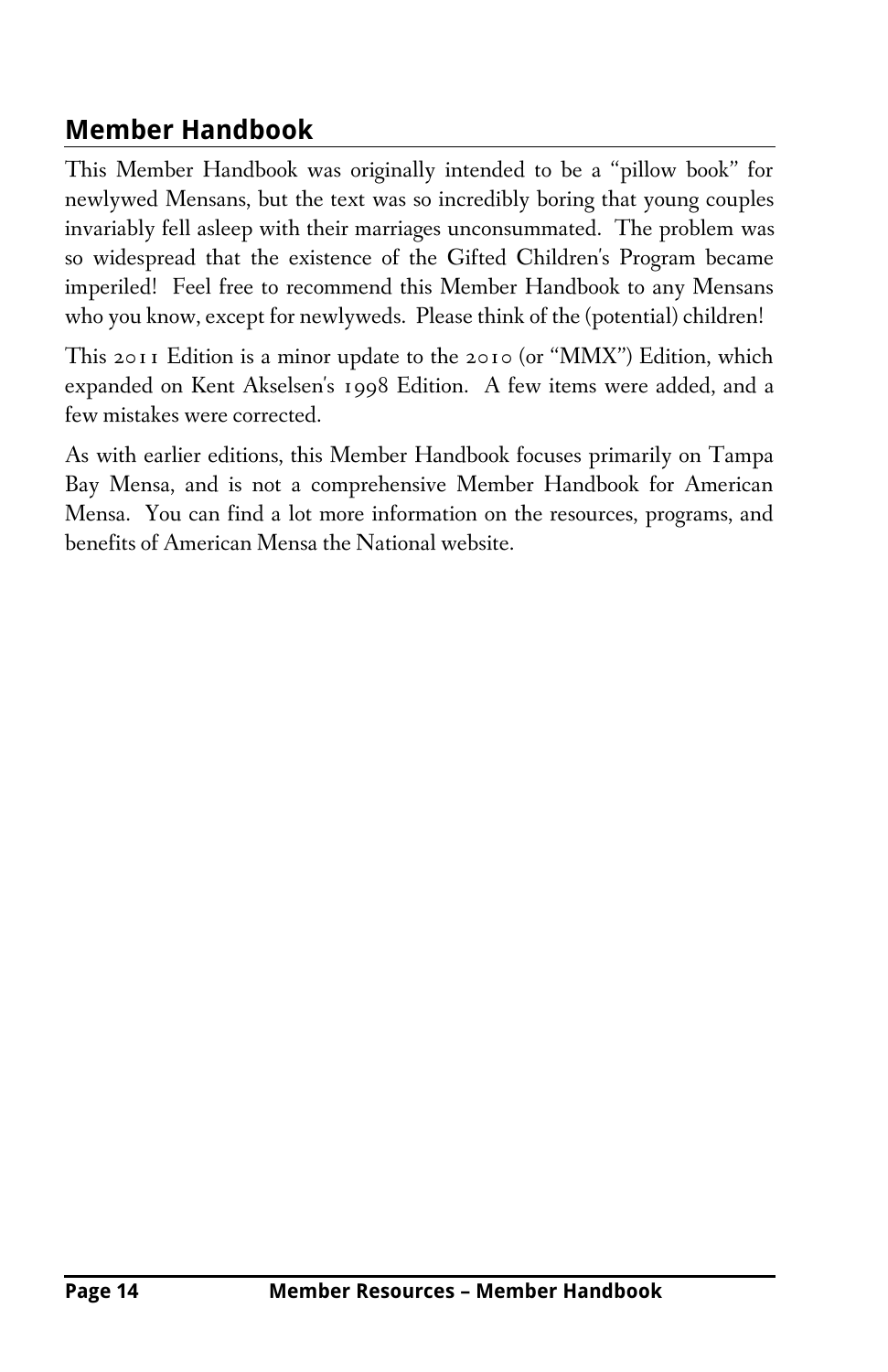# **Chapter 3 National Programs and Resources**

### **Mensa Bulletin**

*Mensa Bulletin* is the national magazine for members of American Mensa, published ten times a year with combined issues in April/May and November/December. An on-line extension of the *Bulletin*'s coverage is also available.

As with *Sounding*, generally only one copy of *Mensa Bulletin* will be sent to your address. The savings of mailing only one copy of these publications is the primary reason that "Additional Family Member" memberships are offered at a reduced rate.

### **National Website**

The official website of American Mensa is: http://us.mensa.org This website has a searchable Member Directory, information about upcoming gatherings, member benefit information, national bylaws, financial statements, and more. You can also update your profile, change your address, and renew your membership on this website.

Much of the information on this website is restricted to current members of Mensa. When you joined Mensa, or renewed, you should have received a membership card attached to a letter. That letter contains your username and password, needed to access the restricted portions of the national website. If you do not have your credentials, there are instructions on the website for getting help.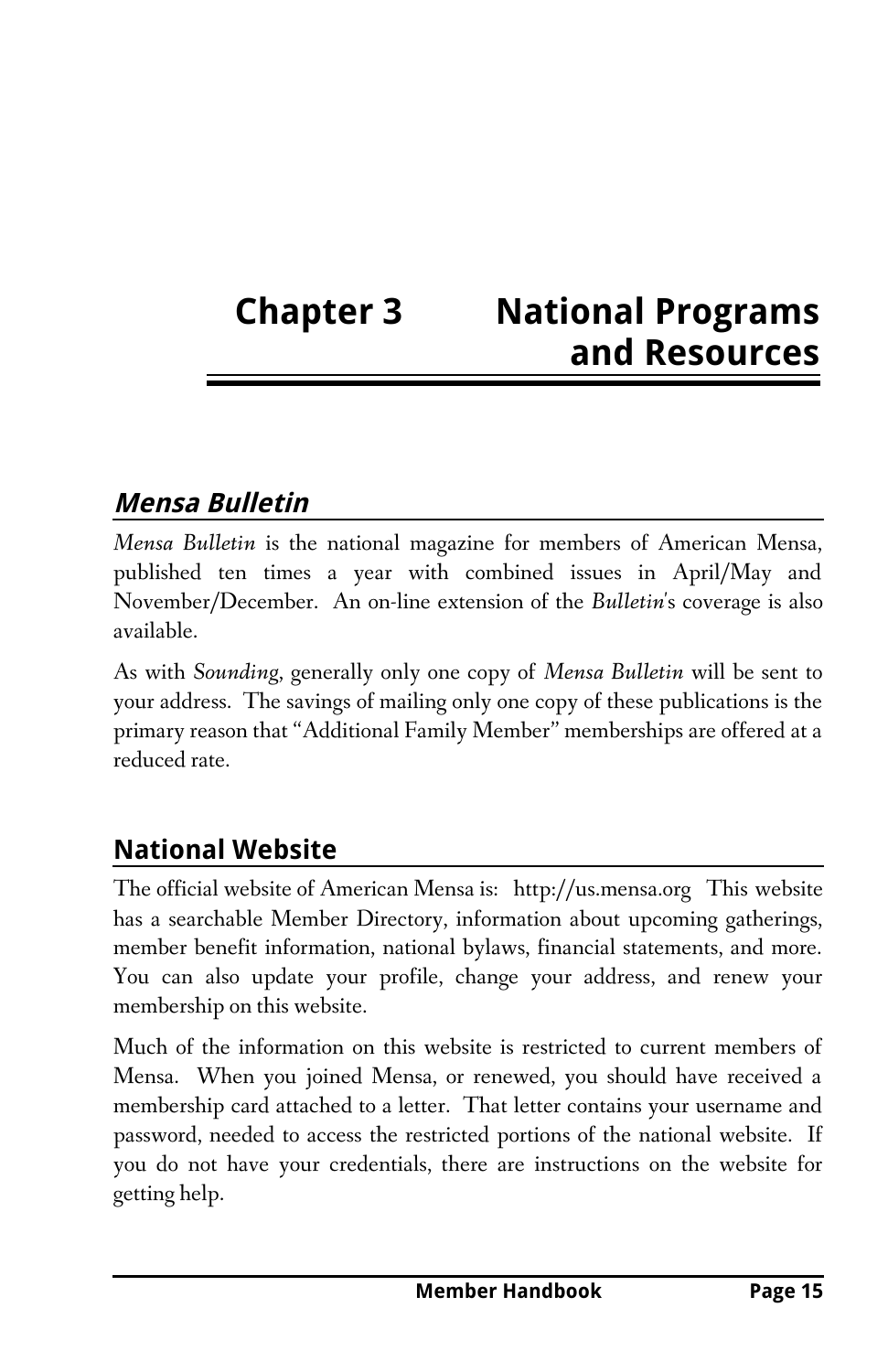### **SIGHT**

SIGHT (Service of Information Guidance and Hospitality to Travelers) is a member-benefit program which is free to every dues-paying Mensan. SIGHT hosts are Mensans around the world who volunteer to help fellow members who are visiting their area. Hosts can help with information about attractions, local transportation, or even provide lodging in their homes.

As a SIGHT guest, when you visit an unfamiliar city or country, you not only receive a warm welcome and are treated as a special guest and a member of the family, but you get to attend events and visit places that the average tourist never hears about. As a SIGHT host, you get to meet and share experiences with wonderful, interesting, compatible people from all around the world.

For more information about SIGHT, you can visit the national website, or contact Tampa Bay Mensa's SIGHT Coordinator, listed on our website and on the inside-back cover of every issue of *Sounding*.

### **Gifted Children's Program**

Highly intelligent adults join Mensa for its stimulating intellectual and social environment, as well as friendship and support. Yet Mensa is not an adults-only organization. Those same needs for friendship and support are present among highly intelligent children.

Meeting intellectual peers is more challenging for children due to limited contacts and mobility. This is where the Gifted Children's Program (GCP) comes in. American Mensa can furnish a safe, supportive and stimulating environment for Young Mensans, children of adult members and their minor guests.

The permanent email address for Tampa Bay Mensa's Gifted Children's Coordinator is: giftedchildren@tampa.us.mensa.org Additional contact information is listed on our website and on the inside-back cover of every issue of *Sounding*.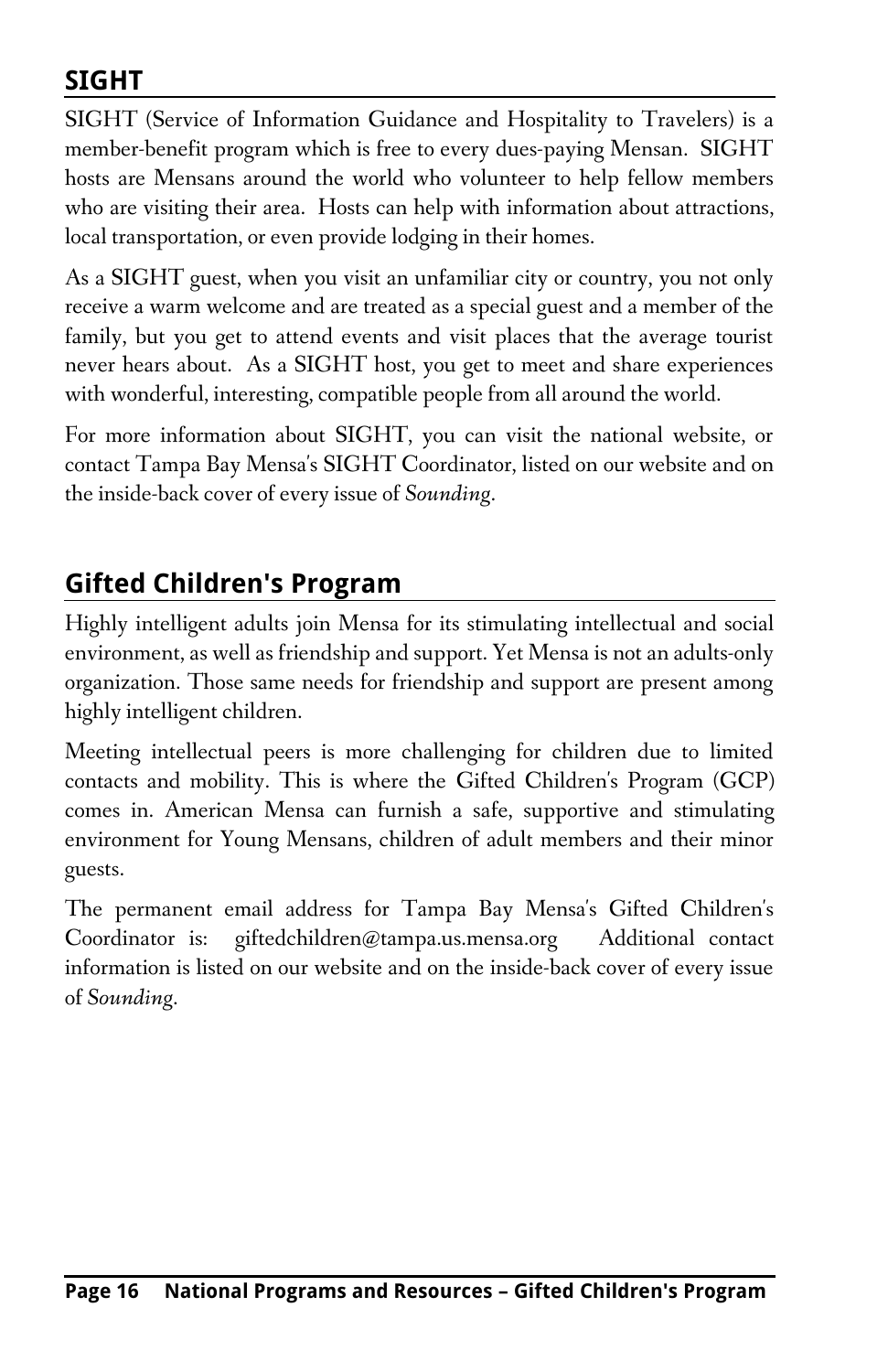## **Special Interest Groups**

Mensa has always encouraged members to congregate around their special interests. Official recognition of Mensa's special interest groups began on Sept. 13, 1965, when the first two SIGs were recognized: The Gifted Children Study Group and the Mensa Investment Club.

In recent years the total number of active SIGs has varied between 130 and 160. The SIGs program has evolved along with the Internet, now including many free on-line discussion groups. Many SIGs still offer a mailed newsletter and collect a small fee to help defray mailing costs. Some SIGs are open to non-Mensans, and many SIGs actively recruit Mensans internationally.

The National website has a current list of recognized SIGs, and contact information that you can use to join. Here is a partial list of those SIGs:

| Active Ms                 | CoMic Books!                     | Hell's M's                        | M-Live           | Recruitment              |
|---------------------------|----------------------------------|-----------------------------------|------------------|--------------------------|
| altSIG                    | Computer                         | Independent                       | M-Project        | <b>Strategies</b>        |
| Amateur Radio             | Science                          | Scholars                          | Managers         | <b>Reel Thinkers</b>     |
| (hamSIG)                  | Creative                         | Innovitation -                    | M-Reinsurance    | Role-Playing             |
| Ancient                   | Retirement                       | 2% for 100%                       | M-Riders         | Games                    |
| Cryptography              | Depression                       | Investment &                      | M-Simplicity     | RV and                   |
| Answers to                | Support Group                    | Speculation                       | M-Spanish        | Camping                  |
| Everything                | DesignSIG                        | IQ (Intelligent                   | Martial Arts     | <b>Science Fiction</b>   |
| Ante-Ms                   | <b>Diabetes</b>                  | Quilters)                         | Mensperanto      | & Fantasy                |
| <b>Anything Goes</b>      | Diogenes Club                    | Irish                             | Metacognition    | Scrabble <sup>®</sup> By |
| $M-2-M$                   | $\log$ Crazy                     | Isolated M                        | Meteorology      | Mail                     |
| Discussion                | <b>Earth Religions</b>           | Karaoke-Ms                        | Military History | Scuba                    |
| <b>Art Lovers</b>         | Online (ERO-                     | Keepers of the                    | Moms with        | Second                   |
| AvSIG                     | SIG)                             | Flame                             | More             | Amendment                |
| Bardolatry                | Electronic                       | KnitSIG                           | Motorama         | ShutterSIG               |
| BIBLES - A                | Music                            | L'ChaiM!                          | MPowered         | siMpsons (R)             |
| Secular Study             | Fiction,                         | Linux Users                       | Parenting        | <b>Skeptic Service</b>   |
| bizMethics                | Creative Non-<br>Fiction, Poetry | Group for Ms                      | Mystery Book     | Ski                      |
| Blues-M                   | Freed-M:                         | M Peggers                         | Swap             | Space Vanguard           |
| BS (bzzzz) --             | Intelligent                      | M'uscle -                         | Mythology        | TeenSIG                  |
| Bee Support               | Liberty                          | Weight                            | Naturist         | Therapy Pet              |
| Group                     | Gardening                        | <b>Training SIG</b><br>M-African- | NTN Trivia       | Tolkien                  |
| Burning Man<br>Careerists | Gay/Lesbian                      | Americans                         | Pagan, Occult    | Transhumanist            |
| Chess for Fun             | SIG                              | M-Asians                          | and Witchcraft   | SIG                      |
| ChildFree M's             | Gen Y                            | M-Atheists                        | Parapsychology   | VenoM                    |
|                           | Genealogy                        | M-Chef                            | Philately SIG    | Warcraft Mpire           |
| Chocolate M               | (GeneSIG)                        | M-Coffeehouse                     | Polyamory SIG    | WebHEADS                 |
| Christian                 | $GenX$ M's                       | M-Cow                             | Problem Solvers  | Windward                 |
| <b>Classical Music</b>    | Global Risk                      | M-Foodies                         | Progressive      | Community                |
| Clergy                    | Reduction                        | M-Health Care                     | Theology         | Writers                  |
| Club Med SIG              | Grammar Police                   |                                   | Rationalist-M-   |                          |
| Comedy                    | Haiku                            | M-Investment                      | Discussion       |                          |
|                           |                                  | M-LDS                             |                  |                          |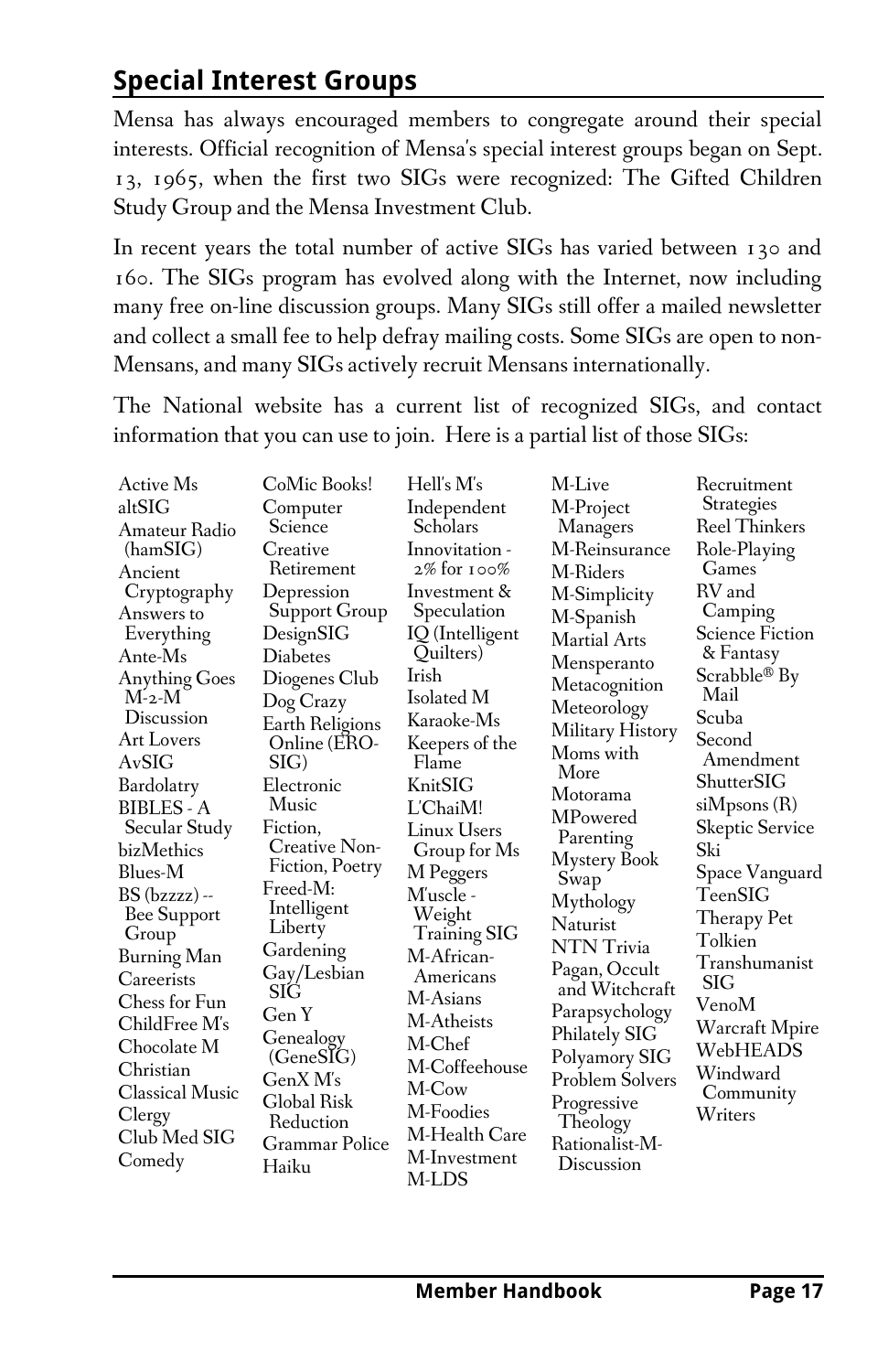## **Mensa Education Research Foundation (MERF)**

You might hear the plaint: "With all that brain-power, why isn't Mensa doing something to help make a better world?" MERF is working to do exactly that with the goal of the Foundation being the pursuit of excellence in areas of intelligence via the giving of scholarships and awards, presentation of programs, and education.

Each year the Foundation gives thousands of dollars in scholarship money to worthy recipients with no regard for age, area of study, or even Mensa membership, but by quality of essay alone, the same as our Scholarship program is run. Over the years several stimulating and educational Colloquiums have been run in different areas of the country by the Foundation, and their web site for gifted children, "Mensa For Kids", is popular and growing. *Mensa Research Journal* is their subscription magazine published three times a year and features the best research into all aspects of intelligence and giftedness. More information about this 'serious' side of Mensa can be found at: http://www.mensafoundation.org

While American Mensa, Ltd. is a not-for-profit corporation, MERF is a  $\varsigma \circ \iota(c)$ (3) non-profit charitable organization. Donations to the Foundation are taxdeductible to the extent allowed by law. Instructions on making donations can be found on their website.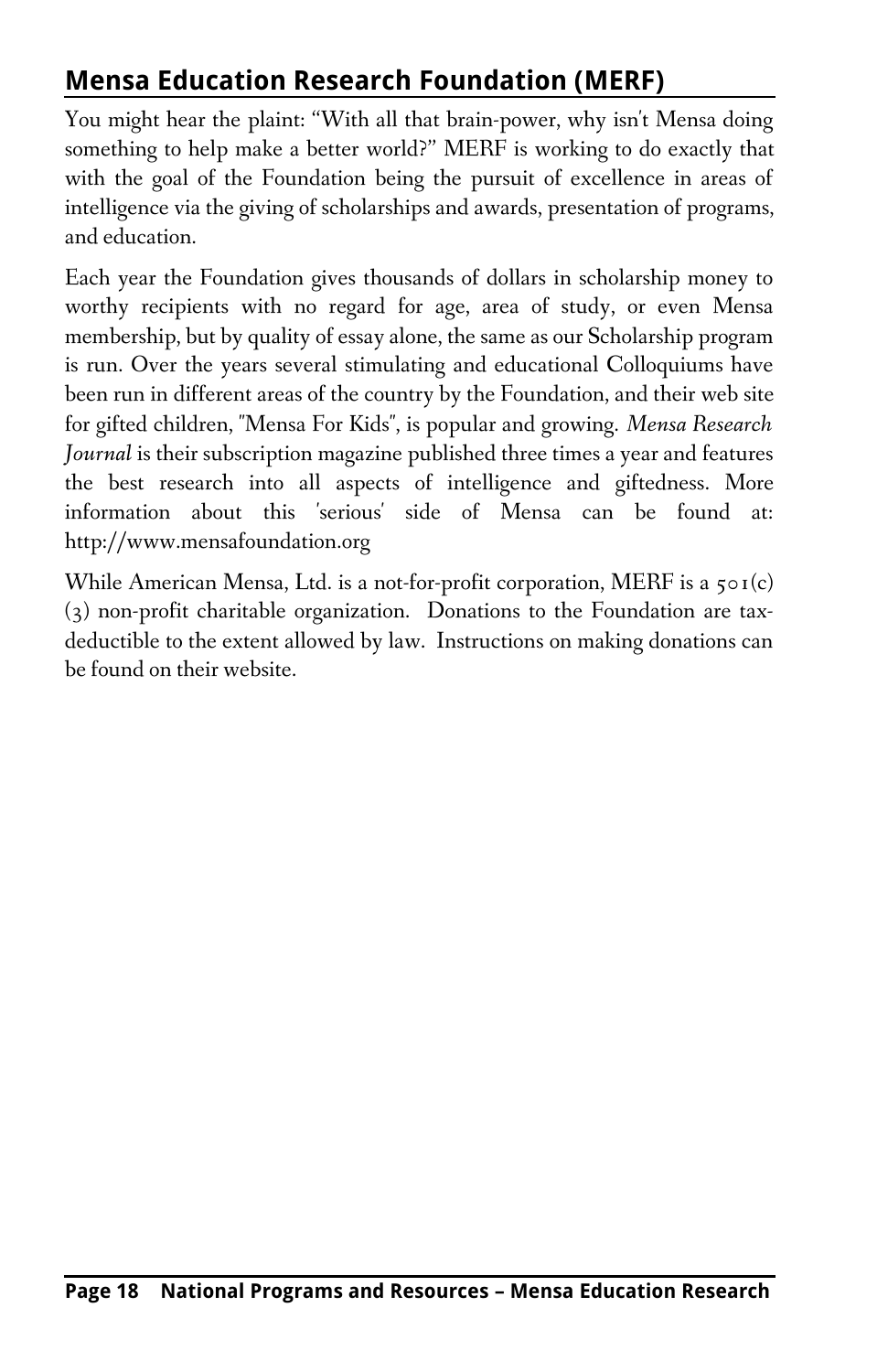# **Chapter 4 Events**

Events in Tampa Bay Mensa are opportunities for members to get together and have fun, accomplish goals, or learn something.

There are a few "Official" events, that are organized and paid for by Tampa Bay Mensa as an organization. However the majority of the events on our calendar are "member-hosted" events.

### **Official Events**

#### **ExComm Meetings**

The Executive Committee (ExComm) of Tampa Bay Mensa meets six\* times per year, usually in the following months: February, April, June, August, October, and December. At these meetings the ExComm conducts group business, including hearing reports from officers, handling budget issues, appointing officers, etc. These meetings typically last two to five hours.

All members of Tampa Bay Mensa are welcome to attend all ExComm Meetings, and the locations and times are posted in *Sounding* and on our online calendar. The minutes of each ExComm meeting are posted on our website, and important items from those minutes are printed in *Sounding*.

For more information on the composition and duties of the ExComm, see page 35.

\* Technically there are seven ExComm meetings per year. In June, the ExComm meets before the election that decides the composition of the new ExComm. After the Election Supervisor certifies the election results, the old ExComm adjourns its final meeting, and the new ExComm then convenes its first meeting.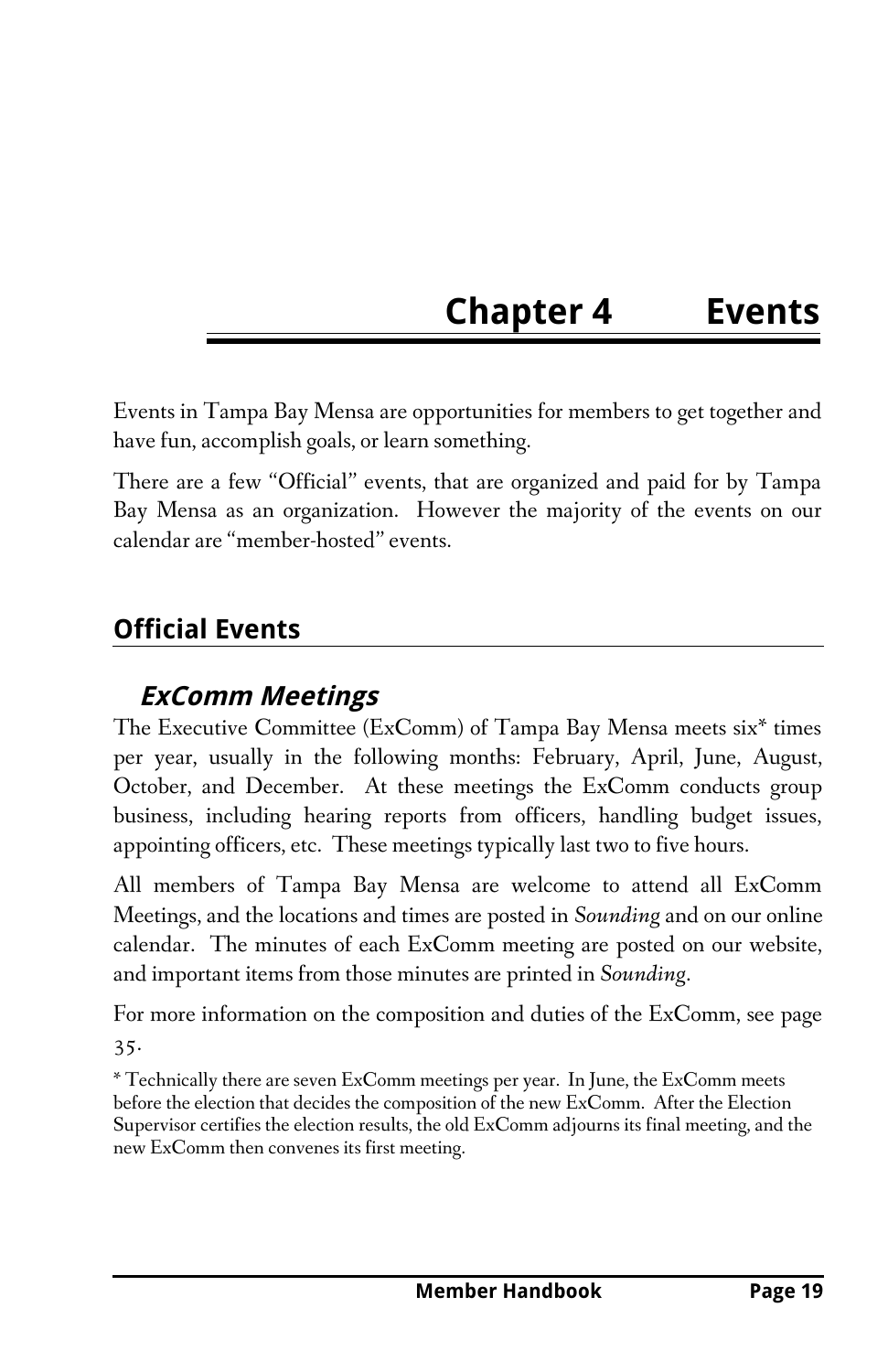### **Annual Meeting**

Once per year Tampa Bay Mensa holds an Annual Meeting. This is an opportunity for members to interact with the Executive Committee, make proposals, and raise concerns.

Please do not think that the Annual Meeting is your only such opportunity. All members are welcome at every ExComm Meeting, and the LocSec and ExComm would like to hear from members at any time. Up-to-date contact information for our officers is available on our website, and is printed in every edition of *Sounding*.

The time and place of every Annual Meeting is advertised in *Sounding*, and on our online calendar. The Annual Meeting is often held adjacent to another official event, such as a picnic, in an attempt to trick members into attending.

### **Picnics and Socials**

Since 2002, TBM has held picnics in the spring and fall (one each). We reserve a shelter at a local park, and provide hot dogs, hamburgers, and veggie burgers. Members are asked to bring drinks and a side-dish or dessert to share.

These events have been very popular with new members, and for many, have been the first event that they attended. Typical attendance is around forty people.

Starting in 2009, TBM started hosting summer and winter "socials". Due to weather, these events cannot be reasonably hosted in parks, so a hotel conference room or clubhouse is used. These events are also popular with new members.

## **FSM – Fold, Staple, Mail**

To prepare our monthly newsletter for mailing, volunteers get together to fold, staple, tape, and apply mailing labels. This work typically takes five to eight people two to three hours. These hours of "mindless" work are filled with great discussion. FSM is definitely a "the-more-the-merrier" event, so come on out and meet some fellow members while helping out Tampa Bay Mensa.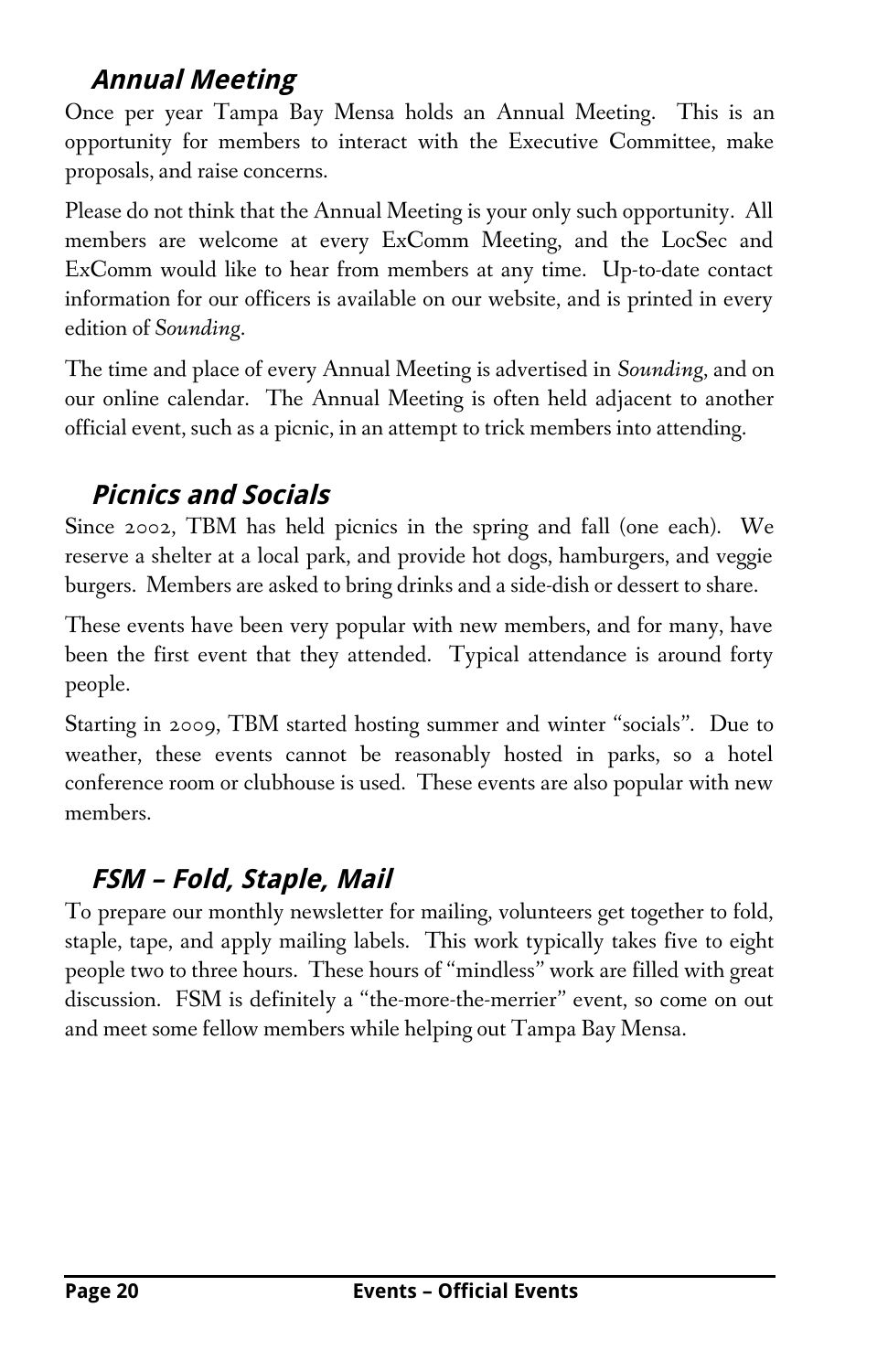### **Member-hosted Events**

Most of the events in Tampa Bay Mensa are not "official" events hosted by the organization, but are events created and hosted by our members. Every member is encouraged to look for events that they might enjoy, and to create events and add them to our calendar.

Unless otherwise noted, all member-hosted events that are listed in our Calendar of Events, whether hosted in private homes or public venues, are open to all Mensans, their spouses, and accompanied guests. You have already been invited, and the event wouldn't be on the calendar if we didn't want to see you there!

For events in a private homes the host or hostess can place explicit attendance restrictions in their event announcement, and they may privately dis-invite individual members from events at their home. Except for those rare cases, all members are automatically invited to all listed events.

### **RSVP**

Most events do not need an RSVP. Events that do require an RSVP, usually to secure a restaurant reservation, are so noted. For events that indicate that an RSVP is required, please contact the event host at least three days prior to the event. If you have not RSVP'd to an event, you can call the event host to see if there is still room. Note that not only might there not be room, but some hosts cancel events if there are no responses.

## **Contacting Hosts**

If you want to call or email the host or hostess to confirm the event, or to discuss concerns or restrictions, please feel free to do so. If you have allergies (pets, food, smoke, etc.) or mobility issues, please contact the host or hostess, especially if they have not mentioned these issues in their event announcement.

## **Kitty**

Event announcements might mention a "kitty". This is a small fee, usually \$2- \$4, set by the host, to help defray expenses when the event is held in a home and refreshments and/or supplies are provided.

The kitty is collected in an easily identifiable container. While kitty amounts are mandatory, hosts often spend far more than the specified amount. Donations in excess of the kitty amount will be appreciated.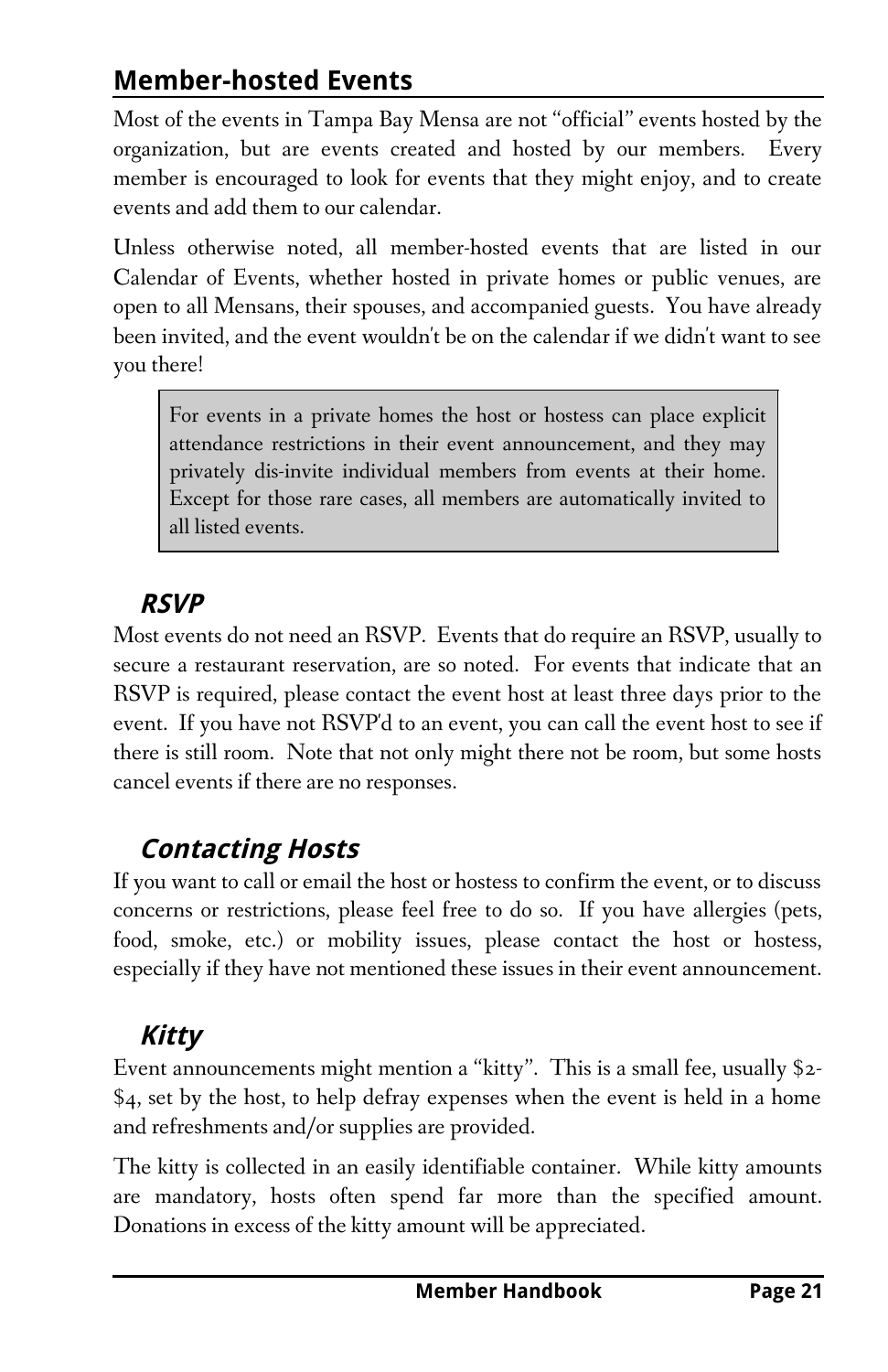### **Guests**

Unless otherwise noted, members are free to bring guests to all events. Guests often attend these events and are always made to feel welcome. Common "icebreaker" questions for 'new' people at events include, "How long have you been in Mensa?" or, "Did you just join?" Aside from such friendly attempts to learn about new people, no one bothers to distinguish between members and guests.

## **Long-standing Events**

Many of the member-hosted events on our calendar are held every month, some of them multiple times per month. A short "blurb" about each event appears on our calendar, but here are some expanded descriptions and information.

Scheduling and contact information is subject to change much more frequently than the once-per-millennium update to this handbook, so check the calendar in *Sounding*, or on our website for up-to-date information.

### **Bagels on the Beach**

Theresa Shadrick supplies the bagels and cream cheese, you bring your own beverage. This event is held on Indian Rocks Beach (west of St. Petersburg). There is free public parking on 19th-27th Avenues. Look for a pinky-beige (laundering accident) over-sized beach towel and a rainbow beach umbrella, near the 27th Ave beach access. Join us for bagels, conversation, swimming and shelling. Please RSVP [ed: Yes, using the English "please" is redundant.]

## **Bowling Night**

Melissa Stephens hosts bowling at a local bowling alley. This is a fun event that has so far been successful in not attracting any skilled bowlers, so the scores are low and the conversation is key. Typical attendance is four to seven.

# **Breakfast Gathering**

Lori Puterbaugh hosts a monthly breakfast in Largo. Gather for food and conversation. Please RSVP.

## **Buzztime Trivia**

Thomas Thomas hosts two Buzztime Trivia events each month, one in Brandon, and one in northern Tampa. Buzztime is a national trivia network that you play in bars and restaurants. Each player has a wireless computer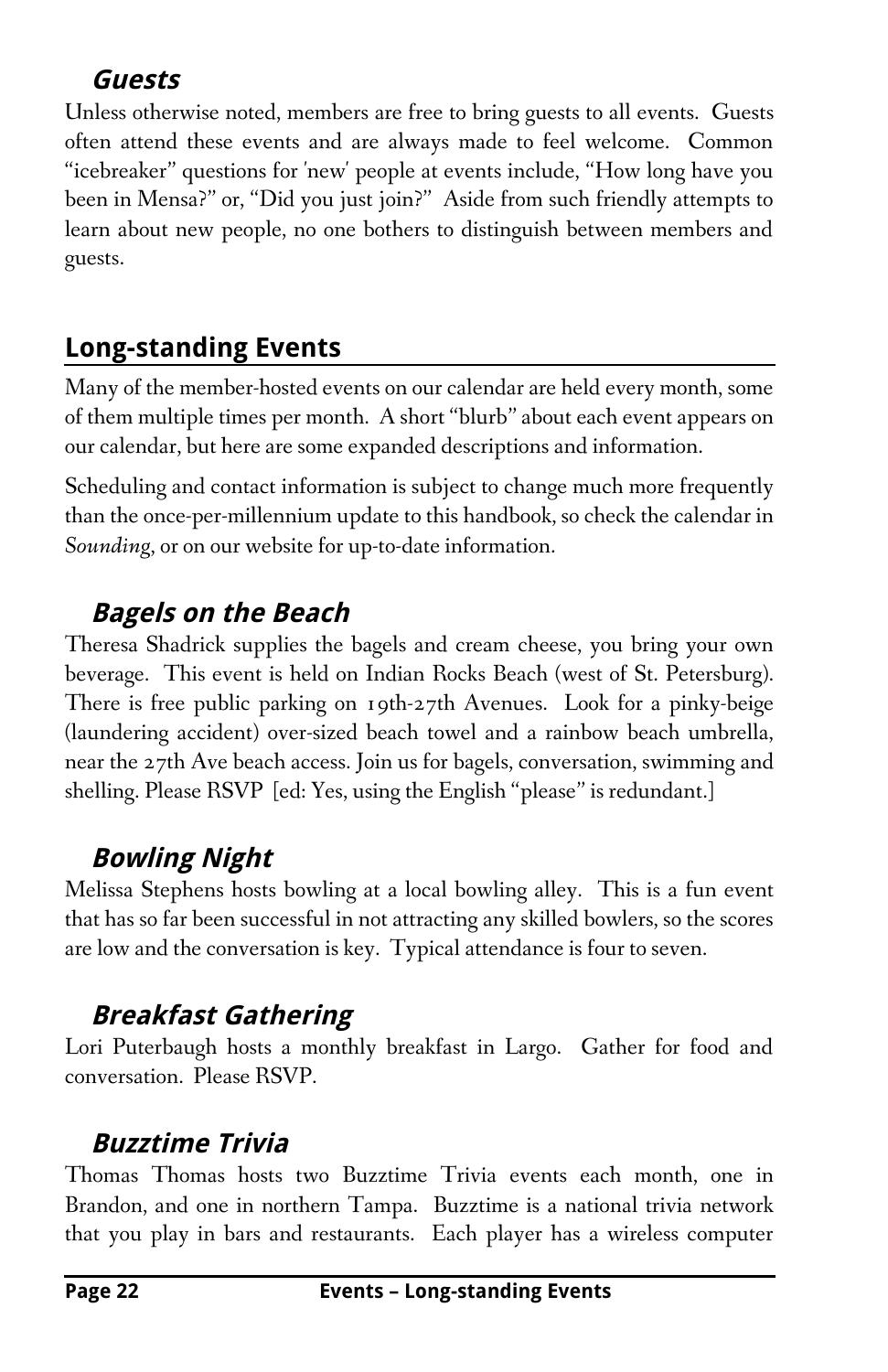(provided), that they use to answer trivia questions on a TV screen. You are competing against other players at your venue, and across the country. If you don't know Thomas by sight, look for the table with an owl. Typical attendance is four to seven people.

# **Fossil Dig**

Theresa Shadrick has arranged, along with the Tampa Bay Fossil Club, access to the Cemex Vulcan mine in Brooksville, for a day of fossil hunting. When the exposed rock at this site was laid-down (about 25-million years ago), the site was sea floor, so the fossils are marine creatures: echinoids, sea urchins, dugong, etc.

All participants must sign a waiver of liability, which Theresa will have on hand. Child members, or members' children, must have a parent or legal guardian present to participate.

Participants drive their vehicles into the mine, and will have access to their vehicles, coolers, etc. There is no food or water available on-site, so please bring snacks and *plenty* of water. There are no bathroom facilities. It gets hot, so dress appropriately and bring sunscreen. Trowels and other small hand tools can be useful.

*IMPORTANT NOTE* : Participants *MUST* be on time! We enter the mine at 9am, and then the gates are locked. Anyone not there at that time will not be able to enter. It will also not be possible to leave the mine without an escort; not only are the gates locked (and un-manned), but this is a large working mine with many twisting, unmarked, service roads. Participants will be escorted out of the mine by a Cemex employee at approximately 2pm. There is usually an opportunity to be escorted out around noon, but this is not guaranteed.

Please RSVP as this event might be canceled, especially due to weather or lack of interest, so it is important to confirm. The Fossil Dig is usually only run in the cooler months of September through May.

# **Fourth Friday Madness**

Cheryl Pohley and Ronnie Dubs host this dinner and discussion event on the fourth (not necessarily the last) Friday of every month, at an Olive Garden restaurant. This is a lively and well-attended event, with eclectic discussion. Typical attendance is around fifteen people.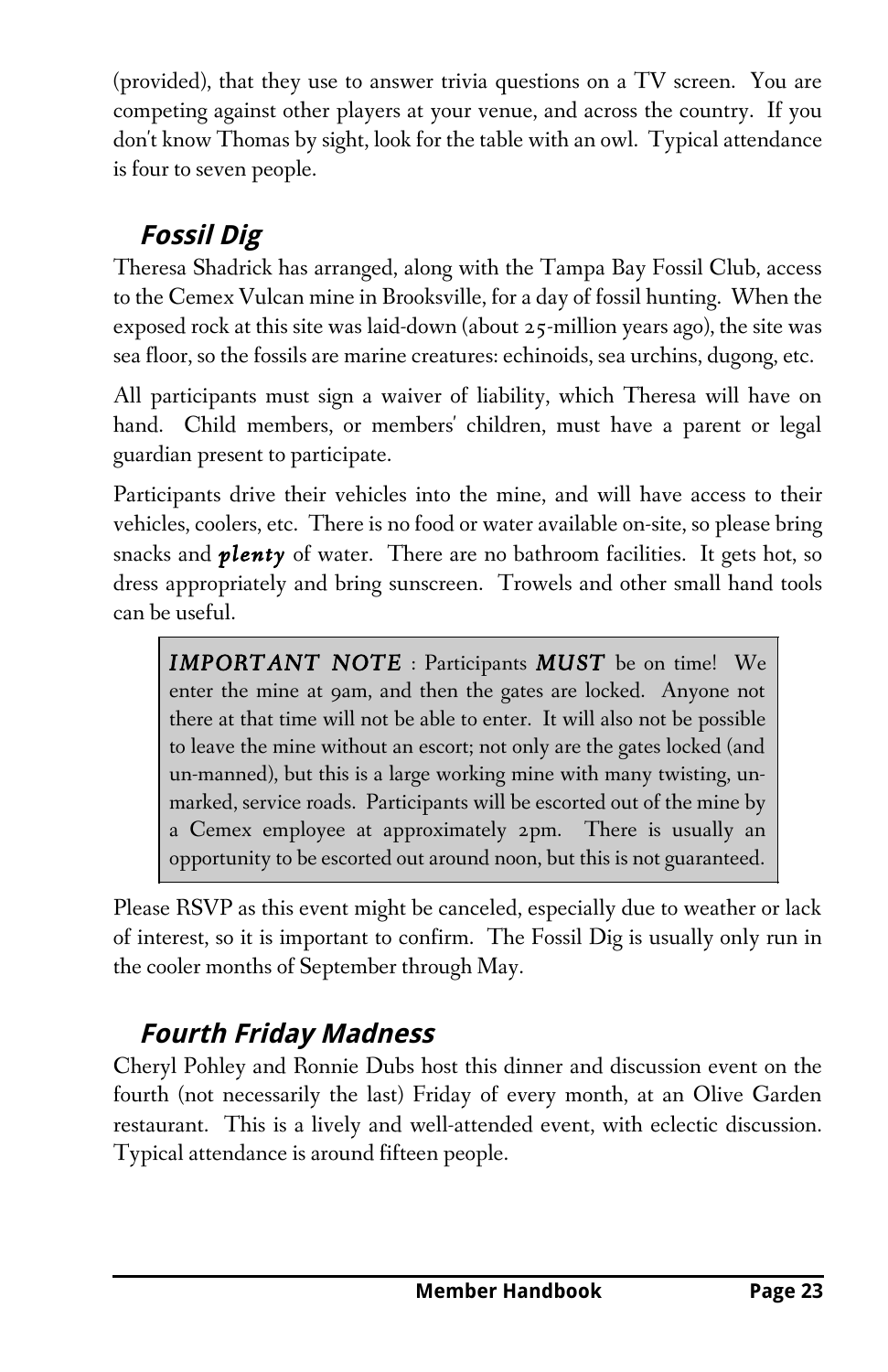### **Games Night**

Sylvia Holt Zadorozny hosts Games Night. This is a very popular event, often having twenty or more attendees (usually split into two or more games). Some perennial favorites:

| Trivial Pursuit <sup>®</sup> | Taboo®                 | Smarty Party®         | Scattergories <sup>®</sup> |
|------------------------------|------------------------|-----------------------|----------------------------|
| Tribond®                     | Outburst <sup>®</sup>  | Times Up®             | Cranium®                   |
| <b>Boggle®</b>               | Nameburst <sup>®</sup> | Stage II <sup>®</sup> | TransAmerica®              |

#### **GourMensans**

Papan Devnani started this event in 1982, while a member of Washington D.C. Mensa, and he brought it with him to Tampa in 1997. He finds great ethnic restaurants in the Tampa Bay area, and tests each one before scheduling a GourMensans event. These restaurants are all reasonably priced, and there should be at least one entrée on the menu for less than \$15. Past events have included: Indian, Venezuelan, Ethiopian, Korean, Polish, Greek, German, Lebanese, Indonesian, Irish, Pakistani, and others. This event *does* require an RSVP.

### **Lunch Bunch**

A core group of regulars has been meeting for lunch every Thursday for at least twenty years, supplemented by a core group of irregulars and a cadre of snowbirds who live nearby in the winter. New members and guests appear from time to time and are especially welcome because they bring new stories, new interests, and new perspectives. We always have plenty to talk about, and often a long table so folks can move for a change of topic if they choose. The food is cafeteria-style, prices reasonable, and service friendly. We are never hurried, except by our other interests and commitments. Sometimes only two or three people appear, sometimes ten or more, ages ranging from 20 up with a majority around 50 to 80. Come one, come all!

### **MHUNCH**

Merrell Fortner hosts "MHUNCH", a warm, friendly lunchtime get-together, at various restaurants around the Lakeland/eastern Hillsborough area. It is important to RSVP for this event; MHUNCH events are subject to cancellation if there is a lack of interest.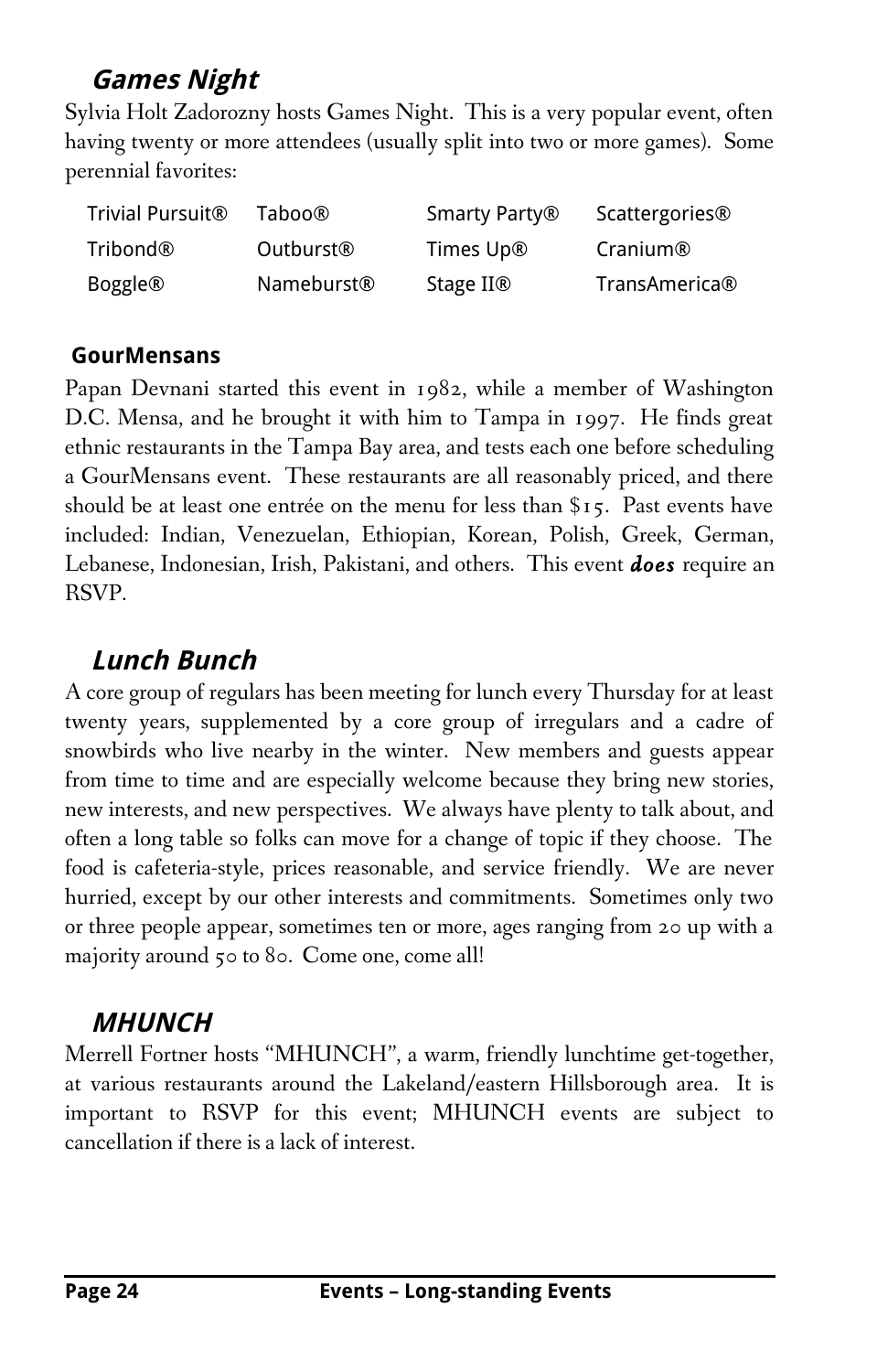### **Reading Group**

Ronan Heffernan hosts a reading and discussion group at a restaurant in Tampa. Bring whatever books you have been reading, and talk about them, give them away (before your house collapses under the weight of all of your books), recommend them, or pan them.

Discussion takes off from the books that attendees are reading, and doesn't always fly off on a wild tangent. Most of the books tend to be non-fiction (history, science, biography), but there is a pleasant sprinkling of fiction (literature through pulp). Typical attendance is six to eight people.

### **Shakespeare Watch**

Erica Rogers hosts this event that centers around watching a recorded performance of a Shakespeare play, and/or some related work (including modern adaptations). Discussion of the work, the performance, themes, and other topics inspired by the event follow. Typical attendance is six to ten people.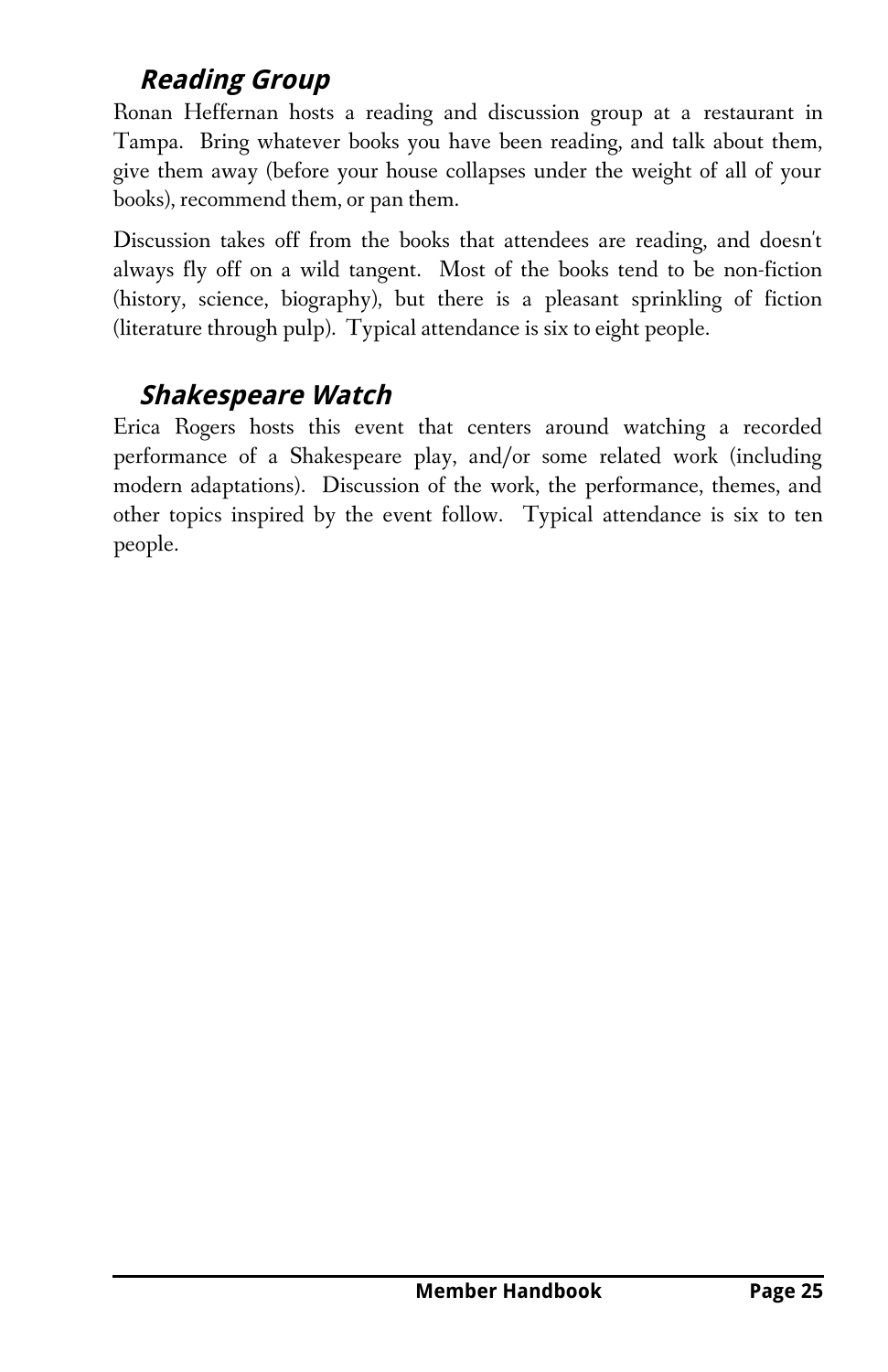### **Hosting an Event**

Hosting an event is a great way to meet more Mensans by creating new and fun events that will go on the Calendar. Most of the events in Tampa Bay Mensa are available only because our members decided to create them.

Anyone can host an event. Even if you live in a tiny apartment, you can host an event at a restaurant, bar, park, etc. You can start with an idea of something you think would be fun to do and build an event. If you think it's fun, chances are someone else will think so, too. We give you plenty of help to get started.

### **How to begin?**

You need to answer the basic questions: who, what, where, when, and why. Fortunately, since this is a Mensa event, we've pretty much taken care of the "who". You can also count on the Mensans to supply several answers to "why".

### **What kind of event?**

Different hosts will have different goals, and different constraints. You can host a "low investment" event, such as "Frisbee® in the Park, BYOF" or "Buzztime® Trivia" (a free electronic trivia game in many bars). These events will take less than an hour to plan, and a couple of (fun) hours of your time to execute.

You can host a "high investment" event, such as a large meal or party in your home, that could take several days to plan and execute. Most events fall in between those two extremes.

The first rule of creating an event is that it should probably be something that *you* want to do. After that, the field is wide open. If you don't already have an idea, then:

- Contact our Programs Officer, who will be happy to help plan, advise, advertise, and make your event a success. Contact information is in every issue of *Sounding*.
- Look at other Mensa groups to see what is on their calendar that is missing from ours (skip the events that require snow, terrain, or alligator-free rivers).
- Contact current hosts on our Calendar of Events. They have hosting experience, and are demonstrably at least somewhat gregarious.
- Look in the most recent *Crewe List*, to see what interests members have registered. In the 2009 *Crewe List*, we had 10 members who registered an interest in Gardening, and 26 in History (That's 36 members who would love a History of Gardening event, right?)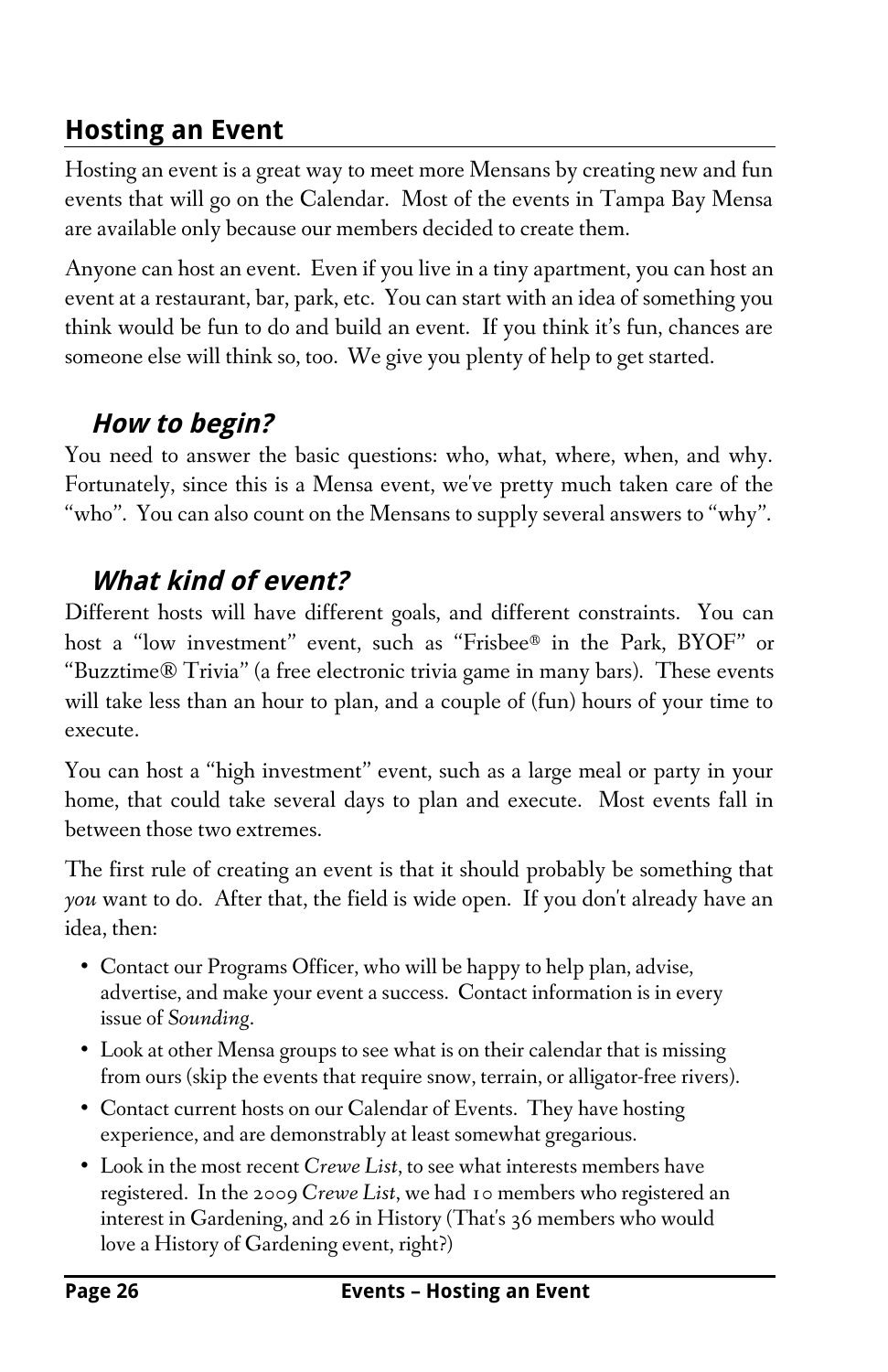### **Where to host?**

We have had successful events in/at: homes, restaurants, bars, parks, theme parks, baseball stadiums, bowling alleys, rock concerts, museums, horse tracks, library meeting rooms, hotels, clubhouses, NOAA weather stations, bike trails, and others.

The kind of event that you choose will be a big driver of the event location (not too many places to host a "Busch Gardens Outing"). If you have a lot of flexibility in location, you might consider geography, membership, and transportation. Perhaps you want a location near most of our members (Tampa, or most of Pinellas County). Perhaps you want an "under-served" area with a decent number of members near-by, but few events (e.g. Brandon or Spring Hill).

Warning: some parts of Tampa Bay Mensa's geographic area have few (or no) members. For instance, we have no members in Sumter County, as of the time of this writing. You can get an idea of the geographic distribution of our membership from a recent *Crewe List*.

#### **When to host?**

Aside from the usual considerations of work, school, and your other activities, when picking a date and time for your event you might want to look at our Calendar of Events. There is certainly *nothing* wrong with scheduling an event that "conflicts" with another event on the calendar. We have over 700 members, and at the busiest nanosecond of a typical month, no more than 30 of them are engaged in a Mensa activity. There is no reason that we can't have multiple events going on at the same time.

That being said, of all of those members, only about 50 are "highly active", attending two or more events per month. So while you are free to "conflict" with another event, you might hurt the attendance at your own event, if you schedule for the same time as a popular event.

This warning about scheduling opposite a popular event is doubly true during our Regional Gathering weekend. Even our long-standing, regularly-scheduled events are usually canceled for that weekend. Many hosts and attendees of our regular events are at the Regional Gathering.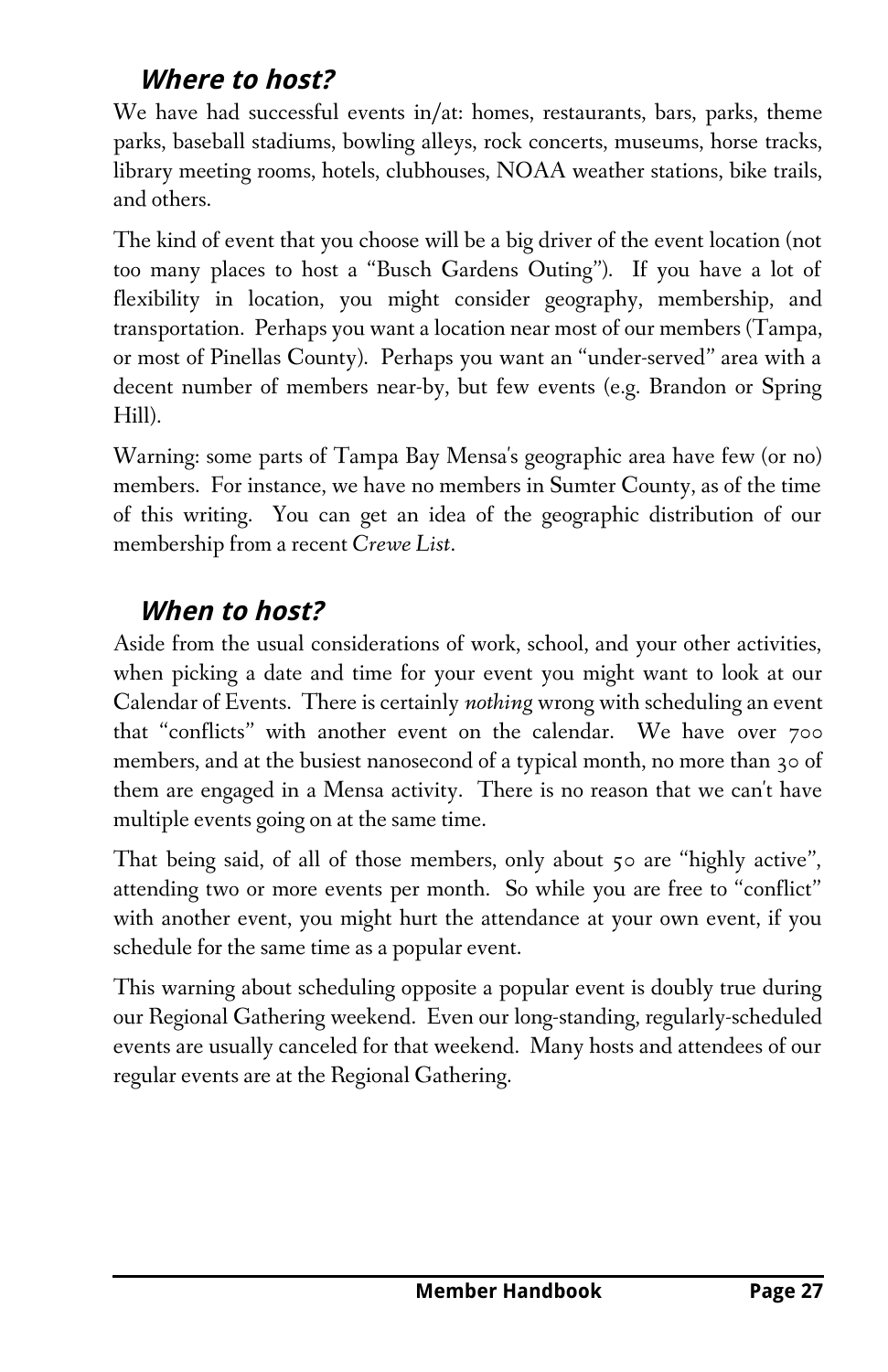### **Who is going to show-up?**

This is a common concern. Some newly created events are instant hits; many people come. Some repeating events take several iterations to build-up a fan base. Some repeating events were instant hits, but the popularity was driven by novelty, and interest diminishes.

If your venue is space-limited, and/or requires that you know the number of people who will come (common with restaurants), then your announcement should say that RSVPs are required. Even then, there might be members who just show up. To address this unfortunate situation, many event hosts add a small number (usually 3-5) to the number of RSVPs, when making a reservation.

The opposite problem is that of few, or no, people coming to an event. If that would bother you, here are some suggestions:

- Before announcing your event widely, personally invite some of the Mensans you have met, to see if any are willing to commit to coming. Finalize the date and most of the details before asking; they can't commit if you don't have the particulars.
- Invite some of your non-Mensan friends to your event. It is common for Mensans to bring guests, so it will not be unusual that your other friends are there.
- Deliberately choose to host only events that you will enjoy doing even if turnout is poor or non-existent.

## **How do I advertise?**

You probably want your event to show up on our Calendar of Events. This is the primary vehicle by which our members find out about events, and is a resource used to keep track of the date, time, location, and contact information of the host.

This calendar is maintained by our Calendar Editor, with help from the Assistant Calendar Editor(s). The updates are performed on-line, and our website links to that electronic calendar. This means that you *can* add an event to the calendar with very little notice.

*Do not be seduced by the immediacy of the electronic calendar!* Many of our members rely on the printed version of the Calendar of Events that appears in *Sounding*. They will not see your event unless you submit it to the Calendar Editor before the *Sounding* print deadline (which is currently the 5<sup>th</sup> day of the prior month). Besides, even people who check the electronic calendar don't do it every day. For best exposure, try to advertise your event at least a month out.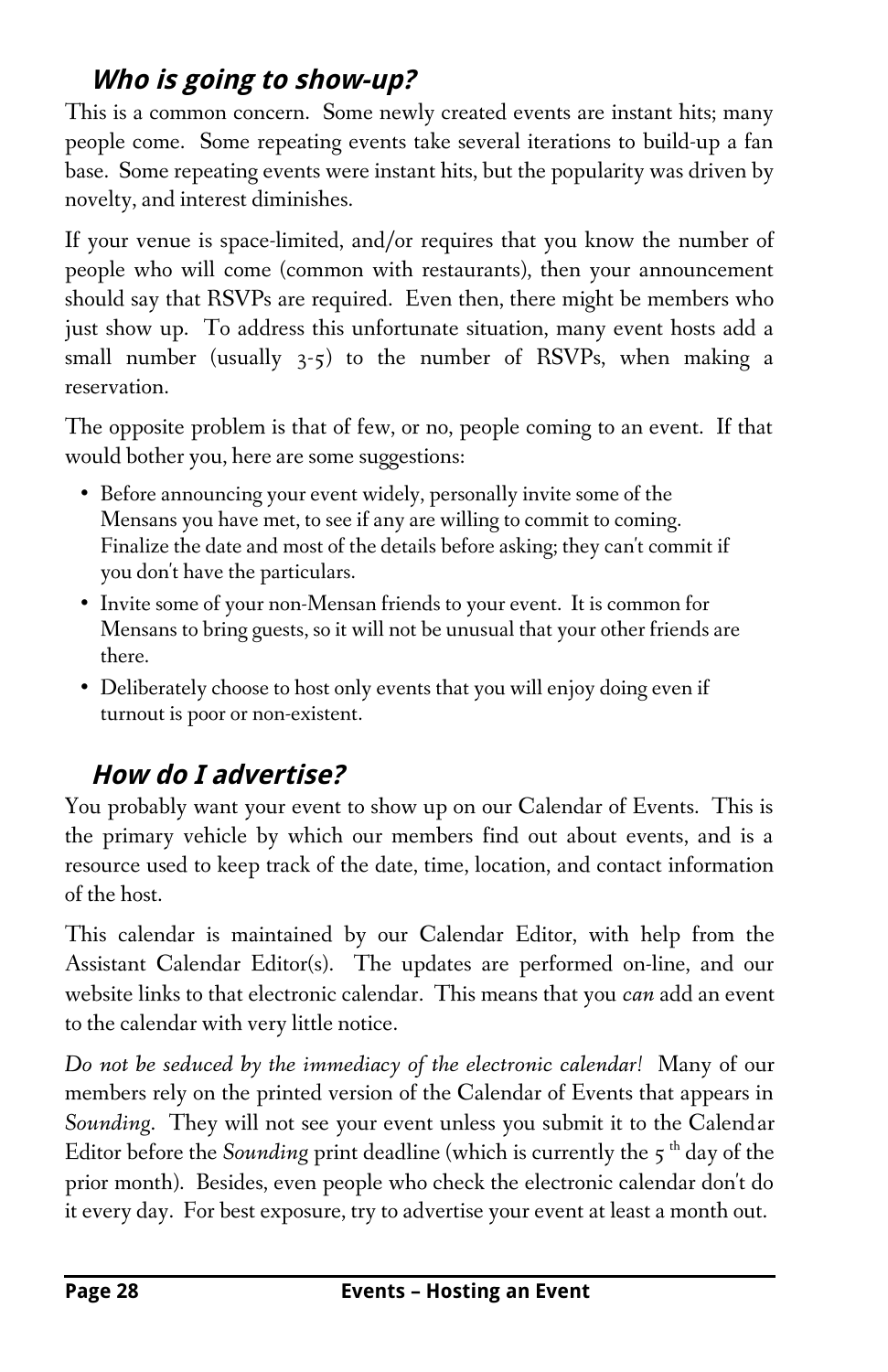Make sure that your event announcement is *complete* before sending it to the Calendar Editor. This means that you will need: event title, event description, date, time, location (with address), kitty-amount (if any), special instructions (e.g. things to bring), and your contact info (name, phone, email).

You might include directions to the venue, though this is becoming *passé* with the increasing popularity of web-based mapping/directions services and in-car GPS navigation. You might want to run the address through some of the more popular mapping services (Yahoo!, Google Maps, MapQuest), to make sure that the address is "found", and that the directions are correct and sane. Some of our event hosts have included statements in their announcements like, "The directions to my house provided by MapQuest are wrong! Don't use them!"

If this is not a public venue, you should include some of the following in your announcement:

- Allergen information (pets, food, smoke, etc.)
- Accessibility (for attendees with mobility issues)
- Special parking instructions
- Smoking locations (outside, patio, designated room, etc.)

#### **Email**

Aside from the calendar, you can post an email to our "tbm-gm" email list (see page 13 ). This list copies your email to all subscribed members. The good news is that your email will be seen by many of our most active members. The bad news is that your email will only be seen by about 15% of our members.

Please send tbm-gm only one email about each event. That list is kept "lowvolume" so as not to annoy members. You can spam the tbm-discussion list every day, but not tbm-gm. Most hosts who choose to send event announcements to tbm-gm do so a few days before the event (long enough to make plans, not so long as to forget said plans).

You will only be able to post messages to tbm-gm or tbm-discussion if you are already subscribed to that list. Instructions for subscribing are on our website, and information is provided on page 13 of this handbook. It might take a few days for your subscription to be approved, so subscribe to these lists as soon as possible.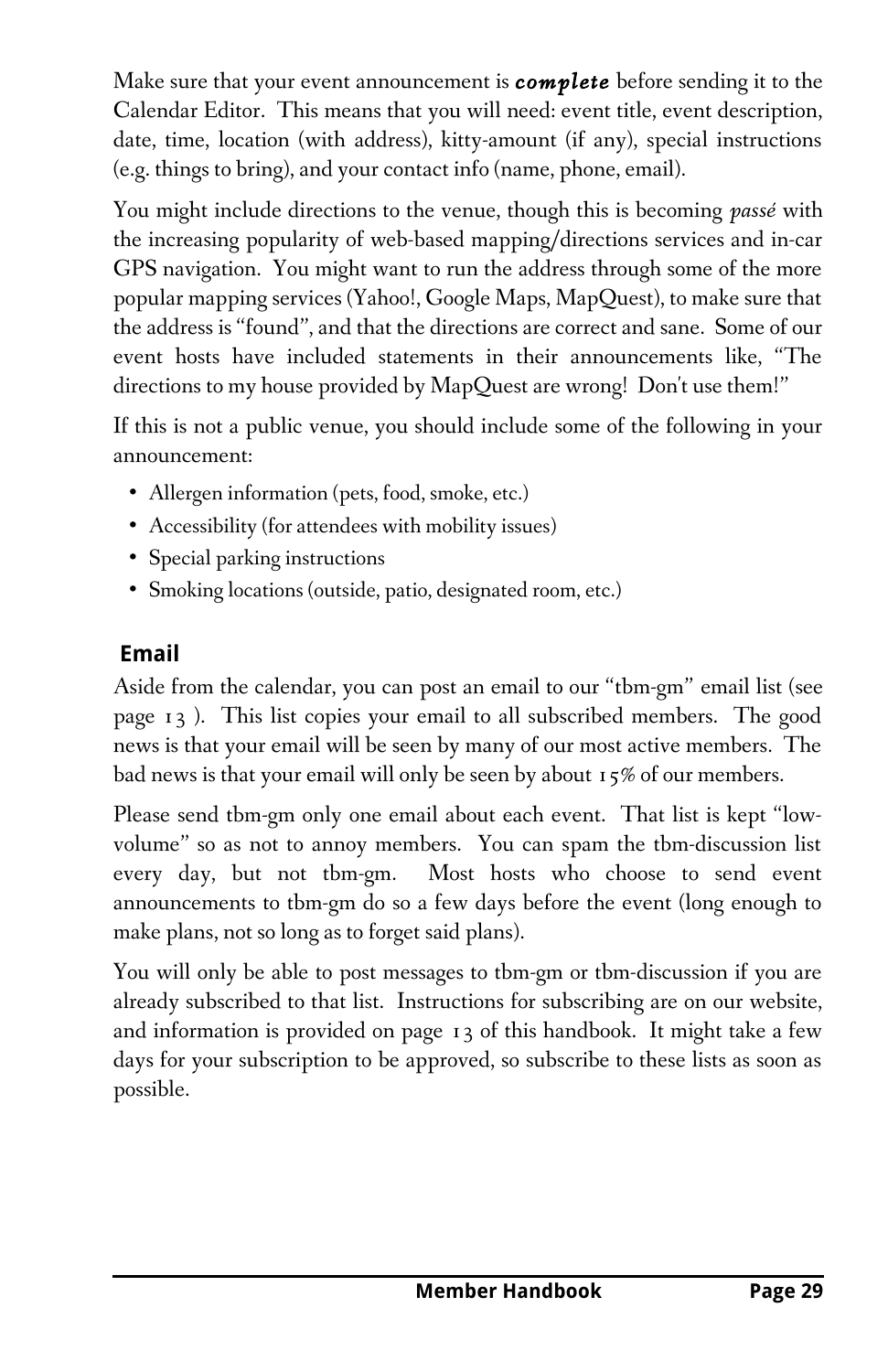#### **What do I need to supply?**

For events hosted in public venues, the event host does not usually supply anything. For events in homes, the hosts usually supply some level of refreshments. Some hosts will have sodas and water; some will have several kinds of snacks, sandwiches, pizza, etc. Whatever you want to provide is fine.

You can also suggest that guests bring snacks and drinks as part of your event announcement. Here are some items to remember (if needed): cups, napkins, plates, straws, name-tags, utensils, and marker-pens (for cups and name-tags). Don't forget other items needed for the purpose of the event (e.g. pens and paper for a handwriting-analysis event).

### **Who is going to pay for all of this?**

Here's a spot of good news: to encourage people to host events, Tampa Bay Mensa will partially reimburse event hosts who incur expenses for events at non-commercial venues. The reimbursement is \$2 for each person who comes to the event, up to the amount of the costs. So if you host an event in your home, spending \$30 on refreshments, and 9 people show-up, you can send the list of attendees to our Treasurer, and get an \$18 reimbursement. Between this reimbursement and the kitty, you can (hopefully) break-even.

### **What is the whole hosting process?**

If you have enlisted the help of our Programs Officer, they will already be walking you through this process. Otherwise, here are the steps to take:

- Finalize event details
- Notify the Calendar Editor (hopefully 30+ days in advance)
- Send an email to tbm-gm (about 3 days before event)
- Have a great event
- Submit reimbursement request, with attendee list, to our Treasurer
- Optional: write a review of your event, to be published in *Sounding*, to pique the interest of potential future guests.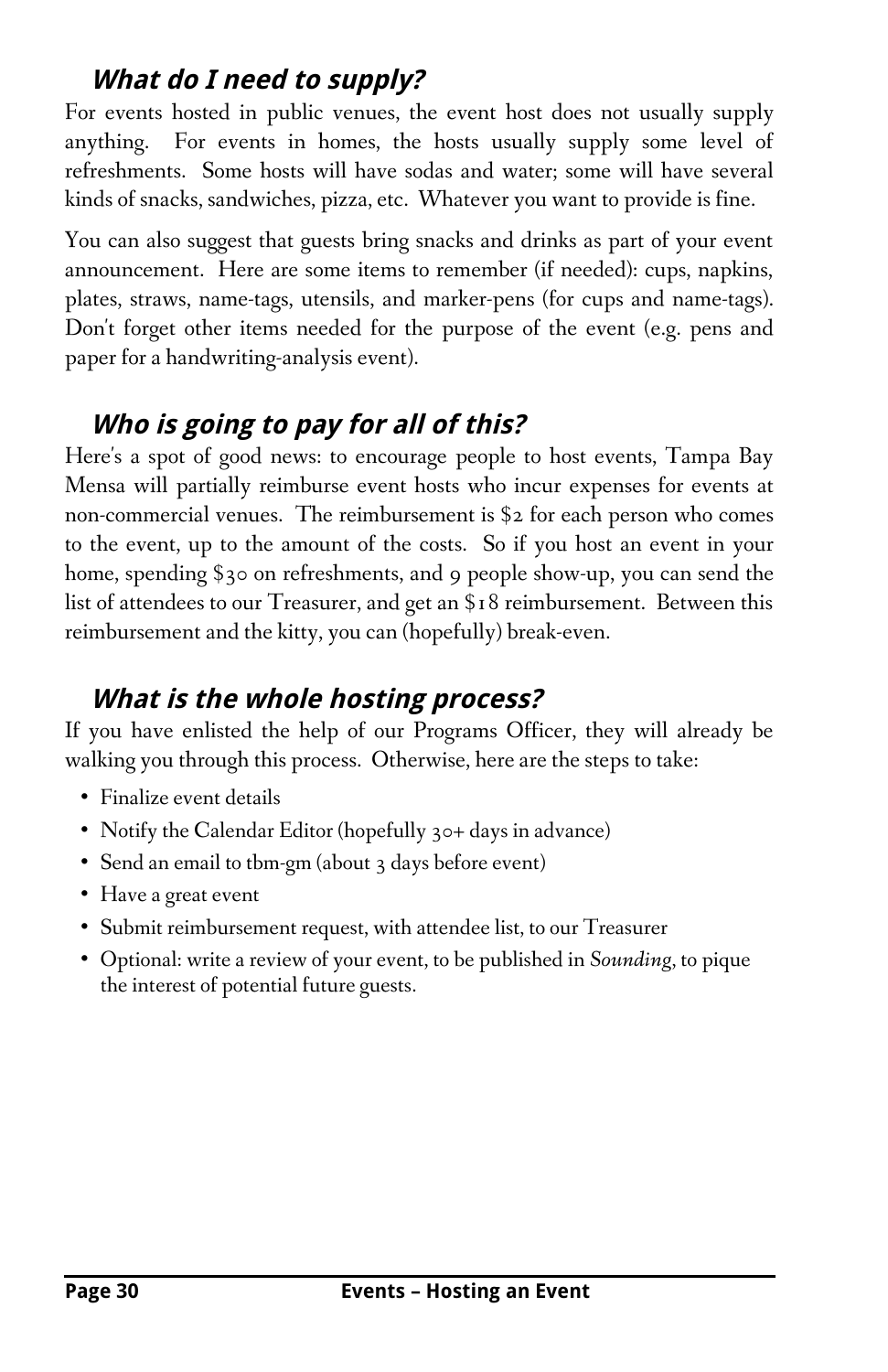# **Chapter 5 Gatherings**

There is a variety of events that are classified as "Gatherings". These are generally much larger than normal Mensa events, and happen less frequently. Gatherings are also more likely to draw members of other local groups, or even other countries.

### **Gatherings (General)**

#### **Regional Gathering (RG)**

A Regional Gathering is a weekend-long get-together, sponsored by a local group. The usual model is that the RG occupies all or part of a hotel, with speaker presentations, continuous board games, scheduled participatory games (treasure hunts, "college bowl" style trivia competitions), Special Interest Group meetings, social mixers, a Hospitality suite, and more.

Registration is usually between \$50 and \$100 for the entire event, depending on the local group, the venue, the number of days, and the food and activities provided. The registration price usually includes some of the meals, in addition to Hospitality.

The registration price does not provide a hotel room, though there is usually a special group rate negotiated with the hotel for RG attendees. Most attendees (even those from the local area) prefer to stay at the hotel, since the party runs 24 hours per day.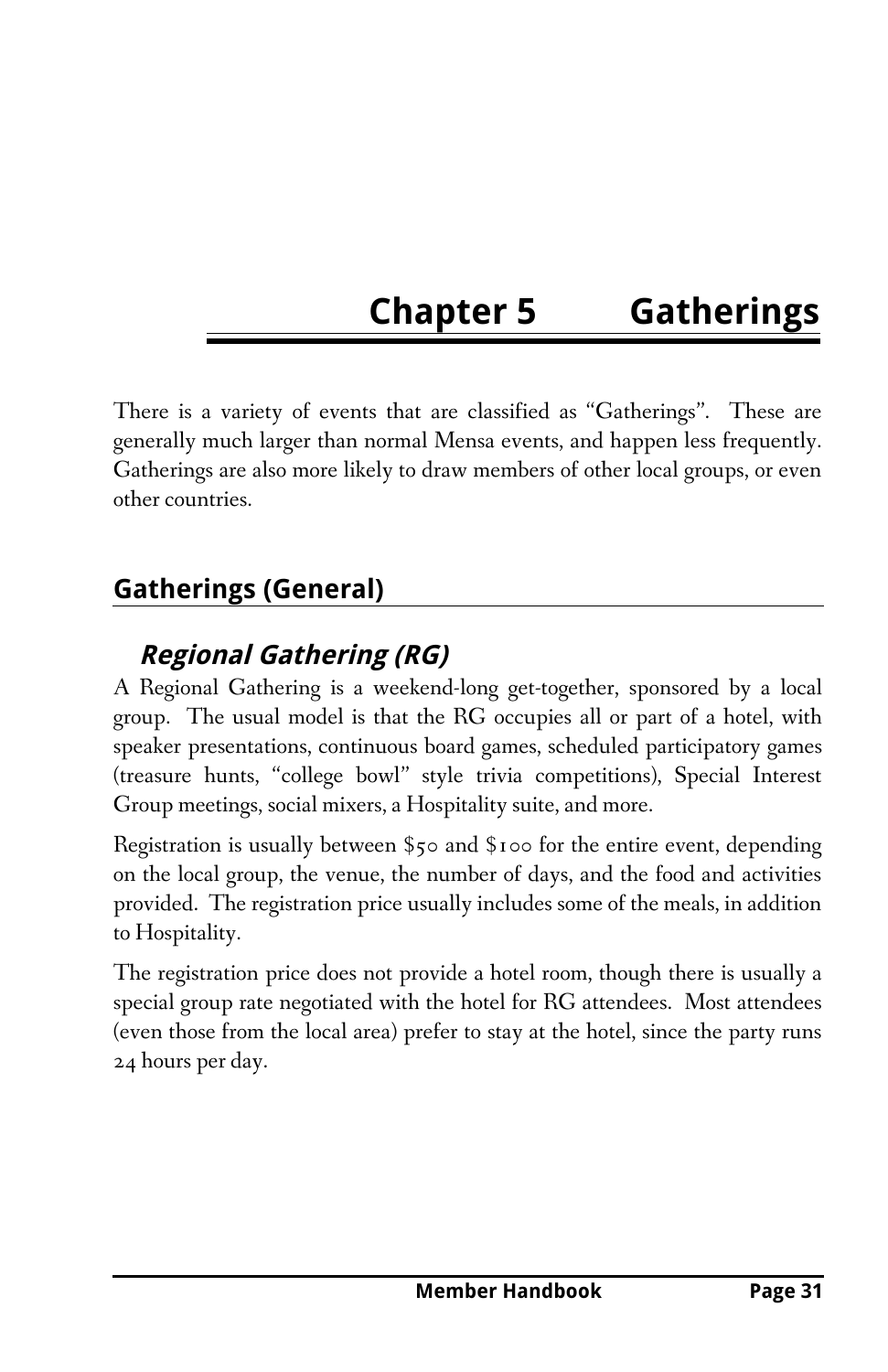### **Annual Gathering (AG)**

Mensa operates in over forty countries around the world, and many of those countries have an "Annual Gathering" (AG). In the U.S., when we say "Annual Gathering", it virtually always means the Annual Gathering of American Mensa. The rest of this section pertains to the American Mensa Annual Gathering.

The Annual Gathering, is the yearly national gathering for American Mensa. It is a five to six-day event, scheduled to include the Fourth of July weekend. Locations rotate each year. Recent sites have included: Las Vegas, New Orleans, Orlando, Birmingham, Denver, Pittsburgh, Detroit and Portland.

The AG is similar to an RG in that the same kinds of activities and socializing that can be found at an RG are found at the AG. The principal differences are:

- The AG is longer (5-6 days)
- The AG, with around 2000 attendees, is four times the size of the largest RG and boasts a correspondingly larger set of activities.
- American Mensa conducts its Annual Business Meeting at the AG

### **Mind Games®**

The Mensa Mind Games® competition provides an opportunity for game manufacturers to compete in one of the most respected and recognized national games competitions, while having their games reviewed by some of the nation's most avid game-players — members of American Mensa. Each year, 200 Mensan participants, or "judges," play and critique games released in the past year and award the coveted Mensa Select® seal to the top five vote-getters. Past winners include Scattergories®, Trivial Pursuit® and Taboo®.

Mind Games begins on Friday afternoon and ends Sunday morning. Judges tend to play around the clock, breaking only for food, drink and sleep. Hospitality is open 24 hours, but unlike the Hospitality experienced at gatherings, it is intended only for quick refreshment between games.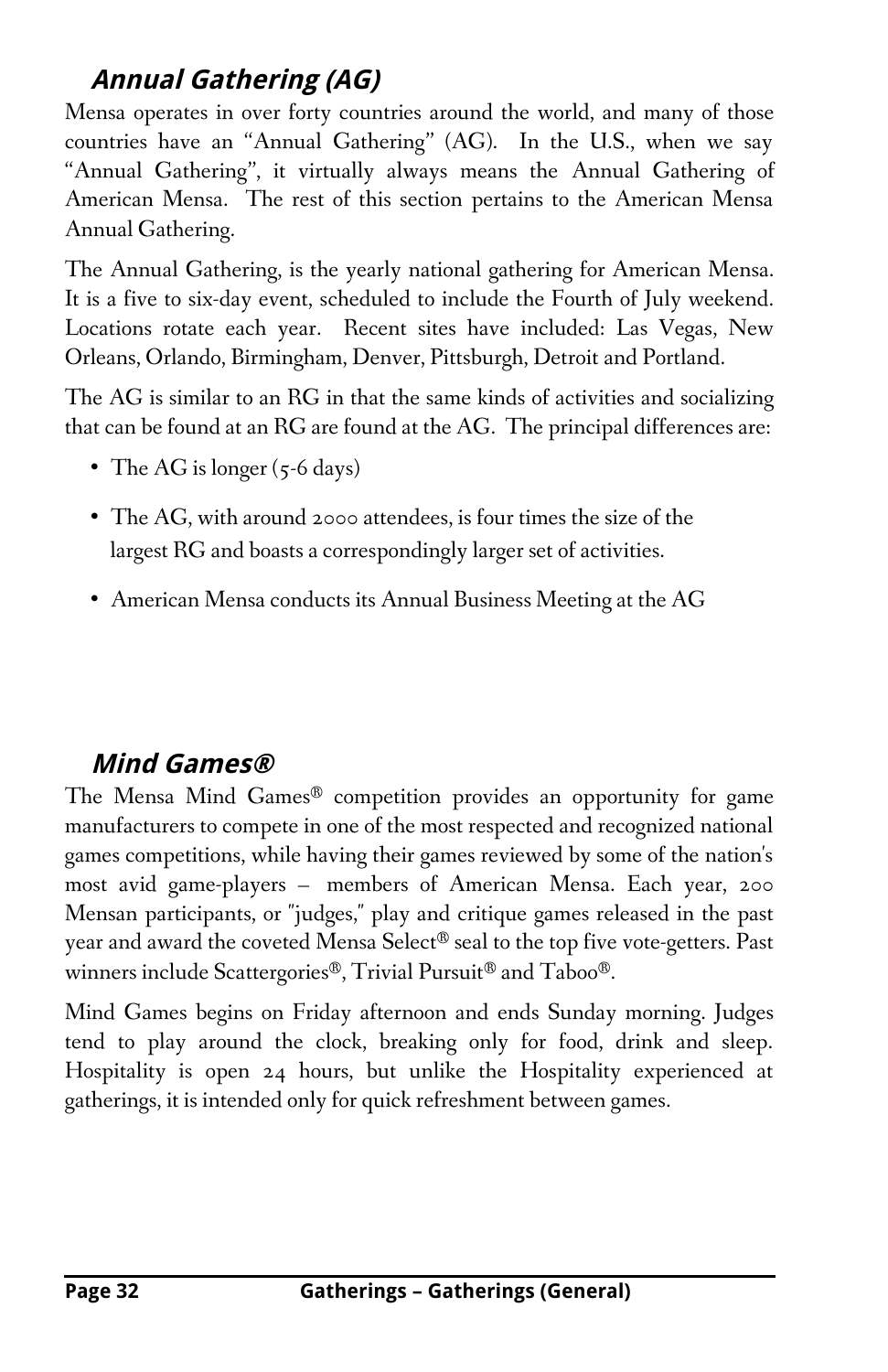## **Colloquium**

Once per year, American Mensa holds a "Colloquium". The first Colloquium was held in October 1982, citing as its purpose: *To offer a forum for any interested Mensan to explore, debate, evaluate and offer judgment on a major issue of long-range importance to society.*

Using the format of that first event as a springboard, each Colloquium has made experimental changes, learning from previous experiences and trying new features. Colloquium participants come primed to discuss whatever topic is presented. The topics have included:

- Electronic Gaming and Its Impact on Society
- Weather Or Not
- Tracking Granny's Granny: The Genealogy Quest
- Aspects of Humor
- Revolution in Cosmology
- Earth in Mind: Fueling the Future
- Consciousness: Thinking on the Edge
- Medicine in the 21st Century
- The Politics of Politics
- Gifted Children: Identification, Education and Nurturing: Where Are We Today? Where Will We Be Tomorrow?
- Science & Society: Our Critical Challenges
- The Impact of the Arts on Civilization
- The Gifted in Society
- Forecasting a Valid Tomorrow: Destination A.D. 2000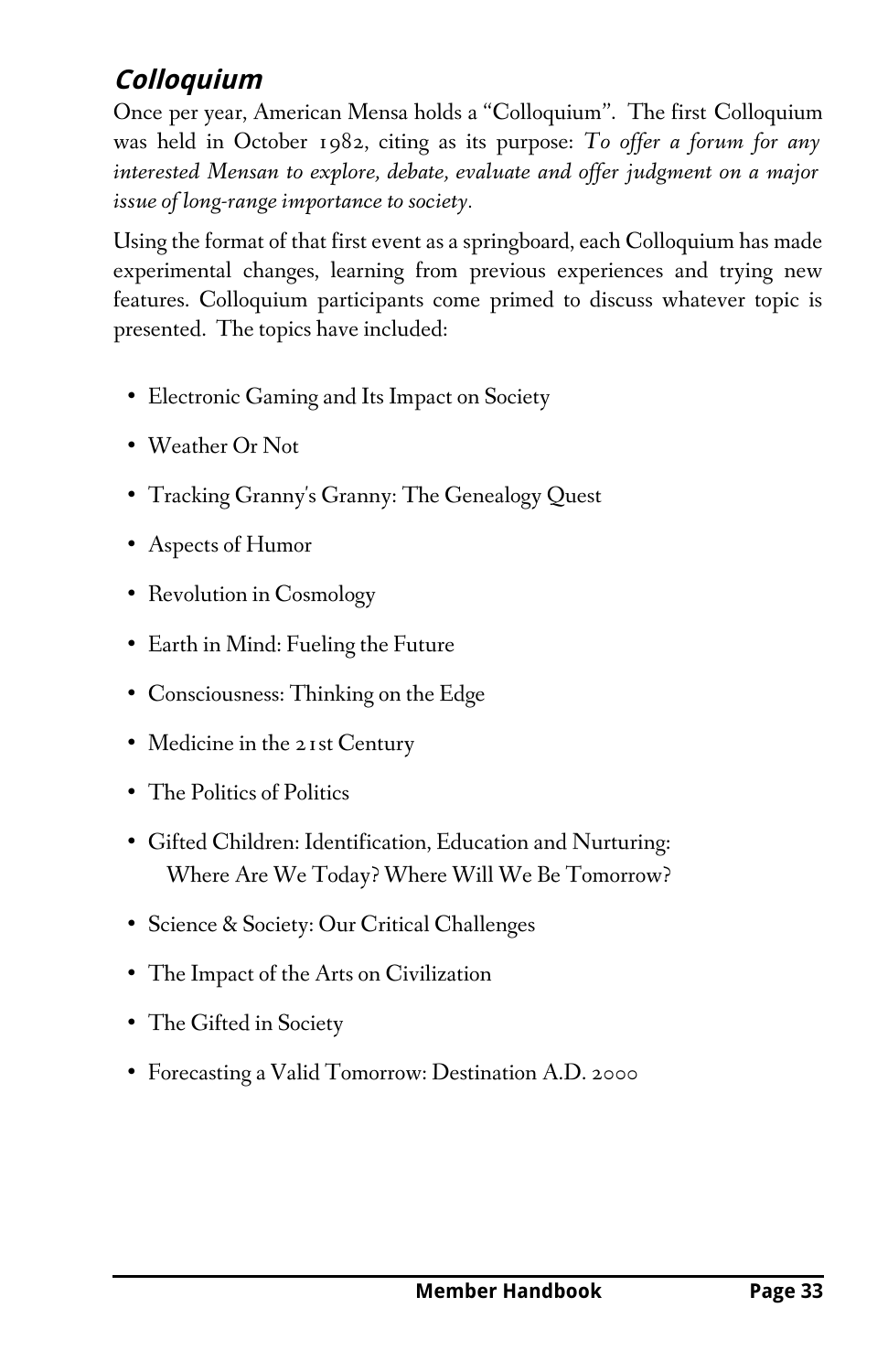### **Gatherings (Specific)**

#### **TBM Regional Gathering**

With names like "Beach Bash", "Busch Bash", and "ARRR-R G", Tampa Bay Mensa throws a Regional Gathering each year, usually on Memorial Day weekend. We book a hotel with conference rooms for speaker presentations and games, and a conference room or a hotel suite for Hospitality.

Attendees can stay at the hotel for the entire weekend (with a special group rate), or can drive to the hotel and return home to sleep. One-day and child rates are available.

Our typical attendance is 80-130 people, most of whom have had a great time at our past RGs, and are back for more. Many of the attendees are Tampa Bay locals, but our RG draws Mensans from surrounding groups and from around the country.

The venue changes often (see page 45 for a list of past TBM RGs, with venues). Some years we are at a hotel on the beach. Some years we are near Busch Gardens. Some years we are in Ybor City. Wherever the event is held, it is a blast!

### **Other Regional Gatherings**

Many TBM members attend other groups' RGs, often the same ones year-afteryear. Some attend huge RGs such as Chicago's "Weem". More TBMers attend Florida RGs within driving-distance:

| • "SmartiGras"   | January   | Orlando        |
|------------------|-----------|----------------|
| • "Valentime"    | February  | Destin         |
| • "FloRanGe"     | September | Ft. Lauderdale |
| • "SCAM-o-Ween"  | October   | Cocoa Beach    |
| • "Keys Micro-G" | November  | Florida Keys   |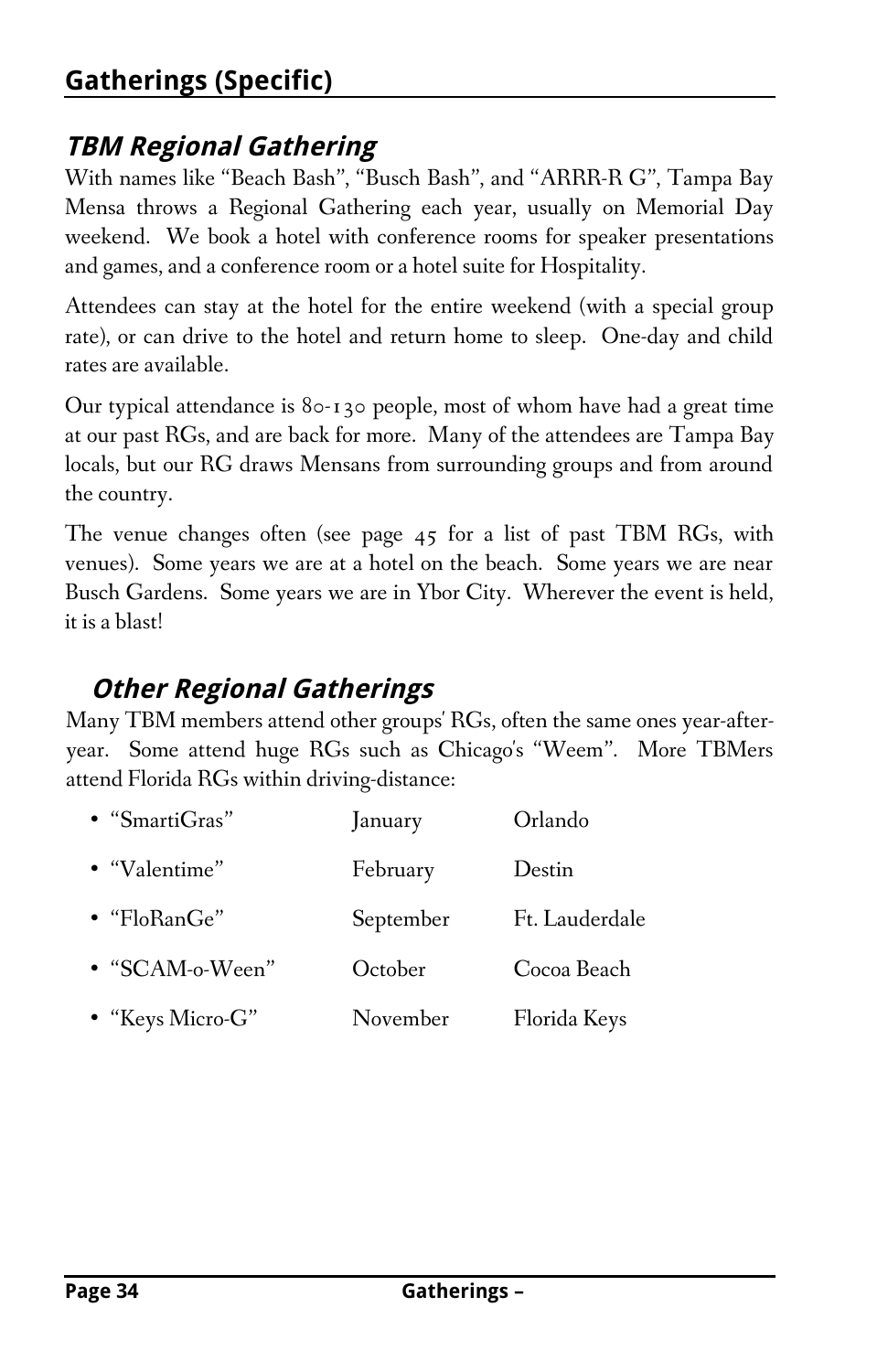# **Chapter 6 Volunteers and Officers**

#### **Overview**

The Executive Committee (ExComm) is the policy-making and administrative body which handles the business of Tampa Bay Mensa. Most of the work of keeping the chapter going is performed by the appointed officers. As in most chapters, there is a lot of overlap between the ExComm and the officers, but this is not required to be the case. We are always looking for volunteers to work as officers, assistant officers, and to run for ExComm.

#### **Executive Committee**

The Tampa Bay Mensa Executive Committee (ExComm) is comprised of nine members, three of whom must serve as LocSec, Deputy LocSec, and Treasurer. Members are elected for two-year terms, with four posts up for election in even years, and five posts up for election in odd years. For more information on elections, see page 40.

The ExComm meets at least every other month to perform the business of TBM. This includes: appointing officers, reviewing officer reports, handling financial matters, and planning official events. The rules and responsibilities of the ExComm are defined in the Bylaws (see page 55).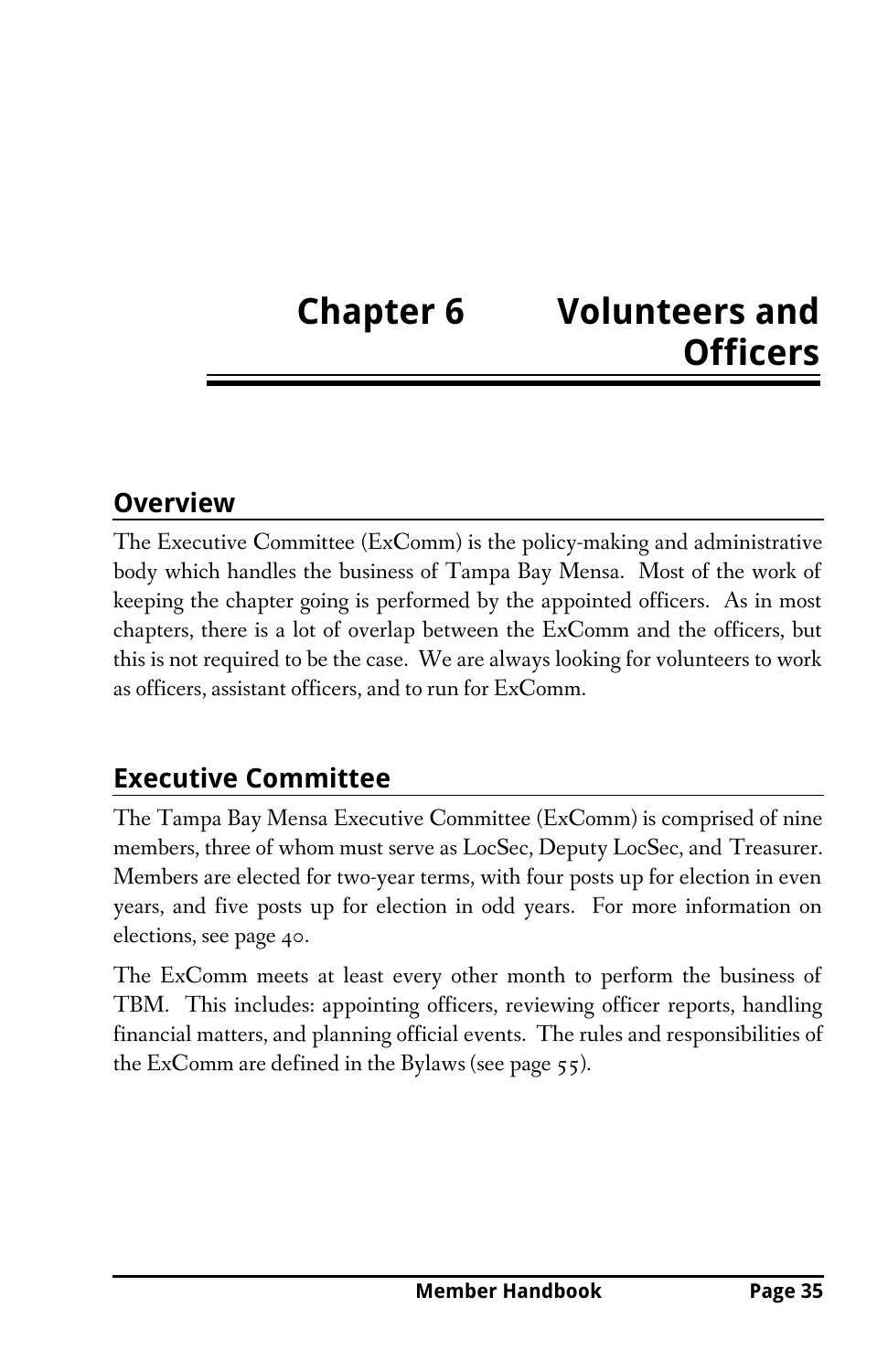### **Appointed Officers**

#### **Local Secretary**

The Local Secretary (LocSec) is the equivalent of president of the local chapter. As the elected chief executive officer of our group, the Local Secretary is the official liaison with other groups and American Mensa. The LocSec also chairs our business meetings.

#### **Deputy LocSec**

The Deputy LocSec presides at meetings in the absence or disability of the LocSec. In the event that the position of LocSec becomes vacant, the Deputy LocSec immediately and automatically becomes LocSec.

#### **Treasurer**

The principal duties of the Treasurer are the keeping of the accounts, the safeguarding of the local group's funds and the periodic reporting of the group's finances to the Local Group and to American Mensa.

#### **Testing Coordinator**

The Testing Coordinator, oversees the testing process for the group, coordinating and scheduling testing efforts. Testing Coordinators are nominated locally but appointed nationally by American Mensa's Supervisory Psychologist following the recommendation of the LocSec or RVC.

#### **Gifted Children's Coordinator**

The Gifted Children's Coordinator ("GCC") may arrange whole-family activities, publishing information about speakers or resources of interest to the parents or grandparents of gifted children on the web.

The Gifted Children's Coordinator is nominated locally but appointed nationally by the National Gifted Children Program Coordinator.

#### **Membership Officer**

The Membership Officer contacts new members and sends them a welcome packet containing information that is valuable to new members. The Membership Officer is also a great resource for members who have questions or want help getting involved.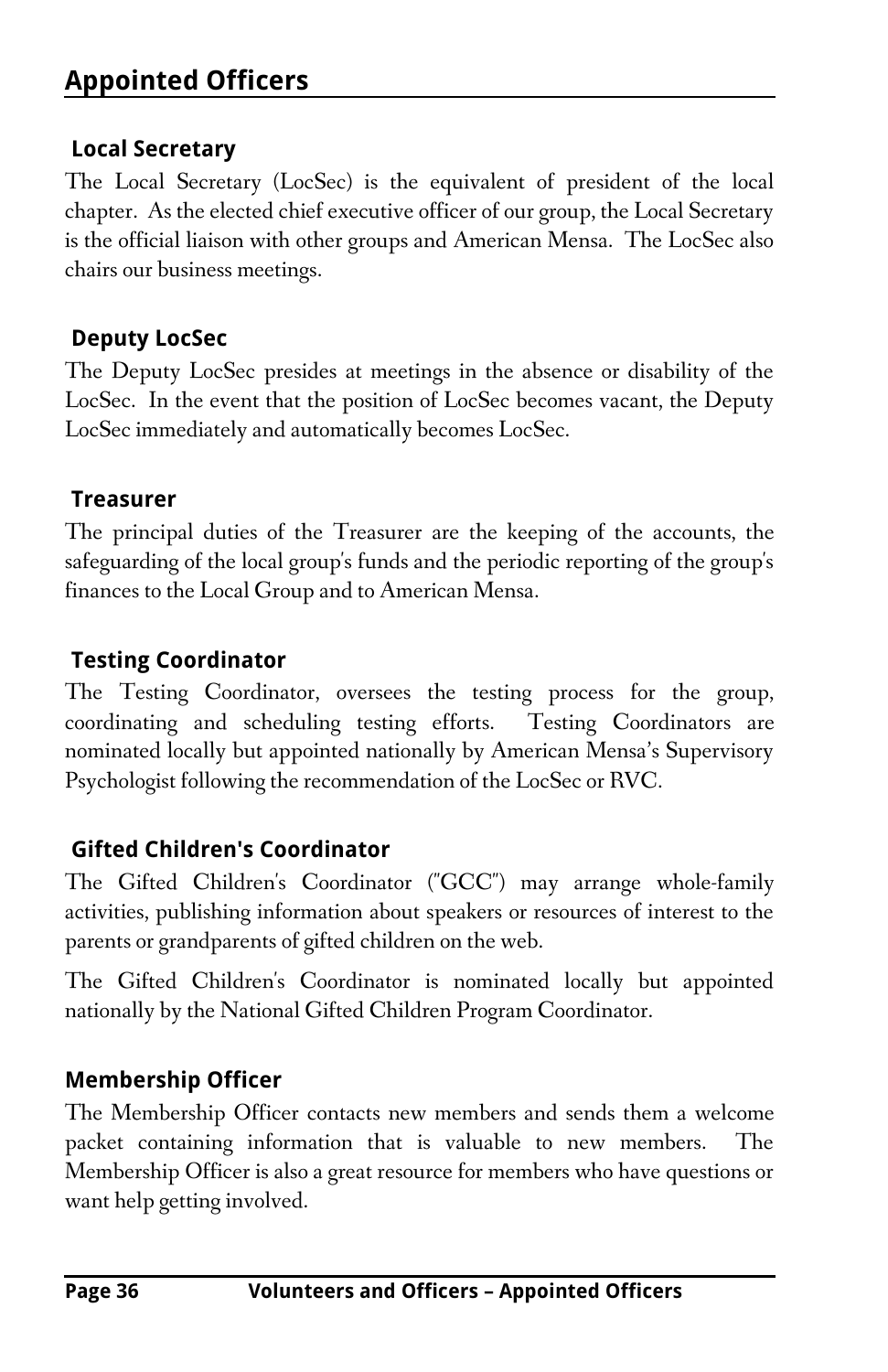### **Calendar Editor**

The Calendar Editor collects information from event hosts and maintains our online calendar. That information is provided to the Editor of *Tampa Bay Sounding*, for publication.

### **Editor**

The Editor collects material from officers, members, and other sources, and assembles the monthly newsletter, *Tampa Bay Sounding*.

# **Circulation Officer**

The Circulation Officer organizes the FSM (Fold, Staple, Mail) events, helps the Publisher prepare forms for the Postal Service, receives the mailing labels from National, and ensures that *Sounding* is delivered to the Post Office.

## **Programs Officer**

The Programs Officer helps members who want to host events by providing information and advice about event hosting, submitting event information to the Calendar Editor, etc.

If you have an idea for an event, or would like to host but need an idea, please contact our Programs Officer at: programs@tampa.us.mensa.org and also read the section on Hosting starting on page 26 of this handbook.

# **Scribe**

The Scribe records the minutes of all business meetings of Tampa Bay Mensa, offers the minutes for comments and corrections, submits the minutes for publication on our website, and publishes relevant motions in *Sounding*. This position can be filled by a member of the ExComm, but experience has shown that it is difficult to participate in business meetings as an ExComm member and also act as Scribe.

# **Publicity Officer**

The Publicity Officer sends information about Mensa and Tampa Bay Mensa to local media outlets. This is especially important during testing or priorevidence evaluation drives that are announced by American Mensa. Any inquiries from the media regarding Mensa or Tampa Bay Mensa should be directed to the Publicity Officer and/or LocSec.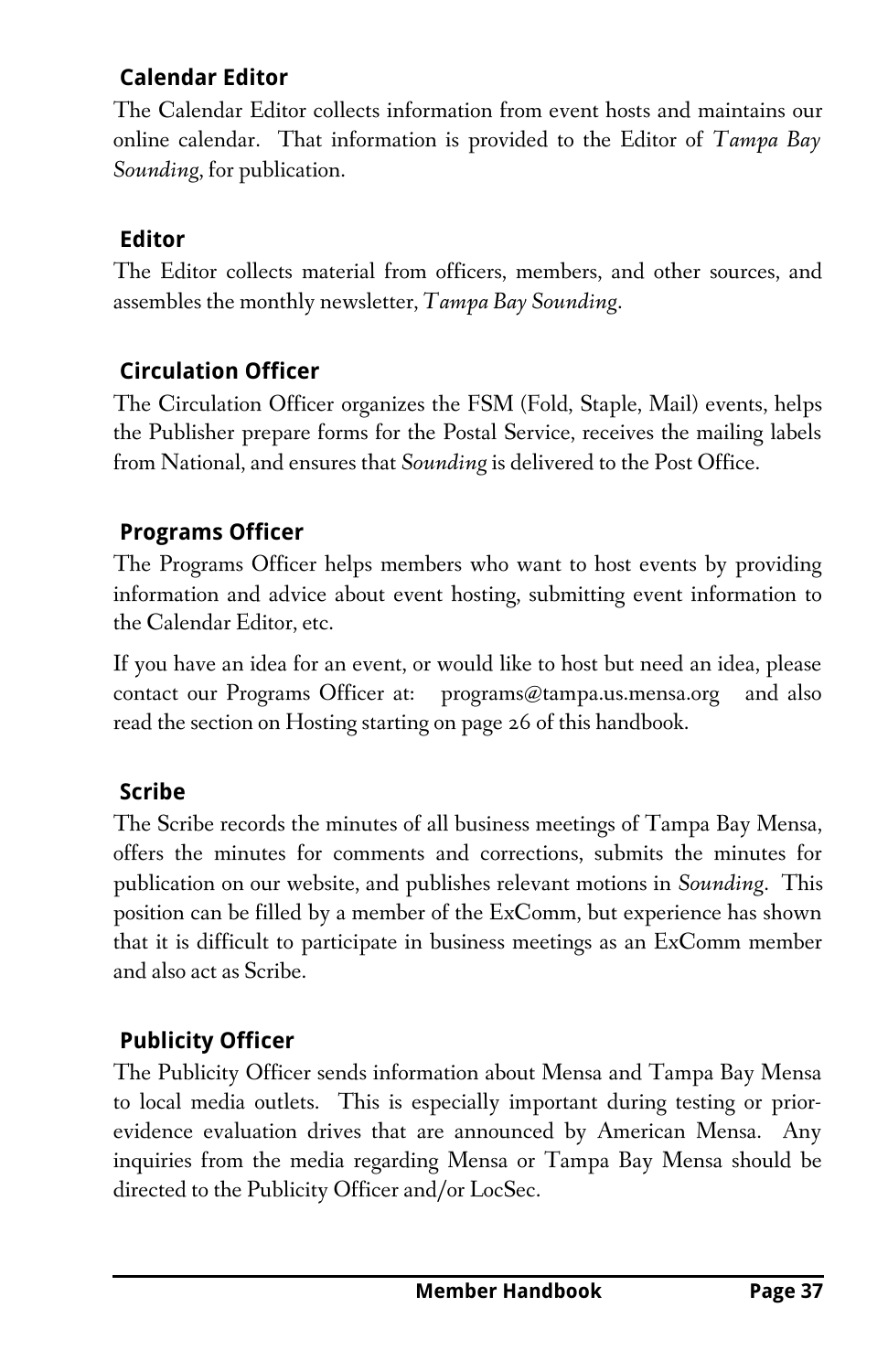#### **Ombudsman**

The Ombudsman handles disputes and conflicts between members and Tampa Bay Mensa or between members and American Mensa. For this reason, the Ombudsman is not permitted to be a member of the ExComm.

#### **Publisher**

The Publisher acts as liaison to the Postal Service, and maintains necessary paperwork for mailing *Sounding*.

#### **SIGHT Coordinator**

The Tampa Bay Mensa SIGHT Coordinator acts as a point-of-contact for traveling Mensans looking for SIGHT services in our area (see page 16 for information on SIGHT) and can also help you find other SIGHT Coordinators around the world if you are planning to travel.

The SIGHT Coordinator is recommended by the local ExComm, and appointed by the National SIGHT Coordinator.

#### **Election Committee Chair**

The Election Committee Chair, also known as the Election Supervisor, oversees the election for ExComm. For more information about the election process, see page 40. None of the members of the Election Committee are permitted to be members of the current ExComm, nor running for ExComm.

### **Scholarship Committee Chair**

The Scholarship Committee Chair assembles the Scholarship Committee and manages the scholarship process. This includes: advertising for entries, judging the entries, and awarding the scholarships.

#### **Webmaster**

The Webmaster maintains the official website of Tampa Bay Mensa: http://tampa.us.mensa.org and the official email lists of Tampa Bay Mensa (see page  $13$ ).

#### **Proctors**

Proctors conduct testing sessions to qualify Mensa candidates using the official tests provided by American Mensa. Proctors are appointed by American Mensa, and their work is coordinated by our Testing Coordinator.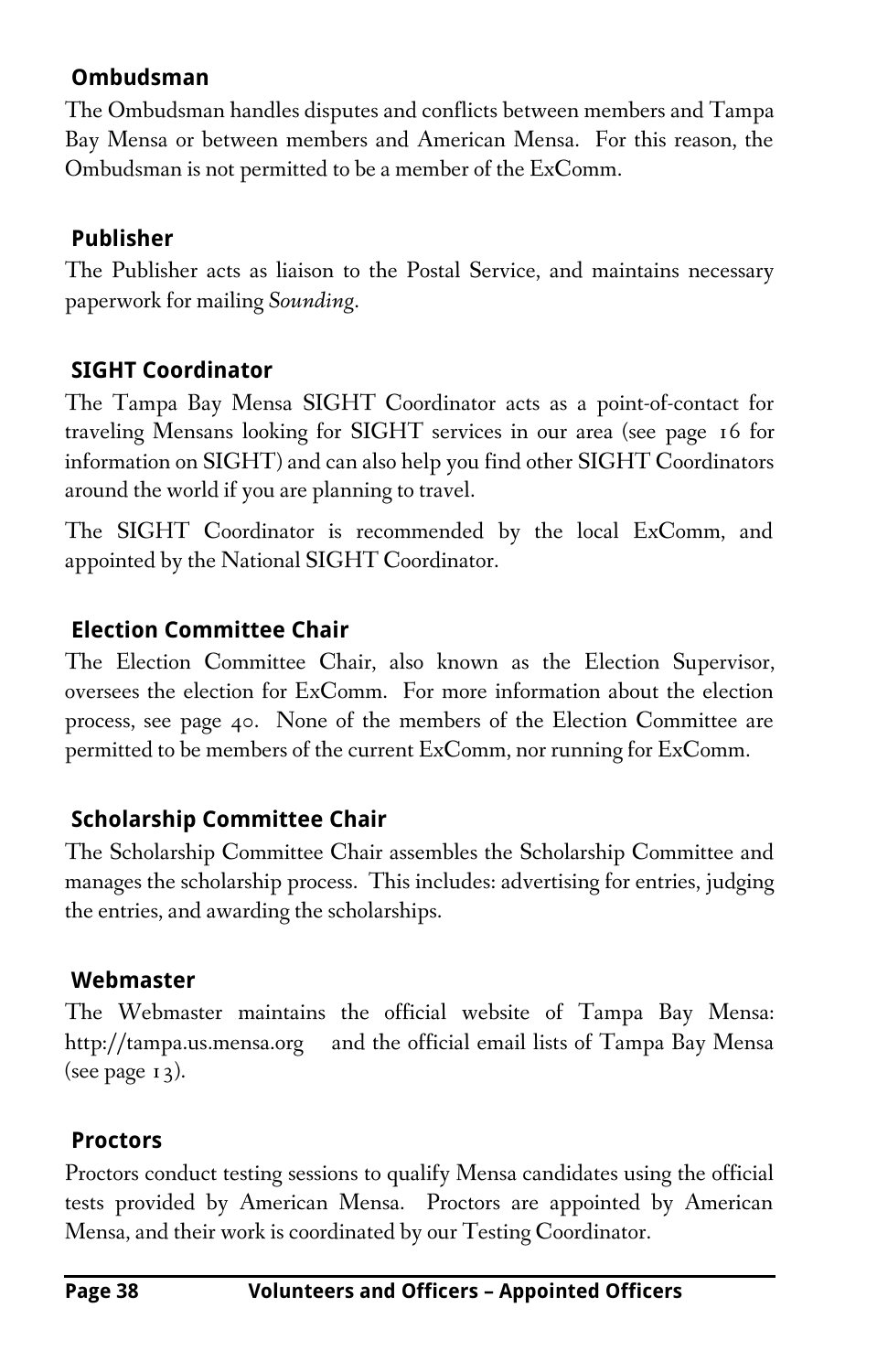# **Assistant Officers**

For most of the officer positions listed above, there are positions for one or more assistant officers. These assistants might specialize in a subset of the normal duties of that officer (e.g. "Assistant Editor:Proofreader"), or they might be learning the entire role so that they can fulfill all of the duties of the office in case the officer is temporarily unavailable, or so that they will be ready to fill that office sometime in the future.

If you are interested in helping with the duties of Tampa Bay Mensa, either as an official assistant officer, or just on an ad hoc basis, please contact the sitting officer (if there is one) in your area of interest, or the LocSec. Assisting experienced officers is a great way for new volunteers to "get their feet wet", especially if they aren't sure that they can commit to becoming an officer directly.

# **Officer Email Addresses**

American Mensa provides an email redirection service for most of the standard officer positions. When a new officer is appointed, the email address for that office is redirected to the new officer's normal email address.

This feature allows for smoother transitions, since members can always send mail to the officer address, and that mail will be delivered to the correct person. Here are the email addresses defined for Tampa Bay Mensa:

> locsec@tampa.us.mensa.org asstlocsec@tampa.us.mensa.org treasurer@tampa.us.mensa.org editor@tampa.us.mensa.org membership@tampa.us.mensa.org calendar@tampa.us.mensa.org testing@tampa.us.mensa.org giftedchildren@tampa.us.mensa.org recsecretary@tampa.us.mensa.org webmaster@tampa.us.mensa.org distribution@tampa.us.mensa.org postmaster@tampa.us.mensa.org sight@tampa.us.mensa.org ombudsman@tampa.us.mensa.org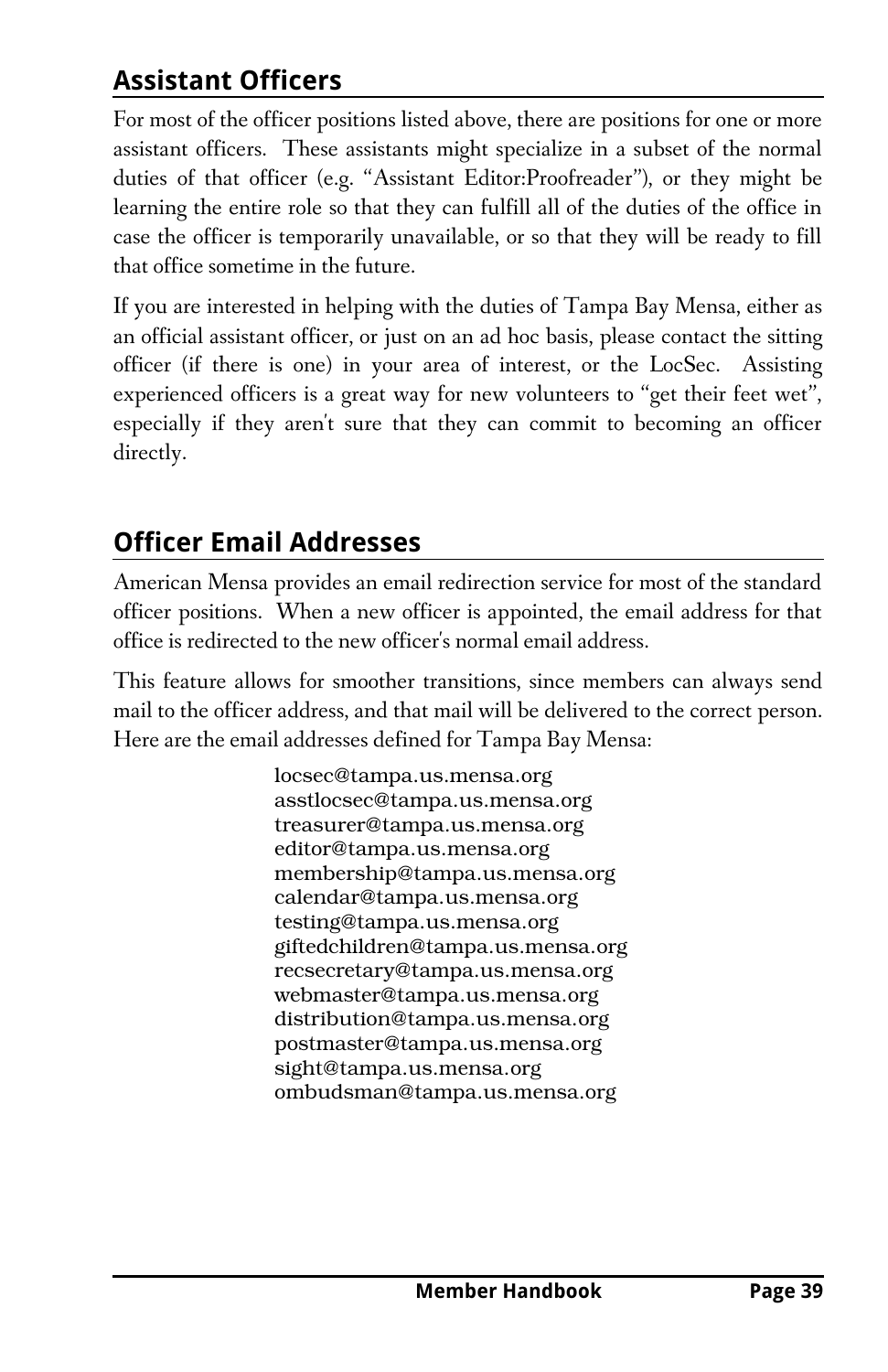# **Elections**

Every June, Tampa Bay Mensa holds elections for vacant positions on the ExComm. The three-person Election Committee performs the following tasks: issues a Call for Candidates, certifies nominees, prints campaign statements, prints a ballot, and counts returned ballots to certify an election result. The Call for Candidates, campaign statements, and ballot are printed in *Sounding*.

In addition to the ExComm election, there might be other matters requiring a vote of the membership, such as a bylaws change. Those matters are also handled by the Election Committee, as part of the annual election.

In order for a candidate for ExComm to appear on the ballot, they must be a current member of Tampa Bay Mensa and they must submit a nominating petition to the Election Committee by April  $15<sup>th</sup>$ . This petition must be signed by five other members of Tampa Bay Mensa.

The complete election rules are contained in the bylaws (page 61). Specific instructions, including contact information for the Election Committee, will be provided in the Call for Candidates in the March and April issues of *Sounding*.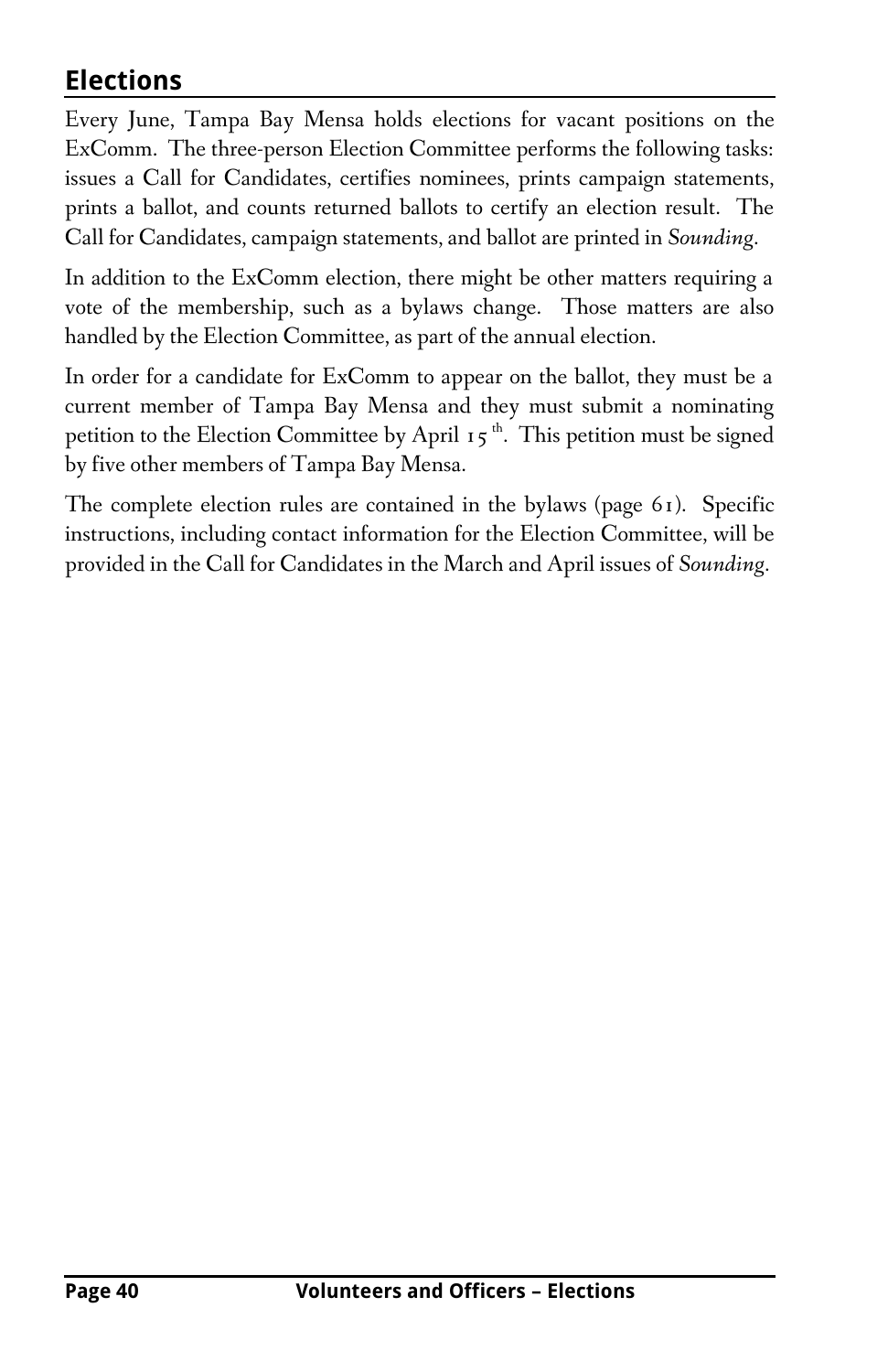# **Chapter 7 History**

Here is a short narrative history of Tampa Bay Mensa, and a few tables listing officers and events.

# **Tampa Bay Mensa History**

The first Mensa member in the Tampa Bay area was Tom Reesor, who joined in the summer of 1964. A year later, the first meeting (with six attending) was held in Clearwater. The group slowly grew.

By 1967, Mensa in St. Petersburg was under the leadership of Mary Jane Becker. While there were a few meetings at other homes in St. Petersburg and Tampa, most were held at Mary Jane's home in Viña del Mar.

In 1970, Mary Jane was forced to leave the area because of ill health. The local Mensa group fell into disrepair.

Several groups across the state were in similar disarray when, in 1973, Suzanne Wright decided to reactivate the group in Orlando. She got more than she bargained for, because National Mensa presented her with the middle section of Florida, coast to coast. Slowly the group in Orlando flourished. A few people from our area attended meetings despite the two to three hour drive.

In 1974, Dick Pennington, then a new member, instigated, along with Angela Nicholson and Mary Sanchez, a revival of Mensa on the West Coast. It took Dick only two meetings to find someone willing to take the leadership, Cynthia Fisher. The group wrote a letter to then RVC Nathaniel Weyl requesting our own group, separate from Orlando. He denied the request, stating that we had to prove ourselves a viable group before we could separate.

In 1975, the team of Angela, Cynthia, and Linda Brainard descended on the Atlanta Regional/AMC meeting with the intent of obtaining the desired permission. It was granted in February 1976. A set of bylaws was written, then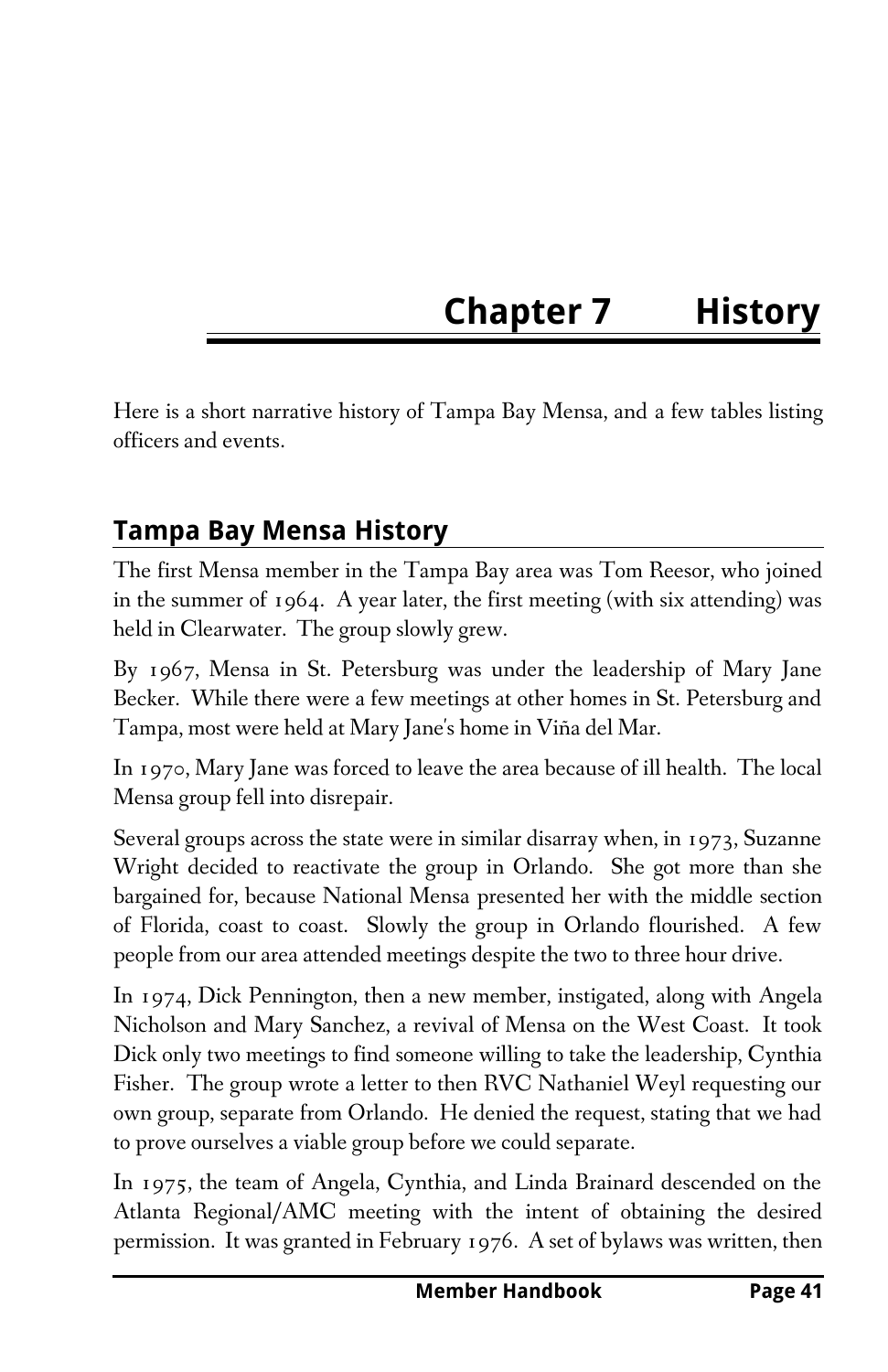rewritten to conform to the standard bylaws of the AMC. With Linda Brainard as Editor and Cynthia Fisher as Publisher, the first issue of the *Tampa Bay Sounding* was mailed to 144 members, second class permit pending, February 1, 1976.

In 1977/78, Editor Steve Morrill worked with Angela Nicholson and Jeanne Kipe to organize the first Beach Bash at the Don CeSar in July of 1978. It was a great success.

Tampa Bay Mensa was sectioned into five geographic groups, each having its own Local Coordinator, Program Chairman, Publicity Chairman, and Proctor. The subgroups were: Tampa, St. Petersburg, Bradenton/Sarasota, Pasco/Hernando/Citrus/Sumter, and Clearwater/Largo (North Pinellas). In 1980, Cynthia and Steve swapped jobs: Cynthia became editor, and Steve became LocSec.

The year 1982 was another year of reorganization. The original group bylaws were rewritten. Dwight Gill became Proctor Coordinator to comply with a request from the National Office, and to cope with the changing proctor population in Tampa Bay Mensa. Cynthia Fisher was appointed National Publications Officer in 1983, and gave up the editorship of *Sounding* while remaining its Publisher. Evelyn Hallowell became *Sounding's* Editor.

Turmoil following the death of Local Secretary Roy Nilson in January 1987 exposed deficiencies in our bylaws, and a three-year effort began to revise them. In October 1989, the membership ratified the group's third bylaws which reduced the size of the Executive Committee to nine and provided (among other things) for staggered elections.

Under Dwight Gill's leadership, Bradenton/Sarasota separated from TBM and became Manasota Mensa in November 1989.

Our more recent history has been as a mature, smoothly-running local group. Members approved minor changes to our bylaws in 2003. We have seen continuous growth in membership and events. In 2005, Tampa Bay Mensa hosted Mind Games® thanks to Sylvia Holt Zadorozny, who then supervised games and tournaments at the World Gathering in Orlando in 2006. In 2010 we published an awesome Member Handbook, followed in 2011 by the dreck that you are now reading.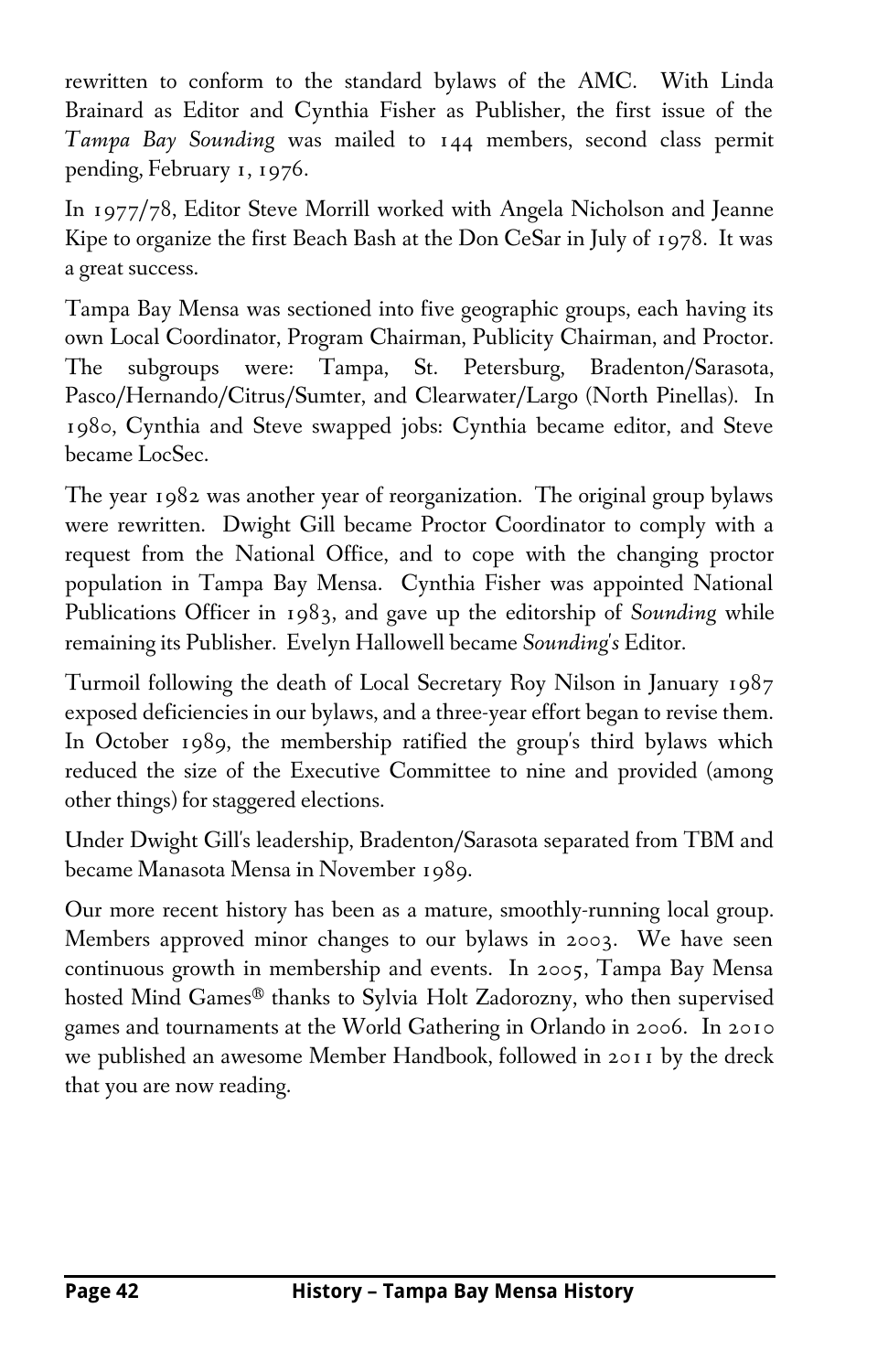# **Table of TBM Local Secretaries**

| Cynthia Fisher        | 1976-1979      |
|-----------------------|----------------|
| Steve Morrill         | 1980-1982      |
| Patricia Berrett      | 1982-1984      |
| <b>Roy Nilson</b>     | 1984-1987      |
| Charlie Burgess       | 1987-1988      |
| Maryl Curry           | 1988-1990      |
| Frank Clarke          | 1990-1992      |
| Kent Akselsen         | 1992-1993      |
| Bert McIntosh         | 1993-1994      |
| <b>Shirley Denton</b> | 1994-1996      |
| Jack Brawner          | 1996-1998      |
| Dana Groulx           | 1998-2001      |
| Sylvia Holt Zadorozny | 2001-2002      |
| Maxine Kushner        | 2002-2007      |
| Thomas Thomas         | 2007-2009      |
| Sylvia Holt Zadorozny | $2009 - 2011$  |
| Thomas Thomas         | 20II - present |
|                       |                |

# **TBM Treasurers**

| Mary Sanchez            | 1976-1977        |
|-------------------------|------------------|
| Beth (Jamieson) Knowles | 1978-1985        |
| Leslie Linder           | 1985-1988        |
| Margy Reinke            | 1988-1989        |
| Rita Loy                | 1990             |
| Dana Groulx             | 1990-1994        |
| Kent Akselsen           | 1994-1998        |
| Kathy Crum              | $1998 - present$ |
|                         |                  |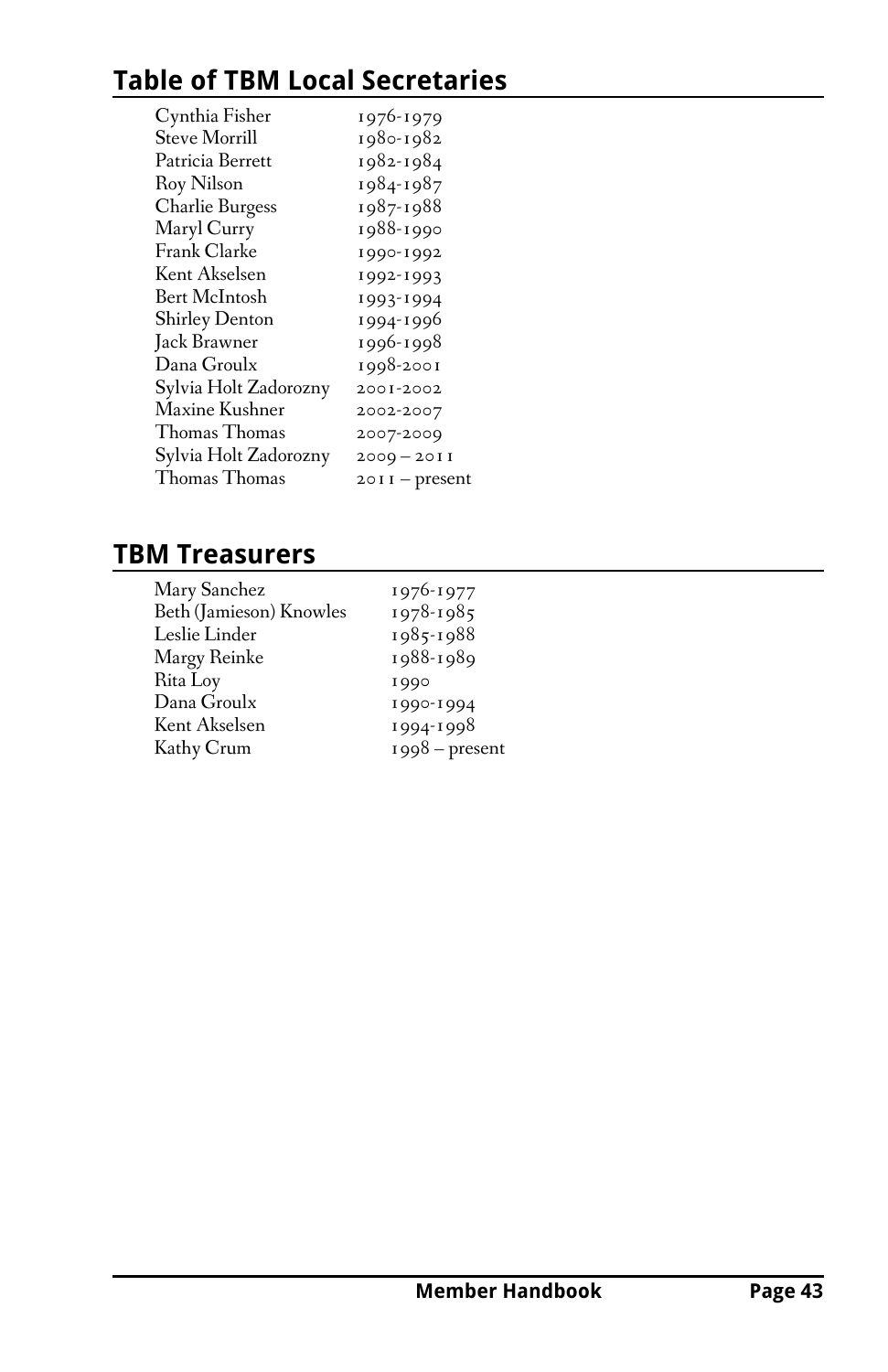# **Tampa Bay Sounding Editors**

| Linda Brainard                      | 1976                   |
|-------------------------------------|------------------------|
| Steve Morrill                       |                        |
| Cynthia Fisher                      | 1976-1979<br>1980-1983 |
|                                     |                        |
| Evelyn Hallowell                    | 1983-1988              |
| Grant Logan<br><b>Billie Noakes</b> | 1988-1989              |
|                                     | 1989                   |
| Lissa Logan                         | 1989-1990              |
| Kent Akselsen                       | 1990-1991              |
| Doug Kinney                         | 1992                   |
| Karen Eiler                         | 1992-1993              |
| Ben Crumpton                        | 1993-1994              |
| Christopher Thomas                  | 1994-1995              |
| Sylvia Holt Zadorozny &             | 1995-1998              |
| George Zadorozny                    |                        |
| Sylvia Holt Zadorozny               | 1998-1999              |
| Erin Wells                          | 1999                   |
| Maxine Kushner                      | 1999-2002              |
| Mary Matthews                       | 2002-2003              |
| Maxine Kushner                      | 2003                   |
| Sylvia Holt Zadorozny               | 2003                   |
| Jane Semones                        | 2004                   |
| Maxine Kushner                      | 2004                   |
| Thomas Thomas                       | 2005-2007              |
| Erica Rogers                        | 2007                   |
| Thomas Thomas                       | 2007                   |
| Theresa Hohmann                     | 2007                   |
| Sylvia Holt Zadorozny               | 2007                   |
| Dana Groulx                         | 2007                   |
| Maran Fulvi                         | 2007                   |
| Kimberly Nerviano                   | 2008                   |
| Joshua Moore                        | 2008-2009              |
| Sylvia Holt Zadorozny               | 2009-2010              |
| Ronan Heffernan                     | $20I0 - present$       |
|                                     |                        |

Note: 2007 was not a year of flaky editors. It was a year in which we had no permanent editor, so we deliberately enlisted a series of guest editors to create one or two issues each.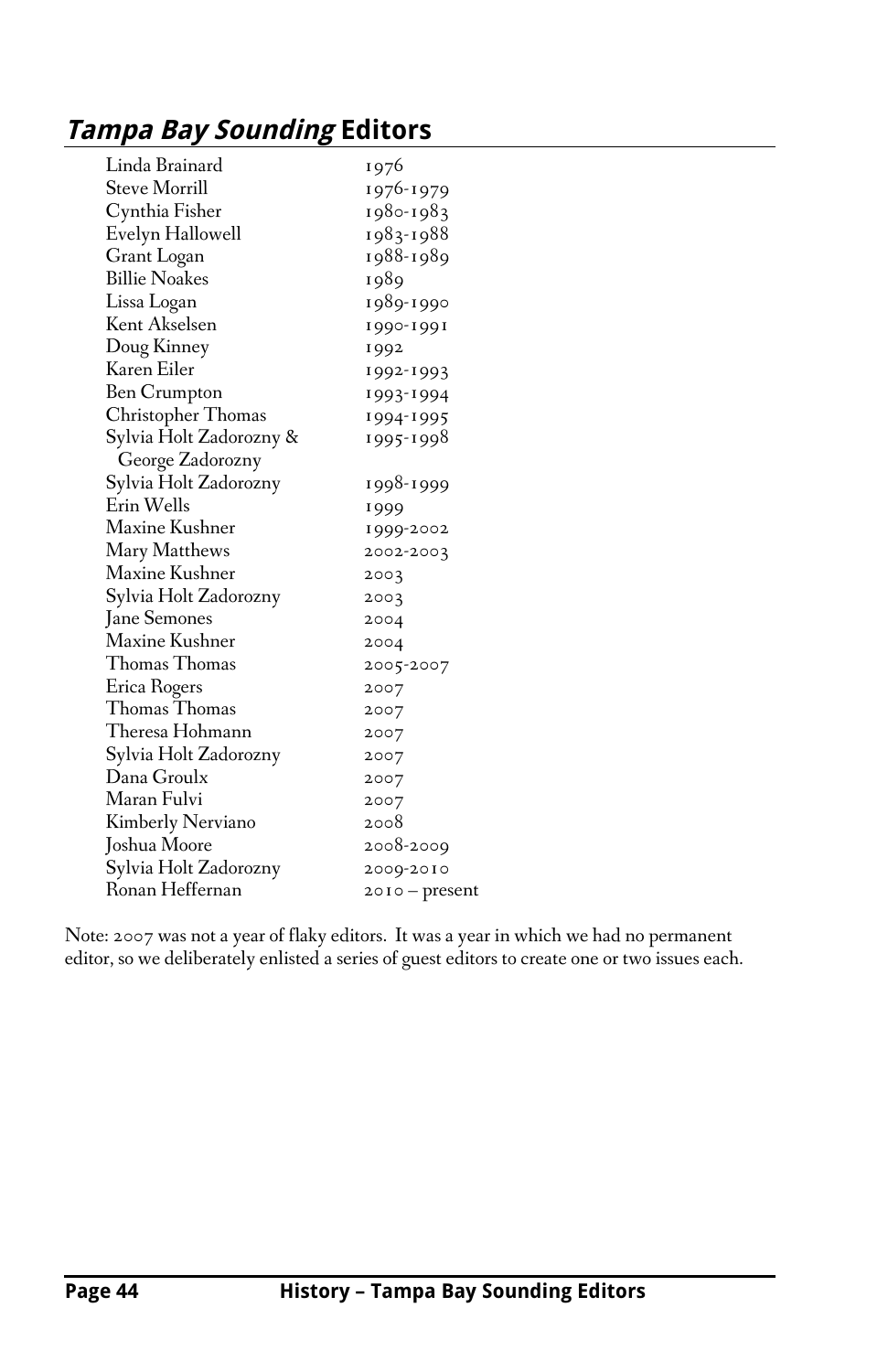# **Historical Table of TBM RGs**

| Year | Honeho(s)                      | Venue                          | City             |
|------|--------------------------------|--------------------------------|------------------|
| 1978 | Jeanne Kipe                    | Don Cesar Resort Hotel         | St. Pete Beach   |
| 1979 | Cynthia Fisher                 | Breckinridge Resort Hotel      | St. Pete Beach   |
| 1980 | Tricia Berrett                 | Breckinridge Resort Hotel      | St. Pete Beach   |
| 1981 | Margy Reinke                   | Holiday Inn Lido               | Sarasota         |
| 1982 | Margy Reinke                   | Colonial Gateway Inn           | St. Pete Beach   |
| 1983 | H. Peter Miner                 | Plantation Inn                 | Crystal River    |
| 1984 | <b>Betty Saunders</b>          | Hyatt Marina                   | Sarasota         |
| 1985 | Margy Reinke                   | Bilmar Beach Hotel             | Treasure Island  |
| 1986 | <b>Billie Noakes</b>           | Sheraton St. Pete              | St. Pete         |
| 1987 | Carol Dressel                  | Tides Hotel                    | St. Pete         |
| 1988 | Eloise Hurst                   | <b>Hyatt Regency Westshore</b> | Tampa            |
| 1989 | Dana Groulx                    | <b>Hyatt Regency Westshore</b> | Tampa            |
| 1990 | Rita Loy                       | Bahia Beach Resort             | Apollo Beach     |
| 1992 | Dana Groulx, Barbara Loewe     | Fort Desoto Park*              | Mullet Key       |
| 1995 | Dana Groulx                    | Colonial Gateway Inn           | St. Pete Beach   |
| 1996 | Kent Akselsen                  | Colonial Gateway Inn           | St. Pete Beach   |
| 1997 | Shirley Denton, Tricia Berret  | Colonial Gateway Inn           | St. Pete Beach   |
| 1998 | Shirley Denton, Kent Akselsen  | Colonial Gateway Inn           | St. Pete Beach   |
| 1999 | Peg Brawner                    | Colonial Gateway Inn           | St. Pete Beach   |
| 2000 | Peg Brawner                    | Travelodge <sup>**</sup>       | St. Pete Beach   |
| 200I | Dana Groulx                    | Best Western All Suites***     | Tampa            |
| 2002 | ExComm                         | <b>Best Western All Suites</b> | Tampa            |
| 2003 | Jack Brawner, John Raymond     | Days Inn Rocky Point           | Tampa            |
| 2004 | Jack Brawner, Jacquie Brawner, | Days Inn Rocky Point           | Tampa            |
|      | John Raymond, Marsha Raymond   |                                |                  |
| 2005 | Dan Chesnut, Dana Groulx       | Holiday Inn Select             | Clearwater       |
| 2006 | Sylvia Holt Zadorozny          | Best Western All Suites        | Tampa            |
| 2007 | Thomas Thomas                  | St. Pete Hilton Bayfront       | St. Pete         |
| 2008 | Maran Fulvi                    | Hampton Inn & Suites           | Ybor City        |
| 2009 | Maran Fulvi                    | Holiday Inn Express            | Clearwater       |
| 20I0 | Dana Groulx                    | Bilmar Beach Hotel             | Treasure Island  |
| 20I  | Theresa Shadrick, Melissa      | Hamption Inn & Suites          | <b>Ybor City</b> |
|      | Stephens, Thomas Thomas        |                                |                  |

\* A Mini- RG, no hotel or programs

\*\* Formerly Colonial Gateway Inn

\*\*\* Near Busch Gardens (Busch Bash)

Note: because Tampa Bay Mensa hosted Mind Games® in the spring, the 2005 RG was held in October.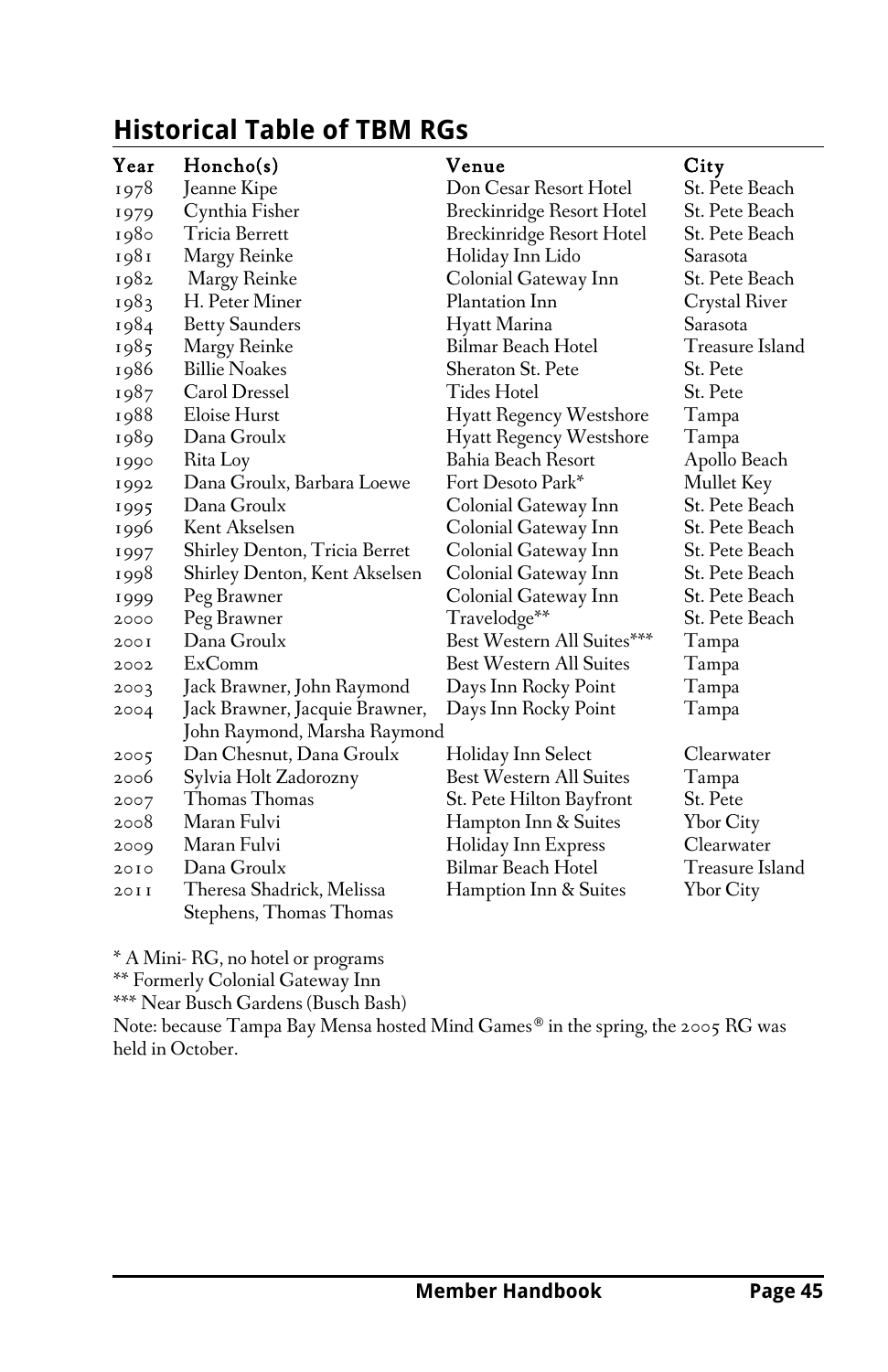# **TBM Publication Recognition Program Awards**

| 1976 | Linda Brainard, Editor                                  | Special Mention: Best New Newsletter                                                                                                                                                                                                                                                        |
|------|---------------------------------------------------------|---------------------------------------------------------------------------------------------------------------------------------------------------------------------------------------------------------------------------------------------------------------------------------------------|
| 1978 | Steve Morrill, Editor                                   | Best Medium Group Newsletter                                                                                                                                                                                                                                                                |
| 1980 | Cynthia Fisher/Steve<br>Morrill, Editors                | Best Medium Group Newsletter                                                                                                                                                                                                                                                                |
| 1983 | Cynthia Fisher, Editor                                  | <b>Creative Writing</b>                                                                                                                                                                                                                                                                     |
| 1984 | Evelyn Hallowell, Editor                                | Creative Writing, Style, and Participation                                                                                                                                                                                                                                                  |
| 1985 | Evelyn Hallowell, Editor                                | Medium Group Outstanding Achievement<br>Special (posthumous) award<br>Marie Halbert's cooking column                                                                                                                                                                                        |
| 1992 | Kent Akselsen, Editor                                   | Continuing Column<br>Nikki Riggsbee's Sirius Business<br><b>Special Mention</b><br>Jack Row's column Omnium Gatherum                                                                                                                                                                        |
| 1993 | Karen Eiler, Editor                                     | Presentation - Layout<br>Presentation - Overall                                                                                                                                                                                                                                             |
| 1994 | Ben Crumpton, Editor                                    | Presentation - Cleanliness                                                                                                                                                                                                                                                                  |
| 1995 | Christopher Thomas,<br>Editor                           | Individual Recognition Awards - Essay<br>Ferry Tales: Landing in La-La Land by Tom Reesor<br>Ben Thinkin'/Let's Get Real about Drugs by Ben<br>Crumpton<br>Individual Recognition Awards - Fiction or Poetry<br>Concentration Camp by Phoebe Solomon<br>Holding On, Letting Go by Ed Kelley |
| 1996 | Sylvia Holt Zadorozny &<br>George Zadorozny,<br>Editors | Overall Editorial Achievement<br>Editorial – Continuing Column<br>Evanescence by Evelyn Hallowell<br>Entertainment - Puzzles & Games<br>Entertainment – Fiction<br>The Globe by Brigitte Walker<br>Entertainment - Overall                                                                  |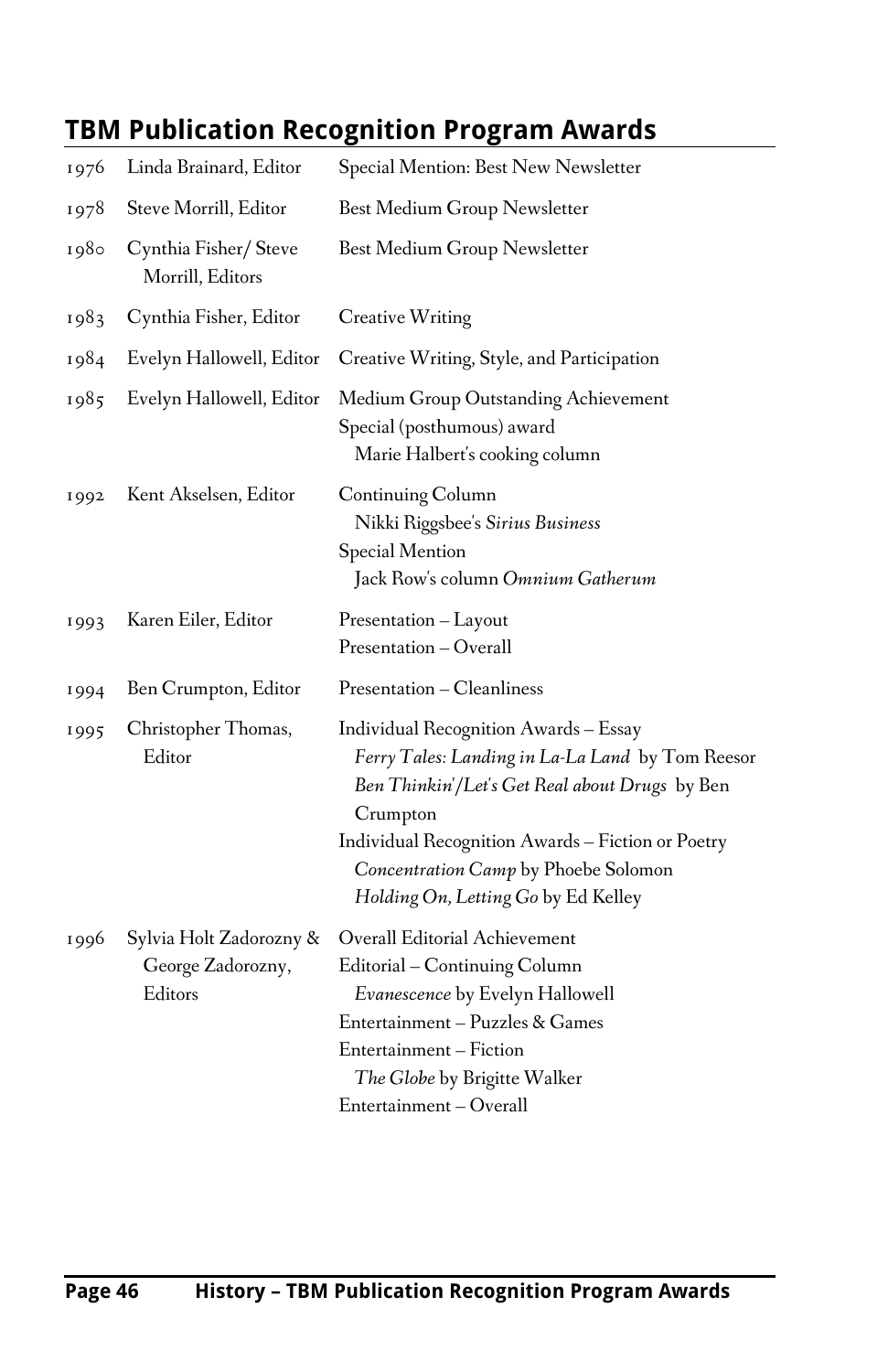| 1998 | Sylvia Holt Zadorozny &<br>George Zadorozny,<br>Editors | Entertainment - Poetry/Limmericks<br>Service - Calendar<br>Service – Member Recognition<br>Service – Membership Roster<br>Service - Overall<br>Individual Achievement - Continuing Column<br>Ben Thinkin' by Ben Crumpton<br>Special Mention - "Most Thorough RG Reporting"<br>Kent Akselsen, photos by Phoebe Solomon McCann |
|------|---------------------------------------------------------|-------------------------------------------------------------------------------------------------------------------------------------------------------------------------------------------------------------------------------------------------------------------------------------------------------------------------------|
| 1999 | Sylvia Holt Zadorozny,<br>Editor                        | Owl Award – "Best of the Best" – Medium Group<br>Service – Member Recognition<br>Service - Membership Roster<br>Service - Overall<br>Presentation - Photography<br>Special Mention - "Best RG Reporting (Wonderful<br>before and after coverage, certain to encourage<br>participation)" for Shirley Denton                   |
| 2000 | Maxine Kushner, Editor                                  | Individual Achievement - Photography<br>"Shirley Denton – "Beach Bash '99"                                                                                                                                                                                                                                                    |
| 2003 | Web Awards                                              | Service - Calendar for Ronan Heffernan<br>Entertainment - Puzzles & Games<br>Mary W Matthews<br>Special Mention - "Nice RSVP feature built into the<br>calendar section and great acronyms list"                                                                                                                              |
| 2007 | Thomas Thomas, Editor                                   | Outstanding Newsletter - Large Group<br>Special Mention Award Cool - Excellent - Wonderful<br>member directory                                                                                                                                                                                                                |
| 2008 | Joshua Moore, Editor                                    | Contributions for Dream Date by Bud Urban                                                                                                                                                                                                                                                                                     |
|      | Ronan Heffernan,<br>Webmaster                           | Outstanding Website - Member Recruitment                                                                                                                                                                                                                                                                                      |
| 2009 | Ronan Heffernan,<br>Webmaster                           | Outstanding Website – Large Group                                                                                                                                                                                                                                                                                             |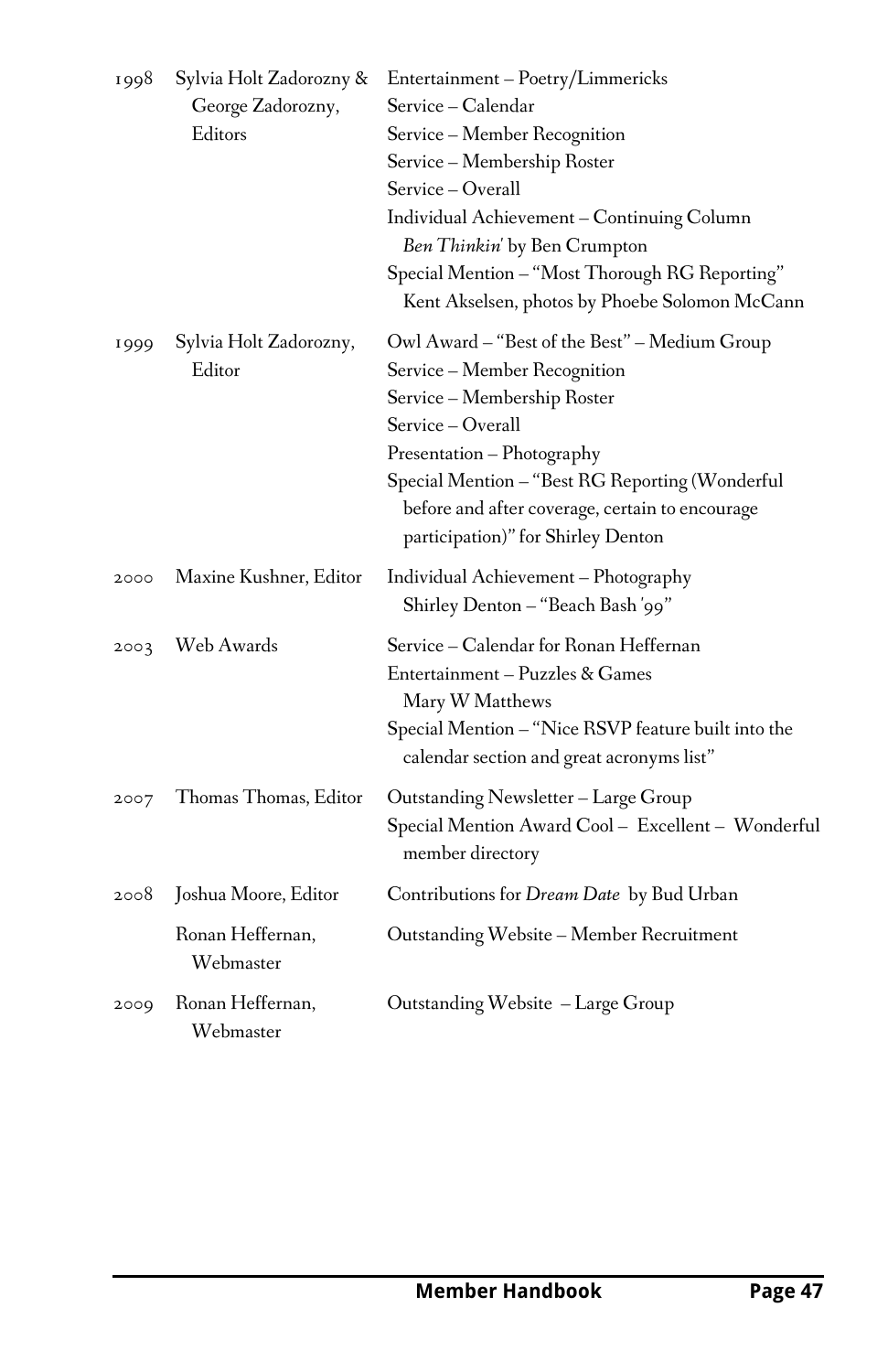# **Chapter 8 Reference**

# **Member Glossary**

- Annual Gathering or AG, American Mensa's AG is the largest gathering in all of Mensa International. It's a four to six-day convention held on or near the Fourth of July weekend. There are workshops, speakers, games, entertainment, and fun for everyone. The AG also serves as the annual business meeting for American Mensa.
- Beach Bash, one of the names used for Tampa Bay Mensa's own Regional Gathering, especially when it is held at a beach hotel. More information is available on page 34.

#### Bulletin, see *Mensa Bulletin*

- Bylaws, the basic rules of our organization. You received a copy of the *American Mensa Bylaws* when you joined Mensa. TBM's bylaws appear in this handbook, starting on page 55.
- Calendar of Events appears in *Tampa Bay Sounding* and on our website. The calendar contains a summary of the month's scheduled activities, with descriptions of the events in the text portion of the calendar.
- Calendar Editor, the Calendar Editor prepares the calendar page from all the meeting notices submitted by our members, submits it to the Editor for publication, and posts it on-line.
- Circulation Officer, an appointed officer in charge of collecting *Sounding* from the printer, running FSM, and getting *Sounding* to the Post Office. The Circulation Officer works closely with the Editor and the Publisher.
- Colloquium, a more serious gathering than the AG. Each Colloquium is devoted to a single theme (see page 33).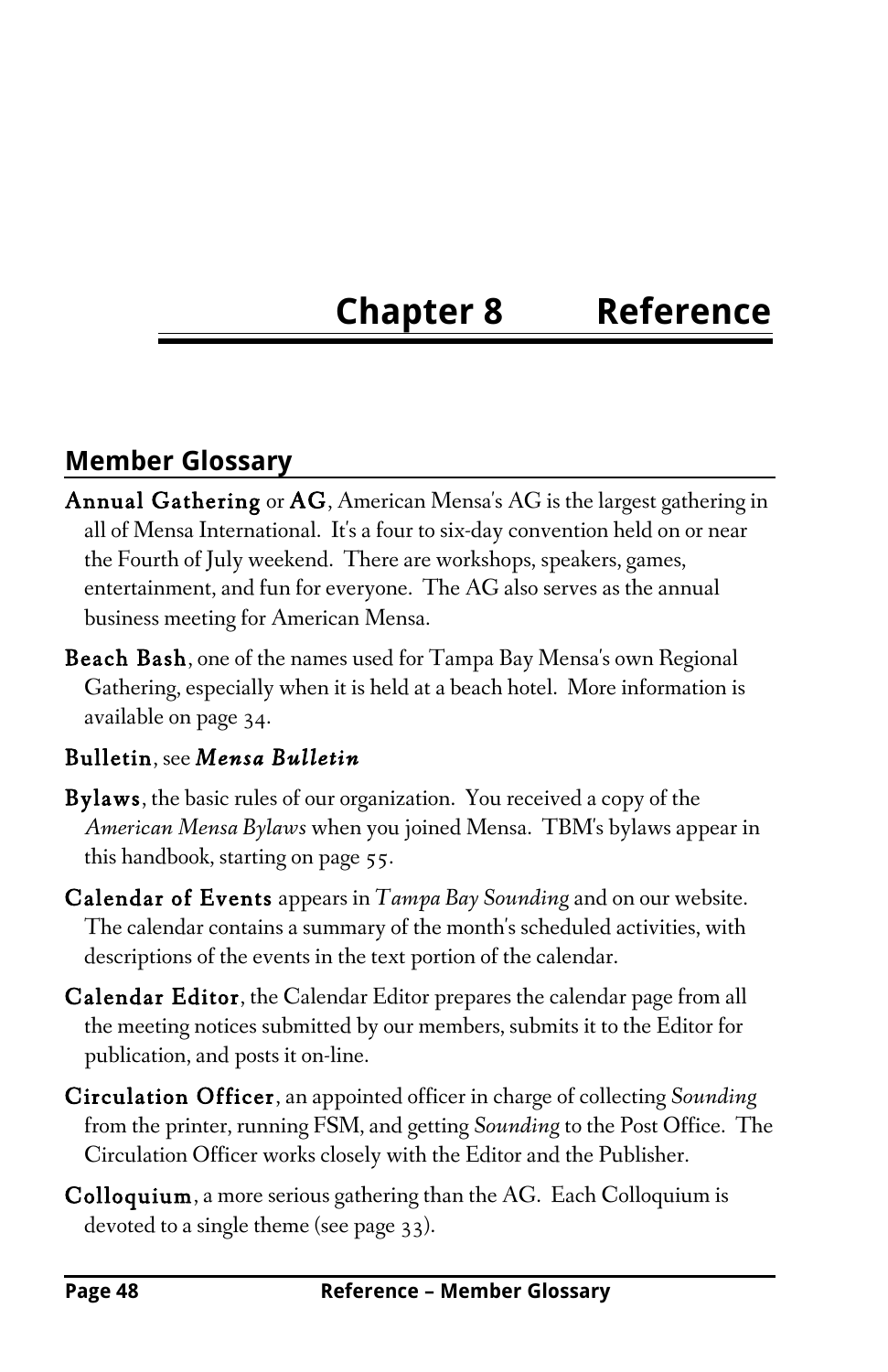- Crewe List, TBM's name for our annual membership directory*.*
- CultureQuest, an annual competition between Mensa's local groups to raise money for local group scholarships. Each group fields a team or teams, which are given several pages of very difficult questions. No reference materials are allowed.
- **Dues**, an amount collected by the national organization. A portion is returned to TBM for our operating expenses. American Mensa's membership year begins on April 1 and ends on the following March 31.
- Editor, usually refers to the editor of our local monthly publication, *Tampa Bay Sounding.* The Editor collects material from columnists, typists, and various other sources, puts it all together, edits as necessary, and delivers it to the printer.
- Election Committee, a group of three members appointed to round up candidates and run our local elections. The members of the Election Committee are not permitted to be members of the current ExComm, and are not permitted to run for ExComm while they are on the Election Committee.
- Executive Committee or ExComm, the policy-making and administrative body which handles the business of Tampa Bay Mensa. Elections are held in June, and additional members are appointed (when necessary) to maintain a total of nine members. Executive Committee meetings are held at least every other calendar month and are announced in the calendar of the *Tampa Bay Sounding.* Executive Committee members are responsible for setting policy for TBM, but generally have other duties as well, since the more active members of TBM are most likely to serve on the Executive Committee.
- Fold, Staple, and Mail or FSM, volunteers fold, staple, label, and sort *Sounding* to prepare it for mailing. Free refreshments and an early peek at the newsletter are rewards for an afternoon or evening of pleasant work and camaraderie.
- GC, Gifted Child or Children, generally refers to children with IQs in the top two percent.
- Gifted Children's Coordinator or GCC, an appointed officer who provides information to parents of gifted children and organized activities for Young Mensans and children of Mensans.
- Honcho, the person who organizes and produces a Regional Gathering. The Honcho consults with the Executive Committee on major decisions, delegates as much as possible, and keeps an eye on everything at once.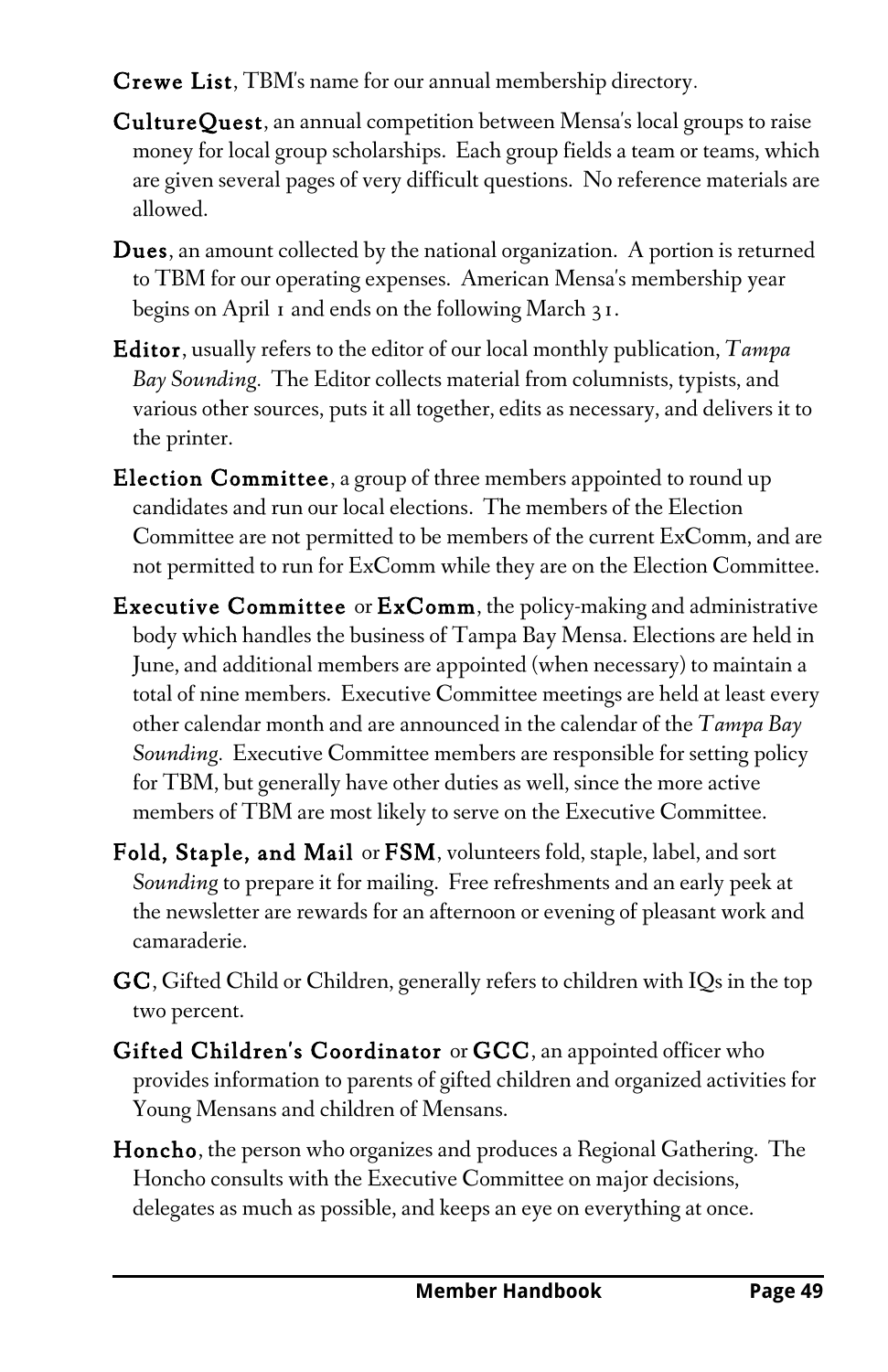- IQ, Intelligence Quotient. Contrary to popular opinion, Mensans seldom discuss their IQs.
- **Kitty**, a small fee, usually  $\S$ 2 to  $\S$ 4, to help defray the cost of refreshments at a party or meeting. It's usually collected in an easily identifiable receptacle placed near the refreshments.
- Local Secretary or LocSec, a term from Mensa's English roots. It is the equivalent of president of the local chapter. As the elected chief executive officer of our group, the Local Secretary is the official liaison with other groups and American Mensa. The LocSec also chairs our business meetings.
- Membership Officer, this local officer mails introductory brochures to prospective members, copies of *Sounding* to successful candidates, and a *Crewe List* and a Member Handbook to new members. The Membership Officer can also answer your questions regarding membership and activities.
- M, Mensan.
- Mensa, an international society in which the sole requirement for qualification for membership is a score at or above the  $98<sup>th</sup>$  percentile on any of a number of standard IQ tests. Mensa is a not-for-profit organization whose main purpose is to serve as a means of communication and assembly for its members. Mensa is registered at the U.S. Patent and Trademark Office as the collective mark of an international membership association.
- *Mensa Bulletin*, the national magazine for American Ms. Each March and September issue includes a complete directory of national officers, local groups, international groups, SIGs, and member-to-member services.
- Mensa Education and Research Foundation or MERF, a tax-exempt arm of American Mensa that supports education, awards scholarships and grants, and conducts research into intelligence. Order MERF's publication, the *Mensa Research Journal*, through the National Office (see page 18).
- Mensa International, the parent club of American Mensa. The official website for Mensa International is http://www.mensa.org
- Mensa Logo, the stylized "M" with a globe is Mensa's international logo. It was designed by Peter Devenish of Middlesex, England in 1969. As Mensa's official trademark, there are certain usage rules. For a list of rules, and to get approval to use the Mensa Logo, please contact the Name and Logo Committee of American Mensa Ltd.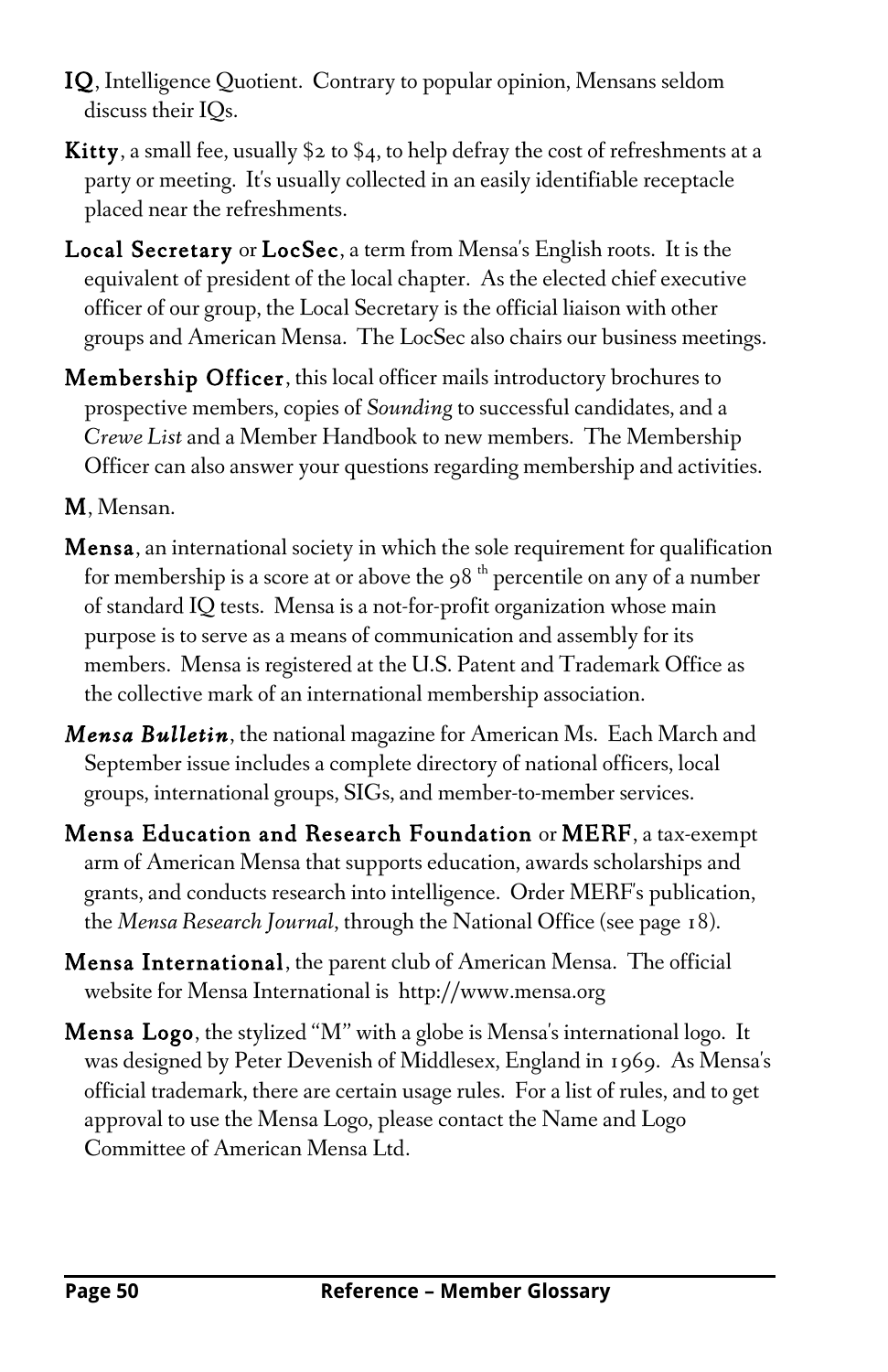- *Mensa World*, a quarterly publication of the Mensa International Board of Directors, designed to be a communications link for Ms around the world. Get a peek into New Zealand or Singapore Mensa. Check the current *Mensa Bulletin* for subscription information.
- **M&M**, two Mensans who are married to each other, or are in an equivalent partnership.
- National or National Office, of American Mensa, Ltd. handles all our data processing and membership requirements. The staff at the National Office keeps track of our local members and provides mailing labels for *Sounding* each month.
- Newsletter Awards, (see Publication Recognition Program)
- Nominating Committee or NomCom, the group appointed to solicit and evaluate candidates for national election.
- Ombudsman, an officer appointed to resolve disputes. There are Ombudsmen at both the local-group level, and the national level. Because the local-group Ombudsman mediates conflicts between members and the Executive Committee, this is the one permanent officer who is not permitted to be a member of the ExComm.
- Party Animal, the person who has contributed the most to the party atmosphere of an AG or RG, as selected by members of the national Hell's Mensans SIG.
- Personal Data Questionnaire or PDQ, a form that is issued and collected by American Mensa that allows members to provide information about themselves and their interests, and also to restrict how that information may be used and shared. Every member should receive a PDQ form with their new or updated membership card. The PDQ form can also be viewed and updated on the National website.
- **Prior Evidence**, any means of joining Mensa without taking Mensa's proctored tests. Mensa accepts scores on over 200 different standardized intelligence tests as "Prior Evidence" of qualification for Mensa.
- Proctor, a volunteer, appointed by AML, who conducts testing sessions to determine the eligibility of prospective Mensa members. The tests are scored at Mensa's National Office. Our current Proctors are listed each month in *Sounding*.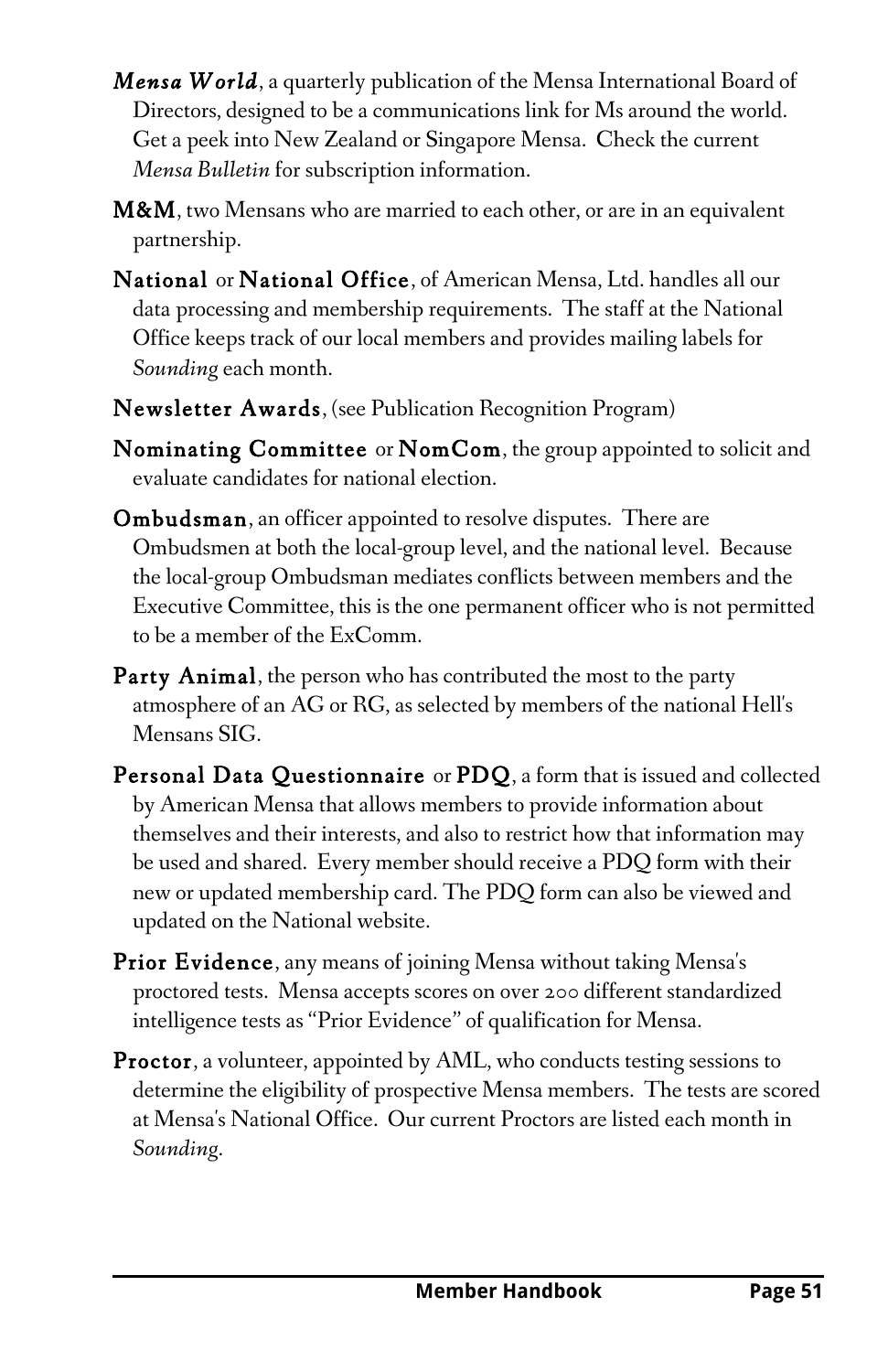- Proctor Coordinator, see Testing Coordinator. (historical note): until 2011, if the Testing Coordinator was also a certified Proctor, their title was "Proctor Coordinator", rather than "Testing Coordinator".
- Publication Recognition Program, an annual contest to recognize the best local group newsletters and websites. Prizes are awarded in a number of categories (usually about 18), including "continuing column," "humor," "artwork," and the "Owl." The awards are presented at the AG.
- Publicity Officer, prepares press releases, articles, and ideas for publicity, and helps publicize the annual scholarship competition sponsored by MERF. If someone from the media should contact you regarding Mensa, please consult with your Publicity Officer immediately.
- Publisher, our liaison with the Post Office. The Publisher ensures that we comply with all postal regulations and keeps all postal forms current.
- Region, an administrative subdivision within American Mensa. Tampa Bay Mensa is in Region 10. The coordinating officer of a Region is the Regional Vice-Chair (RVC).
- Regional Gathering or RG, a local group version of an AG. RGs are many groups' primary fund raising activity. Each issue of the *Mensa Bulletin* includes a list of upcoming RGs around the country.
- Regional Vice-Chairman or RVC, the Region's representative to American Mensa.
- Retest!, a humorous declaration that a Mensan has done something so dumb that the test that qualified him/her for Mensa must have been in error.
- RSVP (*Respondez, s`il vous plait*), most in-home meetings do not require a reservation, but restaurant gatherings often do. RSVP dates are noted in the Calendar of Events.
- Scholarship Chair, works with the National Scholarship Chairman, the RVC, and our Publicity Officer to select candidates for local and national scholarships.
- Scribe, the officer who take minutes at our Executive Committee meetings and submits them to *Sounding* and for publication on-line.
- Service of Information, Guidance and Hospitality to Travelers or SIGHT, volunteer SIGHT Coordinators provide information on local activities and try to arrange accommodations with Mensa hosts for traveling Mensans who request them (see page 16).

*Sounding*, see *Tampa Bay Sounding.*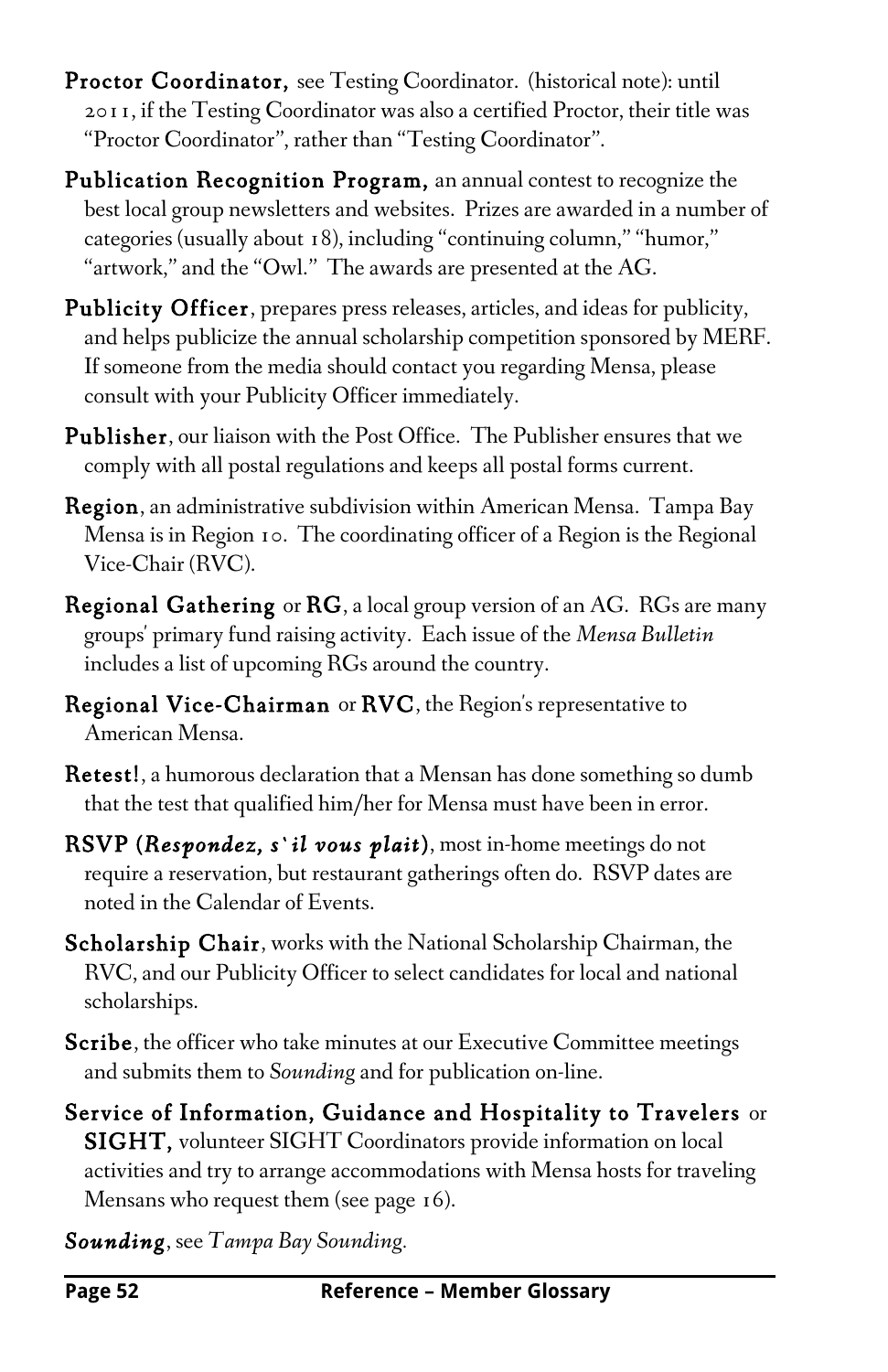- Special Interest Group or SIG, groups that bring members together to share an incredible assortment of interests. SIGs usually operate via newsletters (electronic or print) or exchange of correspondence (see page 17). Local SIGs are not necessarily nationally affiliated. *Disclaimer* : Special Interest Groups (SIGs) are voluntary associations of Mensa members, which operate independently. Tampa Bay Mensa is not responsible for actions taken by, at, or on behalf of, any individual SIG.
- Tampa Bay Mensa or TBM, the Tampa Bay Chapter of American Mensa, serving Hillsborough, Pinellas, Pasco, Hernando, and Sumter counties. With around 720 members (as of November 2011), Tampa Bay Mensa is the  $26<sup>th</sup>$  largest of American Mensa's 139 local groups.
- *Tampa Bay Sounding* or *Sounding*, our local group newsletter, published monthly. See page 10 for more information.
- Testing, see Proctor.
- **Testing Coordinator**, the coordinator of our testing program. The National Office sends names of potential Mensans to our Testing Coordinator, who passes them on to the appropriate Proctor for testing.
- Treasurer, our chief financial officer, the Treasurer writes checks to pay our bills, keeps our books up to date, and prepares a financial statement to be printed in the *Sounding* twice each year. The Treasurer is one of the three officers (the other being Local Secretary and Editor) that National requires each group to have.
- Website, Tampa Bay Mensa 's official website is: http://tampa.us.mensa.org American Mensa's official website is: http://www.us.mensa.org The American Mensa site has links to all official Mensa websites.

# **Officer Glossary**

In addition to the terms defined in the Member Glossary, the following terms might be of interest to officers and active volunteers.

- Alpha List, (historical note) a monthly computer printout from the national office listing all of TBM's members in alphabetical order. The Alpha List was replaced by "E-Files".
- American Mensa Committee or AMC, the elected and appointed governing body of American Mensa, Ltd.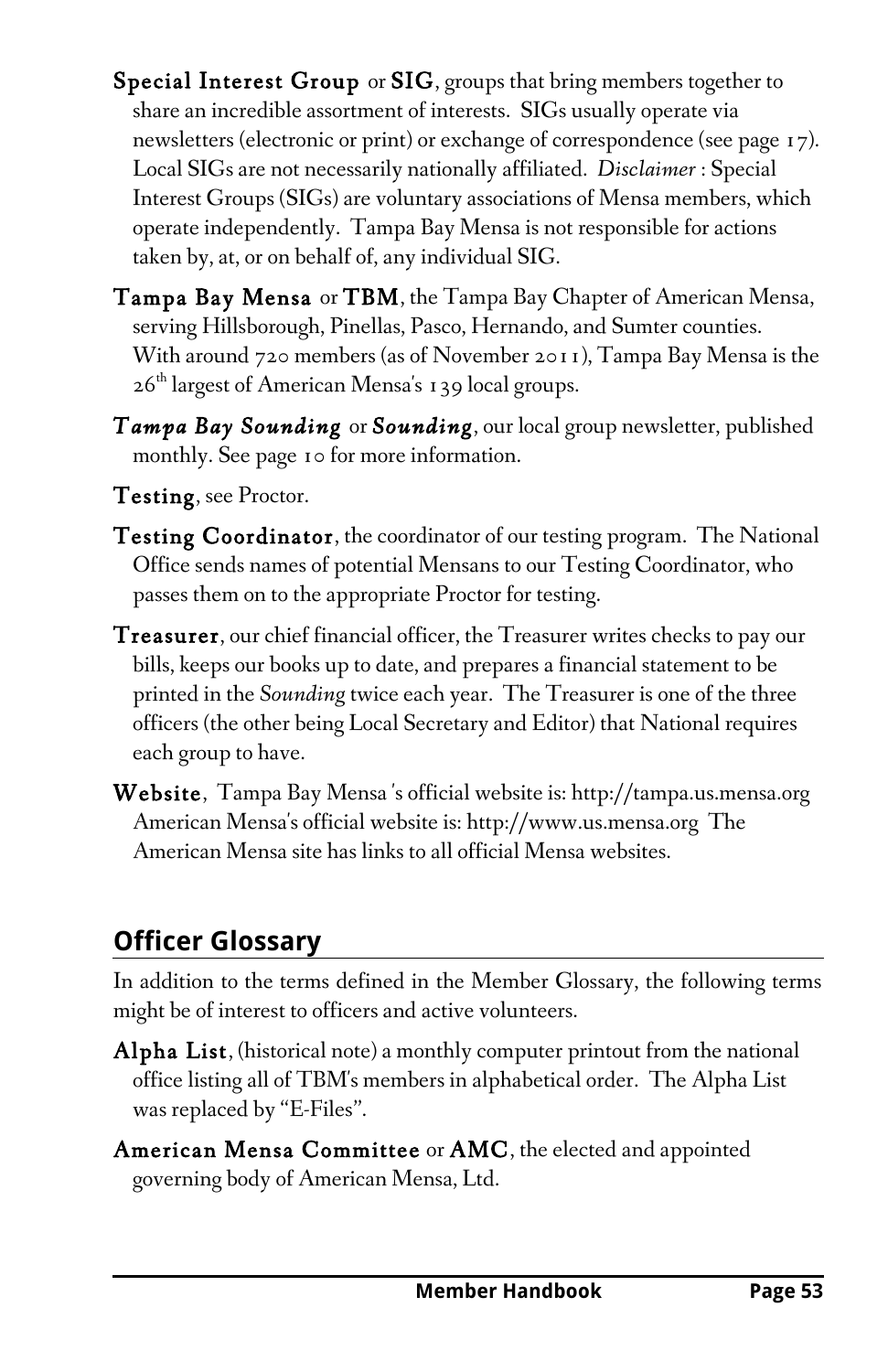- American Mensa, Ltd. or AML, the legal name of our national organization.
- Actions Still in Effect or ASIE, policies passed by the AMC that may impact local groups. The current set of ASIE is available on the national website.
- E-Files, a set of electronic files listing of all of TBM's members. We get an updated version from the National Office every month.
- Group Labels, a set of mailing labels sent by the National Office each month listing all of TBM's members in ZIP code order. The labels are used at FSM.
- InterLink, a monthly electronic publication from the AML Communications Committee that provides a channel for communication among the National office, the AMC, local officers, and other interested members.
- Interloc, (historical note) a former national publication that provided a channel for communication among the national office, the AMC, local officers, and other interested members. Interloc has been replaced with an electronic publication: InterLink.
- International Board of Directors or IBD, Mensa's international governing body, it's made up of representatives from national groups.
- Leadership Development Workshop or LDW, formerly known as Local Officer Training Session. This workshop, usually one to two days long, provides valuable information and training to officers and volunteers of local groups. Tampa Bay Mensa hosted an LDW in June, 2010. Tampa Bay Mensa hosted another LDW, cryptically titled "Secret Mensa World Domination Techniques Workshop" in June, 2011.
- Local Officer Training Session or LOTS, See Leadership Development Workshop.
- Parliamentarian, many local groups appoint a Parliamentarian to assist during formal meetings. The Parliamentarian is well acquainted with the group's bylaws and parliamentary procedure. Anarchists at heart, TBM's Executive Committee does not employ a parliamentarian.
- Qualified Prospects List, a list of people who have qualified for Mensa, but haven't sent in their dues yet. National sends a monthly update of this list to our Membership Officer.
- ZIP List, see "E-Files"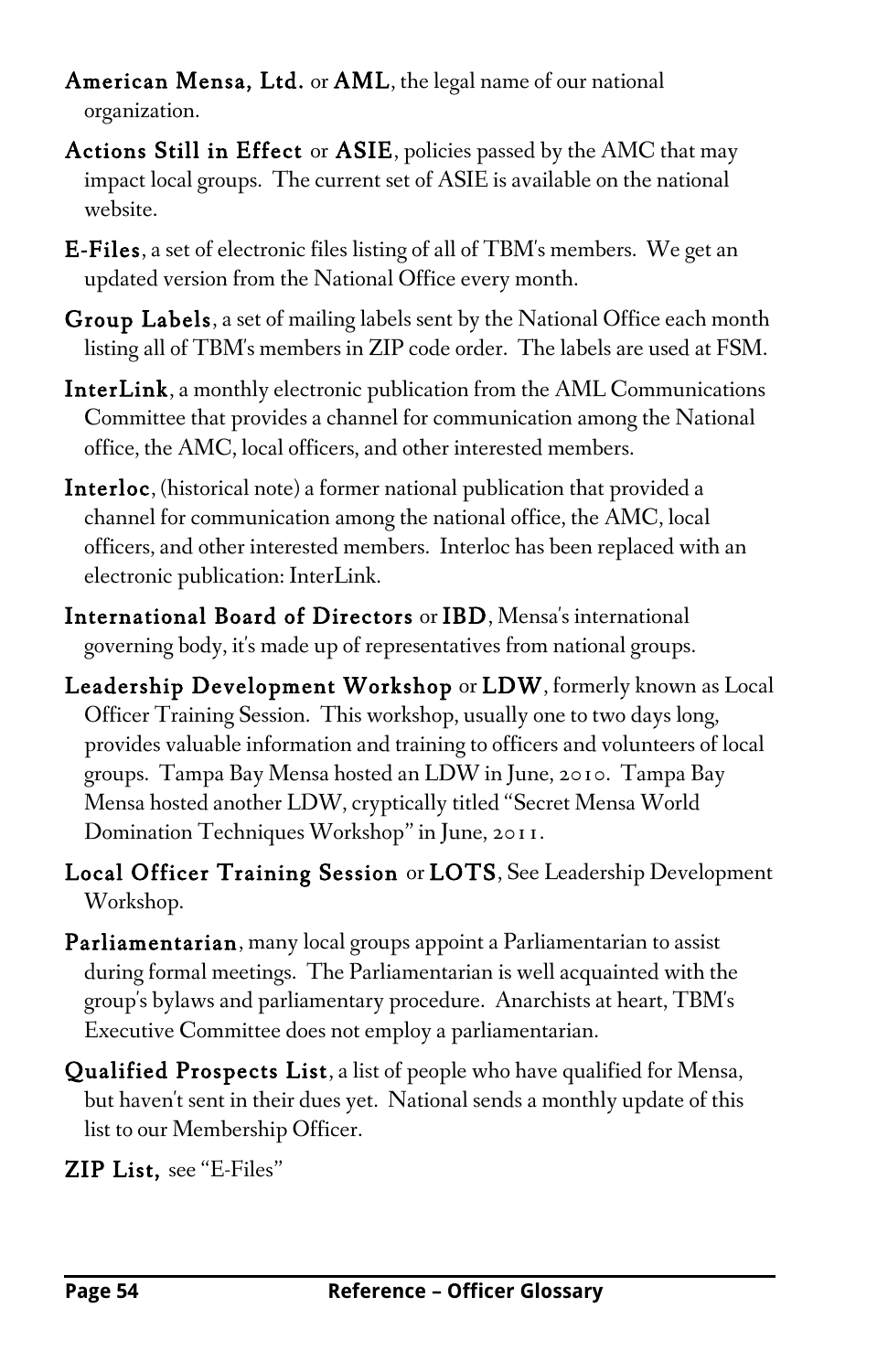# **Bylaws of Tampa Bay Mensa**

#### **ARTICLE 1: NAME AND PURPOSE**

- a. The name of this organization shall be Tampa Bay Mensa (TBM).
- b. The purpose of TBM shall be to serve as a means of communication among and assembly for its members.
- c. TBM is a local group of American Mensa, Ltd. (AML), and is subject to the Constitution of Mensa, the Bylaws of AML, and the resolutions adopted by the American Mensa Committee (AMC). All Minimum Standards adopted by AMC are automatically a part of all local bylaws, whether or not these Minimum Standards are explicitly incorporated in these written bylaws.
- d. AML has granted a royalty free, non-exclusive license to TBM for the use of the mark "Mensa" and a logo, consisting of a globe over a stylized "M" within a border, in connection with the noncommercial uses of TBM. AML retains full ownership of the mark and logo and all statutory and common law rights in the mark and logo.

### **ARTICLE 2: GENERAL MEMBERSHIP**

- a. Membership in TBM shall be open to all members of AML in good standing in the geographic area assigned to the local group by AMC, or as otherwise assigned by AML.
- b. Members in good standing of TBM may be candidates for any office, vote in all elections, and draft and sign petitions for any purpose recognized by these bylaws, and may attend any meeting of the officers, of any committee, or of the general membership.
- c. All Mensa members are welcome to participate in social activities of TBM at the invitation of the host/hostess, but may not vote, hold office, or participate in business activities in TBM unless they are also members of TBM, unless they be the National Ombudsman or his/her designate, members of AMC in the discharge of their responsibilities or at the written invitation of the Executive Committee of TBM. (See articles 3, 5, and 6 for further information about the constitution of the TBM Executive Committee.)
- d. An annual open forum shall be held, at which any member of TBM may speak, make motions, and vote on matters pertaining to TBM.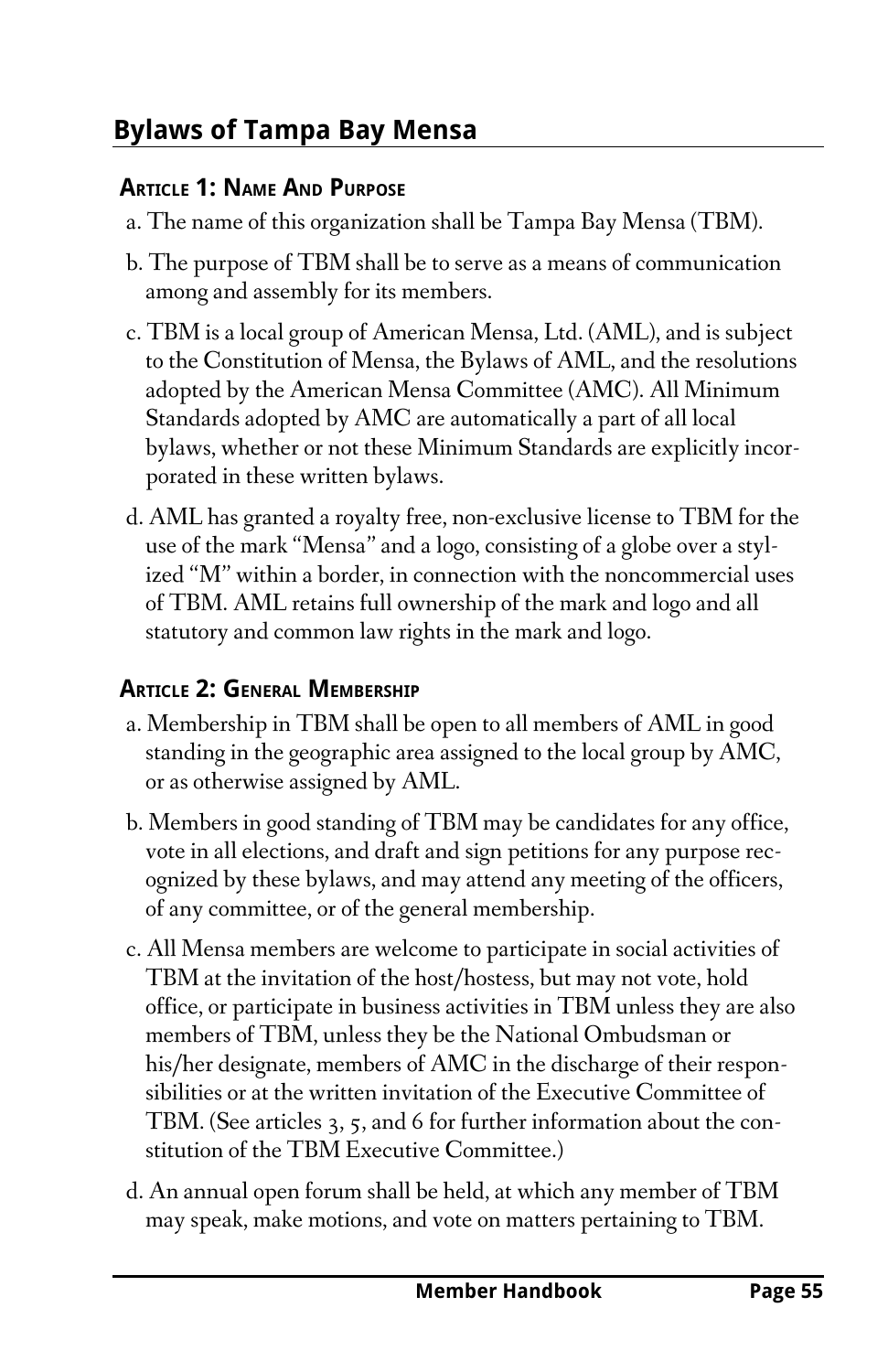- e. The AMC requires the bylaws of local groups to state that social activities for their members shall be held at least once per calendar quarter.
- f. Tampa Bay Mensa shall observe the preferences of members for data suppression and publication, as filed with AML, when publishing a local group membership directory/roster.

### **ARTICLE 3: EXECUTIVE COMMITTEE**

- a. The policy-making and administrative body of TBM shall be an Executive Committee (ExComm) of nine members elected at large: four in even-numbered years, and five in odd-numbered years. These, or replacements for the same, are the only voting members of the ExComm.
- b. The term of office of each normally elected ExComm member shall be two years, commencing with his or her seating, and ending with the seating of a properly qualified successor in the newly constituted ExComm two years later, except in the case of vacancy, resignation, death, failure to maintain membership in AML, or removal from office.
- c. A member of the ExComm may be removed from office by a written order stating the cause and signed by seven other members of the ExComm, or else by Recall Election.
- d. An election for recall of any ExComm member may be called by a petition citing the cause for such action, and signed by fifteen  $(15)$ members of TBM. Recall shall be effected by a Special Election of TBM, as in Article 8, on the stated question: "Shall (named officer) be removed from (his or her) office as a member of the Executive Committee of Tampa Bay Mensa?" Two-thirds  $(2/3)$  of the votes cast must be affirmative for recall.
- e. Grounds for removal of any ExComm member from the ExComm by the remaining members of the ExComm shall include, but need not be limited to, reasons of malfeasance in office. Any ExComm member missing three regular business meetings during any twelve-month period is automatically removed from office unless such absences have been excused by the ExComm. Any ExComm member missing three regular consecutive business meetings during any twelve-month period shall be deemed to have resigned her or his office de facto and is automatically removed.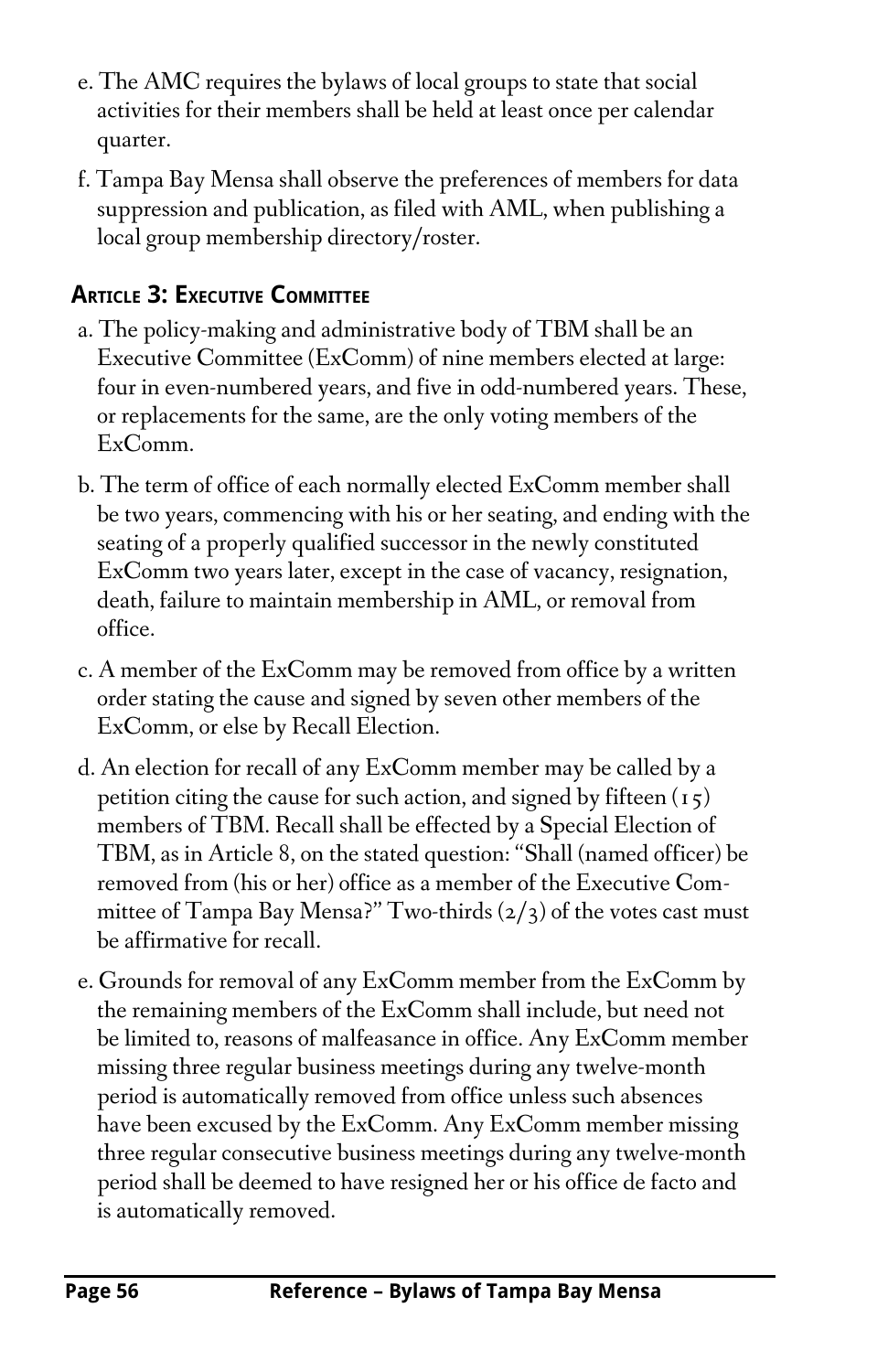- f. Vacancies on the ExComm due to resignation, death, transfer, removal, recall, etc., shall be filled at the next regularly scheduled business meeting by vote of the remaining ExComm members, to serve until the next annual election. If required in order to bridge the remainder of the vacated term, a replacement shall be elected to a oneyear term at this election.
- g. The ExComm may commit the assets of TBM and may perform all acts consistent with the orderly running of TBM affairs.

### **ARTICLE 4: BUSINESS MEETINGS**

- a. Regular business meetings of the ExComm shall be held at least bimonthly, as set by the ExComm. Notices of all such meetings shall be published in the newsletter.
- b. Special meetings may be called by a vote of the ExComm; or by a petition signed by 10 current members of TBM; or by the Local Secretary, in all cases with at least a 48-hour notice to all members of the ExComm. The time, place, and purpose of any such meeting shall be stated in the notification, and no other substantive business may be acted upon at the special meeting. Attempts must also be made to notify the membership at large, especially members known to be interested in the stated business of the meeting. Any such special meeting shall be of either the "open forum" or "executive committee" variety, depending upon the nature of the special meeting, except that meetings called by petition of the membership shall always be of the "open forum" variety.
- c. A quorum of at least five members of the ExComm shall be required to hold an official meeting, and to confirm, authorize, adopt, ratify or to transact any business. If the official meeting has been called by a petition of the membership as described in article 4.b, at least five members of the ExComm must attend.
- d. A majority of those voting, but in no case less than four affirmative votes, will be necessary to carry a measure or transact business, except as explicitly stated otherwise in these bylaws.
- e. Rules of order may be adopted by the ExComm for its own proceedings and for any matters concerning TBM that are not otherwise specified in these bylaws.
- f. Actions taken at all meetings shall be reported in the next possible issue of the newsletter.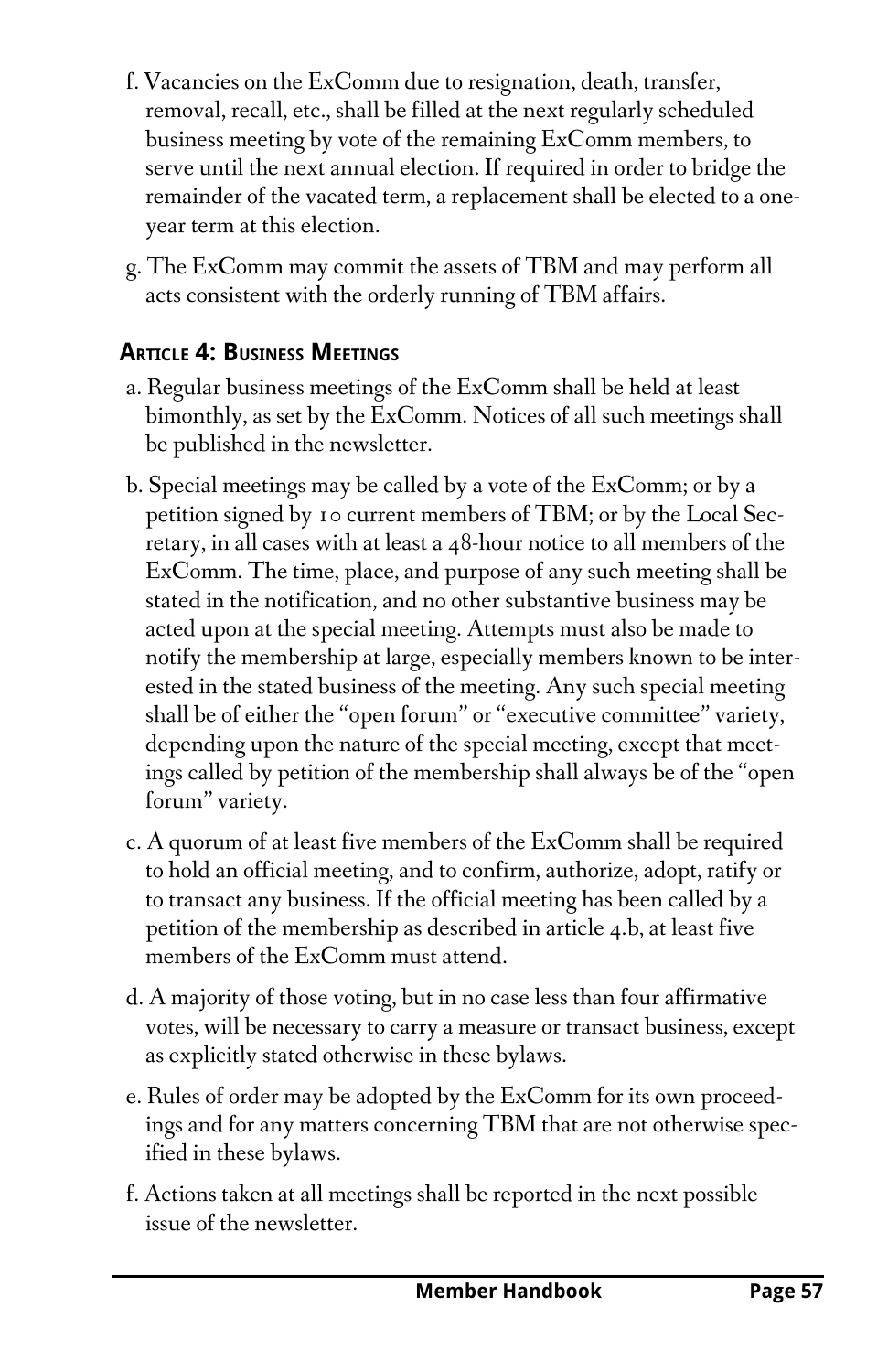- g. Within the limits of these bylaws, the ExComm may adopt Guidelines governing all matters relating to the regular activities of TBM. Such Guidelines may be adopted and modified by a 3/4 vote of the ExComm, and shall remain binding on the ExComm and the TBM membership insofar as they continue in force.
- h. The ExComm may establish various special memberships, assessments, subscriptions, and/or other funds to be solicited from the local members, provided that the word "dues" shall never be associated with anything but the official AML dues, that no attempt shall be made to limit the basic membership rights of those who do not contribute, and that no representation is ever made to the effect that any such local fund or membership is obligatory. Benefits or other inducements to join or contribute to such funds, as well as the intended special use of the funds, if any, shall always be made clear as a part of every resolution and solicitation regarding such a fund.

### **ARTICLE 5: OFFICERS**

- a. The officers of TBM shall be the elected members of the ExComm; other officers appointed to specific positions by the ExComm; the Proctor(s) appointed to TBM by AML; and the SIGHT (Service of Information, Guidance, and Hospitality to Travelers) Coordinator, who is appointed both locally and by a National Officer. All officers shall be members in good standing of AML and of TBM.
- b. The ExComm shall appoint a Local Secretary [President], Deputy Local Secretary, and a Treasurer from its own membership.
- c. An Editor; a Calendar Coordinator; a Scribe; a Membership Officer; one or more Ombudsman/Mediator(s) and one or more Arbitrator(s) (which may be one person or two or more different people) ; and any other positions deemed necessary by the ExComm shall also be appointed, either from within the ranks of the ExComm or from the TBM membership at large. However, only elected ExComm members shall have a vote at ExComm meetings.
- d. The ExComm shall appoint an Auditor whenever there is a change in the office of Treasurer, or when there is any reason to doubt the accuracy of the financial reports normally provided. If neither of the above circumstances has occurred within the preceding year, then an Auditor shall be appointed annually, at the time other officers are appointed. The Auditor must not have been involved with the collection or disbursement of monies during the period being reviewed.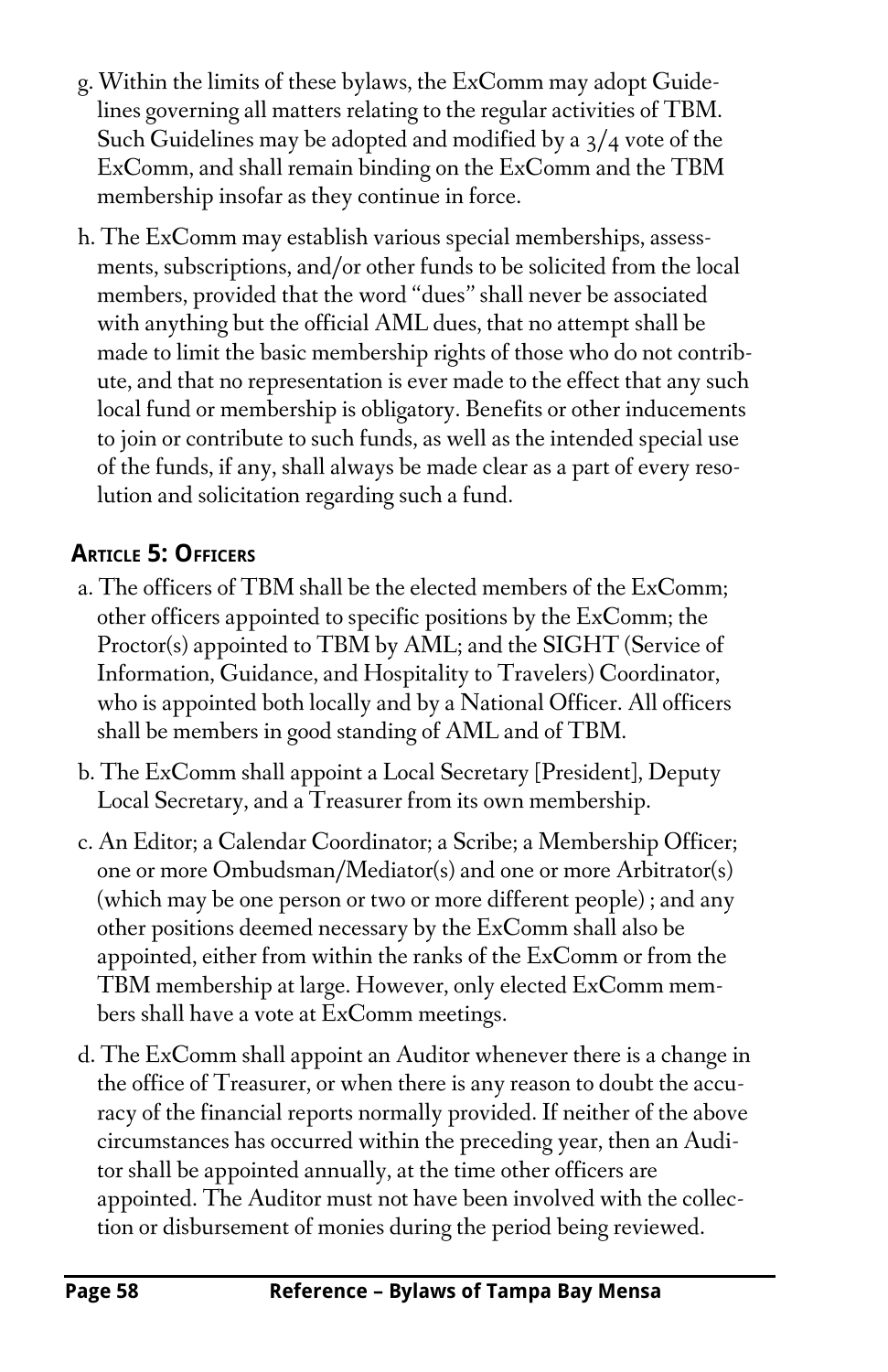- e. Other officers or committee members to be appointed, as required, may include, but shall not be limited to, the following: Area Coordinators, Gifted Children Coordinator, Scholarship Coordinator, Public Relations Coordinator, Proctor Coordinator, Historian, and/or Major Event Directors.
- f. The ExComm may revoke any appointments by written order signed by six members of the ExComm, other than a replacement ExComm member.
- g. The term of office of all appointed officers and positions expires annually, upon the seating of a newly constituted ExComm, except for Proctors, who are appointed by AML; the SIGHT Coordinator, who is appointed with the participation of AML the Auditor, who serves only briefly; and the Major Event Director(s), who serve(s) without interruption until after the date of the corresponding Major Event(s) and reports as to the outcome have been made to the ExComm.
- h. Every former officer or appointee who has not been re-appointed to the same position shall turn over all files, office equipment, and materials pertaining to that position, to his or her successor as soon as said successor has been appointed, or else shall make arrangements to do so at a time and place satisfactory to the ExComm. In no case shall this be later than four weeks after leaving office, unless otherwise stated herein.

# **ARTICLE 6: DUTIES OF OFFICERS**

- a. The Local Secretary [President] is the chief executive officer of TBM. The Local Secretary shall preside over meetings of the ExComm; shall pass information to and from TBM in a timely fashion; shall notify AML of the results of elections and other changes of office within two weeks of the election or change; and shall coordinate with AMC. In case of a conflict of interest, the Local Secretary shall temporarily step down, in favor of the Deputy Local Secretary, for the duration of a single discussion or decision, but retains the right to speak, act, and vote as a member of TBM.
- b. The Deputy Local Secretary shall temporarily act in the place of the Local Secretary when the latter is absent or otherwise unavailable. In case of a conflict of interest while presiding over a meeting, the Deputy Local Secretary shall temporarily step down in favor of a substitute moderator, for the duration of a single discussion or decision,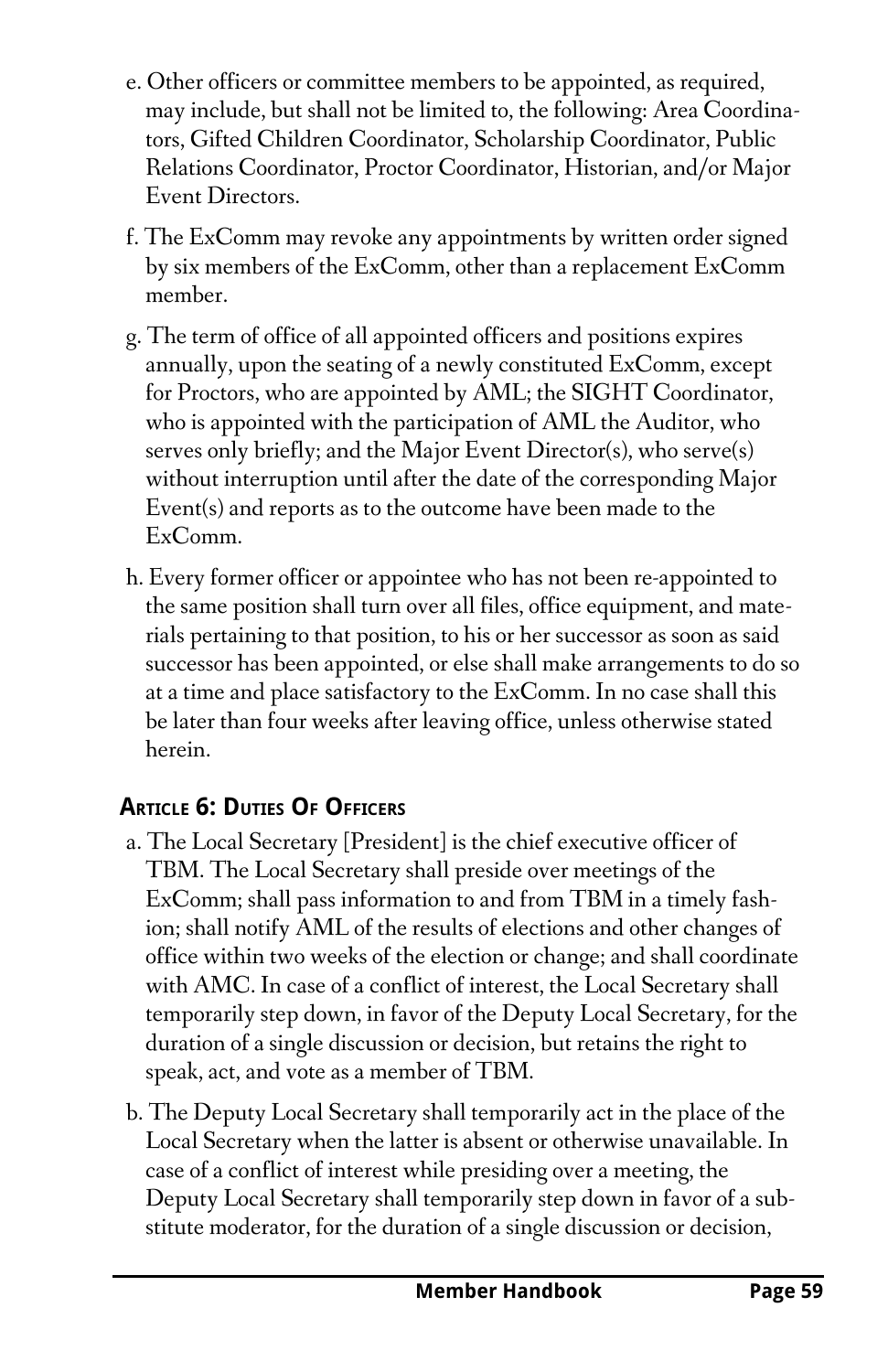but retains the right to speak, act, and vote as a member of TBM. In the event that the Local Secretary is unable to continue in office, the Deputy Local Secretary shall call a Special Meeting to select a new Local Secretary. During the interval between the end of the Local Secretary's time in office and the Special Meeting, the Deputy Local Secretary succeeds to the office of Local Secretary.

- c. The Treasurer shall handle the financial affairs of TBM; shall oversee the formulation of a budget, including the financing of the newsletter; and shall manage all other group accounts, while keeping clear and retrievable records of all these matters. The Treasurer shall submit financial reports to each regularly scheduled meeting of the ExComm and to the annual membership meeting, containing schedules of income, expenses, and balances for all funds under the control of TBM, including Major Events, RG, scholarship, and other special funds. These reports shall also be published in the newsletter twice a year at approximate six-month intervals. The AMC also requires that the Treasurer submit actual bank statements to the Local Secretary or to the Local Secretary's designee at least quarterly, and that the Treasurer maintain a list of equipment owned by TBM.
- d. The Editor shall be responsible for publishing the newsletter in accordance with the Guidelines and policies of the ExComm of TBM. The Editor may delegate tasks to various assistants and helpers, but shall retain responsibility for the results.
- e. The Scribe shall accurately record the actions of the ExComm; shall provide timely copies of these records to the Editor for publication and to the ExComm for the reading of the minutes of prior meetings; shall maintain permanent files of these records; and shall provide the ExComm and/or other TBM members with access to said records upon reasonable request.
- f. The Calendar Coordinator shall collect and assemble event and other schedule information from the members, and prepare a detailed monthly calendar for timely submission to the Editor.
- g. The Auditor shall examine all pertinent financial records in order to determine the state of the finances of TBM, as well as the accuracy and validity of said records, and shall oversee the transfer of the financial records if there has been a change in the office of Treasurer. The Auditor shall present a written report of the results of these activities to the next regular meeting of the ExComm for inclusion in the minutes. This report shall also be submitted to the Editor for publication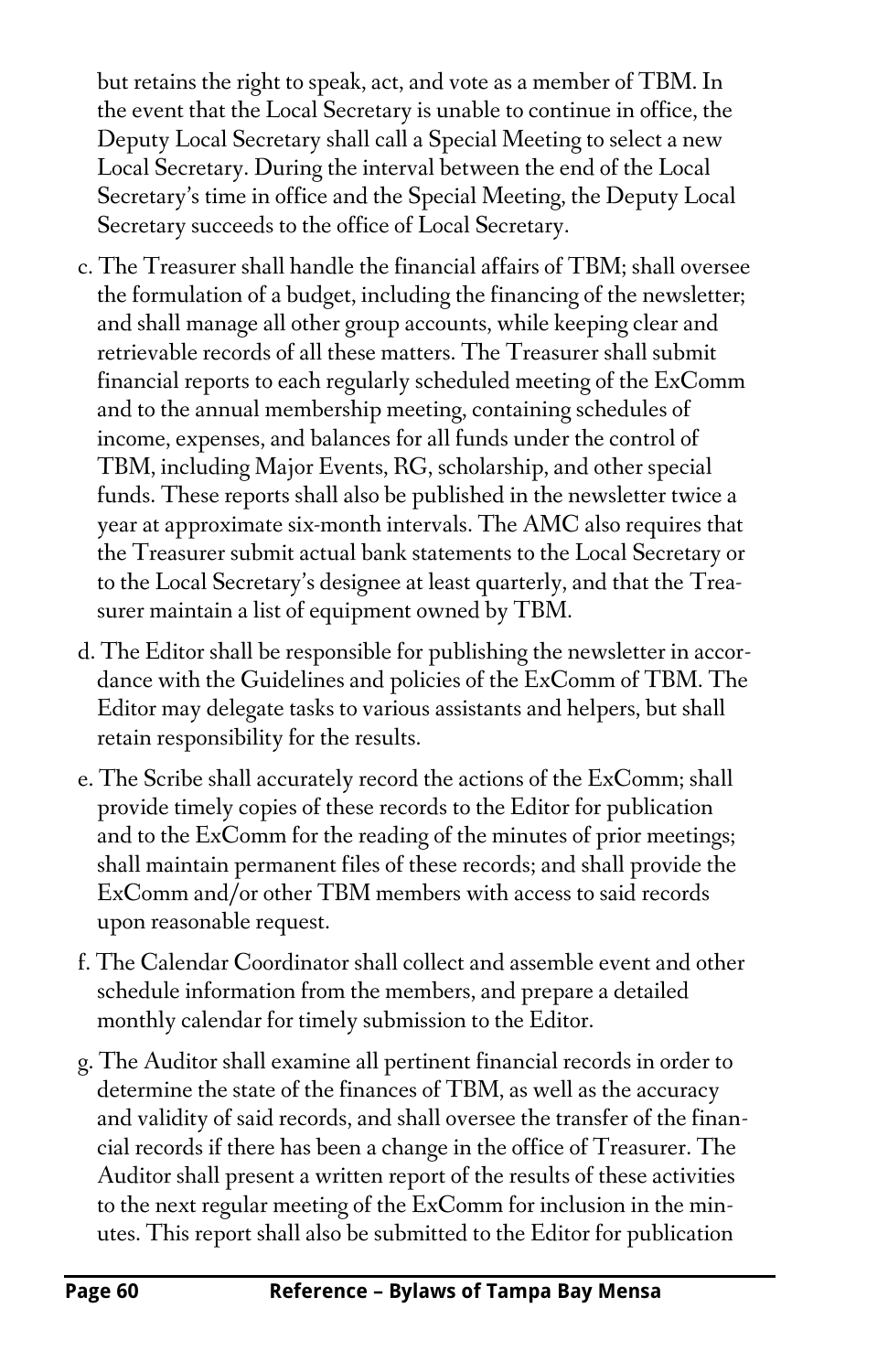in the next possible issue of the newsletter. Upon completion of these duties, the office of Auditor shall terminate until the next appointment is made. The 1998 AMC "Minimum Standard Bylaws Changes" states that the Auditor must conduct her or his review annually during the month that the ExComm takes office.

h. The duties of other positions shall be determined by the ExComm prior to any appointment to such positions, and a written job description shall be presented to each appointee at the time of the appointment. If any such position involves financial management, limitations on the budget shall be approved as a part of the appointment process.

## **ARTICLE 7: ANNUAL ELECTIONS**

- a. No later than January 15 each year, the ExComm shall name an Election Committee of three members, one of whom shall be designated as Election Supervisor. The Election Supervisor shall be responsible for certifying the candidates, conducting the election, receiving and counting the ballots, and certifying the results. The Election Committee shall determine, and cause to be published, those election rules and regulations not covered by these bylaws.
- b. No member of the Election Committee may be a current member of the ExComm, nor a candidate for elective office in the forthcoming election.
- c. A call for candidates for the ExComm shall be published in the March and April issues of the newsletter, along with the names and addresses of the Election Committee members.
- d. Every candidate shall mail or hand-deliver to the Election Supervisor, on or before April 15, a nomination petition containing the name, address, telephone number, and signature of the candidate, plus the printed names and signatures of five (5) members in good standing, accompanied by a campaign statement.
- e. The Election Committee may solicit petitioners, and shall attempt to ensure that there are sufficient candidates on the slate to exceed the number of open positions.
- f. The Election Supervisor shall validate all signatures against the most recent membership roster provided by AML; shall prepare a ballot of qualified candidates; and shall deliver this ballot to the Editor, along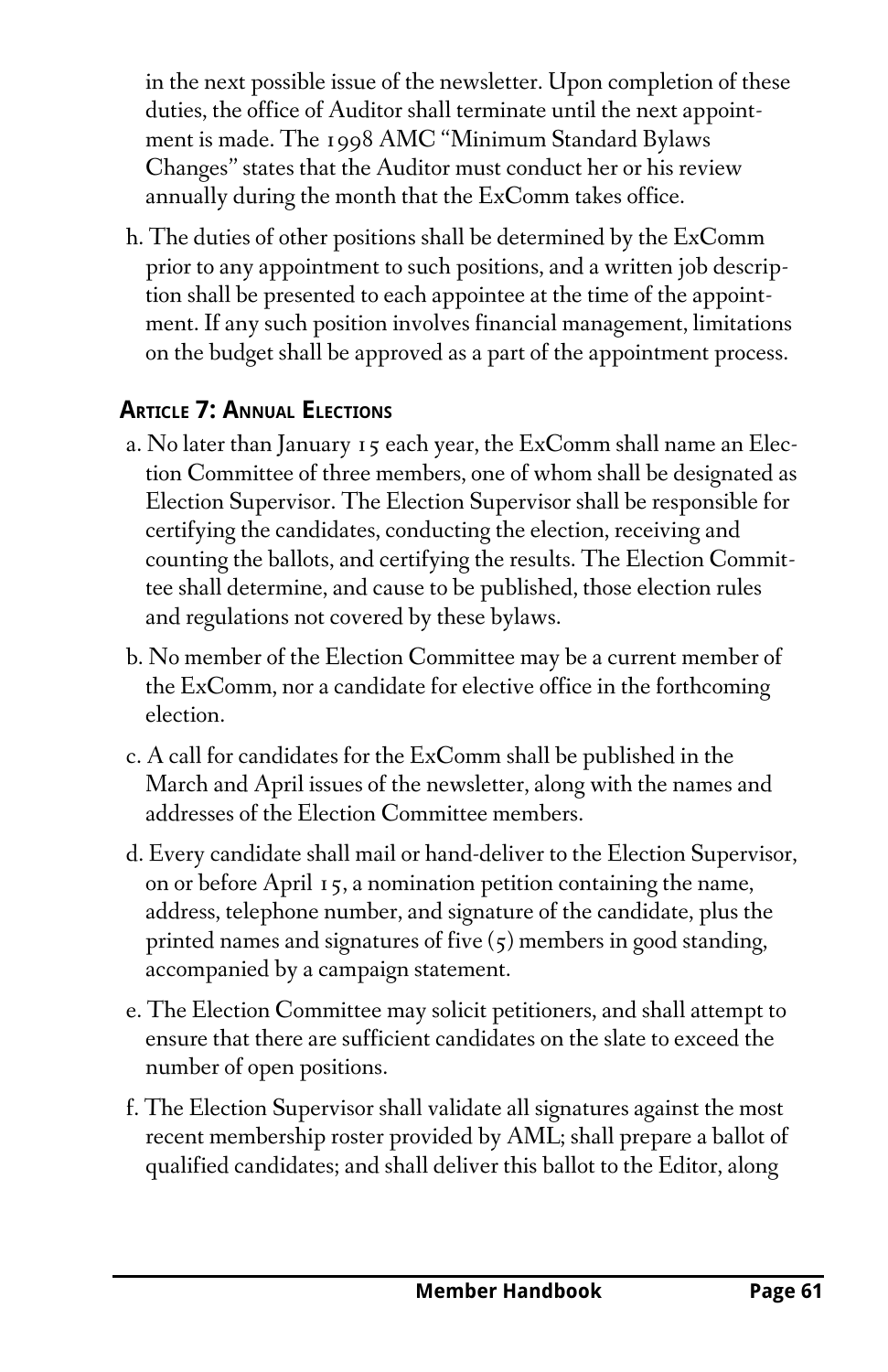with campaign statements, by the deadline for the June issue of the newsletter. The size and format of these statements may be limited by editorial guidelines published with the call for candidates.

- g. Ballots, instructions, the address of the Election Supervisor, and all campaign statements shall be published in the June issue of the newsletter. In addition, separately mailed ballots shall be sent to reduceddues members who do not receive an individual copy of the newsletter.
- h. Balloting procedures shall be as in Article 9, below.
- i. Each TBM member shall have one vote for each post to be filled on the ballot. No more than one vote may be cast for each candidate per ballot. The appropriate number of candidates with the highest vote counts shall be declared elected to two-year terms; those candidates with the next highest vote counts shall be declared elected to any oneyear terms that may be open.
- j. The Election Supervisor shall notify all candidates by phone or mail within a week after certification.
- k. The newly elected ExComm shall be considered seated as soon as voting results are certified.

# **ARTICLE 8: SPECIAL ELECTIONS**

- a. A Special Election must be held within 60 days of the presentation of a properly qualified initiative petition to a meeting of the ExComm, either regular or special, except for bylaws amendments.
- b. Prior to holding any special election, the ExComm shall name an Election Committee of three members, one of whom shall be designated as Election Supervisor, who shall be responsible for preparing the ballot, conducting the election, receiving and counting the ballots, and certifying the results.
- c. No member of the Election Committee may be a current member of the ExComm, nor an advocate of either side in the forthcoming election.
- d. The question to be voted upon in a Special Election must allow for an unambiguous selection among alternatives that must include a choice of "no" or "take no action," and must be published along with the ballot, and in any issue containing arguments pro or con.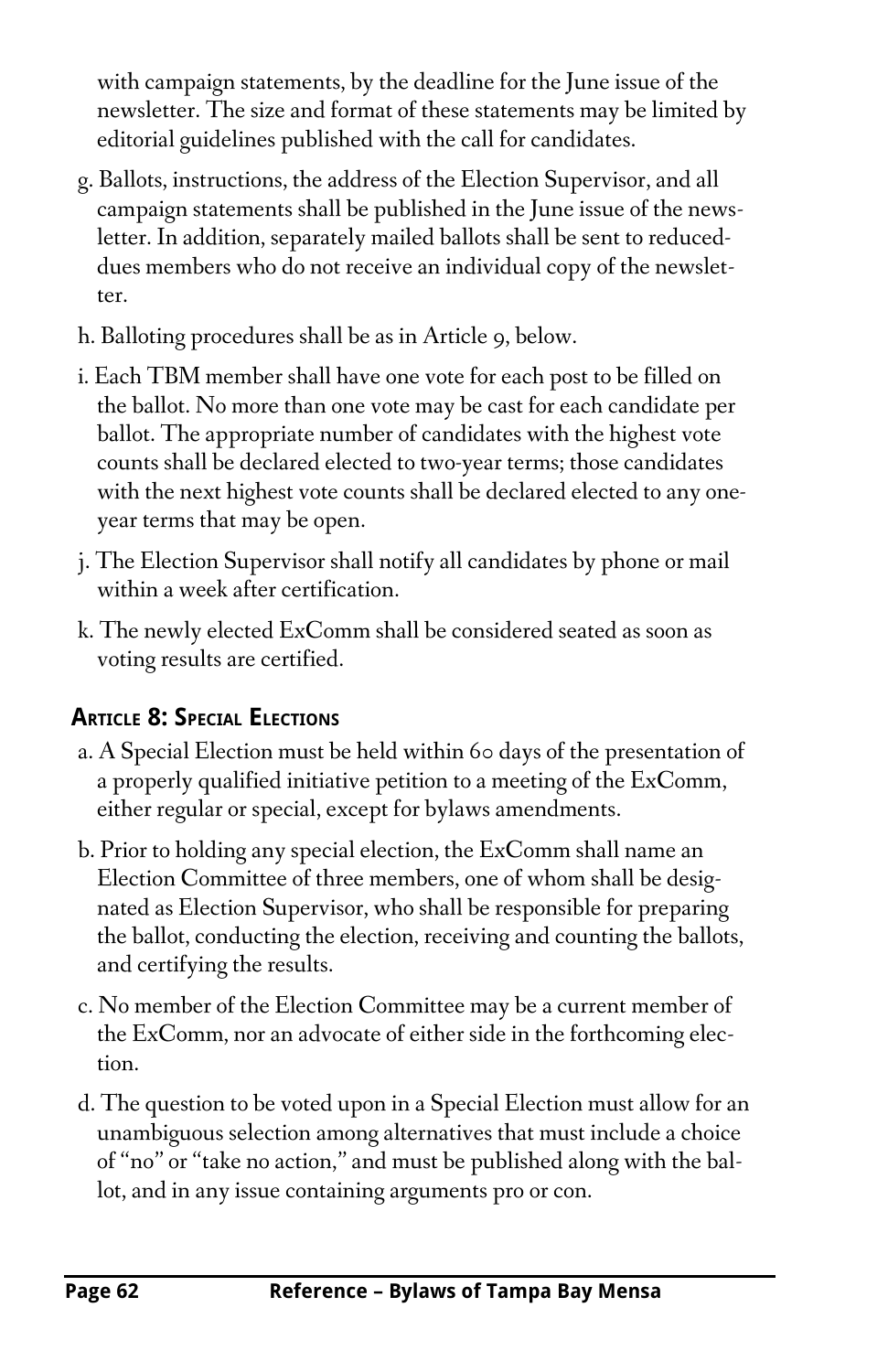- e. The Election Supervisor shall prepare the ballot and instructions, and deliver them to the Editor on or before the deadline for the next possible issue of the newsletter.
- f. Ballots, instructions, the address of the Election Supervisor, and all arguments, pro or con, received by the deadline shall be published in the next issue of the newsletter. In addition, separately mailed ballots shall be sent to reduced-dues members who do not receive an individual copy of the newsletter.
- g. Balloting procedures shall be as in Article 9, below.
- h. A simple majority of those voting shall prevail, unless otherwise stated in these bylaws. A tie vote shall fail to pass.
- i. Having duly passed, a Special Election shall have the force of a 2/3 vote of the ExComm for any action not otherwise addressed by these bylaws.

# **ARTICLE 9: BALLOTING PROCEDURES**

- a. As required by the AMC, all balloting shall by done by procedures that allow for full participation by mail for all members. All ballots must be sealed in an envelope, on the outside of which the voting member's full name and address is are clearly legible in the upper lefthand corner, and must be given or mailed to the Election Supervisor and received no later than the third Saturday of the month of publication. Ballots that are received after this date, or that are not in compliance with these instructions, shall not be counted.
- b. The Election Supervisor shall validate the ballots by checking the name and return address against the latest TBM membership list from AML, as provided by the Local Secretary.
- c. The Election Committee shall open all valid ballots, separate all opened envelopes before reading their contents, and count the ballots.
- d. The Election Supervisor shall certify the results of the election to the Local Secretary, and send the results to the Editor for inclusion in the next possible issue of the newsletter. Tie votes shall be resolved by a coin toss conducted by the Election Committee.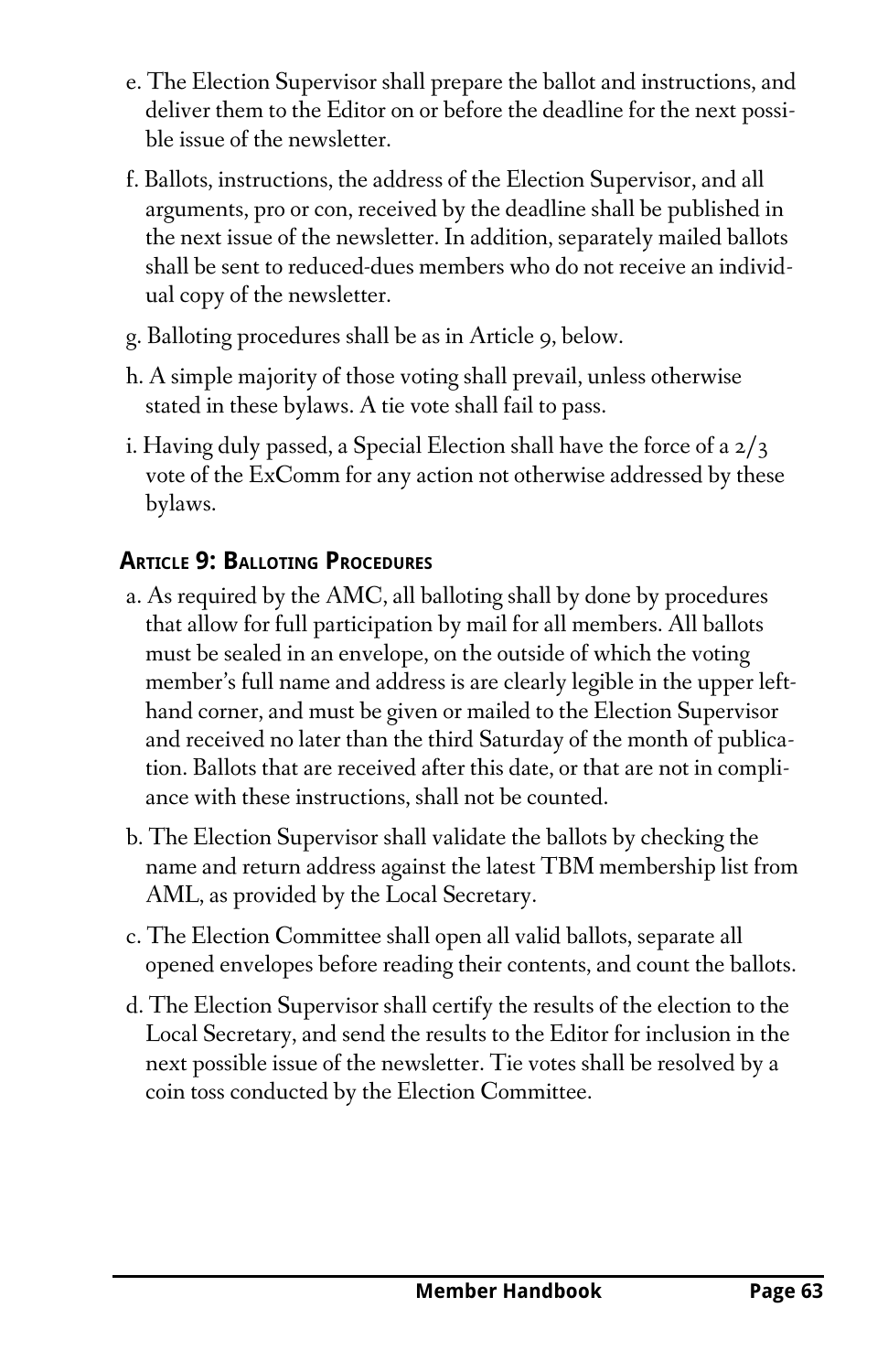In case there should be a recount request, the Election Supervisor shall retain the ballots and envelopes, including the unopened invalidated ballots, for thirty days. No challenge to the results may be instituted after this time has expired. Any actions of the ExComm during such a challenge shall be valid, nonetheless.

## **ARTICLE 10: INITIATIVE PETITIONS**

- a. An Initiative Petition shall consist of a written document, signed by fifteen members in good standing of TBM, and presented to a meeting of the ExComm, either regular or special. The process of name validation may be observed by a delegation of petition signers and/or other TBM members, at their option.
- b. The full text of a validated Initiative Petition, or else its failure to be validated, shall be recorded in the minutes of the ExComm. Any anomalies or discrepancies noted by the observers shall also be recorded, as well as any resolution attempted by the ExComm.
- c. An Initiative Petition from the membership of TBM shall, if it so states, have the same force and effect as a motion or resolution made and seconded by members of the ExComm at the meeting at which the petition is validated. Such a motion may force the ExComm to consider any legitimate issue and to report their decision by roll-call vote. Such a motion, made to a Special Meeting called for a purpose unrelated to that petition, shall automatically be tabled until the next appropriate meeting of the ExComm, which may be a Special Meeting called by the same petition for that purpose.
- d. An Initiative Petition from the membership of TBM shall also, if it so states, call a Special Meeting of the ExComm.
- e. Alternatively, if it so states, an Initiative Petition shall force a Special Election for the proposed recall of any elected or appointed officer, for ratification of proposed amendments to these bylaws, or for any other issue, and using the procedure described in Article 11, without further concurrence of the ExComm, provided only that such actions do not conflict with these bylaws.
- f. Alternatively, if it so states and has been signed by five percent of the members in good standing of TBM, an Initiative Petition shall call a Special General Membership Meeting.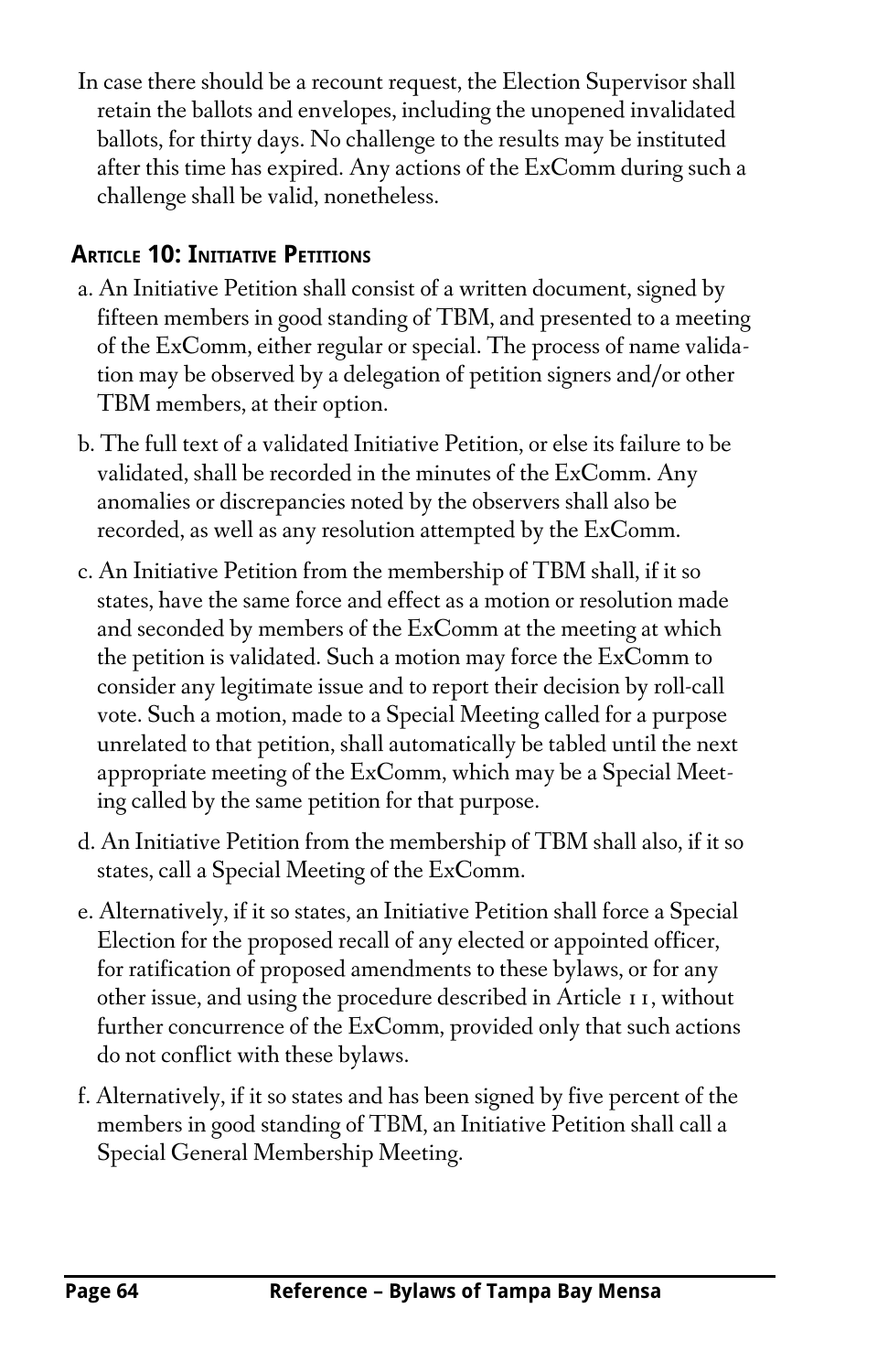### **ARTICLE 11: AMENDMENTS**

- a. Amendments to these bylaws may be proposed by a two-thirds vote of the ExComm or by an Initiative Petition. Such proposed amendments must first be submitted to the AMC for its approval. Upon receiving such approval, they shall be published in the next issue of the newsletter.
- b. The second newsletter following initial publication of the proposed amendments shall publish such concise comments as may be received from the membership on the proposed amendments, a reprint of the proposed amendments, and the ballot.
- c. Ratification of amendments to these bylaws shall require a  $2/3$  affirmative vote of the votes cast in a Special Election, as in Article 8 above. The procedure shall be as follows:
	- i. The proposed amendments shall be published in the newsletter as described in 11.a.
	- ii. The second newsletter following initial publication of the proposed amendments shall publish (a) a reprint of the proposed amendments; (b) such concise comments as may be received from the membership on the proposed amendments; and (c) the ballot.
	- iii. The deadline for returning the ballots shall be no earlier than 90 days after the initial publication described in 11.a.
- d. In all voting for amendments to the bylaws, the first mailing of the proposed changes sent to all members, either as inserts in, or as part of, the local newsletter, or as a separate mailing, shall be at least 90 days before the deadline for returning the ballots.
- e. Proposed changes to these bylaws are not valid until they have been approved, first by the AMC as described in article 11.a; second by the membership as described in article 11.b; and third by the AMC after a second review. The AMC will inform TBM of the effective date of the new bylaws as amended following AMC review.

*A complete revision of the Bylaws of Tampa Bay Mensa was approved by vote of the membership in October 1989. Article 12, "Implementation of New Bylaws," was deleted in accordance with its provisions by resolution of the Executive Committee, June 16th, 1990. Several minor revisions were approved by the membership of TBM on June 20, 1998. Other minor revisions were approved by the membership of TBM in August 2003 and officially approved by National Mensa on December 2, 2003.*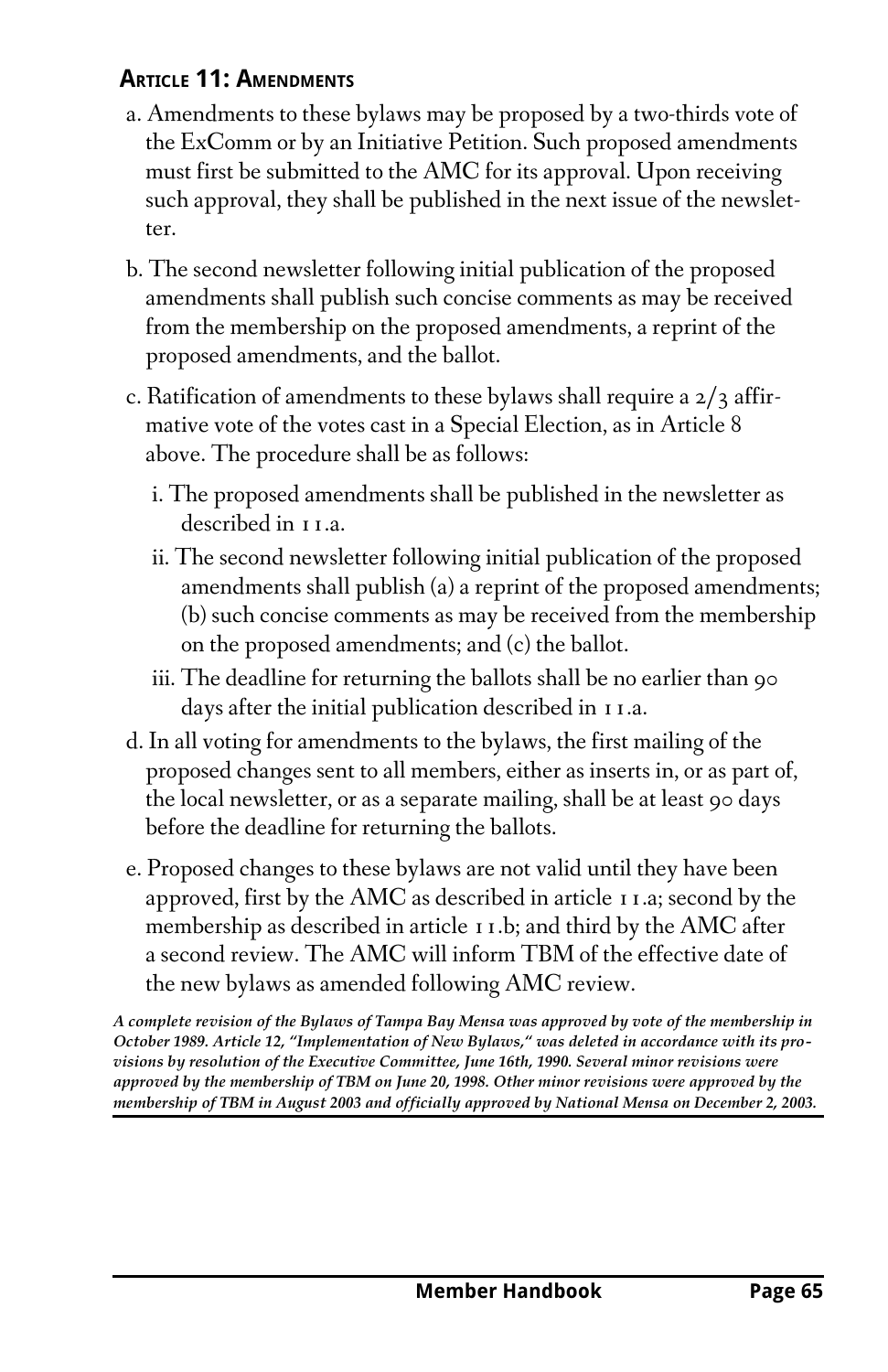# **Policies of Tampa Bay Mensa**

### **TAMPA BAY MENSA NEWSLETTER POLICY (88-01)**

- 1. The Editor [of the Tampa Bay Sounding] should abide by applicable provisions of he Constitution and Bylaws of American Mensa, Ltd., the Actions Still in Effect of the AMC applicable to the newsletter, the local group's bylaws and other governing documents, and the policy, if any, of the local group's governing body in regard to timely publication of material of interest to the membership, which may include, but is not limited to:
	- A. calendar of future events;
	- B. notices of future and minutes of past business meetings;
	- C. reports from local officers (including treasury reports and Nominating Committee reports);
	- D. local (and regional) Mensa campaign material, presented in as impartial manner as possible, and national and international campaign material, if appropriate;
	- E. group's bylaws and notices of any proposed amendments;
	- F. ballots for election of local officers, votes on bylaw amendments, any other local election issues, and results of elections;
	- G. membership roster, new member list;
	- H. at the Editor's discretion, notices of regional and annual gatherings or SIG functions;
	- I. reports from the National Office and officers and committees of AMC, and minutes of AMC meetings, as the editor deems appropriate.
- 2. A disclaimer stating that any opinions expressed in the newsletter are those of the individual members and not those of Mensa should be published in a prominent place in every issue, preferably in the masthead; for example: "Opinions expressed are those of the individual contributors and do not necessarily represent those of any Mensa group or its representatives."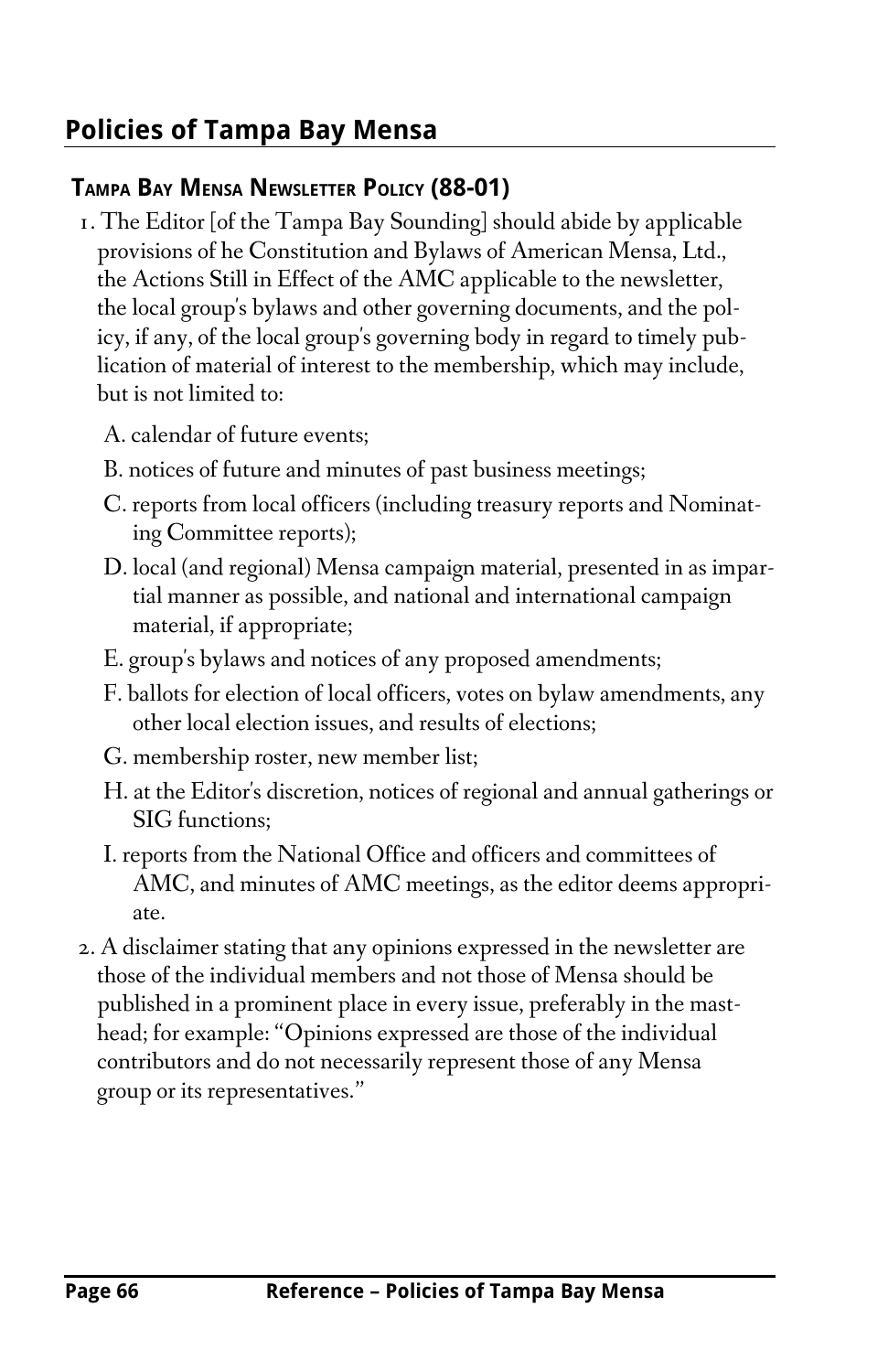- 3. The newsletter should display in a prominent place its policy in regard to publication of letters to the Editor and other contributions; for example: "All signed correspondence addressed to TBS or the Editor will be considered for publication unless otherwise requested. The Editor reserves the right to edit freely for space or clarity.
- 4. The deadline for submissions should be stated in a conspicuous place.
- 5. The newsletter should prominently show names, positions held, addresses, and phone numbers of Tampa Bay Mensa officers, newsletter staff, and proctors. (By arrangement with local SIGHT and/or other SIG coordinators, the newsletter may contain similar information with regard to the SIG officers, as a service to members.)
- 6. The newsletter's policy of accepting advertisements, if any, should be clearly set forth, including advertising rates.
- 7. The Editor should be guided by the group's budgetary limits. The newsletter should be produced, reproduced, and mailed in as economical manner as possible consistent with good quality of materials, readability of the finished product, and timeliness of receipt.
- 8. The newsletter must conform to applicable regulations of the Postal Service – in accordance with the interpretation, if any, of the local post office – governing its class of mailing, including (but not limited to) regulations regarding frequency of publication, publication statements, mailing permit number, page numbering, date and volume and number issue, ZIP sorting of newsletters to be mailed, maintenance of accurate mailing and subscription records, advertising, publication of Statements of Ownership, Management and Circulation, subscription costs, and procedures regarding exchange subscriptions.
- 9. No copyrighted materials may be published without advance written permission of the copyright owner, except in cases where (a) use of the copyrighted material legally constitutes a "fair use" or (b) the materials were original materials of a contributor who offered the materials for publication in the particular newsletter. Copyrighted material reprinted must state the name of the owner and date of copyright and that permission was granted for reprint.
- 10. No material submitted anonymously should be published. On request, the Editor may withhold from publication, the name of the contributor or may use a pseudonym.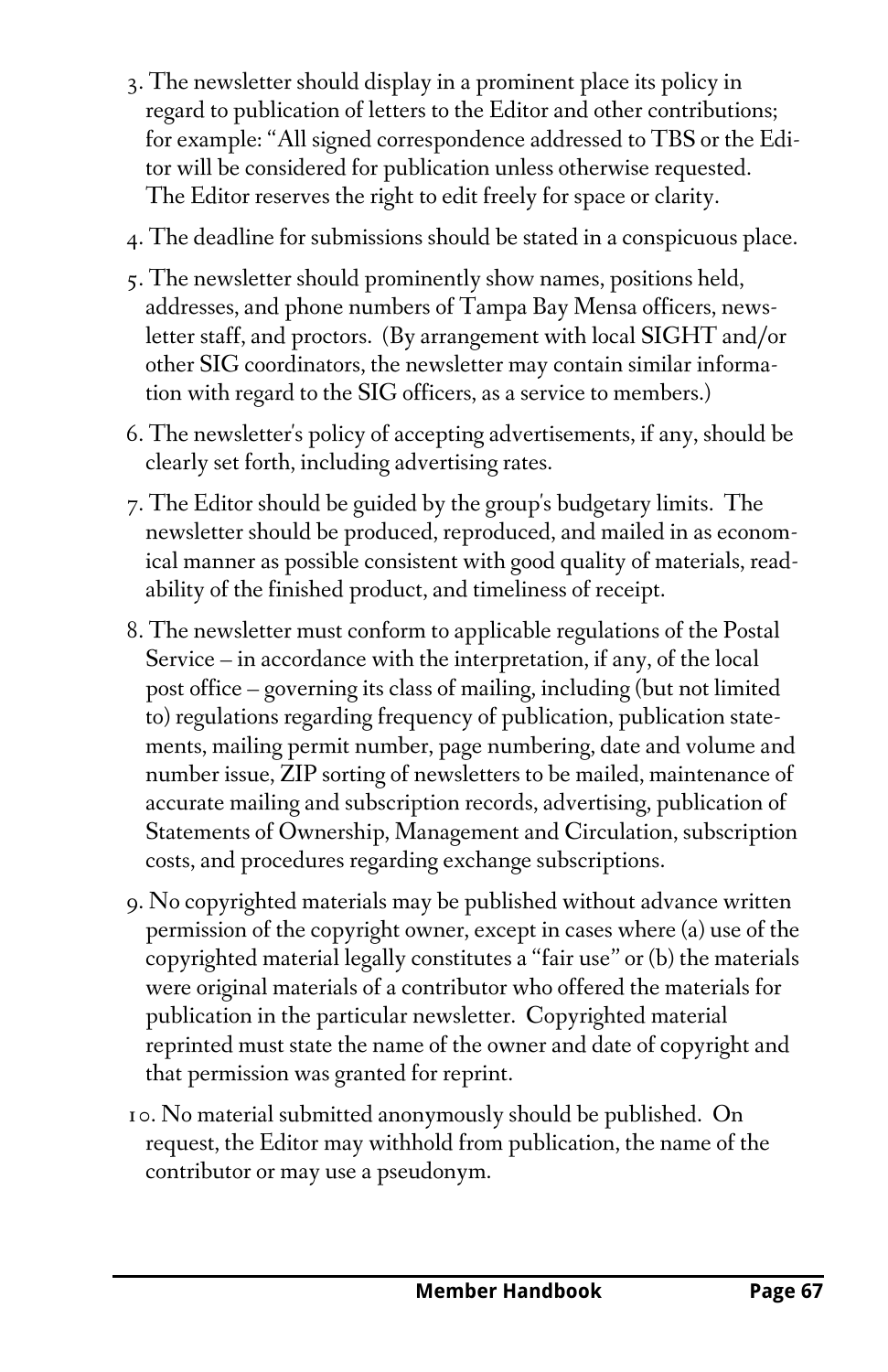- 11. Material published in the newsletter should show the name of the author or artist, if known, except as provided in paragraph 10. Any materials reprinted from another Mensa newsletter should show credit, minimally the name of the author or artist and the name of the newsletter.
- 12. No ad hominem attacks on members should be published. No obscene, racist, sexist, or ageist material should be published. No libelous material may be published.

No material should be published that demeans any religious or ethnic group or creed. No pornographic or scatological material should be published, except when absolutely required in context. All material published in the newsletter should be within the bounds of good taste.

It is implicit that the editorship involves questions of good taste and judgment. In questions of whether to publish material that may be considered objectionable, the Editor should exercise his or her best judgment in accordance with reasonable standards, taking into consideration the diversity of the membership, the age of the youngest readers, the appeal to potential members, and the reflection on Mensa as a whole.

- 13. Bearing in mind that the newsletter is funded by members' dues, the Editor should avoid publishing material which reflects negatively on Mensa or its members, officers, employees, or agents unless fair space is simultaneously or promptly allotted for reply. If criticism of any of the above is published in the newsletter, the criticism should be constructive and should be directed at actions, omissions, or utterances, not at personalities.
- 14. The newsletter should further the purposes of Mensa and should take no position in conflict with Mensa's neutrality on non-Mensa issues. The fundamental purpose of the newsletter is to provide information about Mensa to members and to serve as a forum for members to express their opinions on matters relating to Mensa. This statement of purpose is not intended to preclude publication of material not related to Mensa, if the Editor believes it to be of interest to the members, or to prevent publication of members' opinions on non-Mensa matters, if the opinions are identified as such.

As far as possible, the newsletter should satisfy Mensa's purpose of fostering intelligence for the benefit of humanity and providing a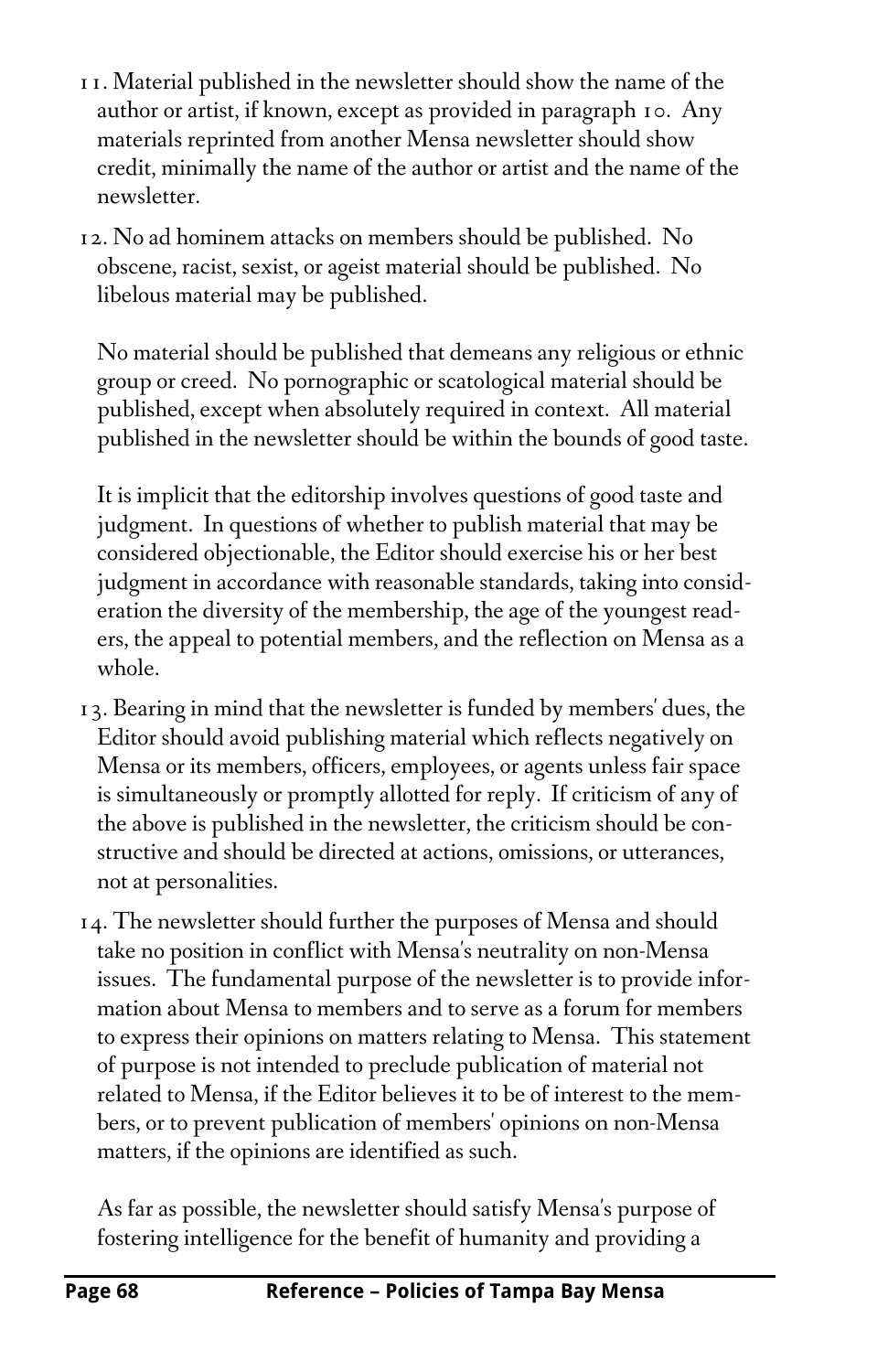stimulating intellectual environment for members, and should preserve its essential function as a forum for the intellectual exchange of ideas among members, in accordance with the Constitution of Mensa, Article I, Sections A and B (1982.)

- 15. The Editor shall allow a balanced discussion of any controversial issues argued in the newsletter.
- 16. The Editor should not knowingly alter the meaning of intent of contributions to the newsletter.
- 17. Preference should be given to publication of material from local members.
- 18. Given sufficient contributions, the Editor should try to avoid writing more than a minimal amount of the newsletter (except in the capacity of reporter), or allowing ever issue of the newsletter to be written by the same few persons, or allowing any contributor to preempt a disproportionate amount of newsletter space. Regardless of how much time, effort, materials, and/or financial support are contributed by the editor or any other member, the newsletter is not to be considered exclusively as a means to expound the editor's personal opinions, or those of any other member.
- 19. The newsletter should reflect high standards of literacy, i.e. good grammar, spelling, and punctuation, and should be printed (or otherwise reproduced) in a readable type face and type size, and in a format that is attractive and orderly in appearance.
- 20. The Editor should familiarize him/herself with the content of the Mensa Editor's Handbook as soon as possible after assuming the editorship.

*The foregoing Policy on the Newsletter was proposed and ratified by the Executive Committee of Tampa Bay Mensa at its regularly scheduled meeting on 1 May 1998 and is policy 8801.*

*This policy was revised to match the Model Editorial Policy in the Editor's Handbook by the Executive Committee of Tampa Bay Mensa at its regularly scheduled meeting on August 15, 1992.*

# **TAMPA BAY MENSA RECEIPTS POLICY (89-01)**

- 1. The policy of Tampa Bay Mensa is to deposit checks and other instruments to a TBM bank account within 10 working days of their receipt by an officer or designee. Such persons are hereinafter referred to as "receivers."
- 2. Receivers shall be prepared to issue a proper receipt for such funds.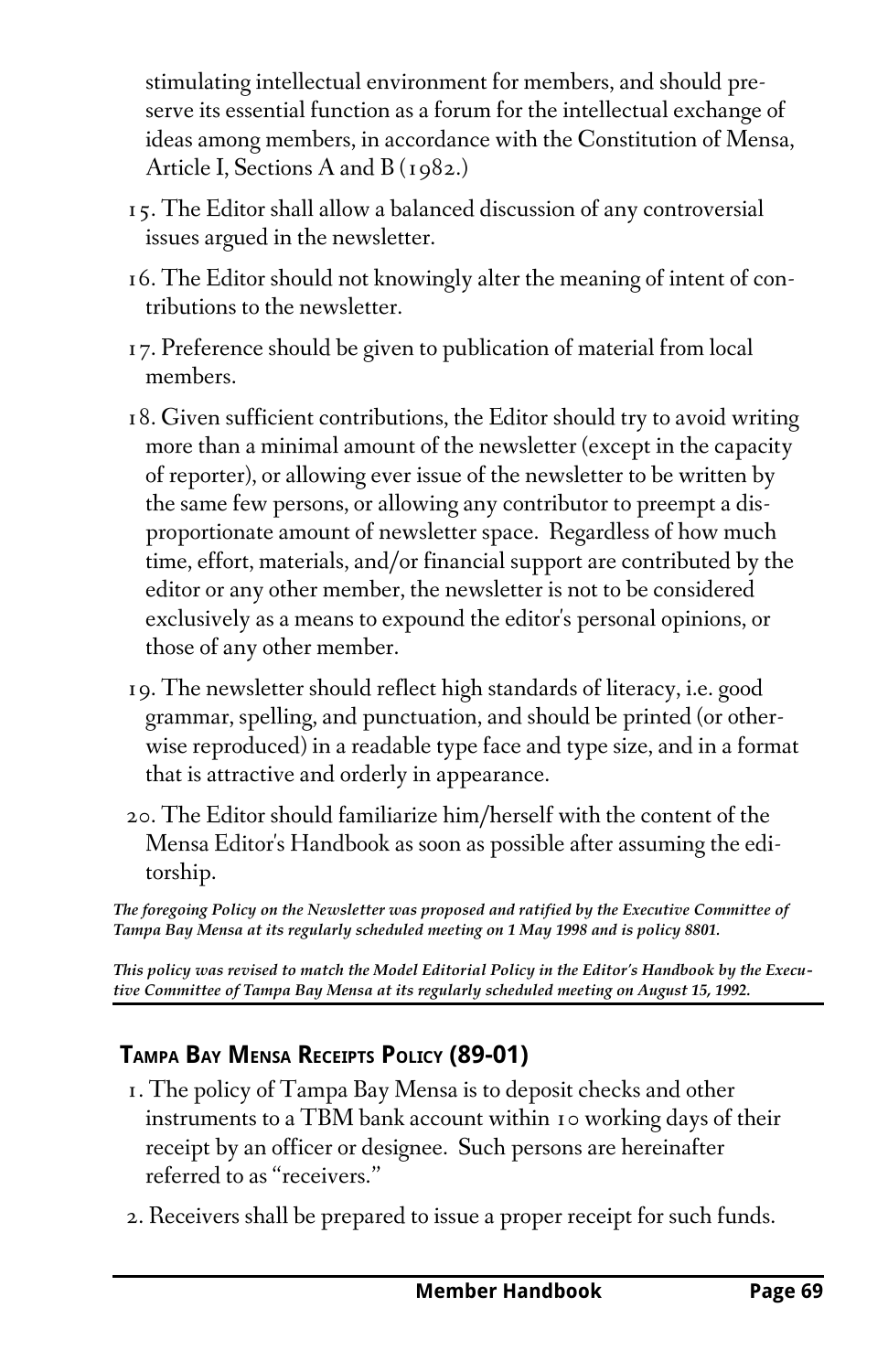- 3. The Treasurer shall provide blank deposit slips to the receivers for these purposes, and the receivers shall notify the Treasurer of deposits.
- 4. When extraordinary circumstance prevents timely deposit, such circumstance shall be reported by the receiver to the Treasurer so that the Treasurer may be able to answer any questions from the membership arising from such late deposit.

*The foregoing Policy on Receipts was proposed and ratified by the Executive Committee of Tampa Bay Mensa at its regularly scheduled meeting on 30 September 1989 and is policy 8901.*

# **TAMPA BAY MENSA CREWE LIST POLICY (89-02)**

1. Any Mensa member who makes a donation to TBM of \$5 or more may receive as a premium an additional copy of the most recent Crewe List (subject to availability).

*The foregoing Policy on the Crewe List was proposed and ratified by the Executive Committee of Tampa Bay Mensa at its regularly scheduled meeting on 30 September 1989 and is policy 8902. It was modified on January 5, 1991.*

# **TAMPA BAY MENSA POLICY ON LOCAL SIGS (90-01)**

The policy of Tampa Bay Mensa with regard to Local SIGs shall be:

- 1. Legitimate local and national SIGs are entitled to calendar listings in the Tampa Bay Sounding.
- 2. Local SIGs which are not part of a national organization are legitimized via recognition by the Executive Committee. Such local SIGs shall apply to the SIG coordinator for temporary recognition (not to exceed 90 days) in order to facilitate organizational efforts. Such application is to accompanied by a written proposal of Goals, Focus, Organization, and planned activities.
- 3. All local SIGs, whether or not associated with national organizations, shall be open to all members in good standing (as defined by the bylaws) of Tampa Bay Mensa. There will be no limits on "associated membership," that is, membership by non-Mensans.
- 4. All local SIGs, whether or not associated with national SIGs, shall have a minimum of two members designated as liaison to Tampa Bay Mensa, one of whom shall be the highest elected officer of the local SIG, and both of whom shall be members in good standing (as defined by the bylaws) of Tampa Bay Mensa.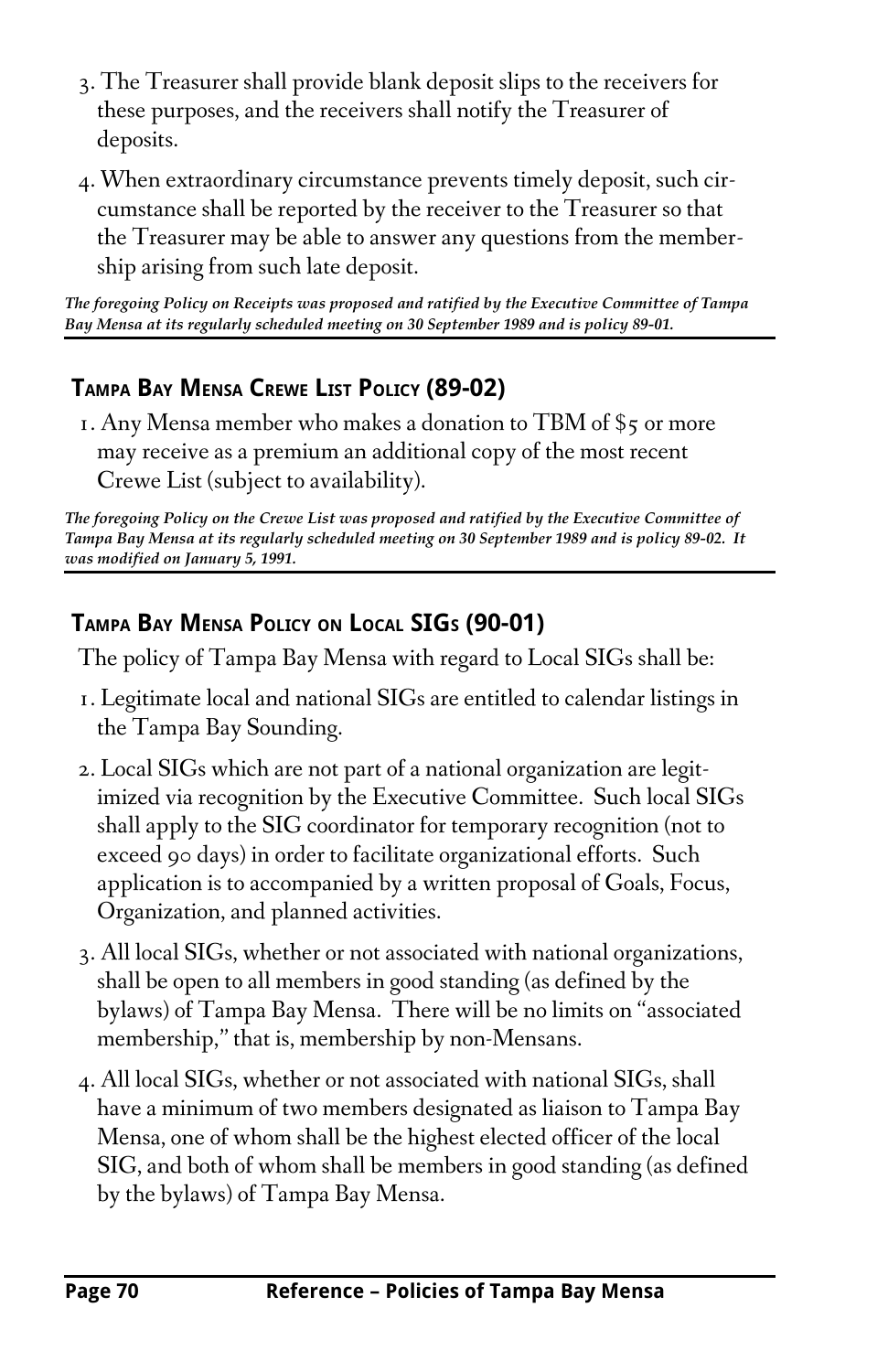- 5. The Tampa Bay Mensa SIG Coordinator shall be an ex-officio member of all local SIGs, and the liaison between the Executive Committee and the SIG.
- 6. The use of the name MENSA and the Mensa logo are governed by the Name and Logo Committee of American Mensa, Ltd.

Rationale: The foregoing policy is designed to systematize the way in which Tampa Bay Mensa interacts with local SIGs and the local manifestations of National SIGs. It should both encourage the formation of new, coordinated activities by members, and discourage the continuation of those activities which have lost membership support.

Implementation: The Local SIG Coordinator of Tampa Bay Mensa is authorized to implement the provisions of this policy immediately upon its ratification by the Executive Committee of Tampa Bay Mensa.

*The foregoing policy was ratified by the Executive Committee of Tampa Bay Mensa at its regularly* scheduled meeting on 10 Nov 1990 and is policy 90-01.

### **TAMPA BAY MENSA SUBSCRIPTIONS POLICY (90-02)**

- The policy of Tampa Bay Mensa with regard to subscriptions to the Sounding shall be:
- 1. That future subscriptions and renewal of subscriptions to the Sounding shall be accepted only from Mensa members in good standing and selected others as defined by resolution of the Executive Committee of Tampa Bay Mensa.
- 2. Paid subscriptions to addresses within the boundaries of TBM may only be mailed to Mensa members at the member's normal address for receiving mail. Paid subscriptions for nonmembers may be mailed only to addresses outside the boundaries of TBM.
- 3. Complimentary subscriptions may be provided where there is a bona fide benefit to Tampa Bay Mensa, e.g. publicity.

Rationale: Mensa events in general, and Tampa Bay Mensa events in particular, are rarely open to the general public. It is a historical principle that our members are asked not to share calendar information with non-Mensans. Permitting non-Mensans subscriptions thwarts this policy.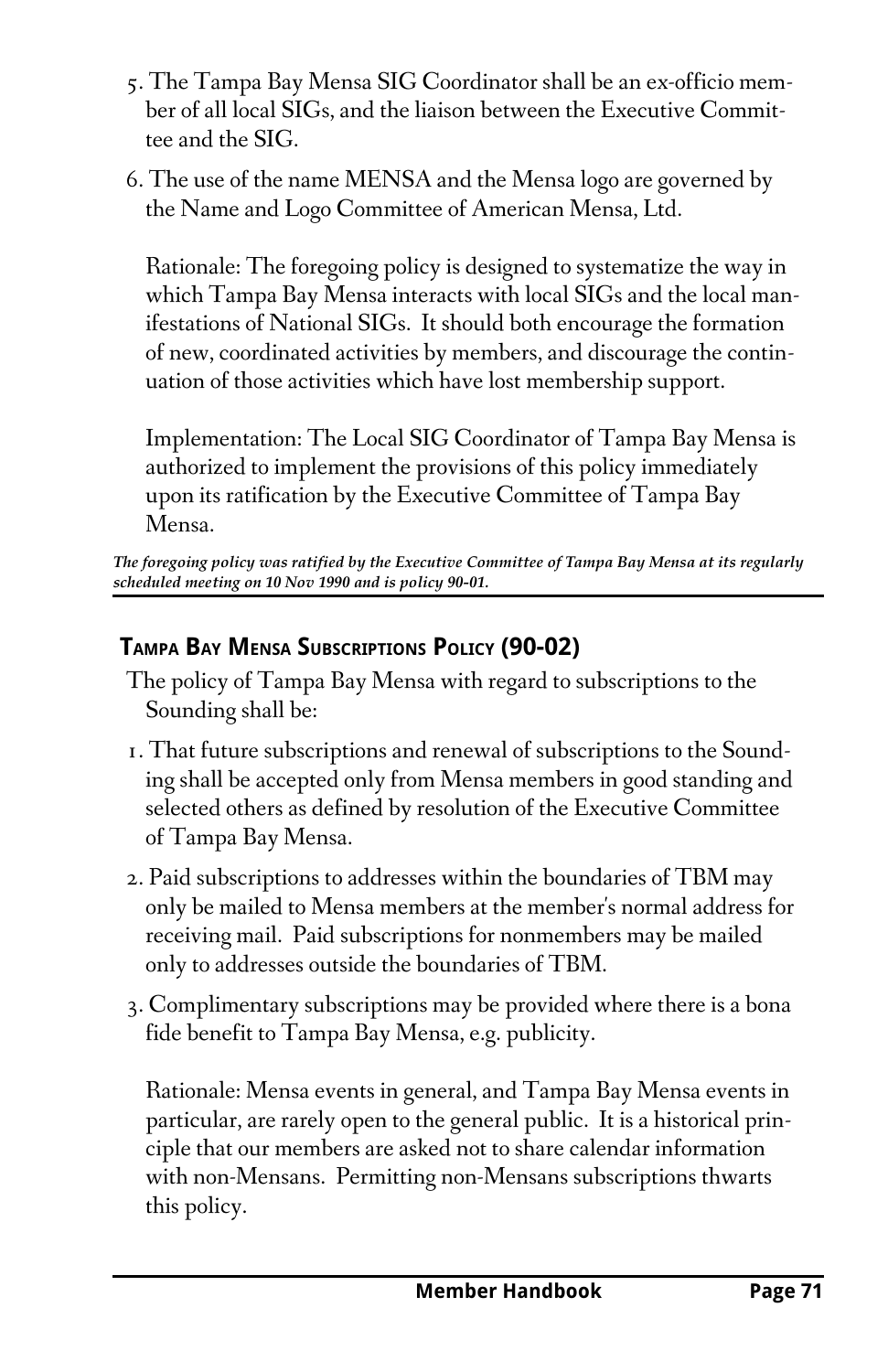Certain exceptions suggest themselves immediately: we provide complimentary copies to libraries and newspapers, among others, for the purpose of placing our name before the public. This is the essence of publicity.

Other reasons, as well, exist which warrant copies to nonmembers. Substantial latitude is granted the Editor and Publisher in this regard, subject only to the ordinary review by the Executive Committee.

*The foregoing policy was ratified by the Executive Committee of Tampa Bay Mensa at its regularly* scheduled meeting on 10 Nov 1990 and is policy 90-02. It was amended at the regularly scheduled *meeting on 19 June 1993.*

### **TAMPA BAY MENSA POLICY ON SCHOLARSHIPS (93-01)**

- Tampa Bay Mensa participates in American Mensa's annual scholarship program. Our participation includes appointing a Scholarship Coordinator (also known as Scholarship Chair). This person contacts local schools and colleges with information about American Mensa's scholarship program. The Scholarship Coordinator supplies information about the contest to our Public Relations Officer, who issues a press release.
- The Scholarship Coordinator provides scholarship forms to contestants, receives the scholarship essays, evaluates the essays, and forwards the best of them to the national scholarship contest. The Scholarship Coordinator also provides the scholarship form and various reports to the Sounding. These items are considered official business and must be printed.
- When financially feasible (as determined by TBM's Executive Committee), Tampa Bay Mensa awards a scholarship to a local entrant in American Mensa's annual scholarship contest.
- The Executive Committee determines the amount (if any) of our local scholarship award while preparing our annual budget. The Scholarship Coordinator is promptly notified of the amount by the Local Secretary. The Scholarship Coordinator selects the winner or appoints a committee to select the winner of our local scholarship. The winner is selected no more than four weeks after the deadline to submit essays to the national contest and is announced in the Sounding as soon as possible.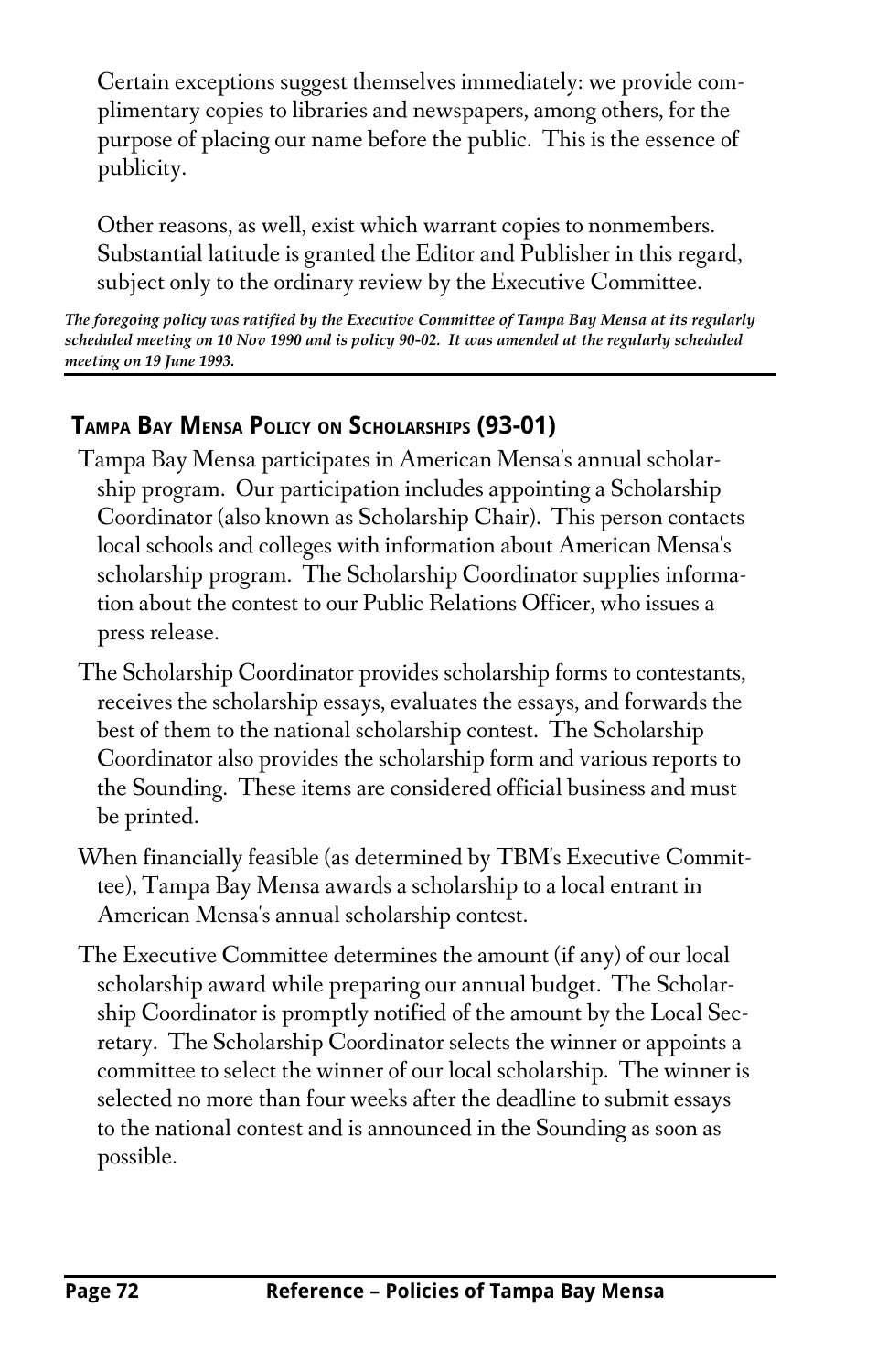A scholarship check is prepared, a press release is issued, and presentation of the award arranged. The Scholarship Coordinator contacts the Treasurer, Public Relations Officer, Calendar Coordinator, and Local Secretary for assistance with these tasks, as needed.

*This Policy was ratified by the Executive Committee of Tampa Bay Mensa at its regularly scheduled meeting on February 13, 1993 and is policy 93-01.* 

### **TAMPA BAY MENSA POLICY ON EXPENSE REIMBURSEMENT (93-02) (SUPERSEDES POLICY 91-01)**

- Tampa Bay Mensa reimburses certain expenses of our appointed and elected officers, subject to the following rules.
- 1. Expenses by members on behalf of TBM must be submitted for reimbursement within three months from the date the expenses were billed. Expenses submitted later than three months will be rejected.
- 2. An expense report must be submitted in writing. A standardized form is available from the Treasurer, but any format may be used as long as all necessary information is included. Copies of receipts, invoices, or bills attached to the expense report are adequate proof.
- 3. Consumable items required to do a specific job (such as staples for our electric staplers) may be purchased as required. Personalized items, such as stationery or business cards, must be approved by the Treasurer or LocSec prior to their purchase.
- 4. Tangible items (those that are not consumed during use) such as staplers or paper cutters must be approved by the Treasurer or LocSec prior to their purchase. Items over \$50 must by approved by the ExComm in advance.
- 5. All consumable or tangible items purchased with TBM's money remain the property of TBM. These items should be clearly marked or segregated, and passed on to the next member in that office. Tangible items should also be reported to the Treasurer, for inclusion in out inventory records. All items should be purchased in reasonable quantities, and at the lowest prices reasonably available.
- 6. Postage: Itemization of individual letters is not required. Officers whose activities include substantial correspondence may purchase rolls of stamps in advance. These stamps should be kept separate and clearly marked as property of Tampa Bay Mensa. Postage for special projects such as mass mailings should be described in the expense report, and receipts included.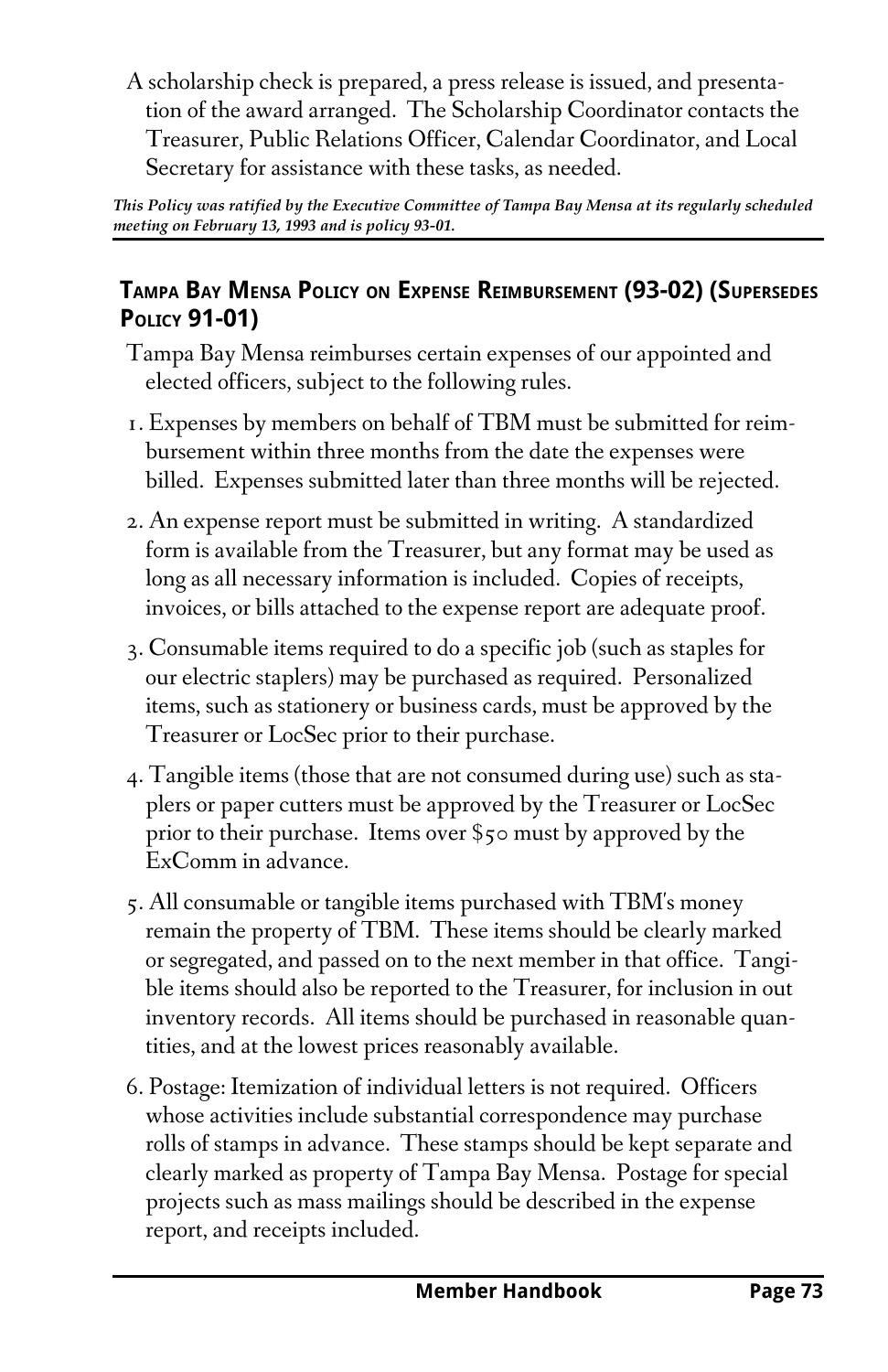- 7. Telephone expenses: TBM will reimburse appointed and elected officers for telephone long distance. The expense report must include the date, phone number, and the person called. Include the reason for the call if possible. A photocopy of the phone bill is desirable.
- 8. Travel expenses: No travel expenses for mileage, gasoline, meals, or lodging will be reimbursed unless specifically approved by the ExComm.

*This policy was ratified by the Executive Committee of Tampa Bay Mensa at its regularly scheduled* meeting on October 17, 1993 and is policy 93-02.

#### **TAMPA BAY MENSA POLICY ON SOUNDING ADVERTISING RATES (2002-01)**

The rates for advertising in Sounding are as follows:

- 1. \$60 per-month for a full-page ad
- 2. \$30 per-month for a half-page ad
- 3. \$15 per-month for a quarter-page or "business card" ad

*This policy was ratified by the Executive Committee of Tampa Bay Mensa at its regularly scheduled* meeting on July 15, 2002 and is policy 2002-01.

### **TAMPA BAY MENSA POLICY ON SOUNDING SUBSCRIPTION RATES (2002-02)**

The annual subscription rate for Tampa Bay Sounding, for recipients who are not members of Tampa Bay Mensa is \$12. Members who are "preferenced-in" to Tampa Bay Mensa are considered members of Tampa Bay Mensa, and do not pay a subscription fee.

*This policy was ratified by the Executive Committee of Tampa Bay Mensa at its regularly scheduled* meeting on July 15, 2002 and is policy 2002-02.

#### **TAMPA BAY MENSA POLICY ON REIMBURSING OFFICIAL EVENT HOSTS (2004- 01)**

Tampa Bay Mensa will fund official events, sponsored by Tampa Bay Mensa, hosted in private homes, at a rate of \$4 per person, with a \$20 minimum.

*This policy was ratified by the Executive Committee of Tampa Bay Mensa at its regularly scheduled meeting on June 19, 2004 and is policy 2004-01.*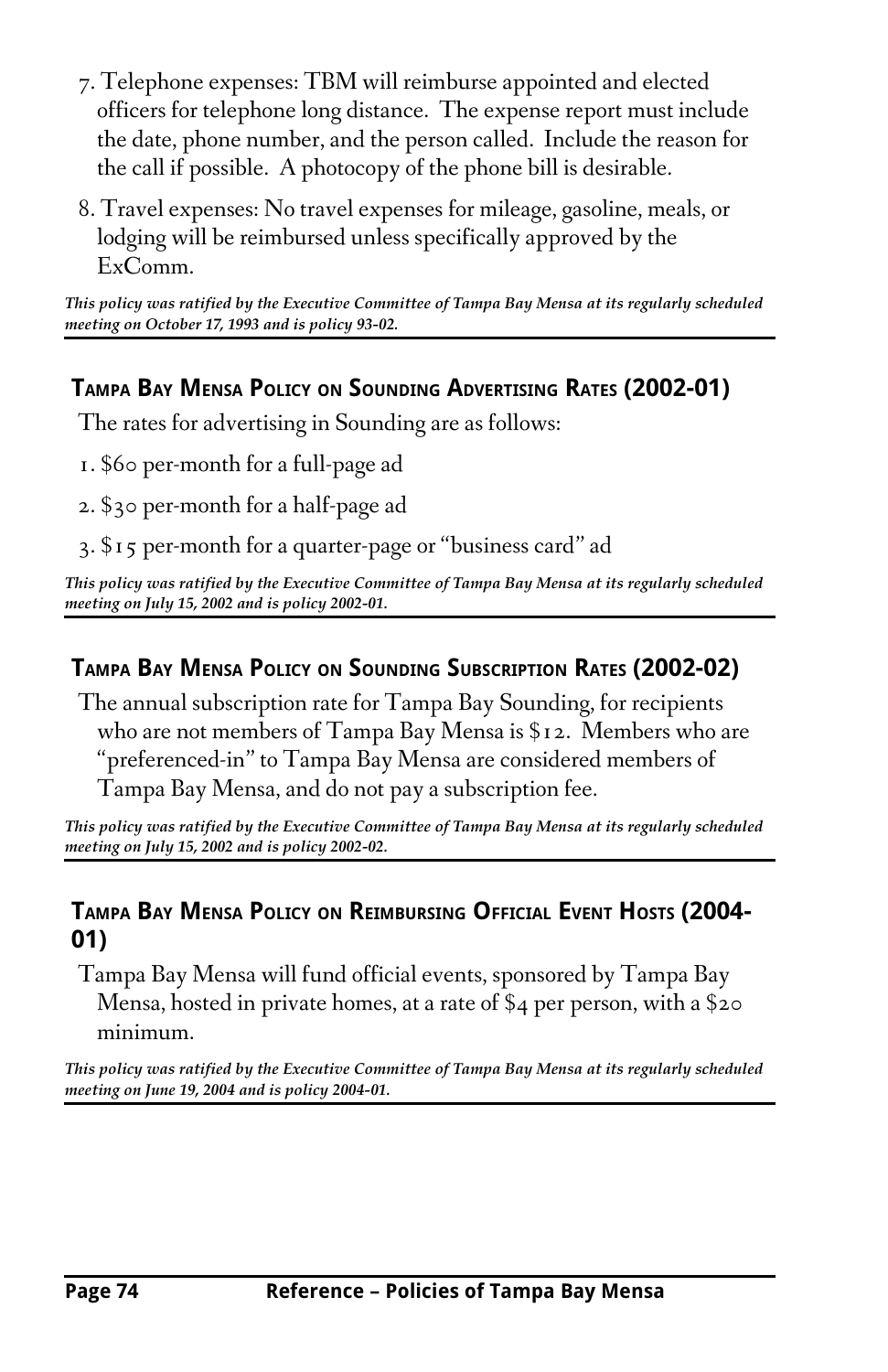## **TAMPA BAY MENSA POLICY ON SUBSIDIZING UNOFFICIAL EVENTS (2004-02)**

Tampa Bay Mensa will subsidize privately-hosted events that are listed on the Calendar of Events and held in a non-commercial establishment, and where the host incurs expenses, at a rate of \$2 per attendee.

*This policy was ratified by the Executive Committee of Tampa Bay Mensa at its regularly scheduled meeting on December 18, 2004 and is policy 2004-02.* 

## **TAMPA BAY MENSA POLICY ON EMAIL LISTS (2006-01)**

- This policy designates status and rules governing the official email lists of Tampa Bay Mensa.
- 1. The tbm-ex list is open only to ExComm members and appointed committee chairs.
- 2. The tbm-gm list is open only to verified members of Mensa.
- 3. The tbm-discussion list will be open to all, at moderators' discretion.
- 4. The tbm-giftedchildren list will be limited to child members, children of members, and others at discretion of the coordinator and according to National Policy, and moderated by coordinator or by appointee of the coordinator. This becomes part of the coordinator's job description.

*This policy was ratified by the Executive Committee of Tampa Bay Mensa at its regularly scheduled meeting on August 26, 2006 and is policy 2006-01.* 

### **TAMPA BAY MENSA POLICY ON CHOOSING RG HOTELS (2007-01)**

The Tampa Bay Mensa ExComm is the agent that decides which hotel will be used for Regional Gatherings.

*This policy was ratified by the Executive Committee of Tampa Bay Mensa at its regularly scheduled* meeting on August 25, 2007 and is policy 2007-01.

### **TAMPA BAY MENSA POLICY ON REIMBURSING TRAVEL (2008-01)**

The person who delivers issues of Tampa Bay Sounding to the Post Office, may be reimbursed mileage at up to the published government rate for non-profit organizations.

*This policy was ratified by the Executive Committee of Tampa Bay Mensa at its regularly scheduled meeting on December 14, 2008 and is policy 2008-01.*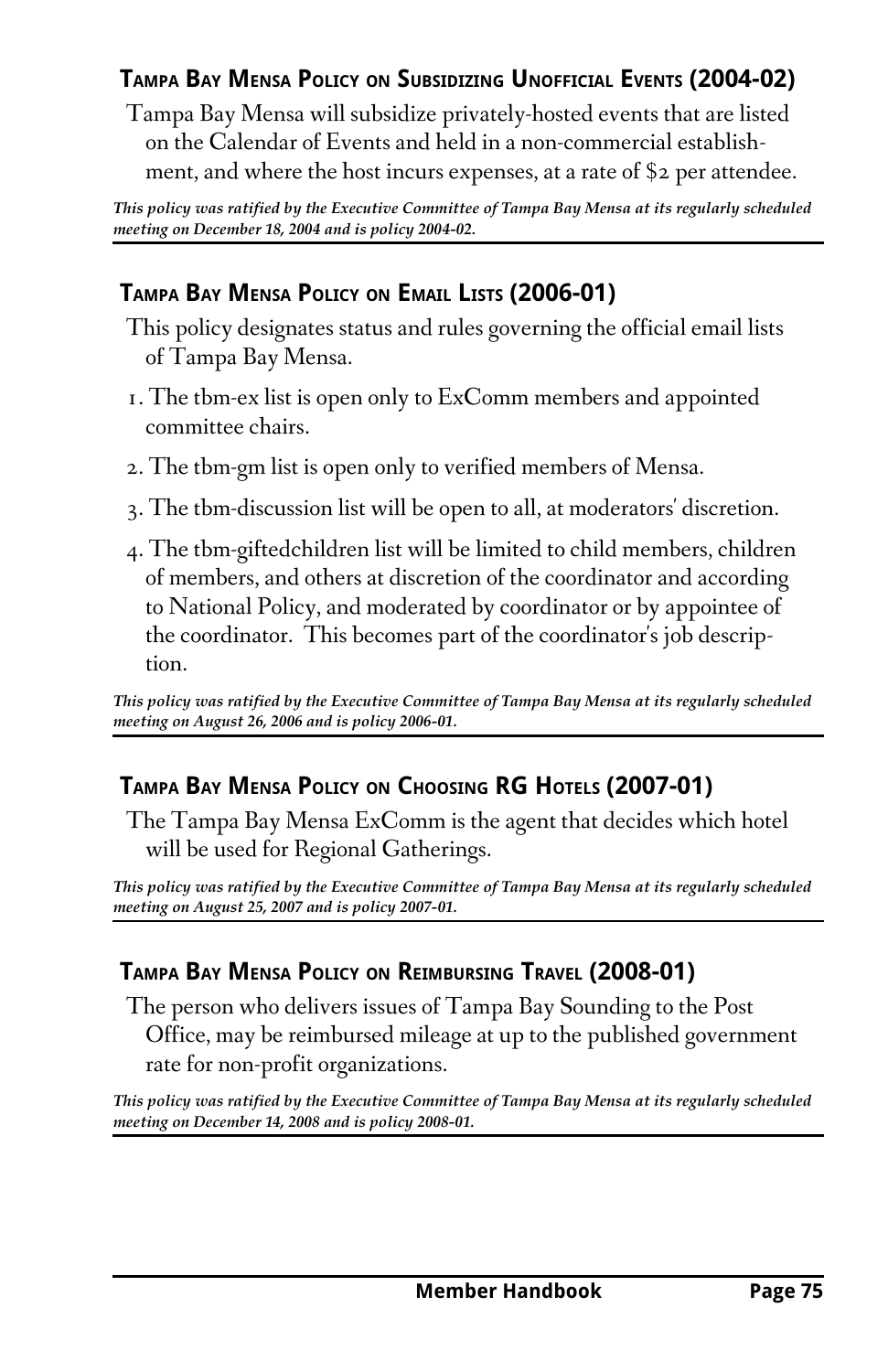# **TAMPA BAY MENSA POLICY ON ASSISTANT OFFICERS (2009-01)**

In addition to the existing officers positions in Tampa Bay Mensa, one or more of each of the following positions are created, so that these persons can help the officers perform their duties, and so that there will be trained, experienced, candidates to possibly fill future vacancies:

- 1. Assistant Treasurer
- 2. Assistant Programs Officer
- 3. Assistant Circulation Officer
- 4. Assistant Webmaster
- 5. Assistant Testing Coordinator
- 6. Assistant Membership Officer
- 7. Assistant Editor
- 8. Assistant Publicity Officer
- 9. Assistant Calendar Editor

*This policy was ratified by the Executive Committee of Tampa Bay Mensa at its regularly scheduled* meeting on October 17, 2009 and is policy 2009-01. The positions of "Web Spinner" and "Assistant *Web Spinner" were changed to "Webmaster" and "Assistant Webmaster" at the June 20 th, 2010 ExComm Meeting.*

# **TAMPA BAY MENSA POLICY ON SPEAKER ADVERTISING (2011-01)**

Speakers, or those who give a demonstration, at an RG or other official event may submit a half-page ad that will be run free-of-charge in a single issue of *Sounding*. The scheduling of the ad is not defined, but the Editor will work to ensure these ads do not cause any issue of *Sounding* to exceed the USPS advertising limit.

*This policy was ratified by the Executive Committee of Tampa Bay Mensa at its regularly scheduled* meeting on October 8, 2011 and is policy 2011-01.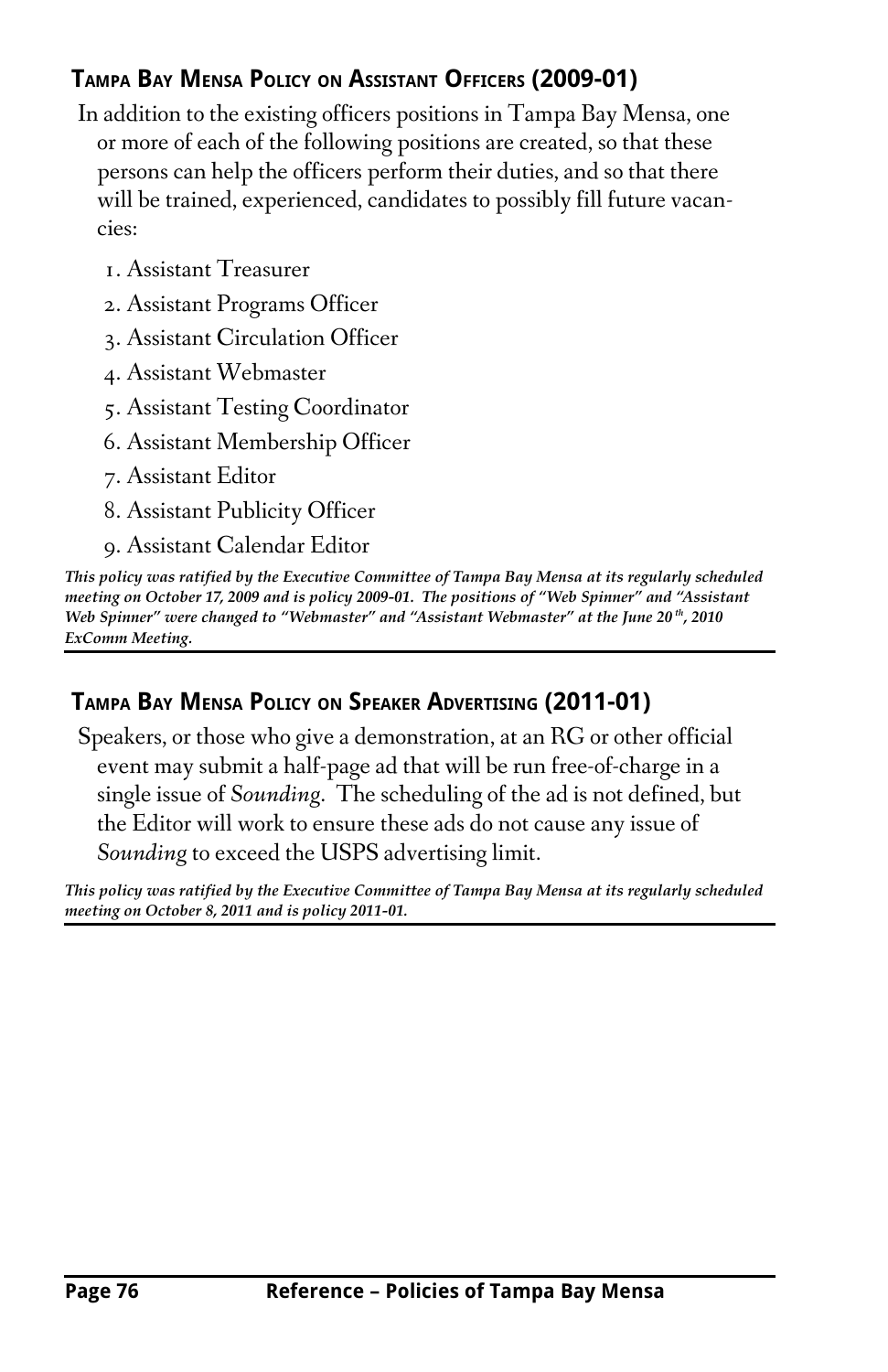*rev. 6/8/2009*

# **ARTICLE I**

The name of the society is American Mensa, Ltd., a Not-For-Profit Corporation incorporated under the laws of the State of New York on February 10, 1971. The society is commonly known as Mensa.

# **ARTICLE II**

The society shall maintain its principal office in one of the 48 contiguous states.

# **ARTICLE III**

- (1) The governing body of the society and the Board of Directors of American Mensa Ltd. shall be the American Mensa Committee, as defined in this Article.
- (2) The voting membership of the American Mensa Committee shall include:
	- (a) The elective officers.
	- (b) The two most recent Chairmen of the Society.

 (c) Such other officers as are specifically appointed by the American Mensa Committee to their respective positions and specifically granted the right to vote. The number of such officers shall not be greater than one-third the number of officers included in Sections (2)  $(a)$  and  $(a)(b)$  above.

- (3) The elective officers of the society shall be as follows: Chairman, First Vice-Chairman, Second Vice- Chairman, the Regional Vice-Chairmen, Secretary and Treasurer.
- (4) There shall be no fewer than five and no more than ten Regional Vice-Chairmen. The Regions represented by the Regional Vice-Chairmen shall be defined in terms of postal ZIP codes and shall be established by the American Mensa Committee after it has considered the membership distribution, membership growth trends, local group preferences, and administrative feasibility.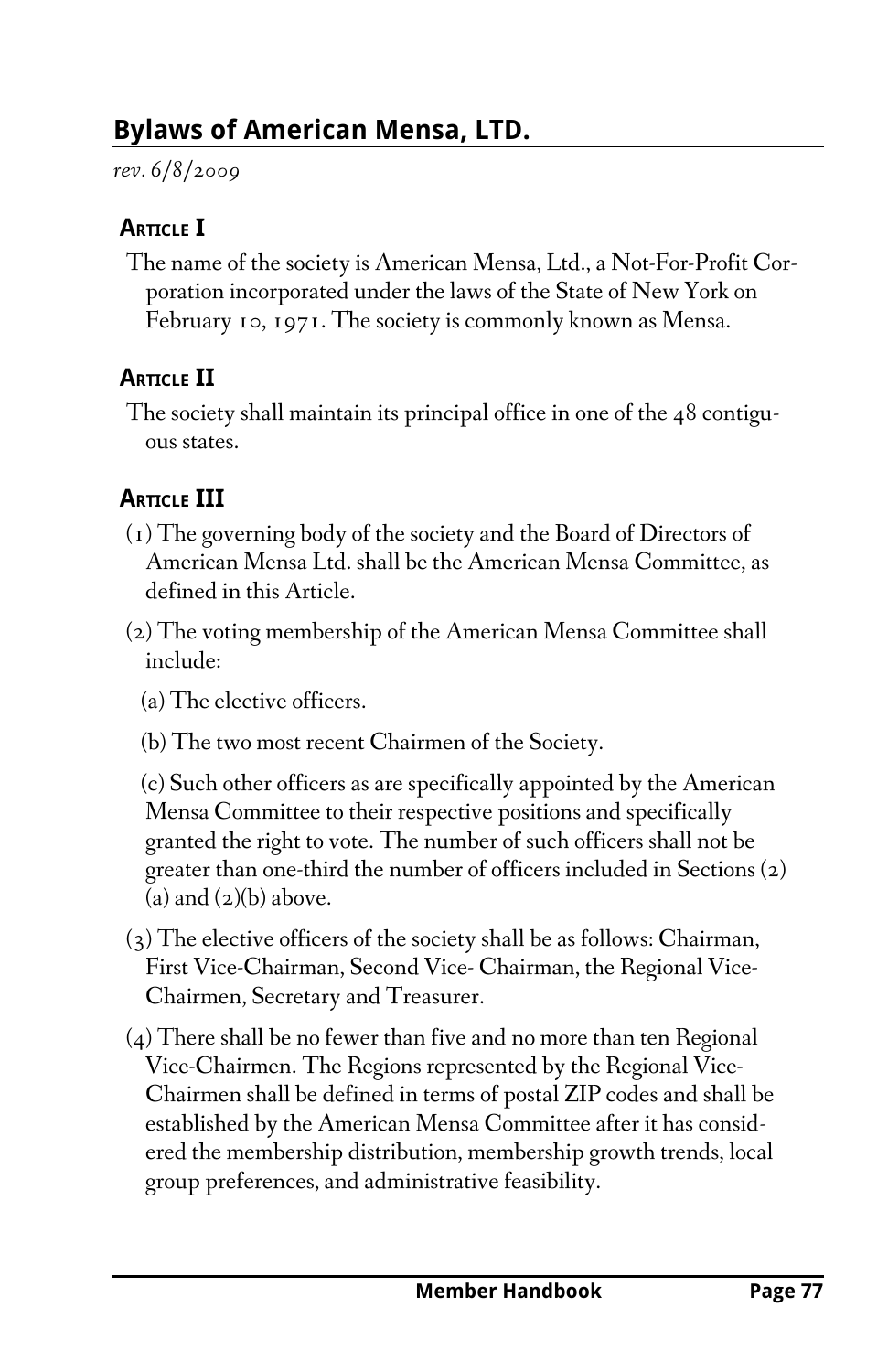- (5) The appointive members of the American Mensa Committee shall include the following: Membership Officer, Communications Officer, Director of Science and Education, Development Officer and such other officers as shall be required for the orderly administration of the business of the society.
- (6) Elective officers and appointive officers of American Mensa, Ltd., and elective officers and appointive officers of the American Mensa Committee, and candidates for such offices, and the National Ombudsman must remain members in good standing of American Mensa, Ltd., as defined in Article III, Section (F) of the Constitution of Mensa. Failure to maintain this status shall constitute resignation from office or withdrawal from candidacy.
- (7) Elective officers and appointive officers of American Mensa, Ltd. must reside in the United States of America or its territories, and Regional Vice-Chairmen must reside in the Regions they represent; failure to maintain such residence shall constitute resignation from office.
- (8) The American Mensa Committee may also appoint individuals to non-voting membership on the Committee.
- (9) The following additional appointments may be made:

 (a) The American Mensa Committee may appoint individuals to perform specified functions without membership on the Committee. Such appointments may be made for a definite or indefinite term, but will in any case expire with the end of the term of office of the elective officers in office at the time of appointment except as provided otherwise in these bylaws.

 (b) Subject to the advice and consent of the American Mensa Committee, individual officers may appoint and remove subordinate officers and delegate to such subordinate officers one or more of the functions for which the appointing officer is responsible to the Committee; such delegation, however will not negate the appointing officer's responsibilities to the Committee.

- $(10)(a)$  Elective officers and appointive officers may be removed by resolution of the American Mensa Committee for any of the following reasons:
	- (i) Mental or physical disability.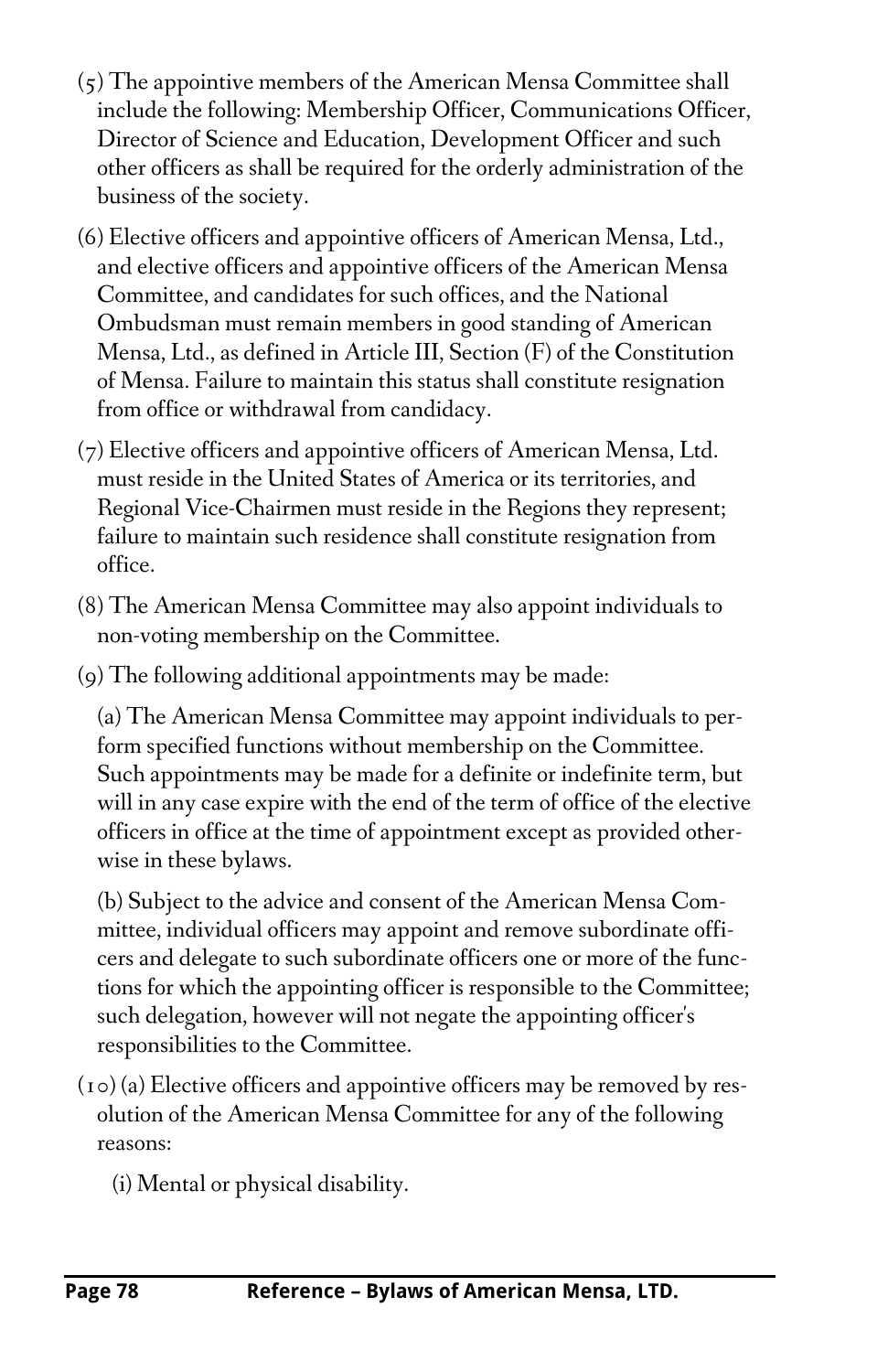(ii) Failure to attend three consecutive regular meetings at the American Mensa Committee without presenting an excuse satisfactory to the Committee.

(iii) Malfeasance, misfeasance or nonfeasance in office.

 (b) The resolution of the American Mensa Committee that an officer is to be replaced must fulfill the following requirements:

(i) It must be specific and state the reasons for the same.

(ii) It must be set out in the agenda.

 (iii) It requires the concurrence of an absolute majority of the full voting membership of the Committee.

(c) The following procedure is to be followed:

 (i) The officer concerned must be given an opportunity for a fair and impartial hearing as directed by the American Mensa Committee.

 (ii) The Committee must provide an opportunity for the circulation to the full membership of the Committee of the concerned officer's views and for the officer's personal appearance before the Committee.

 $(11)$  In the event of the resignation, removal, advancement, or death of an elective officer, or in the event of an office not being filled by election, the remaining members of the American Mensa Committee shall elect a successor to fill the office for the remainder of the term of office, provided:

 (a) In the case of vacancy in the office of Chairman or First Vice-Chairman, the officer(s) next in line shall move up and the successor shall serve in the office of Second Vice-Chairman.

 (b) In the case of a vacancy in the office of Regional Vice-Chairman the successor shall have permanent residence in the Region to be represented.

# **ARTICLE IV**

(1) The duties of the Chairman shall be to administer the business of the society in accord with the provisions of the Constitution of International Mensa, to act as Chief Executive Officer to the Society, to preside at meetings of the American Mensa Committee, and to act as National Representative on the International Board of Directors.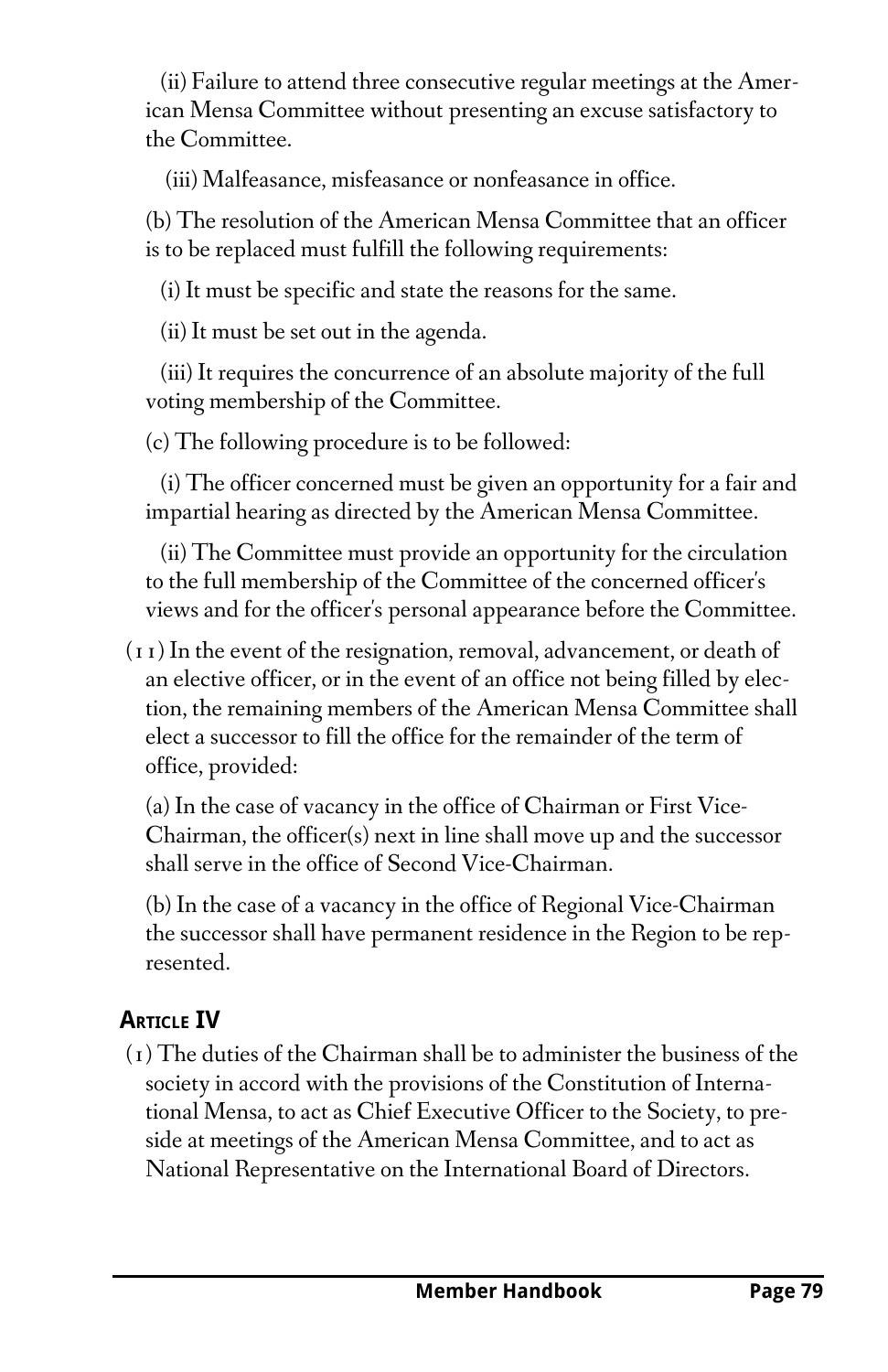- (2) The duties of the First Vice-Chairman shall be to assist in the discharge of the Chairman's duties and to act as substitute during the Chairman's absence or inability to serve.
- (3) The duties of the Second Vice-Chairman shall be to assist in the discharge of the Chairman's duties and to act as substitute during the First Vice-Chairman's absence or inability to serve.
- (4) The duties of the Secretary shall be to act as secretary at meetings of the American Mensa Committee, and to cause records of its proceedings to be made and kept.
- (5) The duties of the Treasurer shall be to act as Financial Officer of the Society, to be responsible for the financial records, and to provide for an annual audit of the books and records of the society. The annual report shall be published in the September issue of the journal following presentation of the annual report to the membership at the Annual Business Meeting.
- (6) The duties of the Regional Vice-Chairmen shall be to act as liaison between local groups in their respective Regions and the American Mensa Committee, and to carry out in their respective Regions the policies and programs formulated by the American Mensa Committee.
- (7) The duties of the Membership Officer shall be to deal generally with membership questions including, but not limited to, services and the scheduling of gatherings.
- (8) The duties of the Communications Officer, Director of Science and Education and Development Officer shall be those implied by their respective titles, as well as any other duties which may be assigned to them by the American Mensa Committee.
- (9) The duties of such other officers as shall be appointed shall be set forth at the time of such appointment.

# **ARTICLE V**

(1) The elective officers other than the Regional Vice-Chairmen shall be elected by a majority of the votes received during the election period which shall begin on April 15 and end on May 31 of every odd- numbered year. Votes shall be cast by any means legally permissible and in accordance with the election rules adopted by the Mensa Election Committee. Only members in good standing as of the first day of the first month of the voting period shall be eligible to vote. Each eligible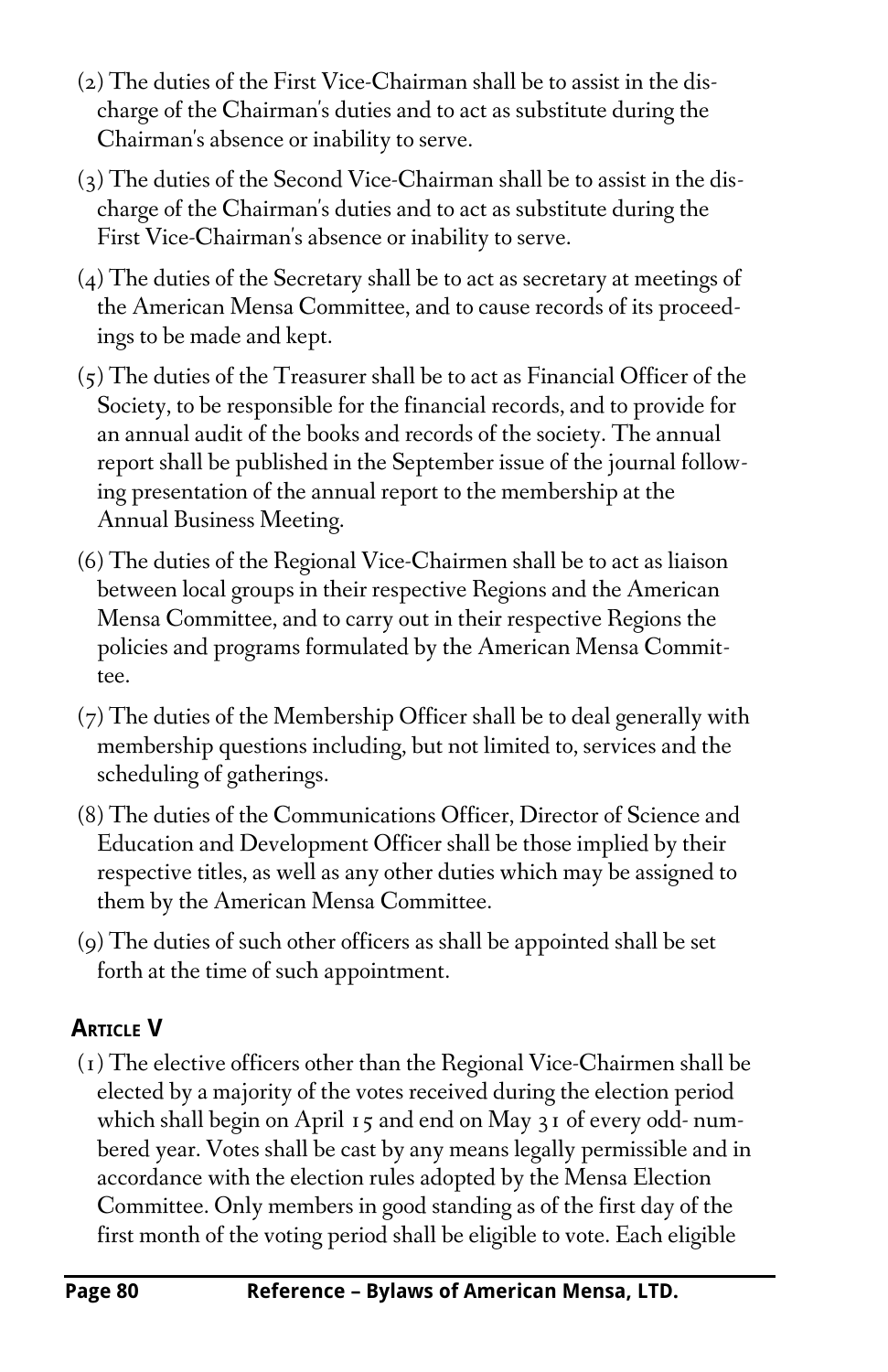member, as defined in these bylaws, shall be entitled to cast one vote for each officer. If there are more than two candidates for any office, a preferential voting system shall be used. Ties shall be broken by coin toss or another objective method.

(2) The Regional Vice-Chairmen shall be elected in a manner and for periods of time similar to the national elective officers, except that:

(a) Candidates must be residents of the Region in question.

 (b) Each member furnishing a signature for nomination by petition must be a member of a local group, as defined by AML geographic assignment or member preference, in the Region in question.

 (c) Only members of local groups, as defined by AML geographic assignment or member preference, in the Region in question may vote in an election for the Regional Vice-Chairman for that Region.

- (3) In order to be elected to an office whose duties include financial responsibilities, a candidate must be bondable in a sum sufficient to protect the society, as determined by the American Mensa Committee. Upon being elected, the officer shall be bonded at the expense of the society.
- (4) The terms of office of officers of American Mensa Ltd. shall be as follows, except in case of resignation, death or removal from office under the provisions of Art. III Section  $(10)$ :

 (a) In the case of elective officers, a period of two years, beginning on the July 1 following their election and ending on the June 30 two years later. However, if the successor to an elective officer has not been certified before the July 1 following the election, such officer shall remain in office until a successor is certified.

(b) In the case of appointive officers:

(i) If appointed for a definite term, the expiration of that term.

 (ii) If not so appointed, the expiration of the term of office of the appointing officer(s).

# **ARTICLE VI**

(1) No later than the August 1st preceding each election, the American Mensa Committee shall appoint a Nominating Committee consisting of at least seven members, none of whom shall be members of the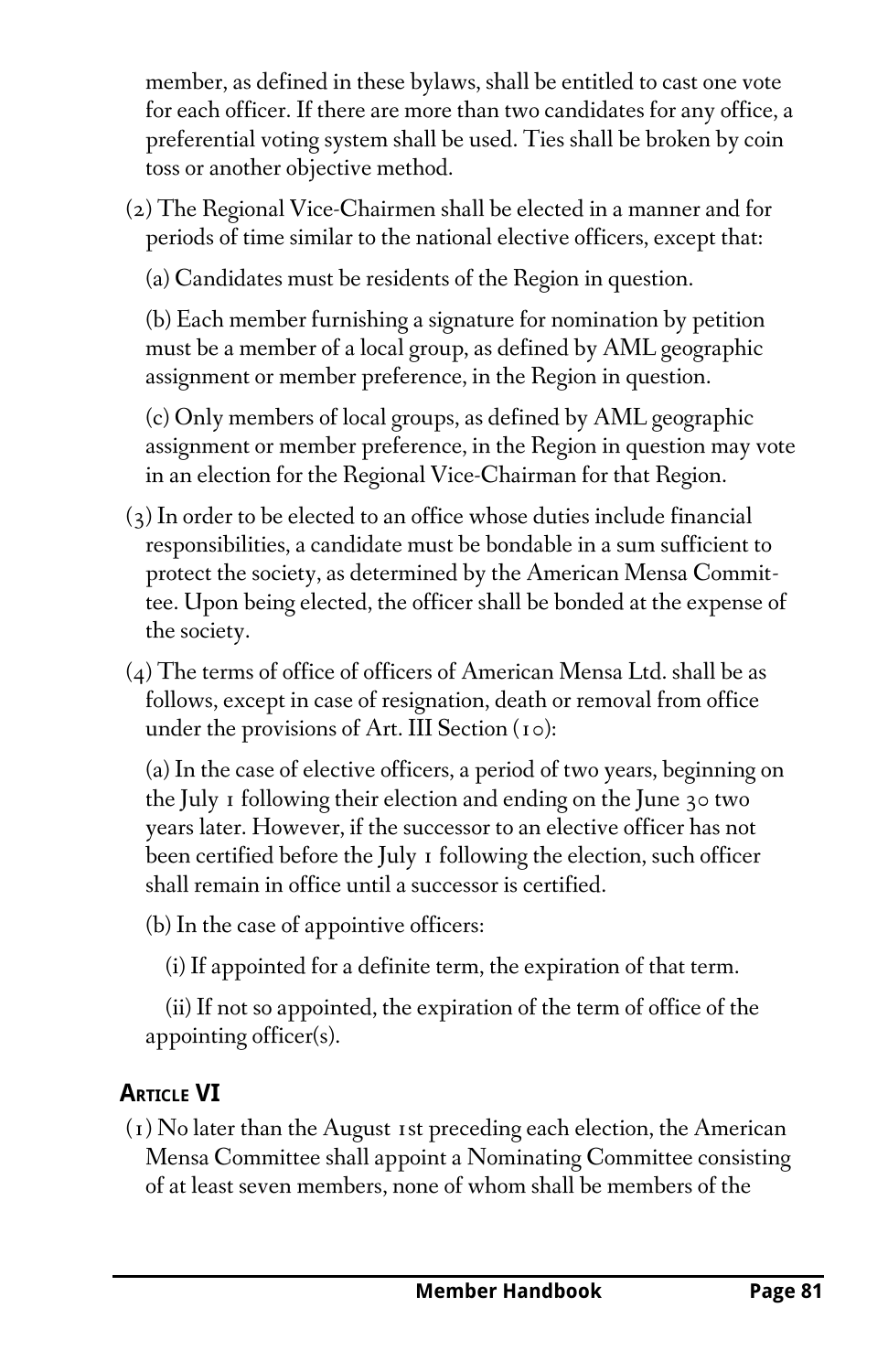American Mensa Committee. Members of the Nominating Committee shall be chosen so as to represent a broad spectrum of the membership, with regard to both geography and general trends of views.

- (2) No later than the AMC meeting following each Annual Gathering, the American Mensa Committee shall appoint an Election Committee consisting of three to seven members, none of whom shall be a member of the American Mensa Committee or the Nominating Committee. The Election Committee shall be chosen from among members disinterested in the outcome of the election, and selected for their ability to assist in the conduct of elections. The Election Committee shall be responsible for the conduct of the election, including but not limited to the establishment, updating and publication of a detailed Code of Election Procedures, the preparation of ballots and written material, the distribution of ballots, and the selection of the independent agency to record and count the returned ballots, and the publication of election results. The Code of Election Procedures shall specify that the deadline for Election Committee receipt of nominations by petition is February 1st preceding the election. The Code of Election Procedures shall not be changed or amended between submission for publication as stated herein and the day following the official announcement of the ballot election results. Each newly appointed Election Committee must affirmatively adopt a Code of Election Procedures for each election. No later than the deadline for the January issue of the journal preceding each election, the Election Committee shall submit the Code of Election Procedures to the journal for publication therein, or shall submit the Code to another national publication for publication therein, or shall send the same by mail to the membership. If the Code is submitted to the journal, it shall be published in the next available issue.
- (3) No later than the October 1st preceding each election, the Nominating Committee shall nominate one or more candidates for each of the elective offices of American Mensa Ltd., of whom the nominee(s) for the position of Chairman shall (unless no individuals with the requisite qualifications are willing to run for that office) be member(s) of the American Mensa Committee then in office, or have served at least one year on a prior American Mensa Committee. The Nominating Committee shall submit a list of the nominated candidates to the American Mensa Committee and to the Election Committee. No later than the deadline for the December journal preceding each election, the Nominating Committee shall submit the list of nominated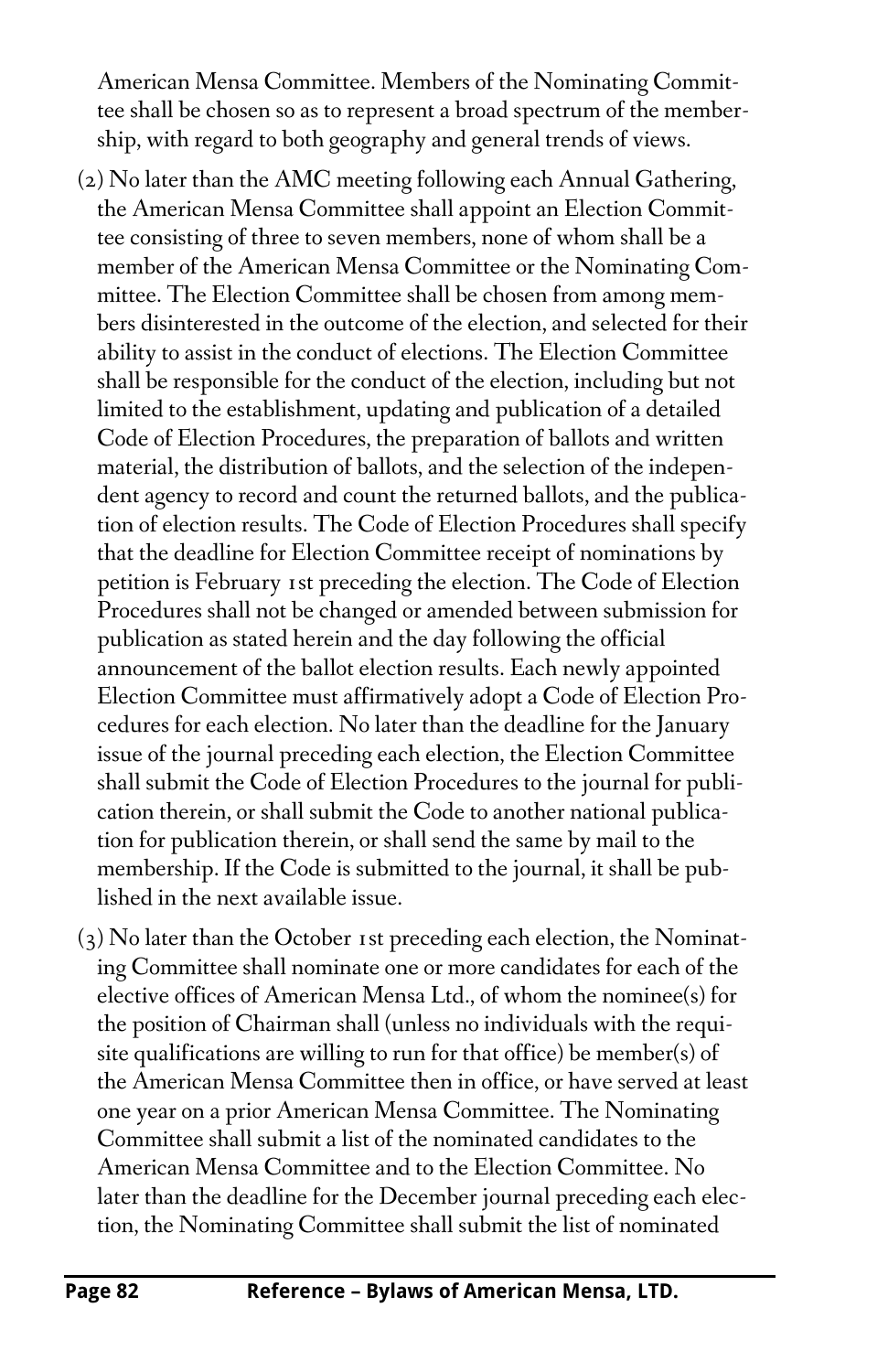candidates to the journal for publication therein, or shall send the same by mail to the membership. If the list is submitted to the journal, it shall be published in the next available issue.

- (4) No later than the December 1st preceding each election, the Election Committee shall publish in the journal a notice to the effect that nominations by petition for the elective offices shall be directed to the Election Committee at an address to be given in the notice, accompanied by the signatures of at least 50 members in good standing as of that December 1st, in a format prescribed by the Election Committee, and by a signed acceptance of nomination by the candidates, said petitions to reach the Election Committee not later than the February 1st preceding the election.
- (5) The Election Committee shall publish the names of the nominees by petition in a similar manner immediately upon the close of the nominating period.
- (6) Between February 1st and February 10th of election years, the Election Committee shall review the nominations. In order to be validly nominated, candidates must have renewed their membership by the last business day of January for the year in which the election falls. For offices for which there is only one valid nomination, the Election Committee shall declare the nominee elected. All other valid nominations shall be placed on the ballot.
- (7) The ballot shall contain the names of those nominated by the Nominating Committee as well as those nominated by petition, the order in which the names of candidates for each office shall appear on the ballot being determined by lot. Candidates shall be designated on the ballot to indicate whether they have been nominated by the Nominating Committee, by petition, or both. If two or more candidates decide to run jointly, the ballot shall so indicate. A person's name may not appear in more than one race on the same ballot.
- (8) With each ballot there shall be included:
	- (a) The necessary voting instruction.

 (b) A brief biography of each candidate in a format approved by the Election Committee.

 (c) The answers by each candidate to any question which may be propounded to all candidates, or to all candidates for a particular office, by the American Mensa Committee, the number of words permitted to be determined by the American Mensa Committee.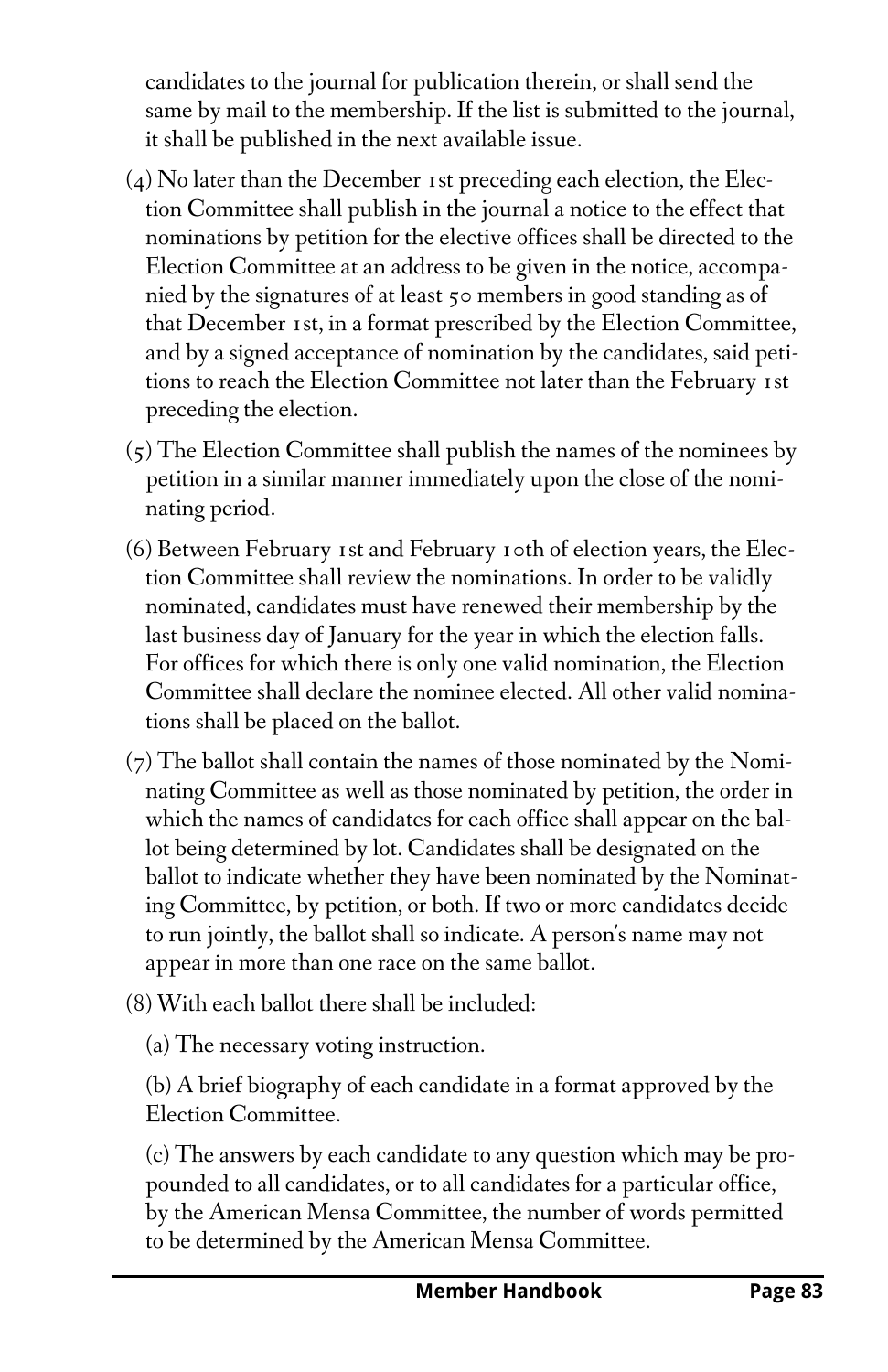(d) A campaign statement, the maximum length of which shall be specified by the Election Committee. Candidates running jointly may pool their allocations. Materials submitted to the Election Committee by candidates for publication in conformance with Election Committee regulations shall be published without editing.

(9) No member of the Nominating or Election Committee shall be eligible for any national or regional office at the election concerned.

# **ARTICLE VII**

- (1) There shall be at least three regular meetings of the American Mensa Committee each calendar year. Special meetings may be called by the Chairman or a majority of the elective officers on ten days' notice to all members of the Committee.
- (2) The American Mensa Committee shall act in accordance with the following policy:

 (a) No action may be authorized or taken, nor may any previous authorization or action be adopted, confirmed, or ratified, nor may any resolution be adopted, by the American Mensa Committee unless the same be authorized, adopted confirmed or ratified, as the case may be, by a majority of those present and voting, and provided that such vote includes the concurring affirmative votes of at least one-third  $(1/3)$  of the full voting membership of the American Mensa Committee.

 (b) Whenever a question arises which requires action by the American Mensa Committee, or of any sub-committee thereof, which should not await a regular or special meeting, the members of the body may vote by written ballot distributed by mail or other means, by telephone, or by other electronic means, provided that all members of the respective committee have consented to having such a vote conducted by such stated means. The action shall be announced at the next meeting of the American Mensa Committee and shall be reported in the minutes of that meeting. The resolution shall be filed with the proceedings of the American Mensa Committee.

 (c) Any one or more members of the American Mensa Committee may participate in a meeting of the Committee, by means of telephone or on-line conference, or similar communications equipment allowing all persons participating in the meeting to communicate with each other at the same time. Participation by such means shall constitute presence in person at the meeting.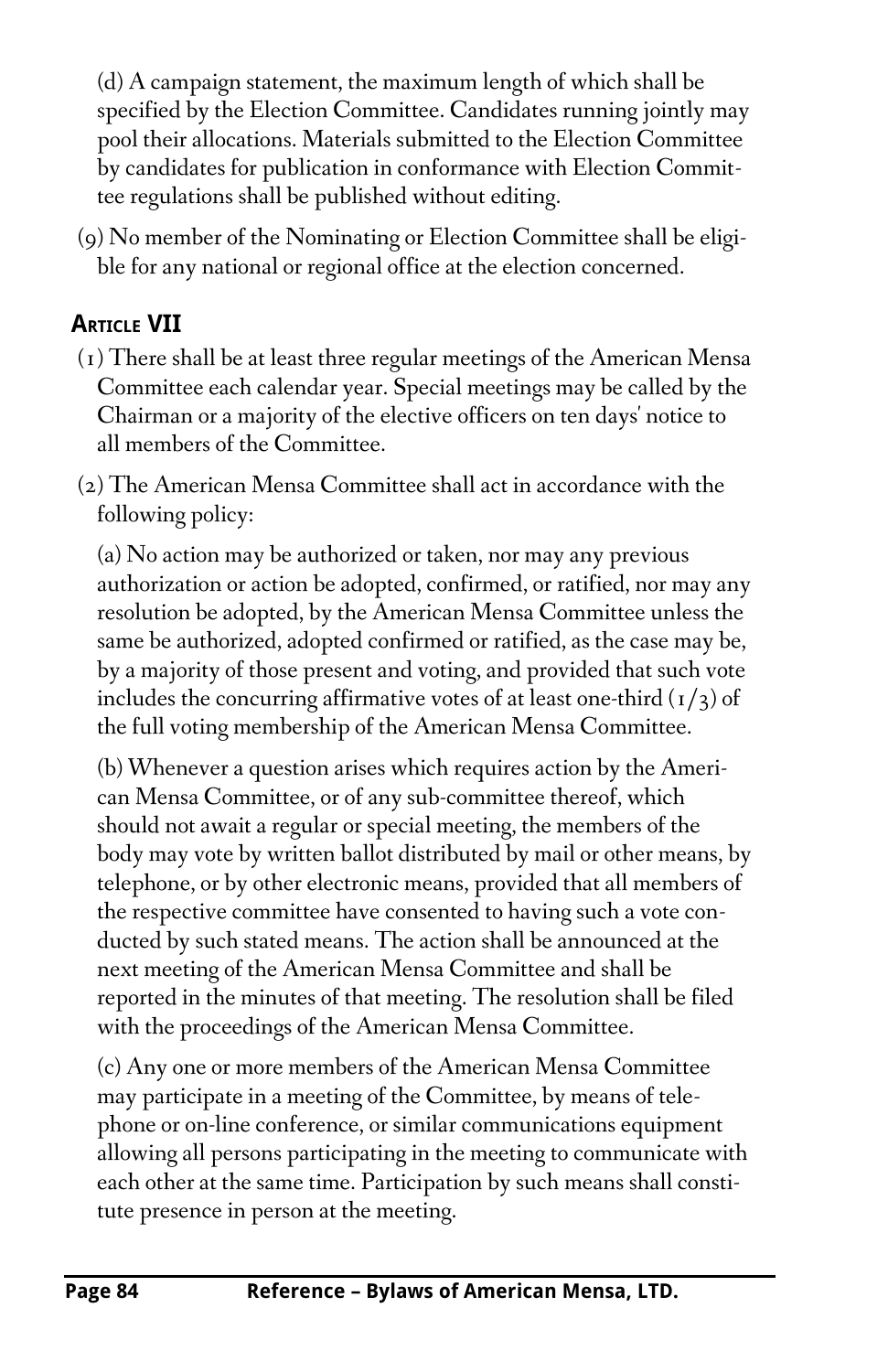(3) (a) The American Mensa Committee may by resolution designate from among its members an Executive Committee and other standing committees. Each such committee shall consist of three or more members of the American Mensa Committee and, notwithstanding the provisions of Article VII  $(2)(a)$ , shall have the authority of the American Mensa Committee to the extent provided in the resolution.

 (b) The American Mensa Committee may by resolution create such special committees as may be deemed desirable. Special committees shall have only the powers specifically delegated to them.

 (c) The committees in foregoing paragraphs (a) and (b) shall have no authority as to the following matters:

 (i) The submission to members of any action requiring members' approval.

 (ii) The filling of vacancies on the American Mensa Committee or on any committee.

 (iii) The amendment or repeal of the bylaws or the adoption of new bylaws.

 (iv) The amendment or repeal of any resolution of the American Mensa Committee which by its terms shall not be so amendable or repealable.

- (4) No officer of Mensa shall receive any salary or compensation in carrying out the officer's duties, except reimbursement of actual expenses incurred.
- (5) American Mensa Limited shall not enter into a business relationship with any individual, firm, partnership, or corporation where there exists a real or potential conflict of interest or where any member of the American Mensa Committee or any member of the immediate family of same, or any employee(s) of Mensa or the immediate family of such employee(s), shall receive any commissions, fees, financial benefits, or other benefits of pecuniary value; unless the following conditions are met:

 (a) Full disclosure in the Minutes recording the authorization of such business relationship, of the circumstances and the nature of such conflict(s) or financial benefit(s), and the identification of the individual(s) involved.

 (b) Bona fide arms-length dealing, in which a clear benefit to Mensa is apparent.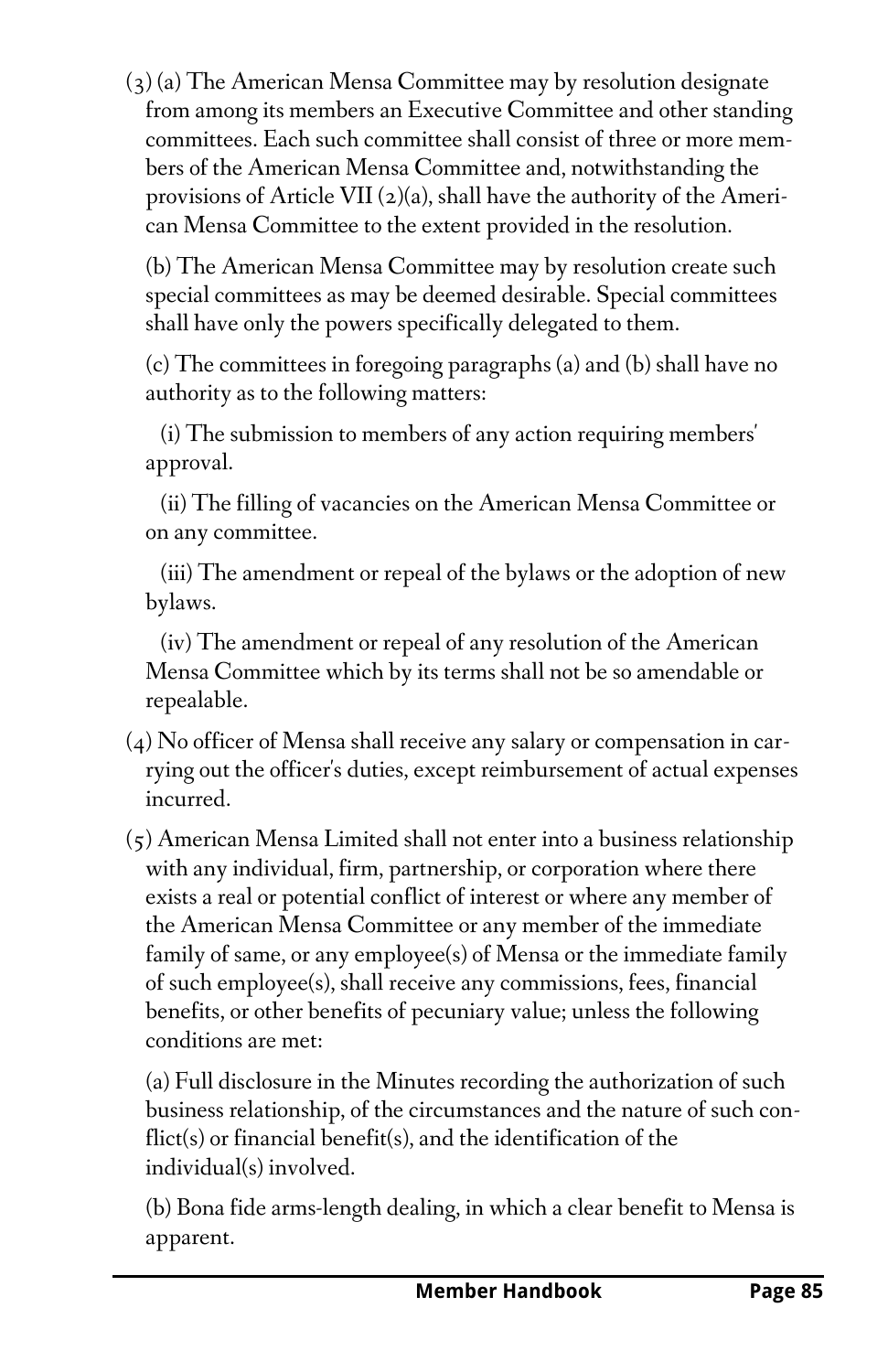(c) The recorded abstention(s) from voting of the individual(s) concerned.

(6) The American Mensa Committee shall arrange for the regular publication of a journal. The cost of a subscription to the journal may be included in each member's annual dues.

# **ARTICLE VIII**

- (1) There shall be a National Ombudsman for American Mensa.
- (2) The National Ombudsman shall be elected by a majority of American Mensa, Ltd.'s local group Ombudsmen voting from among their number in accordance with election rules adopted by the Election Committee, with each local group having one vote to be cast by its ombudsman. In those local groups with multiple ombudsmen, that local group's ombudsmen will determine among themselves how they will cast this vote. If there are more than two candidates for National Ombudsman, a preferential voting system shall be used. The Ombudsman for American Mensa in office as of the passage of this amended Article shall be deemed the National Ombudsman until such time as an election among the local group Ombudsmen can be held for the position of National Ombudsman, but in no event later than two years from passage of this amendment.

(3) The terms of reference of the National Ombudsman shall be as follows:

 (a) The National Ombudsman shall not be a member of the American Mensa Committee, but shall be accorded every courtesy and privilege thereof. The National Ombudsman shall receive copies of Agendas, of Minutes, and of everything else circulated to members of the Committee simultaneously with the members of the Committee.

 (b) The services of the National Ombudsman are available, subject to the conditions stated in the By- Laws, to the American Mensa Committee, to its individual members, to any Regional or Special-Interest Groups, and to their individual members, to Local Groups and their individual members, to members of American Mensa generally, and to Mensa employees.

 (c) The National Ombudsman of American Mensa is to cooperate with the International Ombudsman, to accept matters received from the International Ombudsman which relate to American Mensa and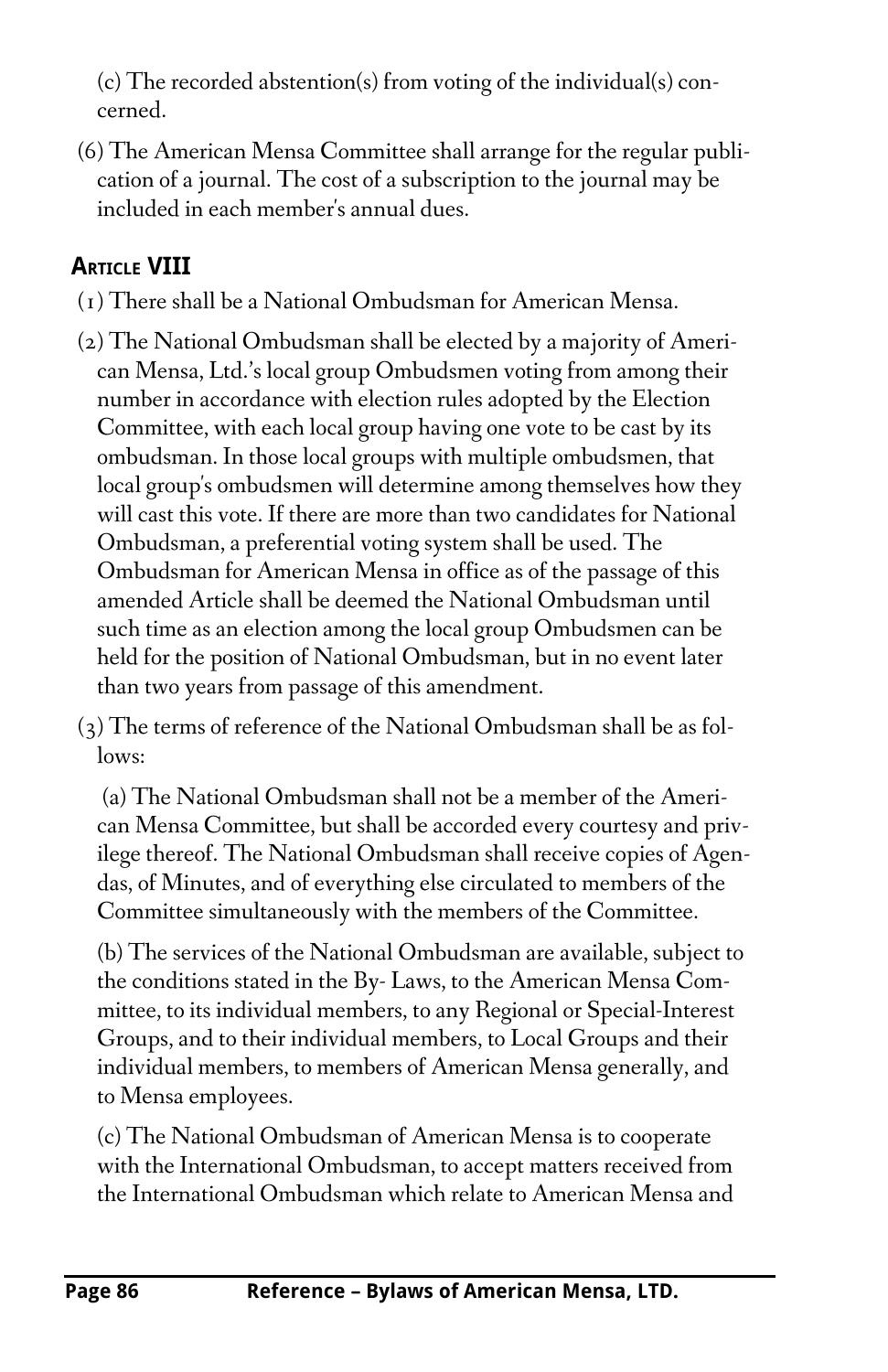any of the entities set out in (b) above, and to refer to the International Ombudsman such matters received which relate to the international rather than the national scene.

 (d) The National Ombudsman has the right to the documents or other written materials concerning any matter received for review and decision. Every member, employee, and entity of Mensa shall cooperate with the National Ombudsman by furnishing information or documents. The documents furnished may be originals or copies; in the case of copies, the person responsible for furnishing the same must certify that the copies are full, true and complete copies and that, unless expressly stated, nothing has been omitted, altered or added.

 (e) Parties are encouraged to seek the National Ombudsman's advice on matters which have not yet led to dispute, but which are potential sources of serious conflict, and in any event to submit matters to the National Ombudsman at as early a stage as possible, so that the opportunities for the parties to modify their position(s) are as great as possible.

 (f) The National Ombudsman may choose any manner of communication with the parties, committees or groups, and specify whether such communication shall be confidential, for internal circulation only, or public.

 (g) The National Ombudsman may submit a report for "publication" to any national publication and/or the newsletter, journal or other publication of any group(s) affected. The editor of any such publication shall deem a communication from the National Ombudsman that is marked "for publication" to be a matter of the highest practicable priority, and shall publish such material no later than the subsequent respective issue to be published or the next subsequent issue. No edits to such a report shall be made without the express permission of the National Ombudsman.

 (h) The National Ombudsman may express opinions, settle disputes, render substantial justice, and promote the general welfare of American Mensa. The National Ombudsman may act as an arbitrator, or arrange for another person to act as an arbitrator either at the National Ombudsman's discretion or at the request of one or more of the parties; if all parties have agreed upon arbitration, or accept the National Ombudsman's offer to arbitrate, the arbitral decision shall be binding upon them.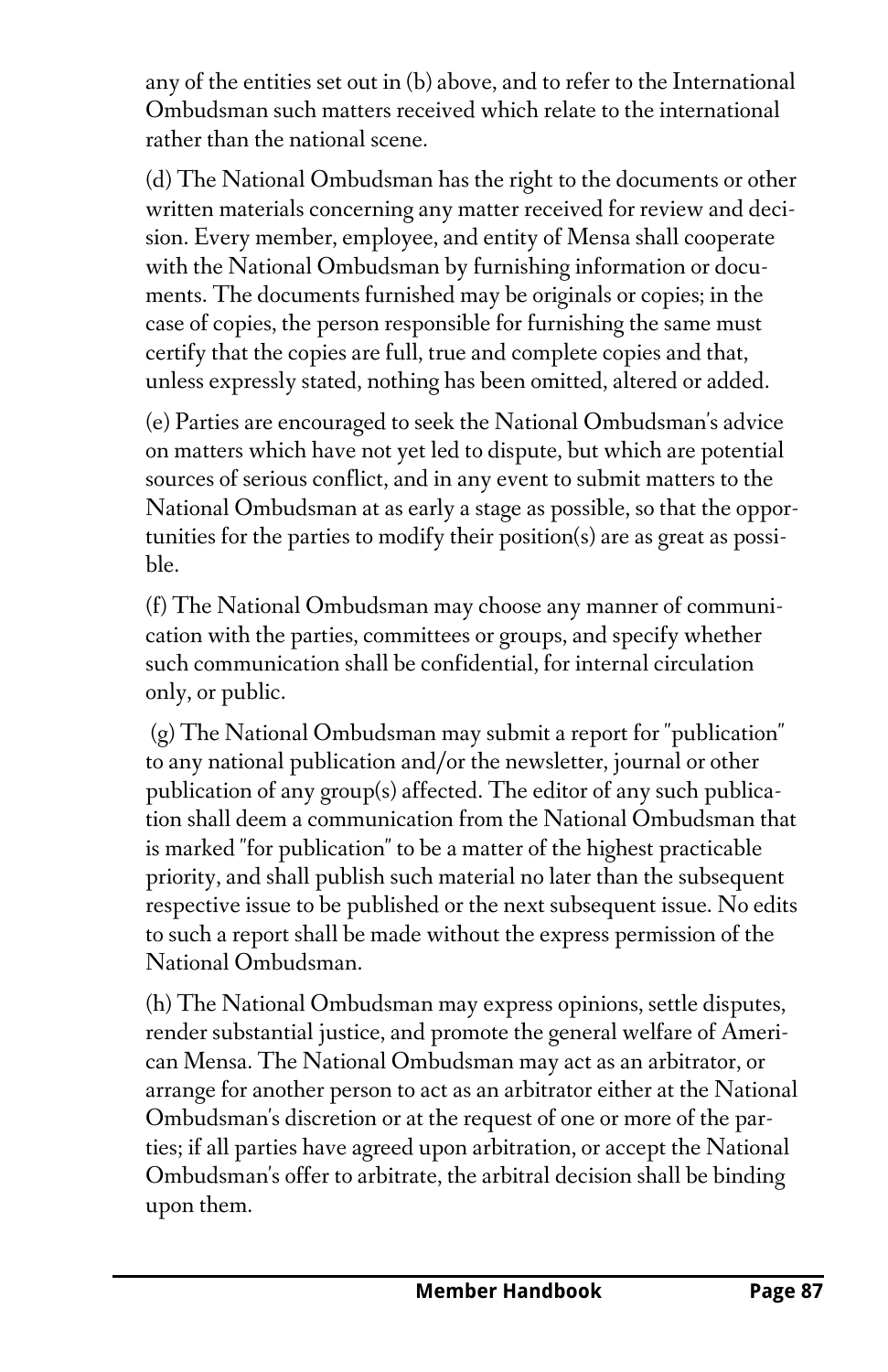- (4) The National Ombudsman shall render an annual report which shall be submitted to the American Mensa Committee and to the International Ombudsman for their respective information, and to the national journal for publication.
- (5) The National Ombudsman shall remain in office for six years, or until resignation, death, or removal from office, whichever is earliest. Removal from office shall follow generally the procedure set out in Article III Section (10) of these bylaws, except that the vote to remove the National Ombudsman shall require a two-thirds majority of the full voting membership of the American Mensa Committee at each of two separate regular meetings of the Committee. The replacement of a National Ombudsman who resigns, dies, or is removed from office shall be conducted in accordance with the election rules adopted by the Election Committee, as outlined in Section (2) of this Article.

## **ARTICLE IX**

- (1) Membership in the society shall be open to all persons found qualified in accord with the eligibility requirements set forth in the International Constitution.
- (2) Every member shall be obligated to:

 (a) Pay annual dues in such amount as may be fixed by the American Mensa Committee. Members shall be given due notice that a change in dues is being considered, either through publication in the journal or publication in the Agendas of two consecutive American Mensa Committee meetings. At least 60 days shall pass between first publication and any vote.

 (b) Permit his/her name and address to be published in membership lists.

- (3) Every member shall have the same rights and privileges accorded every other member, without qualification or limitation, unless sanctioned under sections  $(5)$  or  $(6)$  of this Article.
- (4) The American Mensa Committee shall have the authority to:

 (a) Exempt a member from payment of all or part of dues for good cause shown.

 (b) Declare a membership to have lapsed for failure of the member to pay dues.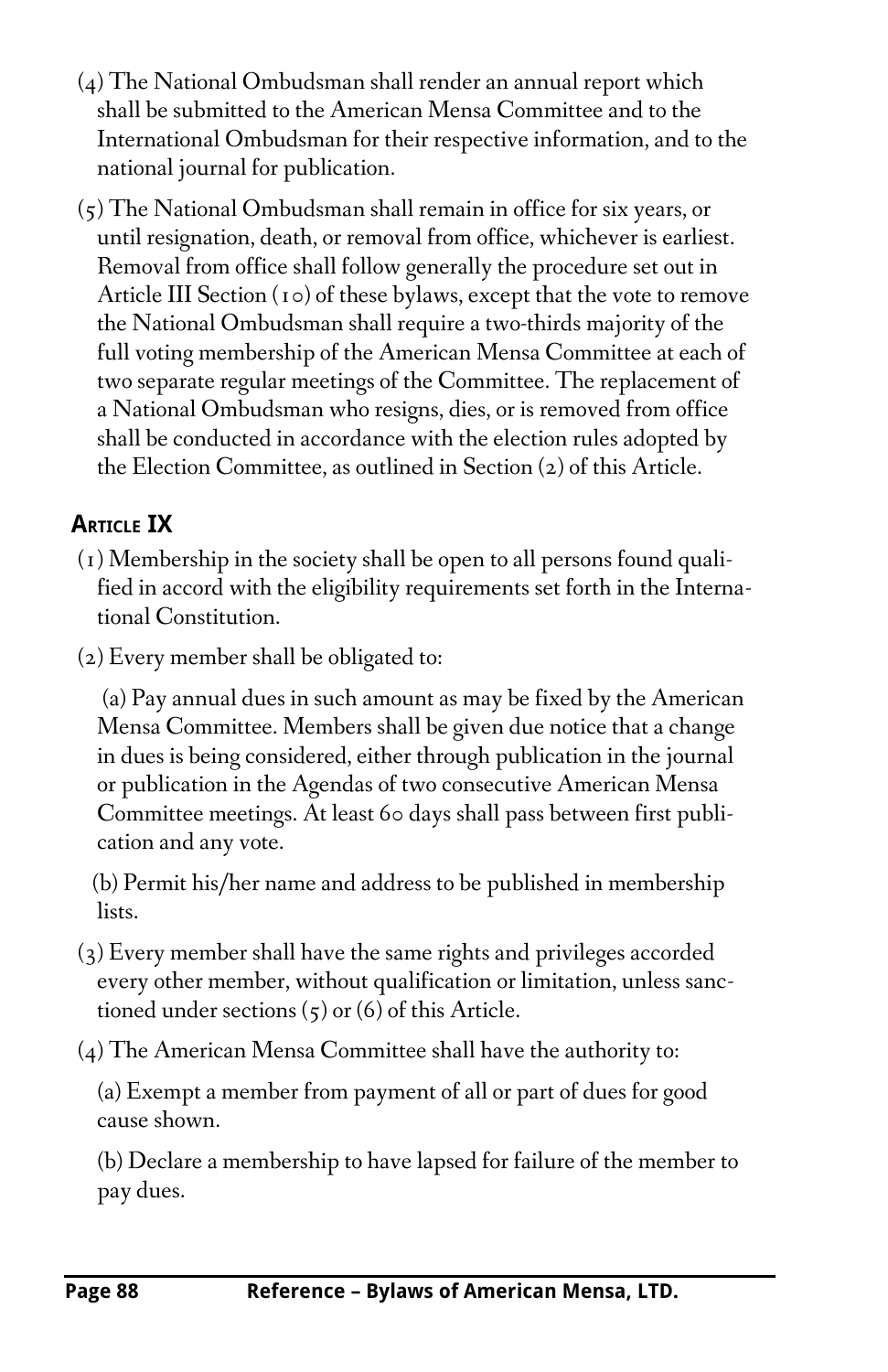(5) A member may be suspended from specific activities, offices, positions or functions, for a specified time, or suspended from membership for a specified time, or expelled from membership, for acts inimical to the society. No member shall be suspended or expelled from American Mensa, Ltd. except following a fair and impartial hearing by the Hearings Committee at which hearing the member shall have the right to present his/her case. A decision by the Hearings Committee to suspend or expel a member from American Mensa, Ltd., shall require the concurrence of the American Mensa Committee.

 (a) The Hearings Committee shall be composed of the three most recent Past Chairmen, provided that each is a dues-paid member of American Mensa, Ltd., and not involved in the matter(s) in controversy. In the event that one or more of the three most recent Past Chairmen be unavailable -- or incapacitated, in the judgment of the remainder of the Hearings Committee, following a challenge by any of the parties involved -- vacancies, using the same criteria, shall be filled, in order, from the three most recent First Vice-Chairmen who are not currently serving on the American Mensa Committee; and following them, from the three most recent Second Vice-Chairmen not currently serving on the American Mensa Committee; and following them, from the three most recent Secretaries not serving on the Ameri can Mensa Committee. The Hearings Committee shall be chaired by the least recent Past Chairman serving on it, or, if none is available, the least recent First Vice-Chairman, or, if none is available, the least recent Second Vice-Chairman, or, if none is available, the least recent Secretary.

 (b) Within 30 days following a complaint to its chairperson, the Hearings Committee shall notify all parties concerned and the AMC that a complaint has been made and the specifics of that complaint.

 (c) Within 60 days from receipt of the initial complaint, the Hearings Committee shall decide if the alleged acts inimical to the society warrant having a hearing, and establish the date and time of the hearing if so warranted. There shall be a minimum of 30 days and a maximum of 120 days between the receipt of the notification for a hearing and the date of the hearing.

 (d) Summary reports of Hearing Committee actions shall be available to the membership.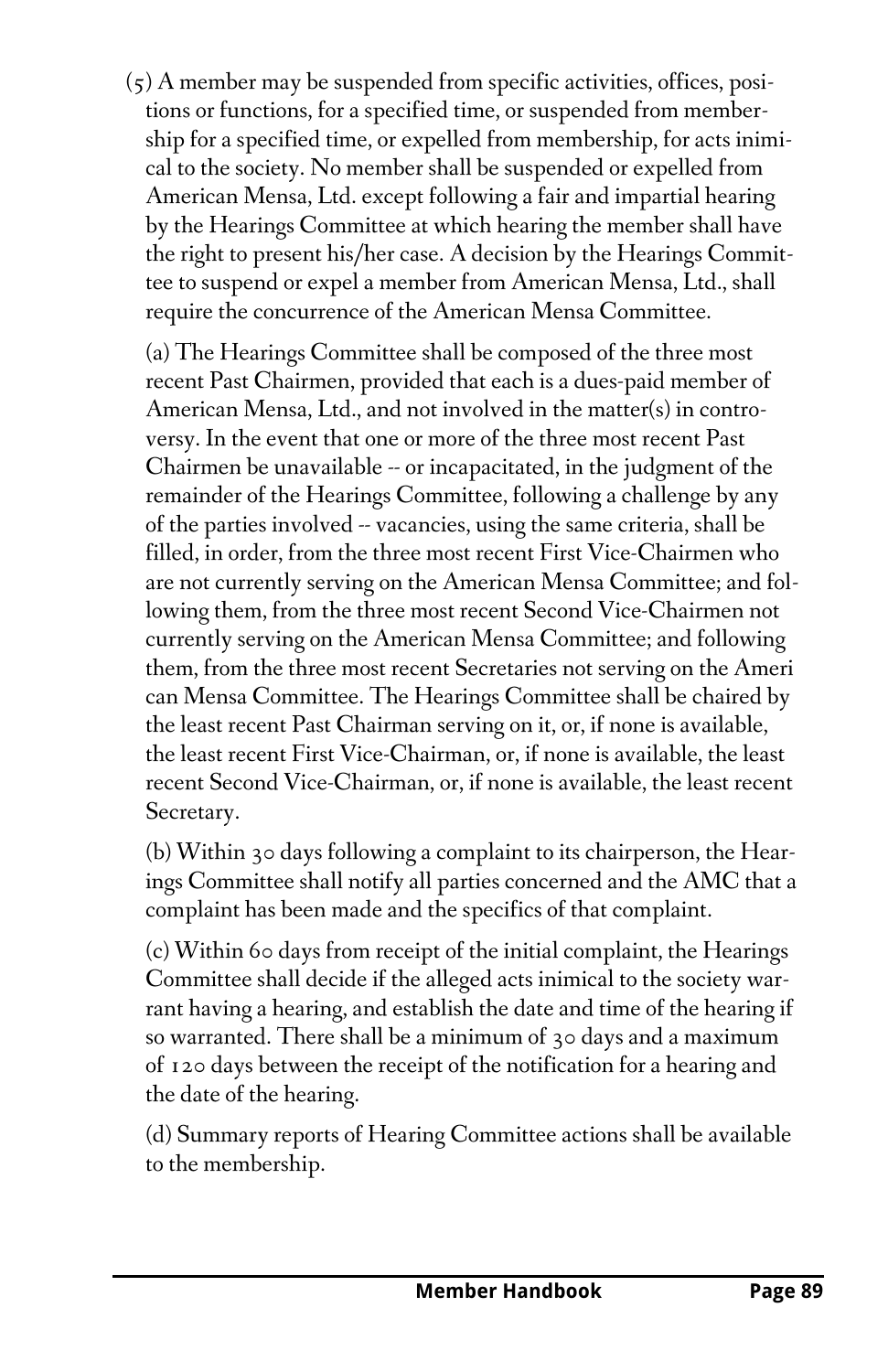(6) A member whose recurring conduct has been demonstrably harmful to a local group or to individual members, to the extent that it may be considered inimical to the society may also be suspended from office in that group, or barred from its functions, or suspended from the group itself by the American Mensa Committee upon recommendation of a Regional Hearings Committee. Such recommendations shall be made only after the member has been given a fair and impartial hearing.

 (a) If good-faith efforts to end the harmful conduct have failed, officers and/or members of the local group may request their Regional Vice-Chairman to convene a Regional Hearings Committee to consider charges against the member. The request shall be in writing, shall describe fully the conduct deemed harmful, and shall be signed by officers and/or members of the local group numbering no less than 150% of the number of elective officers of the local group.

 (b) If the Regional Vice-Chairman decides that a hearing should be held, he or she shall appoint a Regional Hearings Committee composed of three members, each from a different group, exclusive of the accused member's group. Within five days of selecting the committee, the Regional Vice-Chairman shall notify the accused member of the impending hearing, the names of the committee members, the charges, and his or her right to be heard and to present witnesses. Copies of this notification shall be sent to the Local Secretary of the accused member's group, the Chairman of the American Mensa Committee, and the National Ombudsman.

 (c) The hearing shall commence between 21 and 30 days after notification to the accused member. Unless extended for good cause by the Regional Vice-Chairman, the hearing shall be completed within 45 days from its commencement. The hearing shall be conducted in accordance with rules and procedures promulgated by the American Mensa Committee.

 (d) A member's violation of sanctions imposed by the American Mensa Committee following a regional hearing shall constitute an act inimical to Mensa for which further sanctions may be imposed by the national Hearings Committee.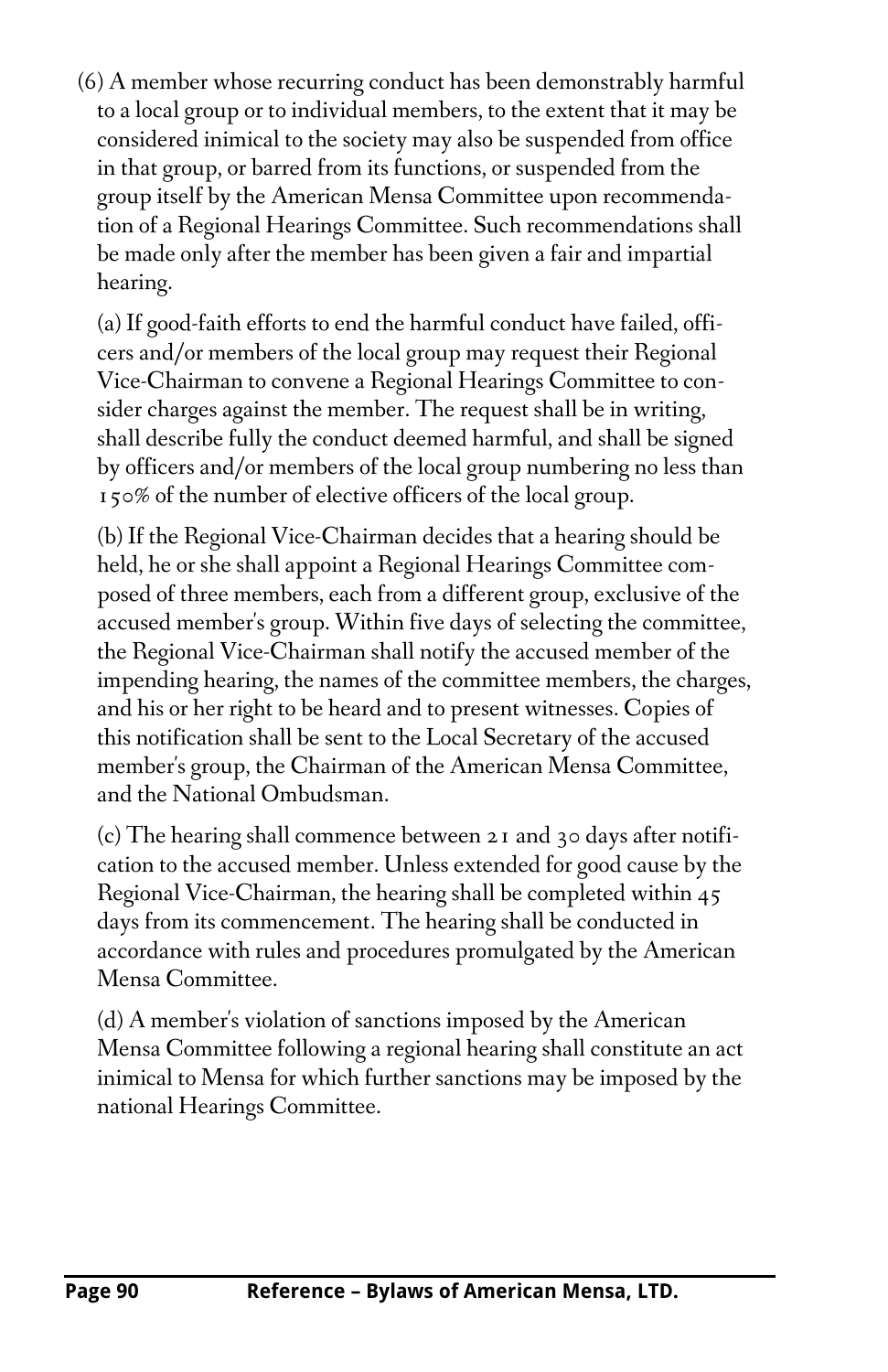(e) The accused member or the complainant may file a written protest with the National Ombudsman if either feels that the hearing was conducted unfairly or with prejudice. The National Ombudsman shall investigate the protest and report to the American Mensa Committee.

(7) If national or regional charges have been filed against a member in accordance with section  $(5)$  or  $(6)$  of this Article, and the member resigns or does not renew membership before the hearings process is completed, the body having jurisdiction at that point in time may complete the hearings process if it feels such action is appropriate, according the accused the same due process as if the resignation or non- renewal had not occurred. If the body chooses not to continue the hearings process upon the accused's resignation or failure to renew, and the accused rejoins, the accused shall face the same charges and hearings.

# **ARTICLE X**

- (1) An application to form a Local Group shall be referred to the appropriate Regional Vice-Chairman for investigation and recommendation.
- (2) On recommendation of the appropriate Regional Vice-Chairman, the American Mensa Committee may grant permission for the formation of a Local Group, which is then subject to the following:

 (a) Each Local Group must designate a Local Secretary who shall report to the appropriate Regional Vice-Chairman.

 (b) Each Local Group shall adopt and maintain bylaws, which meet the minimum standards set by the American Mensa Committee. Such bylaws, and any amendments thereto, shall be effective when approved by both the American Mensa Committee and the membership of the Local Group.

 (c) Local Groups may levy local dues in reasonable amounts to finance Local Group activities, provided that:

 (i) the membership of the Local Group shall first have approved the levying of such dues in a referendum.

 (ii) a procedure for exempting members from payment of local dues for a good cause shown is also included in the local bylaws.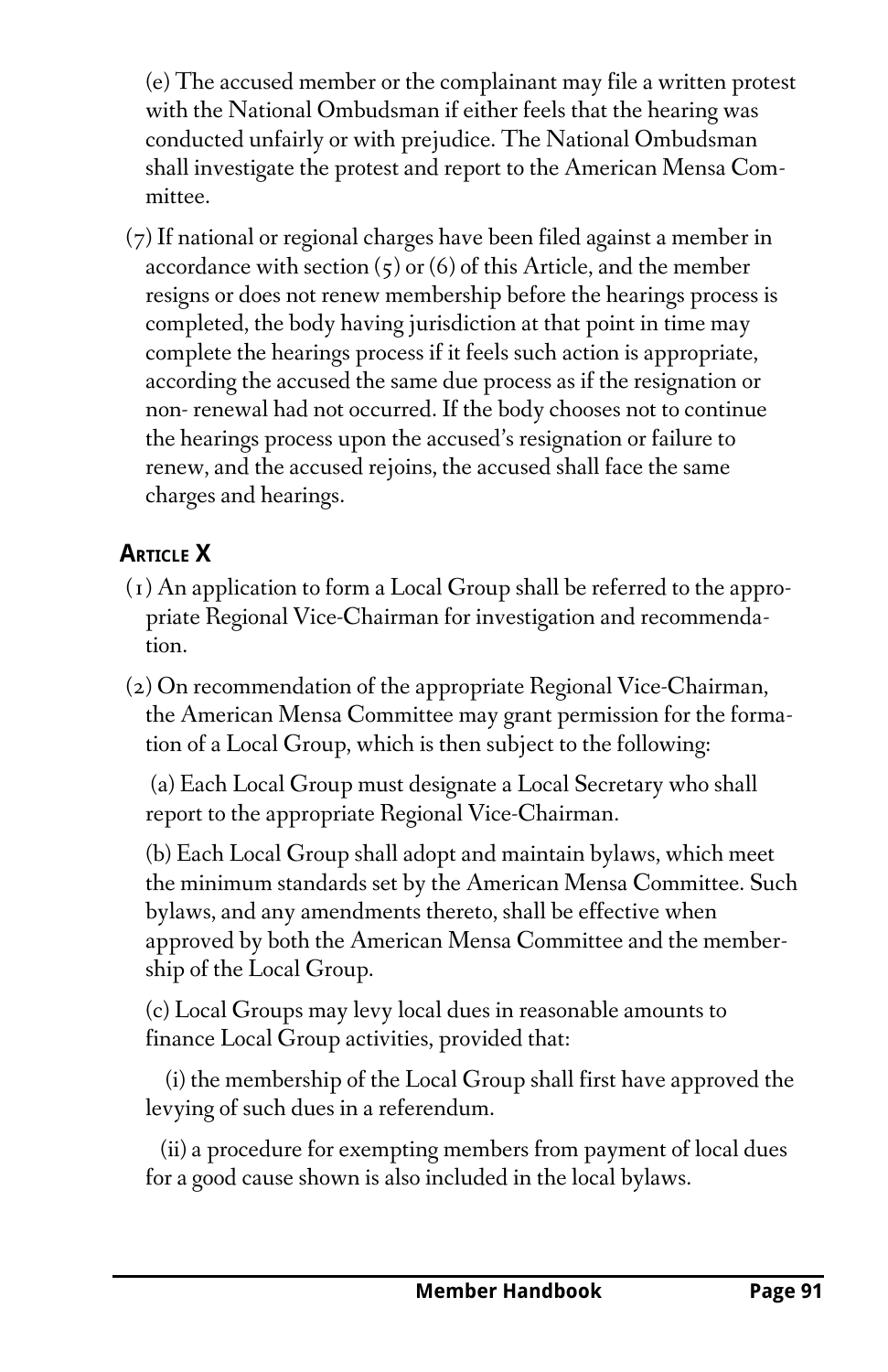(iii) failure to pay local dues shall not exclude members from participating in local elections or from local business meetings.

 (iv) the foregoing is without prejudice to the continued authority of Local Groups to finance their activities in other ways, including voluntary contributions or subscriptions to local publications.

(3) It is at the discretion of the appropriate Regional Vice-Chairman to appoint an Acting Local Secretary for any geographical area, to coordinate the activities of members. The appointment of such an Acting Local Secretary shall continue until an approved Local Group designates its Local Secretary.

## **ARTICLE XI**

(1) Any group of members may apply to the American Mensa Committee for recognition as a Special- Interest Group for the pursuit of any common interest provided:

 (a) Neither the title of such a group, nor the name of the board or other body which directs the activities of such a group, nor the initials or other abbreviations by which the group or its board are to be known may contain language which may cause it to be confused with American Mensa, Ltd. or with the American Mensa Committee, with Local Groups, and with other pre-existing activities.

 (b) Such group shall not speak for or on behalf of the society, nor in any manner give the impression that it is an official arm of the society.

 (c) Such group shall furnish to the American Mensa Committee such reports and information, including copies of its correspondence and minutes of its meetings, as the Committee may reasonably require.

(2) The American Mensa Committee may grant recognition of Special-Interest Groups, subject to the preceding and any additional requirements or limitations it deems necessary.

### **ARTICLE XII**

- (1) These bylaws shall not be amended except on the affirmative vote of two-thirds of the ballots cast.
- (2) Amendments may be proposed in any of the following ways:

 (a) By submission to the American Mensa Committee of the proposed amendment by 250 members of the society subscribing their names thereto.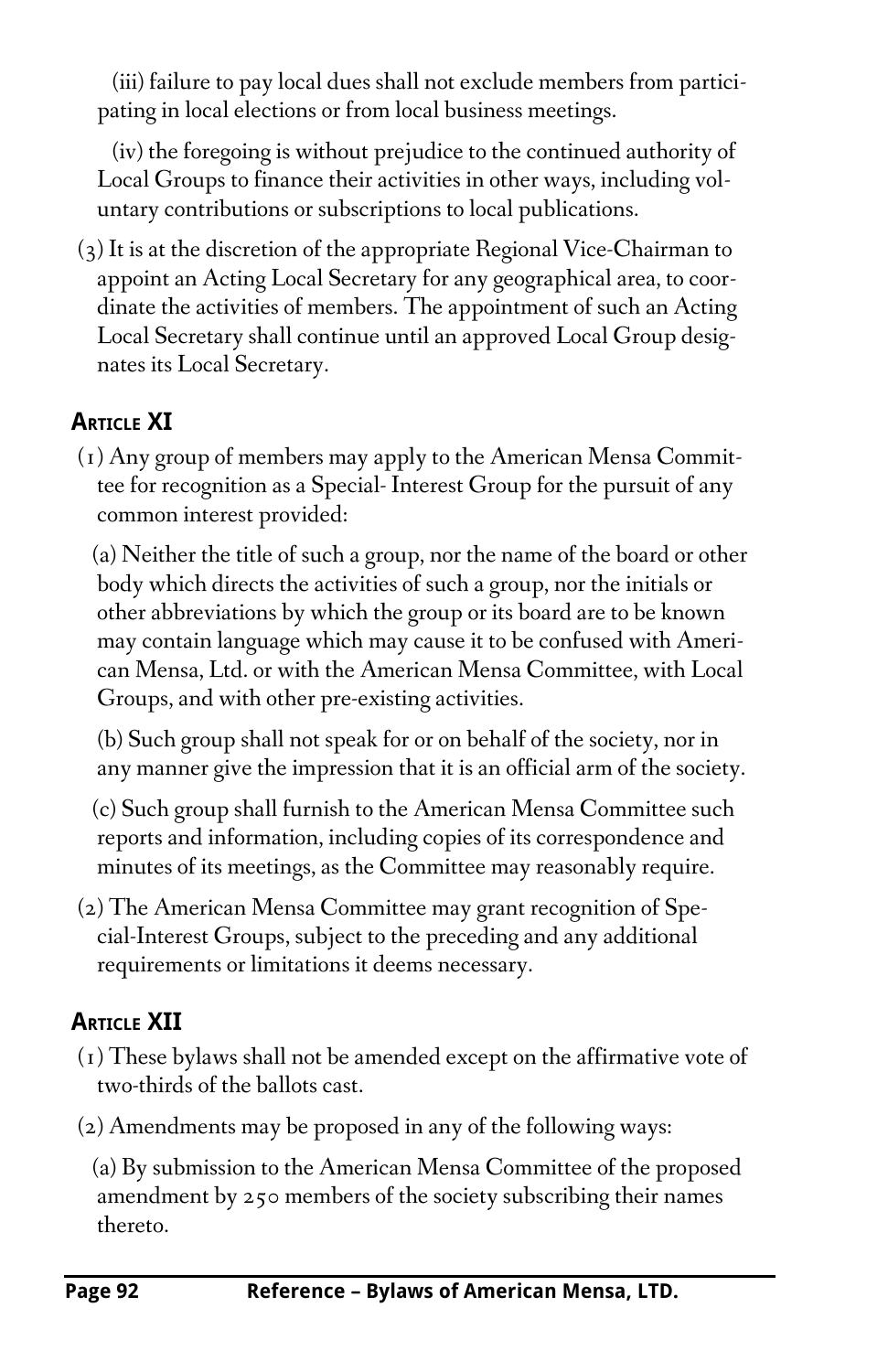(b) By a vote of a majority of the members participating in the annual business meeting at an Annual Gathering.

 (c) By two-thirds of the members at regularly scheduled business meeting(s) of one or more Local Groups attended by a combined total of at least 150 members; provided the Local Secretaries of the group(s) concerned notify the American Mensa Committee of the dates, of the number of members present and voting, and of the number approving. At least one month's notice of the inclusion of the proposed amendment(s) on the Agenda of the business meeting(s) of the group(s) concerned shall be given all members thereof by direct mailing, through the journal or by means of the publications of the Local Group(s) concerned if such publications are sent to all members of such group(s).

 (d) By a vote of two-thirds majority of the American Mensa Committee following inclusion of the proposed amendment(s) in the written agenda circulated prior to the meeting.

- (3) On receipt of proposals for amendment to the bylaws which conform to Section 2 of this Article, the American Mensa Committee shall submit the proposals to a referendum of the membership.
- (4) Referenda shall be classified as "ordinary" or "special." "Ordinary" referenda shall be held concurrently with elections during election years, and shall be held during the same period as that specified for elections in these bylaws in non-election years. "Special" referenda shall be held during a time frame other than that in which "ordinary" referenda are held. The eligibility requirement(s) in these bylaws regarding voting for national officers also apply to voting on referenda. The publication schedule for referenda shall be as follows, counting the first day of the month of publication as the official date of publication:

 (a) At least 105 days before the start of the voting period, each referendum item shall be published, along with a solicitation for statements in favor of and opposed to each proposed referendum item.

 (b) At least 60 days after the publication referred in section (a), each referendum item shall be re -published, along with statements in favor and opposed.

 (c) At least 30 days after the publication referred to in section (b), each referendum item shall be re-published, along with a ballot.

(5) Tallying of the ballots shall be handled in the same manner as for regular elections.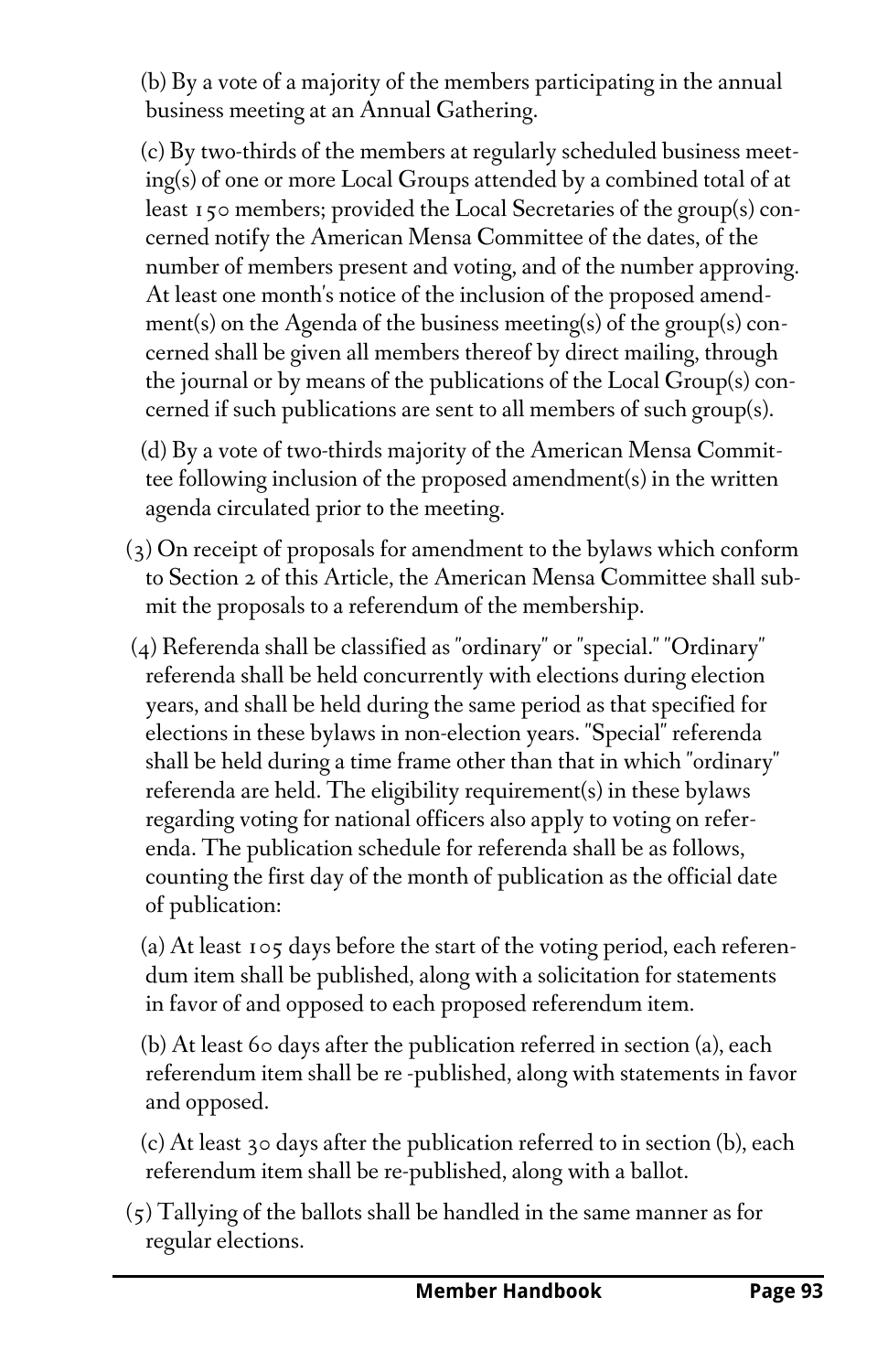# **ARTICLE XIII**

- (1) An Annual Gathering of the Society shall be held between June 1st and August 31st of every year in a place to be picked by the American Mensa Committee, for the purpose of reporting to the members the state of the society and the activities of the society's committees during the previous year.
- (2) At least one month prior to the Annual Gathering, the membership shall receive reports of the officers by a special mailing or by inclusion in the journal.

### **ARTICLE XIV**

To the extent permitted by law the society shall act in accord with the provisions of the International Constitution.

*Adopted November 1964 Includes Amendments adopted 1964, 1965, 1966, 1970, 1971, 1974, 1975, 1979, 1981, 1983, 1985, 1986, 1990, 1992, 1993, 1994, 1995, 1998, 2000, 2001, 2003, 2005, 2006, and 2009.*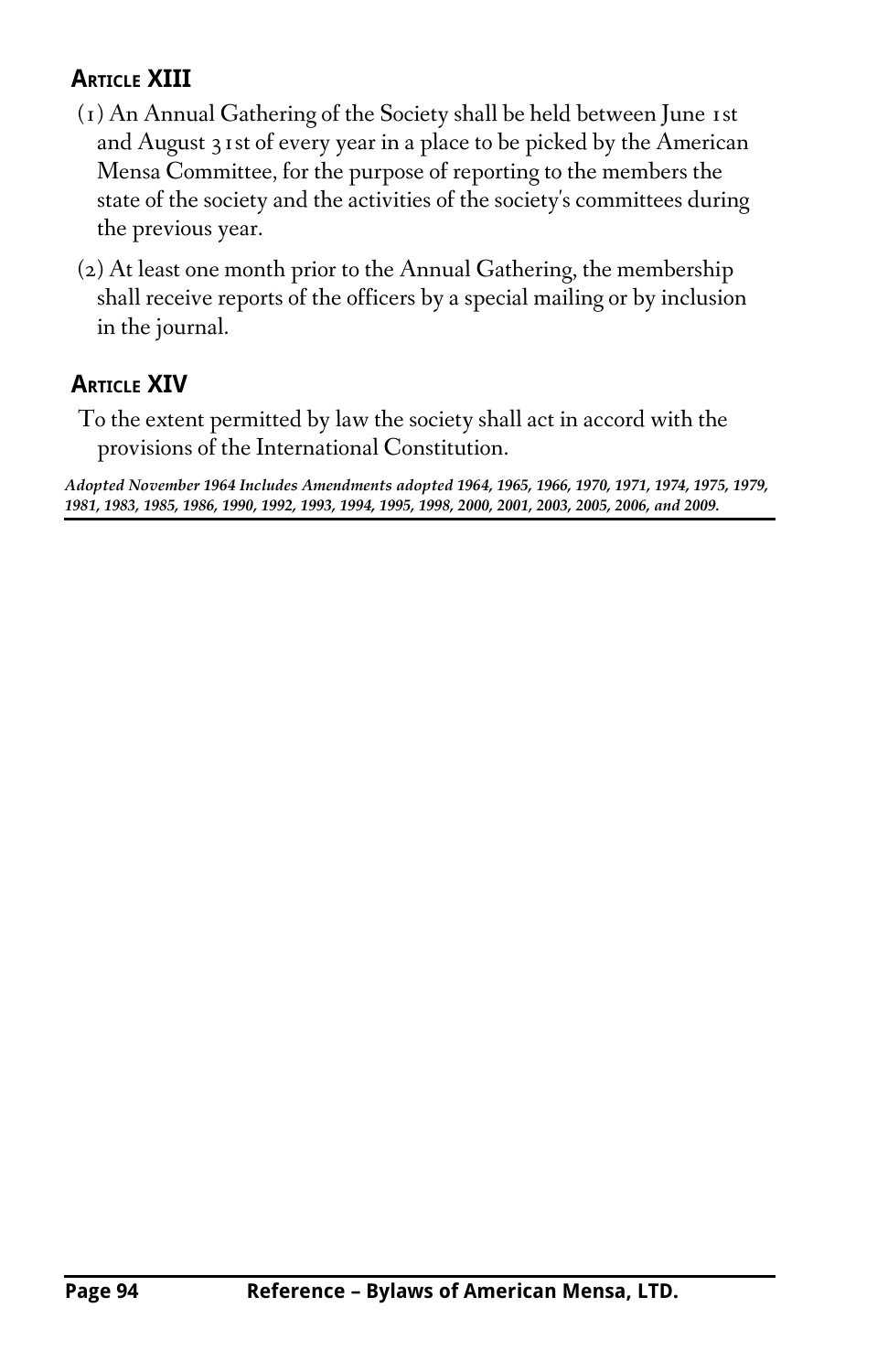# **Index**